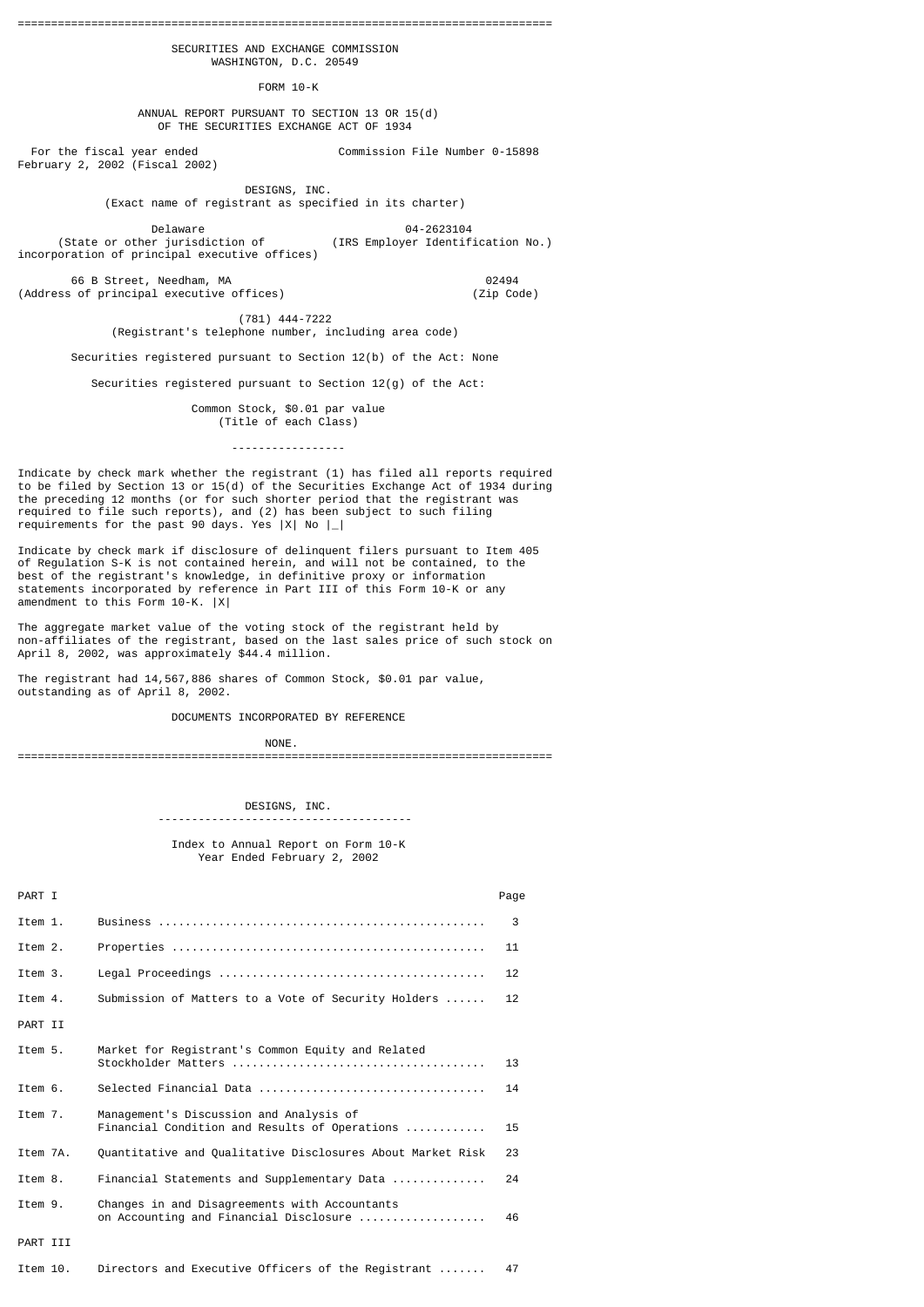| Item 11. |                                                 | 50   |
|----------|-------------------------------------------------|------|
| Item 12. | Security Ownership of Certain Beneficial Owners | 60   |
| Item 13. | Certain Relationships and Related Transactions  | - 63 |
| PART IV  |                                                 |      |
| Item 14. | Exhibits, Financial Statement Schedules, and    | 64   |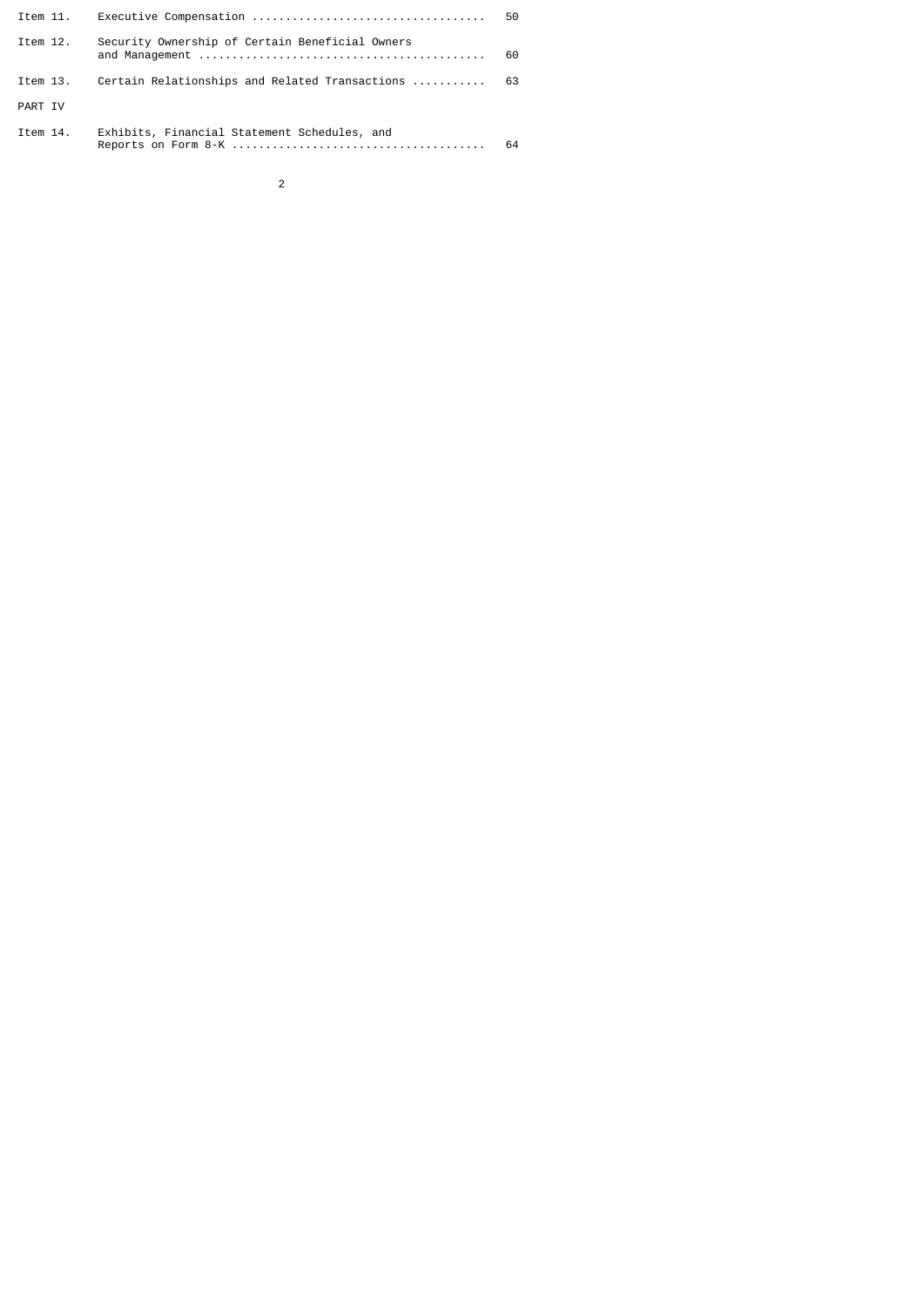## Item 1. Business

#### Summary

Designs, Inc. (together with its subsidiaries, the "Company") is a retailer specializing in selling quality branded apparel and accessories in outlet malls throughout the eastern part of the United States and Puerto Rico. For over 25 years, through a license agreement with Levi Strauss & Co., the Company has owned and operated retail outlet stores selling exclusively Levi's(R) branded merchandise. The Company is expanding upon its core competency of operating branded retail stores in factory outlet malls for branded manufacturers.

In January 2002, the Company entered into a license agreement with Candie's, Inc. ("Candie's"), a publicly owned company and a leading designer and marketer of young women's footwear, apparel and accessories. Under this license agreement, the Company plans, over the next five years, to open and operate 75 Candies(R) branded retail stores in outlet malls and value centers throughout the United States. The Company plans to open 11 Candies(R) branded stores in outlet malls during the fiscal year ending February 1, 2003 ("fiscal 2003").

Subsequent to the fiscal year ended February 2, 2002 ("fiscal 2002"), the Company announced that it had entered into a joint venture with EcKo Complex, LLC ("EcKo"), a privately held company and leading design-driven lifestyle brand targeting young men and women. EcKo has worldwide annual sales exceeding \$200 million. Under this joint venture agreement, the Company will exclusively open and operate 75 EcKo(R) branded outlet stores throughout the United States over a six-year period. The basic terms of the joint venture agreement, which is the Company's preferred business structure with branded manufacturers, provides for sharing the operating profits where the Company will hold a 50.5% interest in the venture with the remaining 49.5% interest being held by EcKo. The agreement requires EcKo to contribute the inventory requirements for the retail stores and provide the branded trademarks and branded knowledge, and requires the Company to contribute its retail operational expertise and operating expenses for the retail stores. The Company plans to open 5 EcKo(R) branded outlet stores during fiscal 2003.

The Company is continuing discussions with several other manufacturers as it strives to become a premier operator of branded retail outlet stores. The Company believes that manufacturers will find the Company as their logical solution for an outlet channel of distribution for their branded merchandise.

## Store Expansion

The Company's plan for fiscal 2003 is to open a total of 15 to 20 new outlet stores, 16 of which are scheduled to open in time for the important back-to-school selling season. The Company expects to open eleven new Candie's(R) junior footwear and apparel outlet stores by mid-year. Four of these stores will be built utilizing space from the Company's existing Levi's(R)/Dockers(R) stores which are located in outlet centers in New York, New England and Puerto Rico. Several of the Company's existing higher volume Levi's(R)/Dockers(R) outlet stores currently average 13,000 to 15,000 square feet which is more than the Company's ideal prototype store size of 9,000 square feet. By utilizing this excess space for the new Candie's(R) outlet stores, the Company can leverage expenses while increasing profitability. The remaining seven Candie's(R) outlet stores to be open will include five in California, one in Las Vegas, Nevada and one in Miami, Florida.

The Company plans to open its first EcKo(R) outlet stores by the back-to-school season, of which two stores will be built utilizing space in existing Levi's(R)/Dockers(R) stores. Other new store locations may be planned for other branded manufacturers with which the Company is having discussions regarding potential joint venture arrangements, similar to the arrangement with EcKo.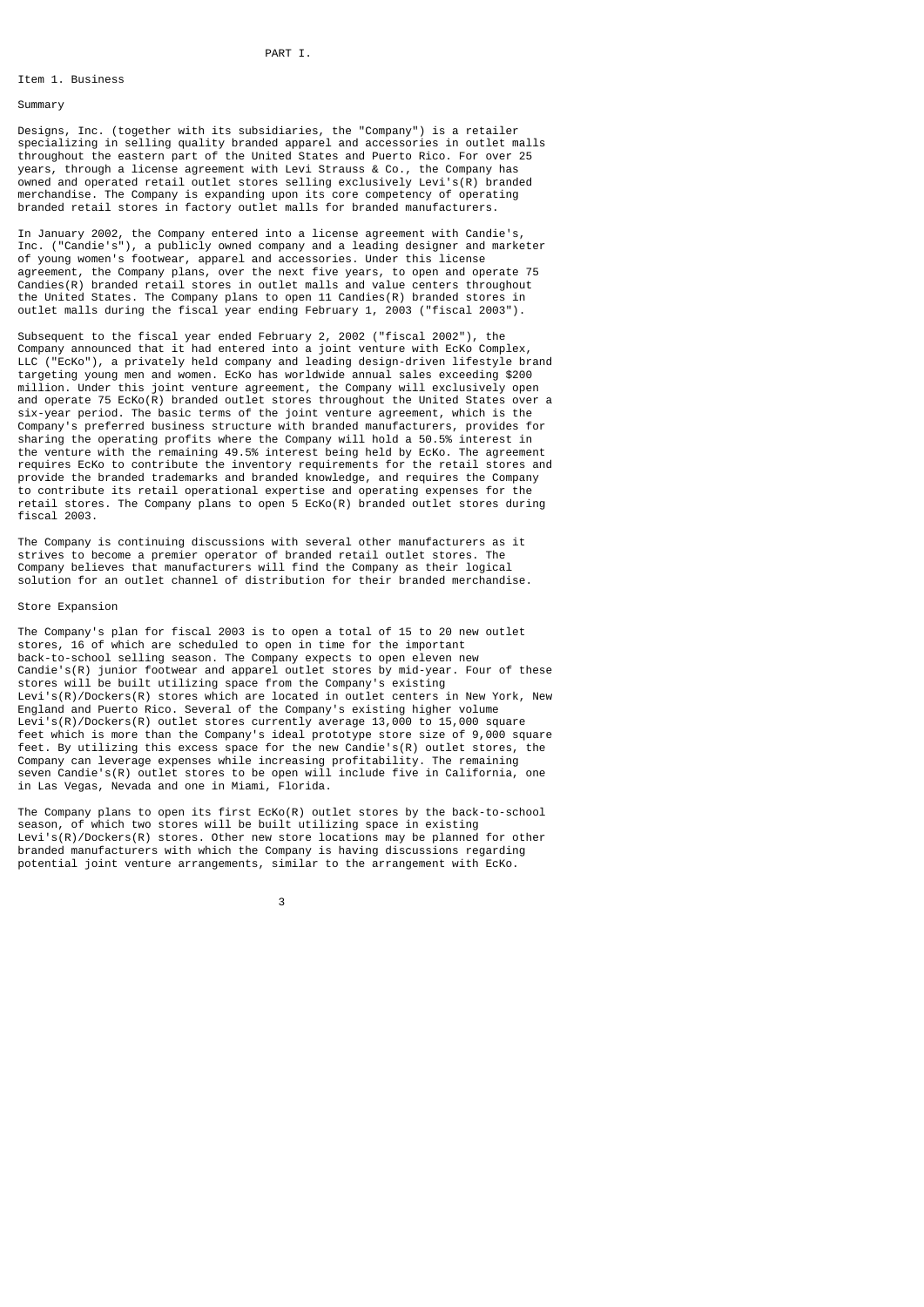Capital expenditures for fiscal 2003 are expected to be approximately \$4.0 million, of which \$2.5 million relates to the expansion plan discussed above. This amount is net of committed landlord allowances that the Company expects to receive.

The Company continually evaluates the performance of its stores and may, from time to time, decide to close or reduce the size of or remodel certain store locations.

#### History

The Company, which started in 1977 and subsequently went public in 1987, operated exclusively Levi Strauss & Co. branded outlet and full retail priced mall-based stores until fiscal 1996. In fiscal 1996, the Company embarked on a private label diversification strategy, acquiring the Boston Traders(R) brand and 33 existing Boston Traders(R) outlet stores. By fiscal 1997 the Company had abandoned its private label strategy and had begun to liquidate its private label merchandise and the Boston Traders(R) stores. The Company incurred approximately \$85 million in operating losses during the fiscal years 1998, 1999 and 2000 as a result of this failed private label diversification strategy.

In October 1999, the stockholders of the Company elected a new board of directors and then in April 2000 appointed a new Chairman of the Board in addition to a new Chief Executive Officer and President of the Company. The following September 2000 a new Chief Financial Officer was also hired. Under new management, the Company significantly reduced its selling, general and administrative expenses, reduced its inventory shrink rates from almost 4% to just over 2%, invested substantial amounts of capital in its inventory management systems, remodeled the Company's most profitable stores and renewed the Company's strategy of marketing and selling branded merchandise in the outlet mall arena, thereby expanding its retail presence. The Company has had significant improvement in EBITDA (earnings before interest, taxes, depreciation and amortization) since this management change.

#### Store Formats

In fiscal 2002, the Company owned stores operating under the names, "Levi's(R) Outlet by Designs," "Dockers(R) Outlet by Designs," "Levi's(R)/Dockers(R) Outlet by Designs." In January 2002, in conjunction with the Company entering into a license agreement with Candie's, the Company also acquired an existing Candie's(R) Outlet store located in Wrentham, Massachusetts.

During fiscal 2002, the Company continued to update its existing chain of stores to its updated store proto-type, the Levi's(R)/Dockers(R) Outlet by Designs store. The Company's preferred proto-type, which is generally 9,000 square feet, is a combined Dockers(R) Outlet store and Levi's(R) Outlet store that separately displays each brand in its own unique environment. This differs from the Company's older Levi's(R) Outlet store format, which averages 10,000 to 12,000 square feet and has no prominent marketing of the individual Levi's(R), Dockers(R) and Slates(R) brands. By updating the store fixtures and enhancing visual merchandising, the strong identity of each brand is maximized for the customer. The total average square footage of the chain has decreased to approximately 9,800 as the Company continues to open new stores and remodel its existing stores to the smaller, more profitable proto-type.

At February 2, 2002, the Company operated 102 stores of which 48 are in the combined Levi's(R)/Dockers(R) Outlet by Designs format. The Company also operated 11 Dockers(R) Outlet stores, which sell exclusively Dockers(R) and Slates(R) brand products, and 13 Levi's(R) Outlet stores, which sell exclusively Levi's(R) brand products. At year end, the Company also owned one Candie's(R) Outlet store. The remaining 29 stores are the older Levi's(R) Outlet stores that carry a combination of Levi's(R), Dockers(R) and Slates(R) apparel. The Company plans to continue to update its store base, where feasible, by remodeling its remaining older stores to the combined format, relocating or closing stores and combining the individual Dockers(R) and Levi's(R) outlet stores. Several of the Company's smaller Dockers(R) and Levi's(R) only stores are located in the same outlet center and are adjacent to each other. Through fiscal 2002, the Company had combined six pairs of its standalone Dockers(R) and Levi's(R) outlet stores that were located in the same mall into combined Levi's(R)/Dockers(R) Outlet stores.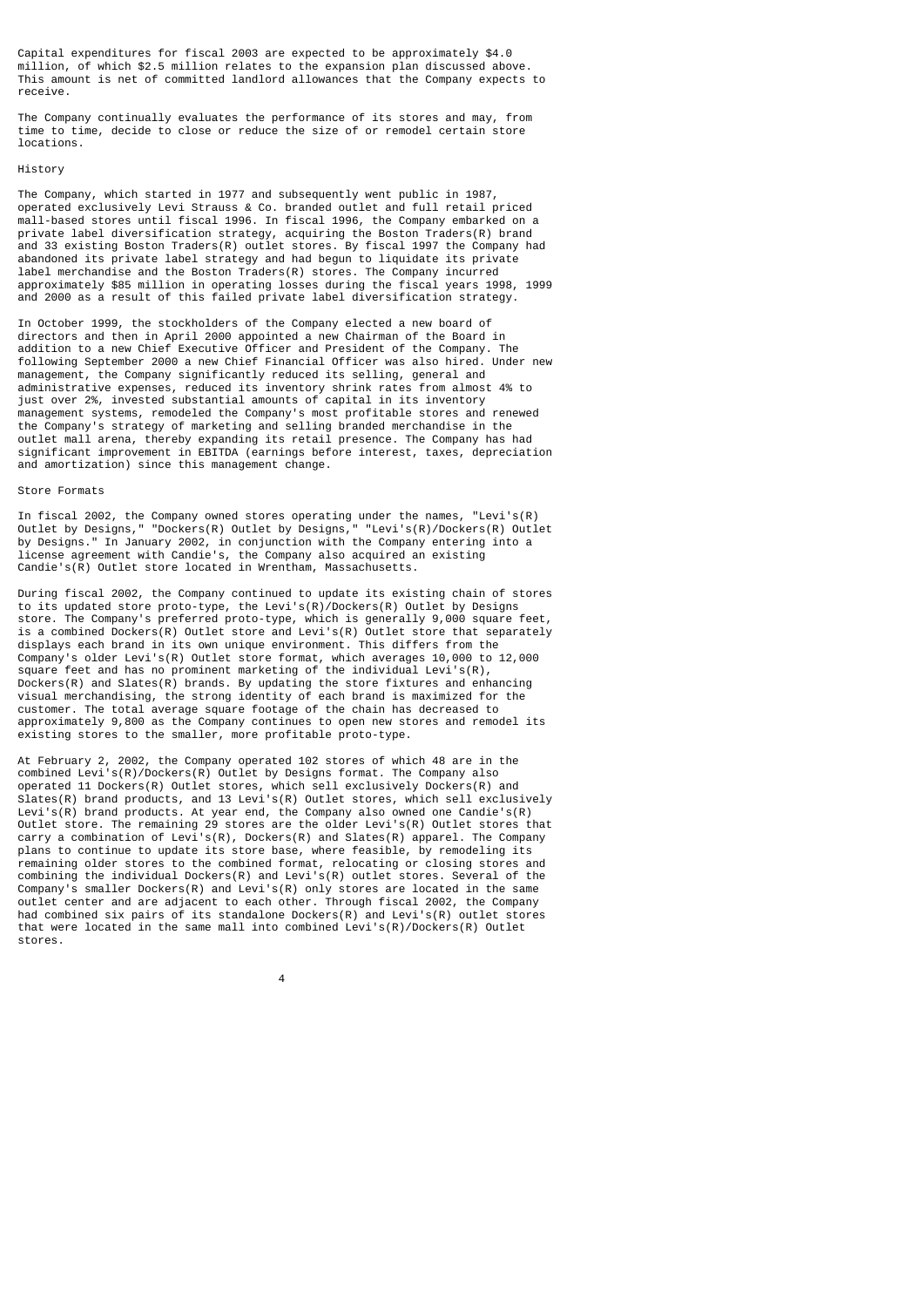#### Customer Base

The Company's Levi's(R) and Dockers(R) Outlet stores continue to attract the loyal Levi's(R), Dockers(R) and Slates(R) brand customers as well as foreign travelers looking for these well-known brands. The product selection offered in these stores is designed to satisfy the casual apparel needs of customers in all groups and income brackets.

The Candie's(R) brand, consisting of fashion and casual footwear, is designed primarily to attract women and girls aged 6 to 35. The brand is synonymous with young, fun and fashionable footwear marketed by innovative advertising and celebrity spokespersons. The Company believes that Candie's has developed its merchandise into a strong footwear brand appealing to women and girls in this generation "Y" demographic.

The Company believes that its EcKo(R) Unltd. outlet stores will represent an opportunity in the outlet marketplace for the underdeveloped young men's and junior market. EcKo(R) is considered one of the few truly cross-over youth brands appealing to both the urban and suburban youth with a core customer between the ages of 14 to 24 years of age.

## Merchandising

The merchandising department is composed of buyers, merchandise buyers and merchandise allocators, all playing a key role in deciding the appropriate merchandise assortments to purchase in the stores, the appropriate timing and quantities for the stores, with adequate replenishment quantities for the stores in the warehouse, and in determining the appropriate quantities for each store after considering regional, demographic data, and historical patterns of each and every store. The Company has separate merchants for each of the brands that the Company sells. The Company believes that this is important as each brand has different merchandise characteristics and requires separate merchandise plans, distribution and allocation methodologies to maximize the respective brand's performance in the stores.

# Levi's(R)/Dockers(R)/Slates(R) brands

The Company offers an exclusive selection of Levi Strauss & Co. brands of merchandise which include Levi's(R), Dockers(R) and Slates(R) brands. The Levi Strauss & Co. brands target customers in all age groups and income levels. The Levi's(R) brand includes various men's, women's and kids' jeanswear products as well as an assortment of woven and knit tops and accessories. The Dockers(R) brand includes a broad range of casual pants and are complemented by a variety of tops and seasonal pant products in a range of fits, fabrics, colors and styles. The Dockers(R) brand is primarily targeted towards the casual workplace attire customer. The Slates(R) brand collection of pants, shirts, sweaters and outerwear combines contemporary styles with modern fabrics and colors. The Slates $(R)$  brand for both men and women targets the 25- to 34-year old consumers' desire for a younger and more sophisticated casual look.

The Company's merchandise sales performance of its Levi's(R)/Dockers(R)stores is dependent upon the acceptance and growth of the Levi Strauss & Co. brands of merchandise. Since 1996, Levi Strauss & Co. sales have declined 35% from approximately \$7.1 billion to \$4.3 billion for that company's fiscal year ended November 25, 2001. The Levi Strauss & Co. brands have significant competition across all brands. Private labels which include VF Corporation, marketer of the Lee, Wrangler, and Rustler brands; fashion labels including names such as Polo Ralph Lauren Corporation, Calvin Klein, Nautica Enterprises, Guess?, Inc. and Tommy Hilfiger Corp.; vertically integrated specialty stores such as Gap, Inc., Abercrombie & Fitch, American Eagle Outfitters, Inc., J. Crew and Eddie Bauer, Inc.; lower-volume but high visibility fashion-forward jeanswear brands that appeal to the teenage market, including FUBU, JNCO, Lucky, MUDD and Diesel brands; casual wear manufacturers, including Haggar Corp., Liz Claiborne, Inc., and Savane International Corp.; retailer private labels including J.C. Penney's Arizona brand and Sears' Canyon River Blues and Canyon River Khakis brands; and mass merchandisers, including Wal-Mart Stores, Inc., Target and Kmart. Levi Strauss & Co. has placed great emphasis on its business turnaround strategy through supply chain improvements, product improvements, product innovation, new marketing campaigns and improved retail presentation.

 $5<sub>5</sub>$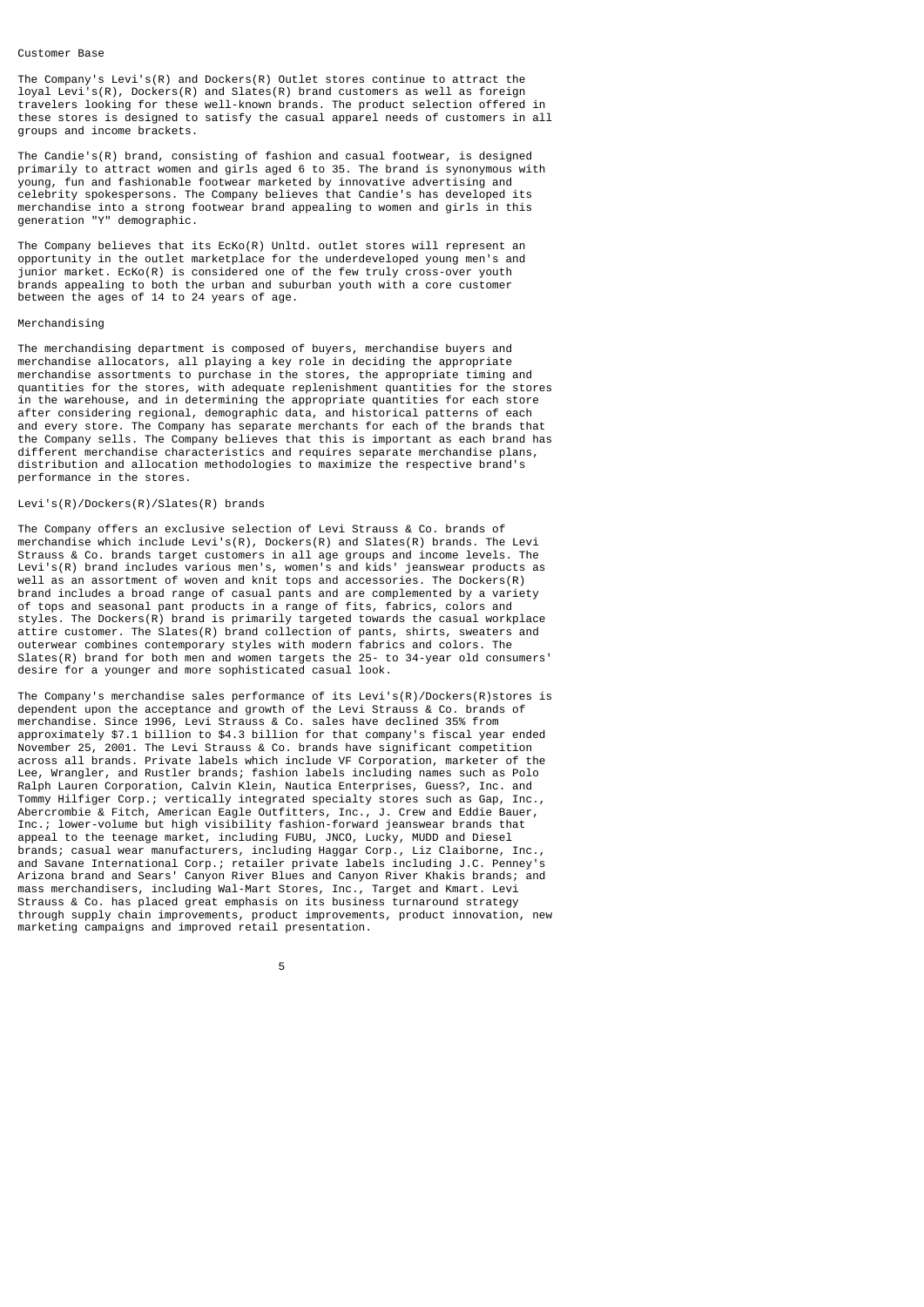Through the Company's license agreement with Levi Strauss & Co., merchandise product is made available to the Company throughout the year. The Company has worked closely with Levi Strauss & Co. to make wider assortments of its brand offerings regularly available to the Company. The Company has historically purchased manufacturing overruns, discontinued lines and irregulars from Levi Strauss & Co. at wholesale cost which has historically been much less than the wholesale cost of other merchandise purchases from Levi Strauss & Co. The Company's gross margins have been influenced in part by the varying availability of this lower wholesale cost merchandise from Levi Strauss & Co.

## Candies(R) brand

Candie's(R) footwear features a variety of styles. The retail price of Candie's(R) footwear generally ranges from \$30 - \$80 for women's styles and \$35 - - \$50 for girls' styles. Four major and two interim times per year, as part of its Spring and Fall collections, 30 to 50 different styles are designed and marketed. Approximately one-third of Candie's(R) women's styles are "updates" of the their most popular styles from prior periods, which they consider their "core" products. Approximately three-quarters of the girls' styles are versions of the best selling women's styles and the remaining one-quarter are designed specifically for the girls' line.

Designers from Candie's analyze and interpret fashion trends and translate such trends into shoe styles consistent with the Candie's(R) image and price points. Fashion trend information is compiled by the Candie's design team through various methods, including travel to Europe and throughout the world to identify and confirm seasonal trends and shop relevant markets, utilization of outside fashion forecasting services and attendance at trade shows. Each season, subsequent to the final determination of that season's line by the design team and management (including colors, trim, fabrics, constructions and decorations), members of the Candie's design team will travel to their various manufacturers to oversee the production of the initial sample lines.

#### EcKo(R) brand

The Company's EcKo(R) Unltd. outlet stores will be geared towards the youth market offering men and women a broad selection of merchandise that identifies with everything from hip-hop to extreme sports, and street-wear to fraternity wear. EcKo's core menswear line consists of fleece, twill and denim bottoms, wovens, printed tee shirts, shirts, knits and sweaters.

#### Distribution

The Company operates two distribution centers, both located in Orlando, Florida, which it uses to regulate the flow of merchandise to its stores. The Company's distribution strategy is (1) to maintain warehouse facilities that regulate the flow of merchandise to the stores in order to facilitate improved store-level inventory management, and (2) to flow through (cross-dock) the higher volume product in order to maintain optimum inventory levels in the stores and maximize sales.

Prior to the Company opening its own distribution centers in fiscal 2001, much of the Company's merchandise was shipped directly to the stores, which resulted in an unbalance of merchandise throughout the chain.

In fiscal 2002, the Company partnered with United Parcel Services ("UPS") to improve upon its distribution methods and reduce shipping costs as a result of not having to use third party trucking companies. By utilizing UPS, the Company is able to track all deliveries from the warehouse to its individual stores and gives the Company the added visibility to the status of in-transit shipments.

 $\sim$  6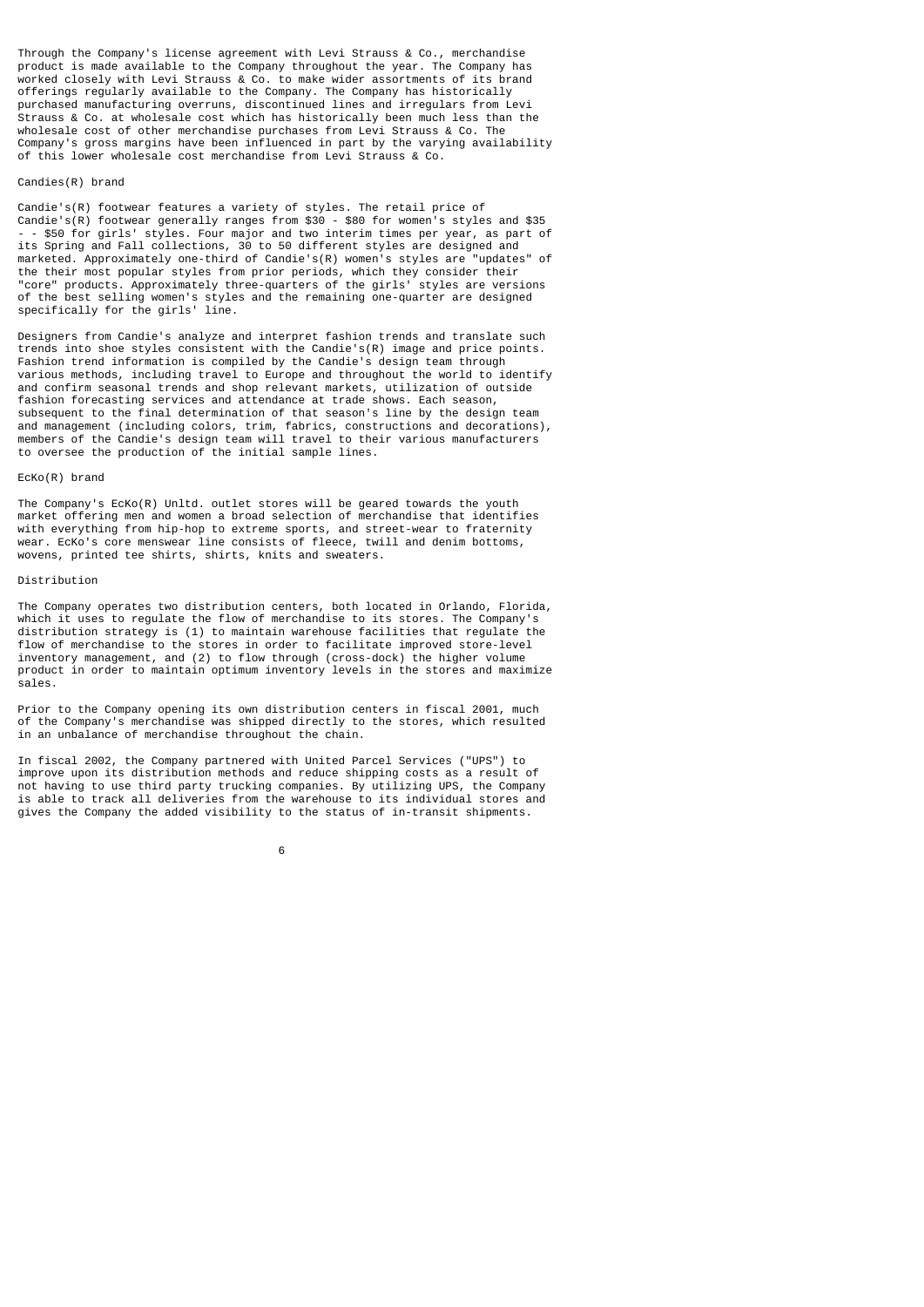#### Levi Strauss & Co. Trademark License Agreement

The Company operates under a trademark license agreement with Levi Strauss & Co., which was most recently amended in October 1998 (as amended, the "Levi Outlet License Agreement"). This Levi Outlet License Agreement authorizes the Company to use certain Levi Strauss & Co. trademarks in connection with the operation of the Company's Levi's(R) Outlet by Designs and Dockers(R) Outlet by Designs stores in 25 states in the eastern portion of the United States and in Puerto Rico. Subject to certain default provisions, the term of the Levi Outlet License Agreement was extended to September 30, 2004, and the license for any particular store is the period co-terminous with the lease term for such store (including extension options). The Levi Outlet License Agreement provides that the Company has the opportunity to extend the term of the license associated with one or more of the Company's older Levi's(R) Outlet by Designs stores by either renovating the store or replacing the store with a new store that has updated format and fixturing. In order to extend the license associated with each of the Company's then 59 older outlet stores, the Company must, subject to certain grace periods, complete these renovations or the construction of replacement stores by December 31, 2004. Through the end of fiscal 2002, the Company had completed remodels and or relocations on 30 of the 59 older outlet stores. As leases expire, the Company may lose the right to use the Levi's(R) trademark in connection with certain Levi's(R) Outlet by Designs stores and Dockers(R) Outlet by Designs stores. At February 2, 2002, the average remaining lease term (including extension options) of the Company's Levi's(R) Outlet by Designs and Dockers( $\overline{R}$ ) Outlet by Designs stores was approximately 8.3 years.

## Candie's Trademark License Agreement

In January 2002, the Company entered into a similar trademark license agreement with Candie's, Inc., which authorizes the Company to use certain Candie's(R) trademarks in connection with the operation of the Company's Candie's(R) Outlet stores. The Candie's license agreement provides the Company with the exclusive right to open and operate Candie's $(R)$  branded stores in outlet malls and value centers throughout the United States and Puerto Rico as long as the Company opens the requisite number of outlet stores per year, and reaches 75 outlet stores in five years. Generally, to maintain the exclusivity in the value centers, the Company must open approximately five stores per year. If the Company does not maintain the store opening schedule required in the license agreement, the Company may lose the right to operate the existing stores within an exclusive radius until the expiration of the term. The license agreement also establishes that product purchased from Candie's will be priced according to a cost-plus formula. Among other terms of the license agreement, the Company could source its own Candie's(R) merchandise product for the retail stores if Candie's or its licensees cannot supply the appropriate merchandise assortments or quantities, as deemed by the Company.

#### Joint Venture Agreement with EcKo Complex, LLC

Subsequent to fiscal 2002, the Company entered into a joint venture agreement in principle with EcKo Complex, LLC under which the Company, a 50.5% partner, would own and manage retail outlet stores bearing the name EcKo Unltd. and featuring EcKo(R) branded merchandise. EcKo, a 49.5% partner, will contribute to the joint venture the use of its trademark and the merchandise requirements, at cost, by the retail outlet stores. The Company will contribute all real estate and operating requirements of the retail outlet stores, including but not limited to, the real estate leases, payroll needs and advertising. Each partner will share in the operating profits of the joint venture, after each partner has received reimbursement for its cost contributions. Under the terms of the agreement, the Company must maintain a prescribed store opening schedule and open 75 stores over a six-year period in order to maintain the joint venture's exclusivity. At certain times during the term of the agreement, the Company may exercise a put option to sell its share of the retail joint venture, and EcKo has an option to acquire the Company's share of the retail joint venture at a price based on the performance of the retail outlet stores.

#### Trademarks

"Dockers(R)," "Levi's(R)" and "Slates(R)" are registered trademarks of Levi Strauss & Co. "Candie's(R)" is a registered trademark of Candie's, Inc. "EcKo(R)" is a registered trademark of EcKo Complex, LLC.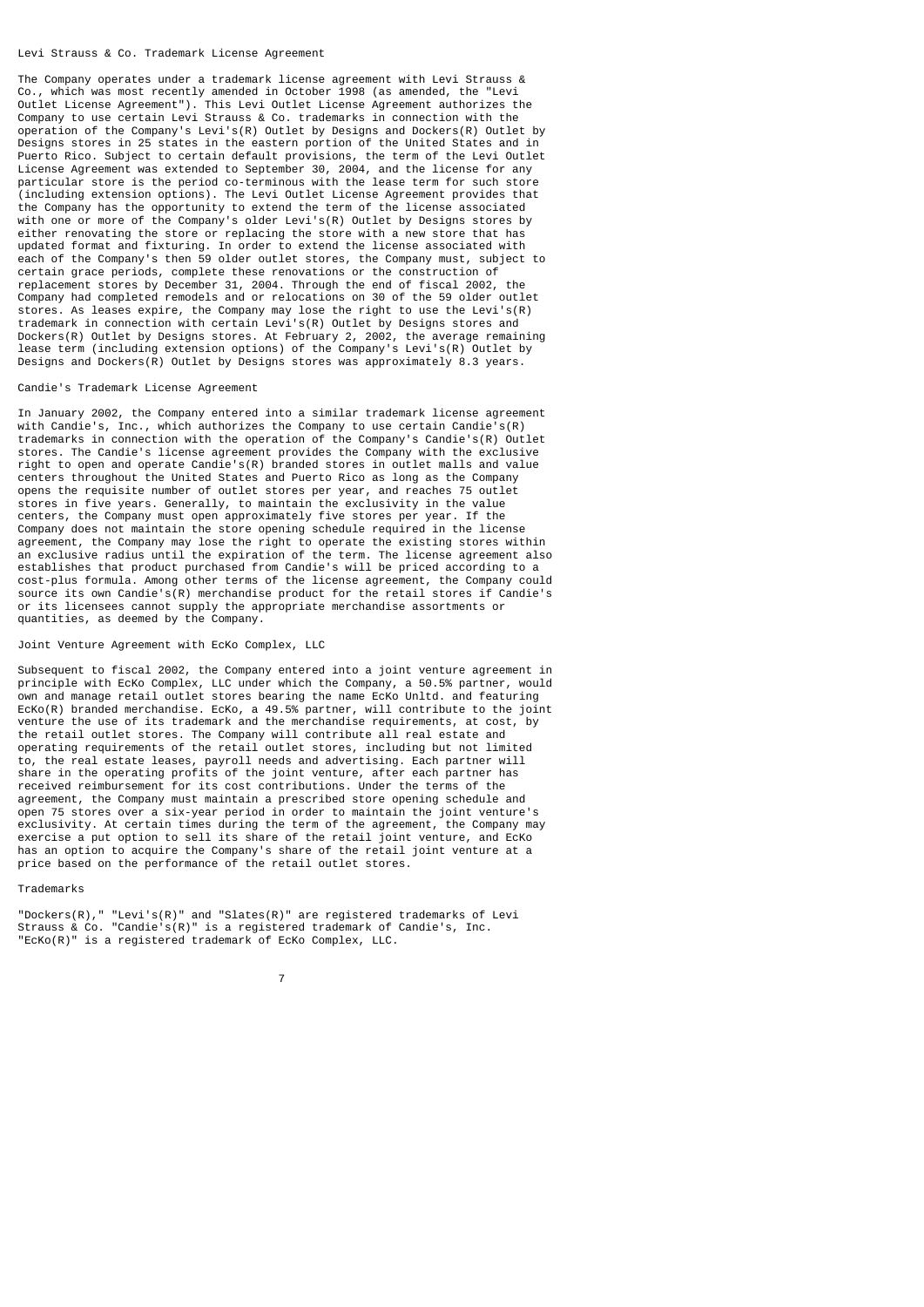#### Store Operations

The Company currently employs one Senior Vice President of Operations and one Director of Stores. In order to provide management development and guidance to individual store managers, the Company employs 13 district managers. Each district manager is responsible for hiring and developing store managers at the stores assigned to that district manager's area and for the sales and overall profitability of those stores. District managers report directly to the Director of Stores.

The Company's stores utilize interior design and merchandise layout plans designed by the Company's visual merchandising team which are specifically designed to promote customer identification as a specialty outlet store selling quality branded apparel and accessories. The merchandise layout is further customized by store management and the Company's visual merchandising department to suit each particular store location. The stores prominently display Levi's(R), Dockers(R), Slates(R) and Candie's(R) brand logos and utilize distinctive promotional displays. The Company uses Levi Strauss & Co. logos and trademarks on store signs with the permission of Levi Strauss & Co. and similarly uses Candie's Inc. logos and trademarks on store signs in its Candie's(R) Outlet stores.

In fiscal 2001, in conjunction with the Company's initiatives to improve shrink and inventory management, the Company out-sourced its loss prevention department to LP Innovations, Inc., a leader in loss prevention management. By utilizing exception-based reporting software in addition to implementing stronger and more effective loss prevention controls, the Company has been able to reduce shrink from 4% to 2% over an approximate two year period.

#### Customer Service & Training

e a construction de la construction de la construction de la construction de la construction de la constructio<br>En 1980, en 1980, en 1980, en 1980, en 1980, en 1980, en 1980, en 1980, en 1980, en 1980, en 1980, en 1980, en

"Designs University" was established in fiscal 1996 to offer associate training and development programs throughout the organization. Sales associate expectations are established at all levels of training, beginning with the Sales Associate Development Program. This program introduces the associate to the Company's operational policies, product information and customer service objectives. Through this program, associates are taught that servicing the customer is the highest priority. Management believes that sales associates are trained towards accomplishing the goal of reinforcing the customer's perception of the Company's stores as branded specialty stores and of differentiating its stores from those of the Company's competitors.

All members of store management participate in the Store Management Development Program. Associates learn how to perform critical management functions required to successfully operate a store. The Store Management Development Program focuses on fundamental operational procedures, expense control and personnel management.

Each Levi's(R) Outlet by Designs and Dockers(R) Outlet by Designs store employs approximately 17 associates. The Company expects that each of the new Candie's(R) Outlet stores and EcKo(R) Unltd. Outlet stores will employ approximately 10 associates. Store staffing typically includes a store manager, one or more assistant managers and shift supervisors, and a team of full-time and part-time sales associates. Store manager candidates or assistant manager candidates may also be included on the team in specific stores. The store management team is responsible for all operational matters in the store, including the hiring and training of sales associates.

During fiscal 2003, the Company is standardizing its store managerial functions and staffing requirements among stores, depending upon store size and sales volumes. The Company has established sales productivity goals among stores as well as scheduling sales staff based on the hourly sales volume at each store. As a result, the Company expects to see improvements in fiscal 2003 in its store labor productivity.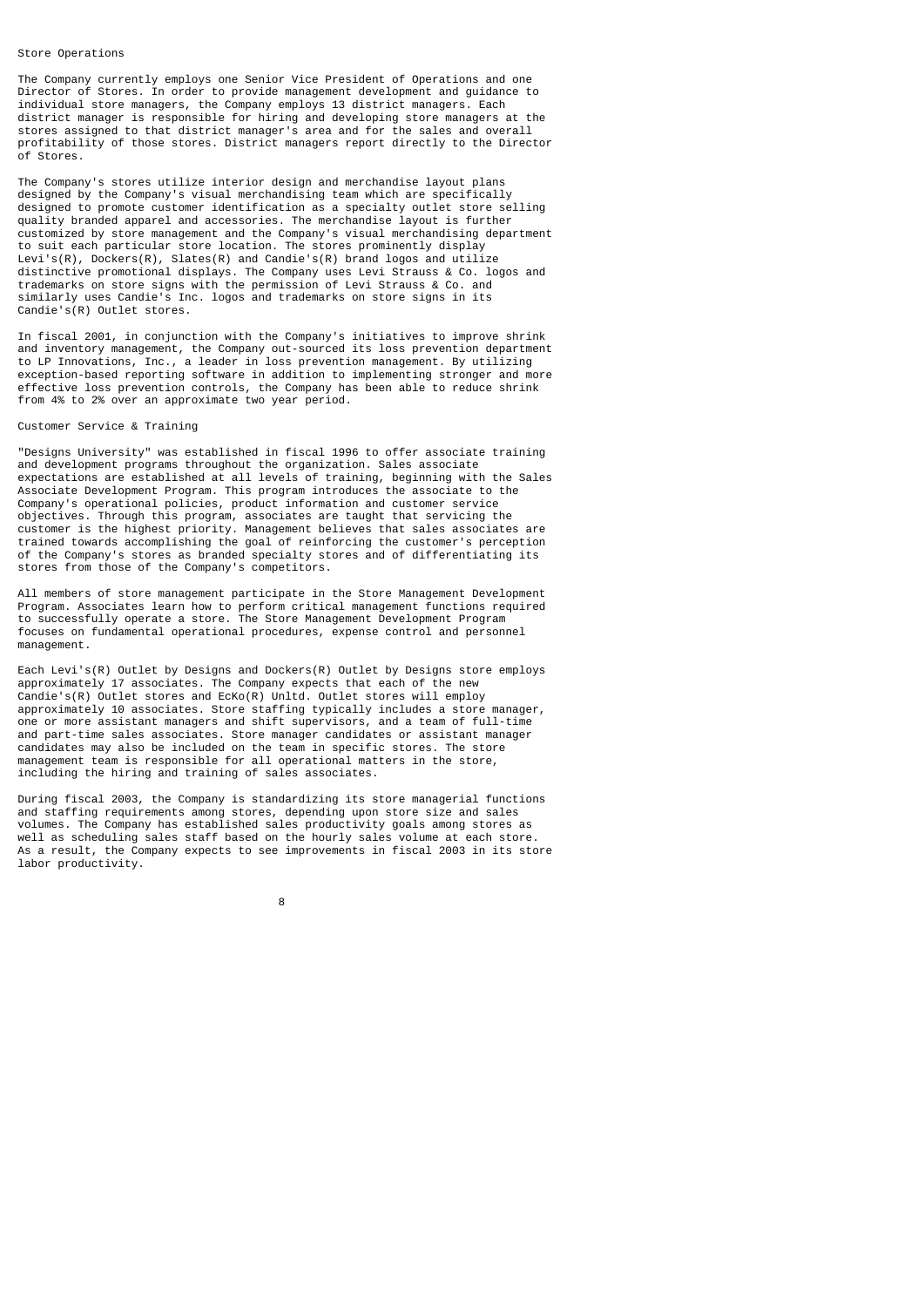#### Management Information Systems

The Company's management information systems, located at both its corporate headquarters in Needham, Massachusetts and all of its retail stores, consist of a full range of retail merchandising and financial systems which include merchandise planning and reporting, distribution center processing, inventory allocation, in-store systems, sales reporting, and financial processing and reporting. The Company's primary business applications, JDA Merchandising Management Systems and Lawson Financial Systems, operate on an IBM AS/400 platform.

All of the Company's stores have point-of-sale terminals supplied by IBM and supported by point-of-sale business application provided by CRS, that captures daily transaction information by item, color and size (SKU). The Company utilizes barcode technology in tracking sales, inventory and pricing information. Communication between the corporate office and all stores is facilitated on a daily basis through the use of an electronic mail system. The JDA Merchandising Management System is updated daily with all store transactions and provide daily sales, inventory, pricing and merchandise information and management reports in assisting the Company operate its retail business. Its merchandising system applications also facilitate the placement of purchase orders and their tracking, primarily through electronic data interchange (EDI). The Company evaluates this information, together with weekly reports on merchandise statistics, prior to making merchandising decisions regarding reorders of fast-selling items and the allocation of merchandise.

In fiscal 2001, the Company purchased JDA Arthur, a planning and allocation system that should further enhance the Company's inventory management and visibility. The added inventory management applications were installed and implemented during fiscal 2002. In addition, the Company will be enhancing its warehouse management systems either through the further development of its existing system with JDA, or through the purchase of a warehouse management application from a third-party provider. These added applications should greatly enhance the Company's inventory management capabilities.

The Company utilizes a client-server based network with mixed NT and Novell environment running on a local area network to communicate and work-share within its corporate headquarters. The Company also utilizes the services of ADP, an outside payroll processing provider, to prepare, distribute and report its weekly payroll.

## Advertising

The Company relies on the visibility and recognition of the Levi's(R), Dockers(R) and Slates(R) and most recently the Candie's(R) brand names, as well as the natural flow of traffic that results from locating stores in areas of high retail activity including destination outlet centers and regional malls. The Levi Outlet License Agreement with Levi Strauss & Co. limits the Company's advertising ability to billboards and specific outlet center promotions.

The Company has a complete visual merchandising program that, through the use of in-store signage, focuses on product knowledge and marketing of the individual Levi's(R), Dockers(R), Slates(R) and Candie's(R) brands and communicates its value to the customers. During fiscal 2002, the Company updated its visual marketing programs by redesigning its communication and education in-store signage for better guidance of the customers through the shopping experience. Also during fiscal 2002, the Company introduced a gift card program to its customers in which gift certificates issued in the form of credit cards are sold to customers for redemption at a later date. Balances and transaction information are stored electronically and communicated to the customers on their purchase receipts.

In fiscal 2003, the Company intends to introduce a customer loyalty program under a similar concept, whereby frequent customers will be rewarded for their loyalty to Designs operated stores.

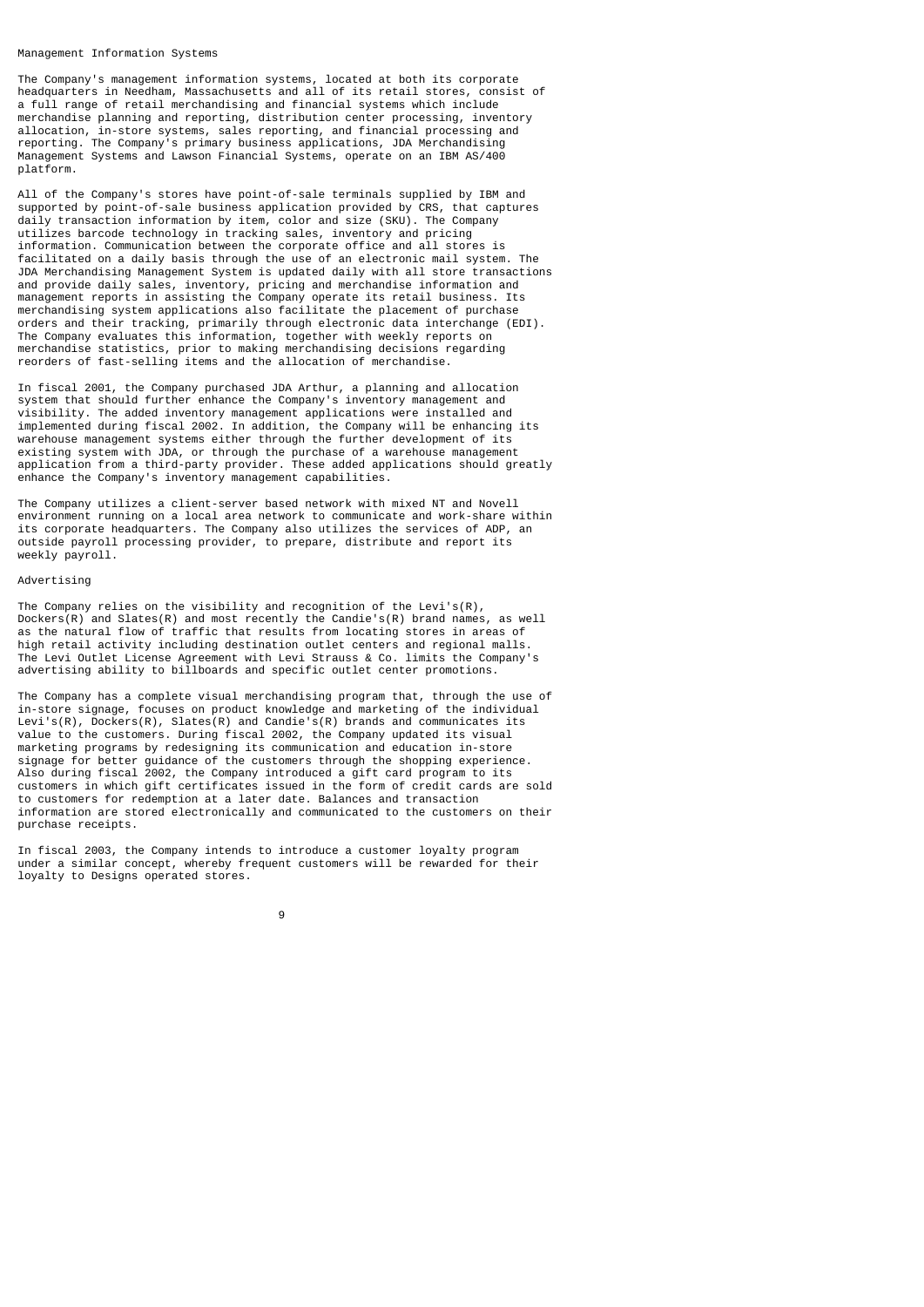#### Competition

The United States casual apparel market is highly competitive with many national and regional department stores, specialty apparel retailers and discount stores offering a broad range of apparel products similar to those sold by the Company. The Company considers any casual apparel manufacturer operating in outlet parks throughout the United States to be a competitor in the casual apparel market.

The Company's business involves the sale of branded apparel and accessories sold by or manufactured under license from Levi Strauss & Co. Levi Strauss & Co. is involved in the highly competitive fashion apparel industry. Levi's(R) brand jeans have been impacted by the increased competition from private labels as well as fashion jeans market entrants and by a decrease in national sales trends of Levi's(R) brand products.

Management believes that the Company competes with other apparel retailers by offering superior selection, quality merchandise, knowledgeable in-store service and competitive price points. The Company stresses product training with its sales staff and, with the assistance of merchandise materials from its manufacturers, it can provide its sales personnel with substantial product knowledge training across all product lines.

As it relates to the Company's future Candie's(R) Outlet stores, the footwear industry is extremely competitive in the United States and has substantial competition in each of its product lines from, among other brands, Skechers, Steve Madden and Esprit. In general, competitive factors include quality, price, style, name recognition and service. The presence in the marketplace of various fashion trends and the limited availability of shelf space also can affect competition.

## Employees

As of February 2, 2002, the Company employed approximately 1,500 associates, of whom 950 were full-time personnel. The Company hires additional temporary employees during the peak Fall and Holiday seasons.

All qualified full-time employees are entitled, when eligible, to life, medical, disability and dental insurance and to participate in the Company's 401(k) retirement savings plan. Store managers, district managers, and corporate office employees are eligible to receive incentive compensation subject to the achievement of specific performance objectives related to sales, profitability and expense control. District managers and certain corporate office employees are also entitled to use an automobile provided by the Company or to receive an automobile allowance. Sales personnel are compensated on an hourly basis and, generally, receive no commissions, but from time to time are eligible to earn sales incentive payments from individual store sales contests. District managers, store managers and certain corporate office employees have been granted stock options to purchase shares of the Company's common stock, par value \$0.01 per share ("Common Stock"). None of the Company's employees are represented by any collective bargaining agreement.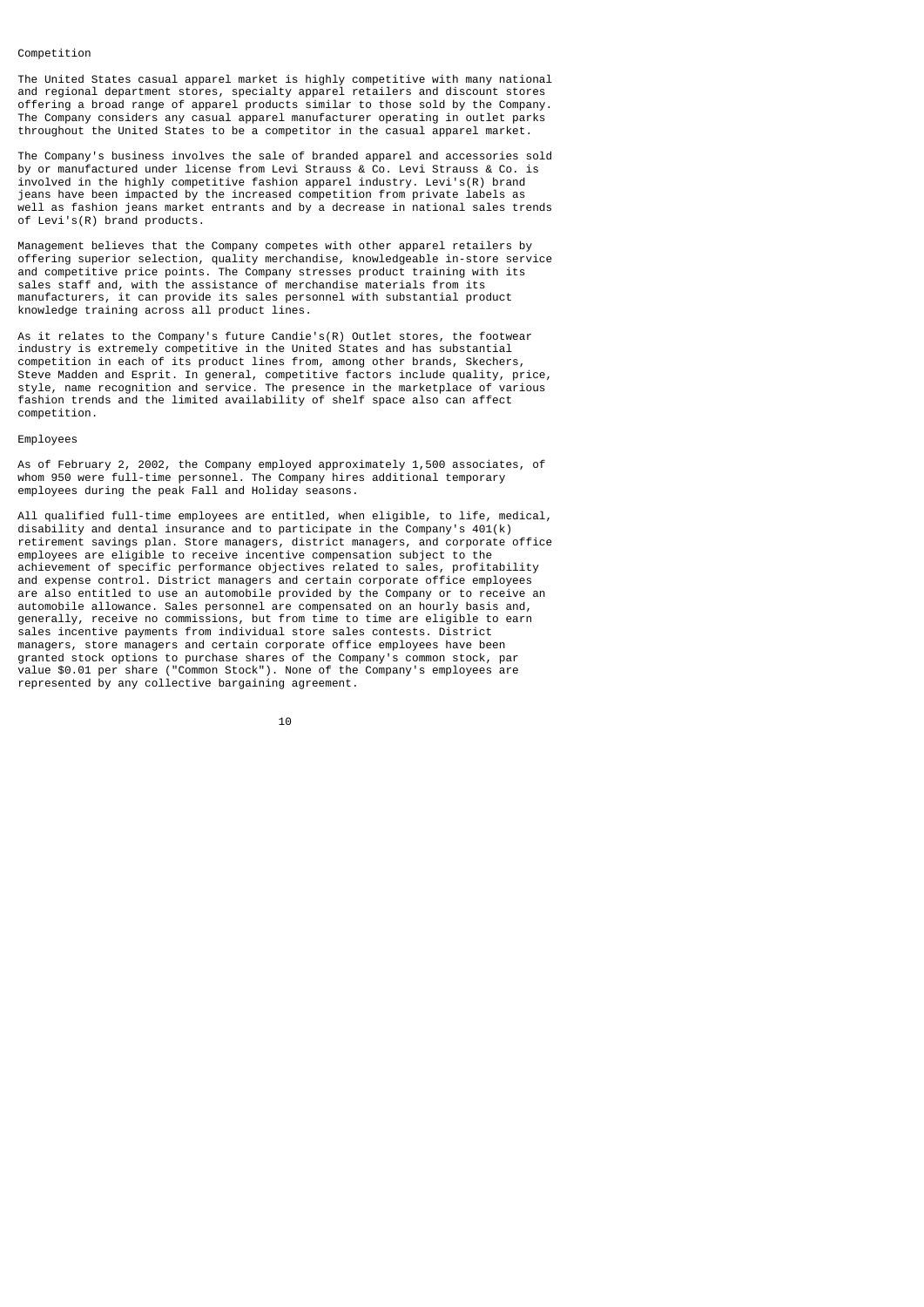#### Item 2. Properties

As of February 2, 2002, the Company operated 102 stores operating under the names Levi's(R)/Dockers(R) Outlet by Designs, Levi's(R) Outlet by Designs, Dockers(R) Outlets by Designs and its first Candie's(R) Outlet store. All of these stores are leased by the Company directly from outlet center owners. In the past two years, the Company has decreased the average square footage of the chain to approximately 9,800 as a result of opening new smaller size stores and remodeling some of its existing stores to a smaller, more profitable prototype. The store leases are generally five years in length and contain renewal options extending their terms to between 10 and 15 years. Most of the Company's outlet store leases provide for annual rent based on a percentage of store sales, subject to guaranteed minimum amounts.

Sites for store expansion are selected on the basis of several factors intended to maximize the exposure of each store to the Company's target customers. These factors include the demographic profile of the area in which the site is located, the types of stores and other retailers in the area, the location of the store within the center and the attractiveness of the store layout. The Company also utilizes financial models to project the profitability of each location using assumptions such as the center's sales per square foot averages, estimated occupancy costs and return on investment requirements. The Company believes that its selection of locations enables the Company's stores to attract customers from the general shopping traffic and to generate its own customers from surrounding areas.

The lease for the Company's headquarters office, at 66 B Street, Needham Massachusetts, which began in November 1995, is for a period of ten years. The lease provides for the Company to pay all occupancy costs associated with the land and the 80,000 square foot building. Beginning in fiscal 1998, the Company began subleasing excess office space as a result of its downsizing. As of February 2, 2002, the Company had two subtenants that collectively lease approximately 29,800 of the 80,000 square feet. These leases are for five-year terms, expiring in March and July 2003.

On November 13, 2000, the Company announced that it had entered into an option agreement with the landlord of its corporate headquarters. The agreement provided the landlord with the option, if exercised within 15 months from November 2000, which was the date of the agreement, to terminate the Company's lease for its corporate headquarters, which currently will expire on January 31, 2006. If such option, which terminated on February 1, 2002, had been exercised by the landlord, then the Company would have been entitled to receive \$8.9 million for vacating the leased property.

In fiscal 2001, the Company opened its own 60,000 square foot distribution center located in Orlando, Florida. The Company has leased the property for five years through August 14, 2005 at which time the Company has the option to extend its lease for an additional five years. The lease also contains certain exit rights, which would allow the Company to terminate the lease on August 14, 2002 with six months prior notice. In fiscal 2002, the Company entered into another lease agreement to lease an additional 16,000 square feet of warehouse space in Orlando, Florida. The lease for the additional space expires March 31, 2005 and also contains certain exit rights, which would allow the Company to terminate the lease on March 31, 2003 with three months prior notice. In fiscal 2002, the Company also ended its usage of a 30,000 square foot third-party distribution center in Mansfield, Massachusetts, which it had used to distribute merchandise until September 2001.

See "Management's Discussion and Analysis of Financial Condition and Results of Operations - Liquidity and Capital Resources - Capital Expenditures."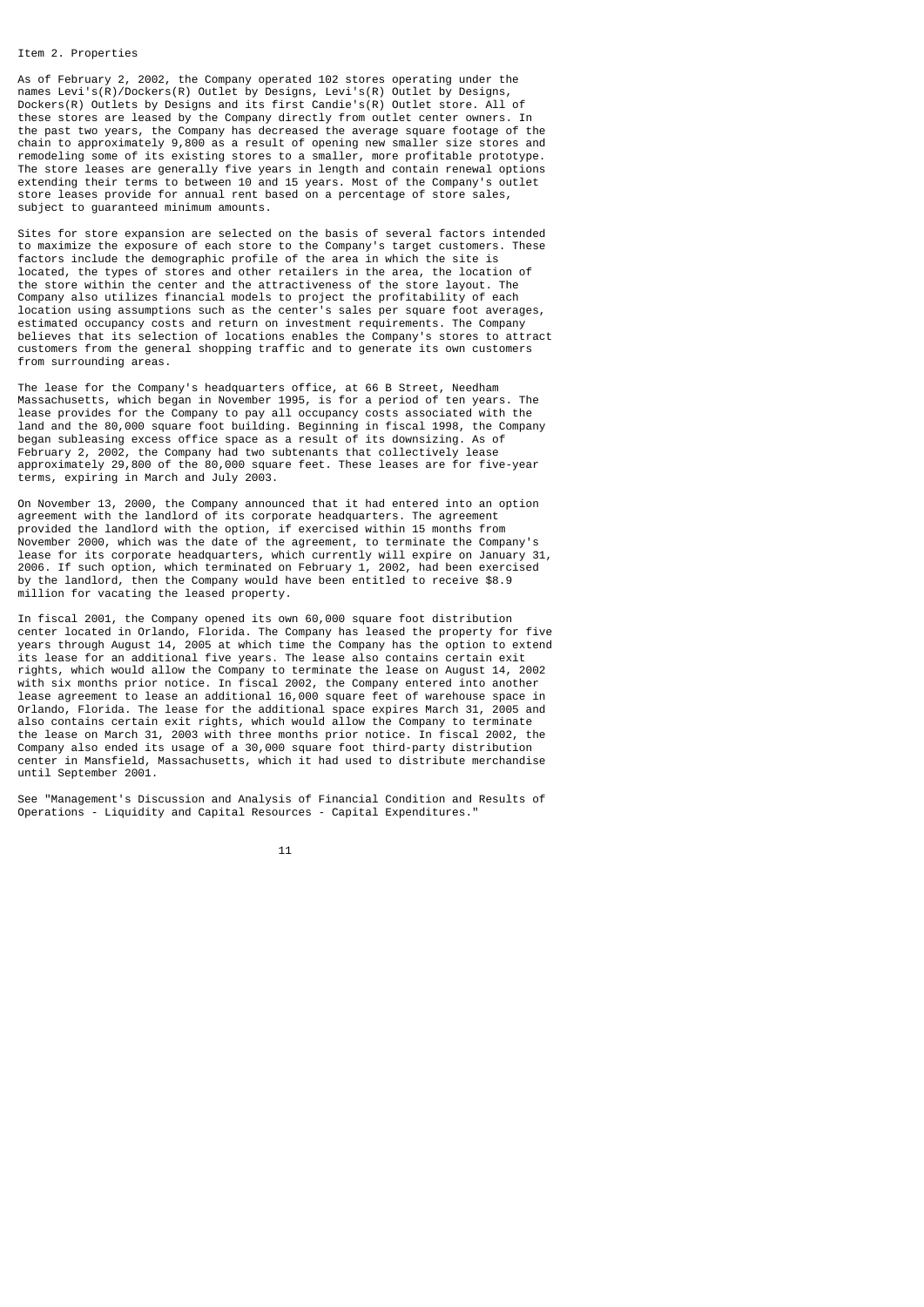#### Item 3. Legal Proceedings

The Company is a party to litigation and claims arising in the course of its business. Management does not expect the results of these actions to have a material adverse effect on the Company's business or financial condition.

In May 1995, the Company purchased from Boston Trading Ltd., Inc. certain assets including various trademarks and license agreements. The terms of the Asset Purchase Agreement, which was dated April 25, 1995 (the "Purchase Agreement"), included the Company delivering a \$1 million promissory note ("Purchase Note") for the balance of the purchase price. The principal amount of the Purchase Note was stated to be payable in two equal annual installments through May 1997. In the first quarter of fiscal 1997, the Company asserted certain indemnification rights under the Purchase Agreement. In accordance with the terms of the Purchase Agreement, the Company, when exercising its indemnification rights, had the right, among other courses of action, to offset against the payment of principal and interest due and payable under the Purchase Note. Accordingly, the Company did not make the two \$500,000 principal payments on the Purchase Note that were due on May 2, 1996 and May 2, 1997. The Company paid all interest on the original principal amount through May 2, 1996 and continued to pay interest thereafter through January 31, 1998 on \$500,000 of principal. In January 1998, Atlantic Harbor, Inc. filed a lawsuit against the Company for failing to pay the outstanding principal amount of the Purchase Note, which was issued to Boston Trading Ltd., Inc. (d/b/a Atlantic Harbor, Inc.). In March 1998, the Company filed a counterclaim against Atlantic Harbor, Inc. alleging that the Company suffered damages in excess of \$1 million because of the breach of certain representations and warranties made by Atlantic Harbor, Inc. and its stockholders concerning the existence and condition of certain foreign trademark registrations and license agreements.

In the first quarter of fiscal 2002, the Company entered into a settlement agreement with Atlantic Harbor, Inc. whereby the Company agreed to pay \$450,000 to Atlantic Harbor, Inc. as settlement for all obligations outstanding under the Purchase Note. In exchange, the Company agreed to transfer and assign all trademarks and license agreements acquired as part of the Purchase Agreement to a new entity in which the Company would have a 15% equity interest, with Atlantic Harbor, Inc. and its affiliates retaining the remaining interest. The Company would also be entitled to receive up to an additional \$150,000 from existing license royalties over the next four years. In the fourth quarter of fiscal 2001, the Company recorded a gain related to the settlement of this matter in the amount of \$550,000, which was included in "Provision for impairment of assets, store closings and severance" on the Consolidated Statements of Operations.

Item 4. Submission of Matters to a Vote of Security Holders

None.

$$
\begin{array}{c} 12 \end{array}
$$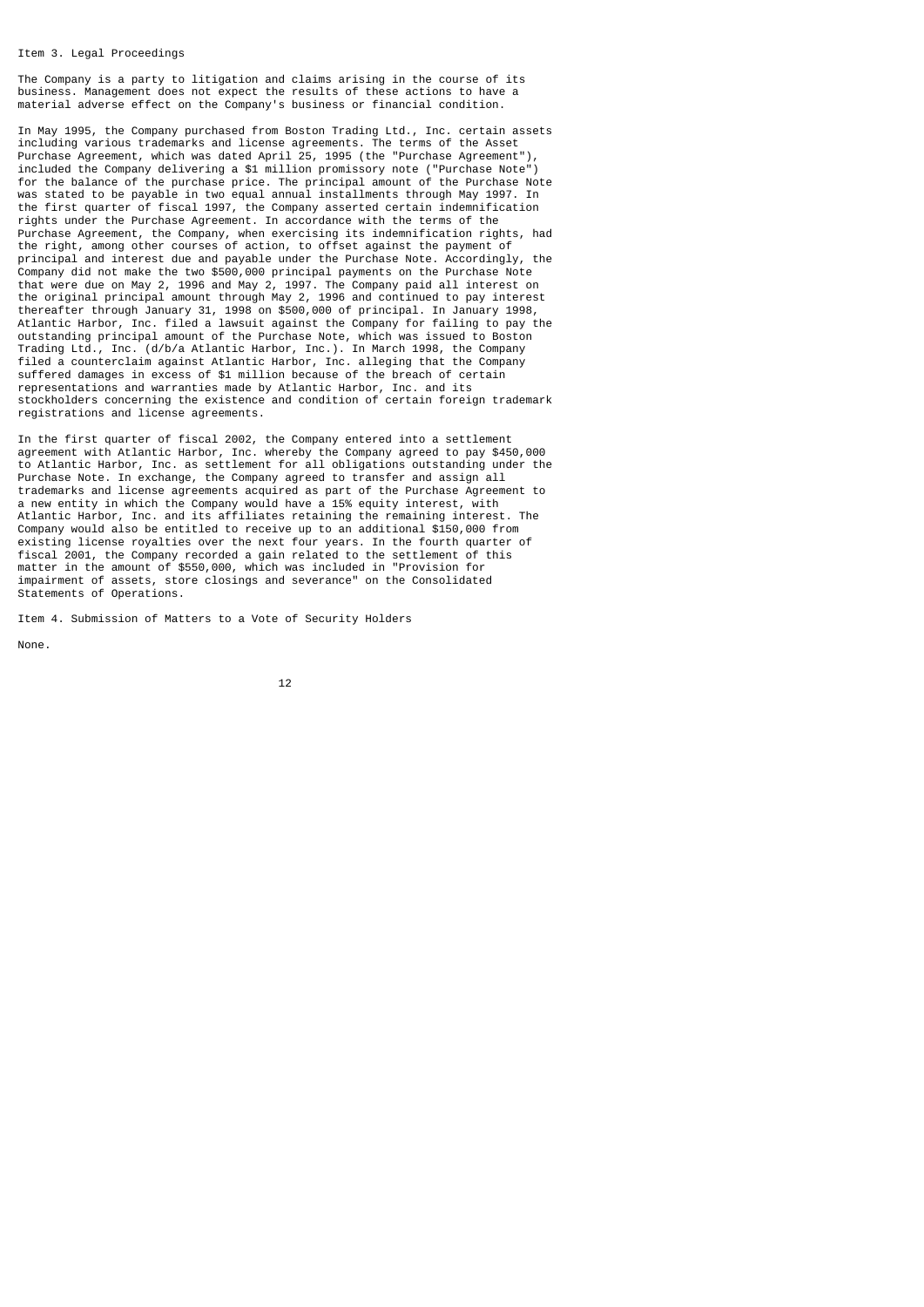PART II.

Item 5. Market for the Registrant's Common Equity and Related Stockholder Matters

The Company's Common Stock trades on the Nasdaq National Market tier of The Nasdaq Stock Market under the symbol "DESI."

The following table sets forth, for the periods indicated, the high and low per share closing sales prices for the Common Stock, as reported on the Nasdaq consolidated reporting system.

| Fiscal Year Ended<br>February 2, 2002                              | High                                       | Low                                        |
|--------------------------------------------------------------------|--------------------------------------------|--------------------------------------------|
| First Quarter<br>Second Quarter<br>Third Quarter<br>Fourth Quarter | \$<br>3.0000<br>5.6000<br>4.6300<br>4.1900 | \$<br>1.8750<br>2.7500<br>2.0200<br>2.3000 |
| Fiscal Year Ended<br>February 3, 2001                              | High                                       | Low                                        |
| First Quarter<br>Second Quarter<br>Third Quarter<br>Fourth Quarter | \$<br>1.5000<br>2.1250<br>2.5625<br>2.4688 | \$<br>1.0938<br>1.1875<br>1.9375<br>2.0000 |

As of April 8, 2002, based upon data provided by independent shareholder communication services and the transfer agent for the Common Stock, there were approximately 285 holders of record of Common Stock.

The Company has not paid and does not anticipate paying cash dividends on its common stock. For a description of financial covenants in the Company's loan agreement that may restrict dividend payments, see Note C of Notes to Consolidated Financial Statements.

13 and 13 and 13 and 13 and 13 and 13 and 13 and 13 and 13 and 13 and 13 and 13 and 13 and 13 and 13 and 13 an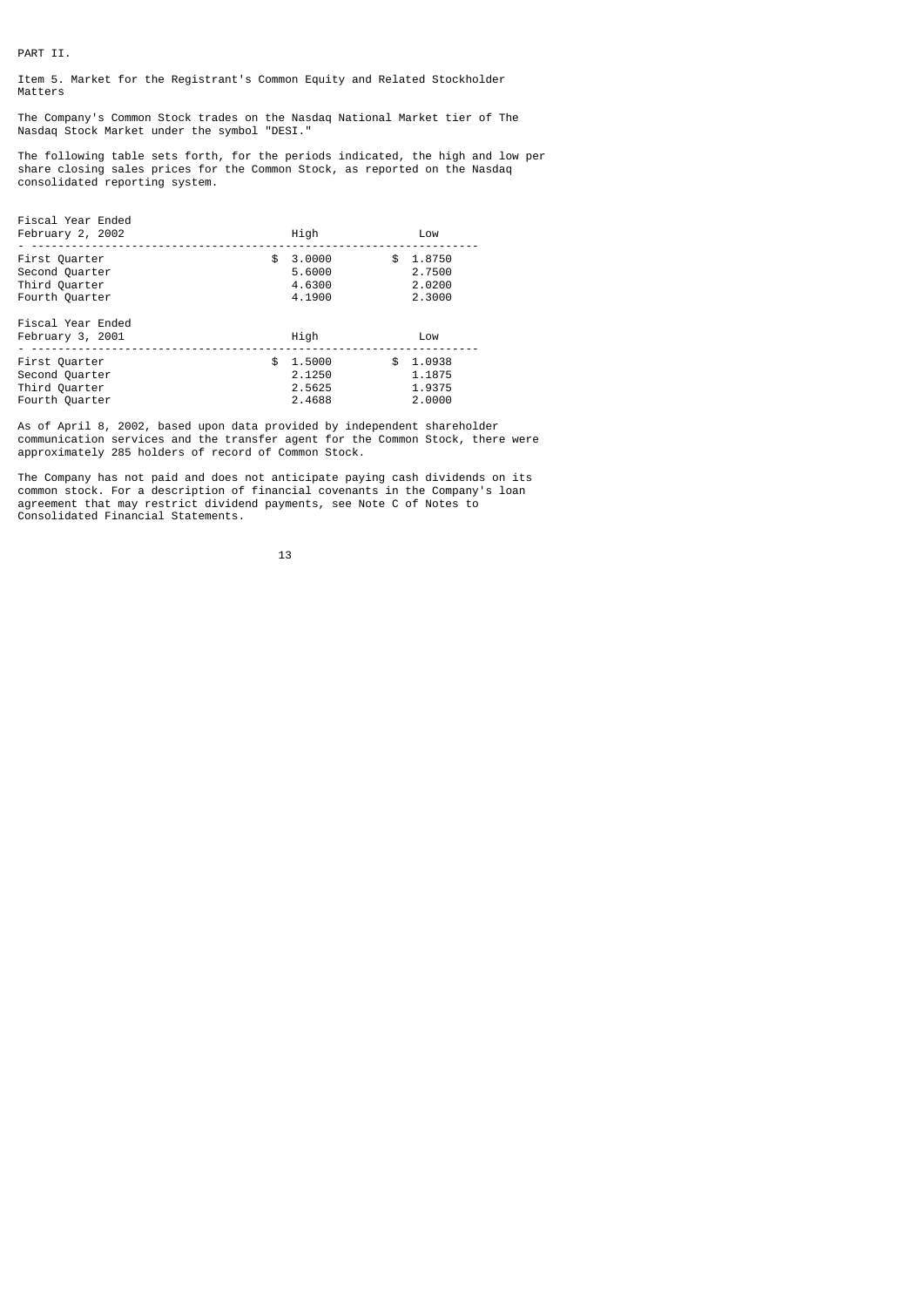|                                                                                                                              | February 2,<br>2002<br>(Fiscal 2002)             | February 3,<br>2001<br>(Fiscal 2001)             |           | January 29,<br>2000<br>(Fiscal 2000) (Fiscal 1999)<br>(IN THOUSANDS, EXCEPT PER SHARE AND OPERATING DATA) | January 30,<br>1999                              |          | January 31,<br>1998<br>(Fiscal 1998)              |
|------------------------------------------------------------------------------------------------------------------------------|--------------------------------------------------|--------------------------------------------------|-----------|-----------------------------------------------------------------------------------------------------------|--------------------------------------------------|----------|---------------------------------------------------|
| INCOME STATEMENT DATA:<br>Sales<br>Gross profit, net of occupancy costs<br>Provision for impairment of assets, store         | \$195,119<br>47,221                              | \$194,530<br>54,985                              |           | \$192,192<br>47,440(4)                                                                                    | \$201,634<br>42,249(5)                           |          | \$265,726<br>38,358(6)                            |
| closing and severance<br>EBITDA(2)                                                                                           | $\sim$ $-$<br>7,478                              | 107<br>12,671                                    |           | 14,535(4)<br>(2,569)                                                                                      | 15,729(5)<br>(20,659)                            |          | 21,600(6)<br>(34, 945)                            |
| Pre-tax income(loss)<br>Net income(loss)                                                                                     | 175<br>(7,881)(3)                                | 5,488<br>3,216                                   |           | (10, 278)(4)<br>(12, 493)                                                                                 | (29, 269)(5)<br>(18, 541)                        |          | (46, 562)(6)<br>(29, 063)                         |
| Earnings(loss) per share- basic<br>Earnings(loss) per share- diluted                                                         | (0.54)<br>(0.54)                                 | \$ 0.20<br>\$ 0.20                               | \$.<br>\$ | (0.78)<br>(0.78)                                                                                          | \$ (1.17)<br>\$ (1.17)                           | \$<br>\$ | (1.86)<br>(1.86)                                  |
| Weighted average shares outstanding<br>For earnings per share- basic                                                         | 14,486                                           | 16,015                                           |           | 16,088                                                                                                    | 15,810                                           |          | 15,649                                            |
| Weighted average shares outstanding<br>For earnings per share -diluted                                                       | 14,486                                           | 16,292                                           |           | 16,088                                                                                                    | 15,810                                           |          | 15,649                                            |
| BALANCE SHEET DATA:<br>Working capital<br>Inventories<br>Property and equipment, net<br>Total assets<br>Shareholders' equity | \$13,277<br>57,734<br>20,912<br>90,901<br>42,414 | \$16,306<br>57,675<br>18,577<br>95,070<br>49,825 |           | \$19,624<br>57,022<br>16,737<br>95,077<br>52,269                                                          | \$24,078<br>57,925<br>17,788<br>99,317<br>63,956 |          | \$42,104<br>54,972<br>35,307<br>116,399<br>82,380 |
| OPERATING DATA:<br>Net sales per square foot<br>Number of stores open at fiscal year end                                     | 195<br>102                                       | \$<br>192<br>102                                 | \$        | 190<br>103                                                                                                | \$<br>187<br>113                                 | \$       | 220<br>125                                        |

Fiscal Years Ended (1)

(1) The Company's fiscal year is a 52 or 53 week period ending on the Saturday closest to January 31. The fiscal year ended February 3, 2001 included 53 weeks.

(2) The Company defines EBITDA as Net Income before Taxes, Interest expense net and Depreciation and amortization.

- (3) In the fourth quarter of fiscal 2002, the Company recorded a special non-cash charge of \$8.0 million to reduce the carrying value of certain deferred tax assets. Due to the general weakness of the economy during fiscal 2002, which resulted in reduced earnings from fiscal 2001, the full realizability of certain tax assets can not be assured, accordingly the Company established additional reserves against those assets. As the Company's profitability improves, either from improved performance in its Levi's(R)/Dockers(R) stores, or from its roll-out of the Candies(R), EcKo(R), and other brands, the Company may have the ability to reinstate the full value of its deferred tax assets. Conversely, the amount of the deferred tax assets considered realizable could be reduced in the near term if projections of future taxable income during the carryforward period are reduced or if actual results are less than projections..
- (4) Pre-tax loss for fiscal 2000 includes the \$15.2 million charge taken in the fourth quarter related to inventory markdowns, the abandonment of the Company's Boston Traders(R) trademark, severance, and the closure of the Company's five remaining Designs/BTC(TM) stores and its five Buffalo(R) Jeans Factory stores. Of the \$15.2 million charge, \$7.8 million, or 4.1% of sales, is reflected in gross margin. The pre-tax loss for fiscal 2000 also includes \$717,000 of non-recurring income related to excess reserves from the fiscal 1999 restructuring program.
- (5) Pre-tax loss for fiscal 1999 includes the \$13.4 million charge taken in the third quarter related to closing 30 unprofitable stores. Also included in the pre-tax loss for fiscal 1999 is the \$5.2 million charge related to the closing of one Designs store, three BTC(TM) stores and four Boston Traders(R) outlet stores, all eight of which were closed in fiscal 2000. Of the \$5.2 million charge, \$800,000, or 0.4% of sales, is reflected in gross margin. In addition, the Company recognized \$2.9 million in restructuring income in the fourth quarter which was the result of favorable lease negotiations associated with the original estimated \$13.4 million charge.
- (6) Pre-tax loss for fiscal 1998 includes the \$20 million charge taken in the second quarter related to the Company's strategy shift and the fourth quarter charge of \$1.6 million for the Company's reduction in work force. Of the \$20 million charge, \$13.9 million, or 5.2% of sales, is reflected in gross margin.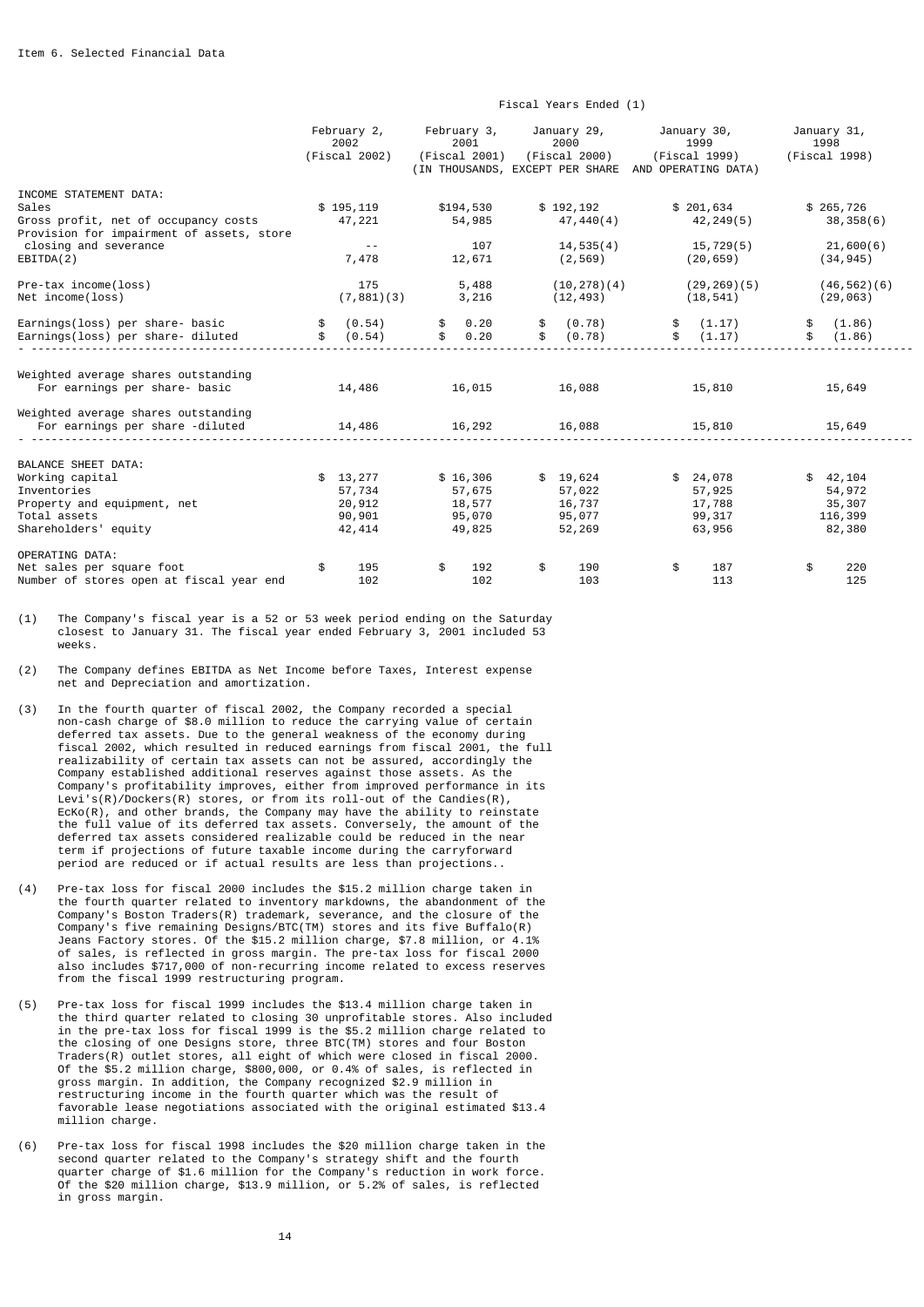Item 7. Management's Discussion and Analysis of Financial Condition and Results of Operations

The following table provides a five-year history of the total sales results of the Company, together with a summary of the number of stores in operation and the change in the Company's comparable store sales. "Changes in comparable store sales" measures the percentage change in sales in comparable stores, which are those stores open for at least one full fiscal year.

|                                                                                                                                                     | FISCAL YEARS ENDED (1) |                                    |  |                                  |                                   |  |                                   |  |                                   |
|-----------------------------------------------------------------------------------------------------------------------------------------------------|------------------------|------------------------------------|--|----------------------------------|-----------------------------------|--|-----------------------------------|--|-----------------------------------|
|                                                                                                                                                     |                        | Feb. $2,$<br>2002<br>(Fiscal 2002) |  | Feb. 3,<br>2001<br>(Fiscal 2001) | Jan. 29,<br>2000<br>(Fiscal 2000) |  | Jan. 30,<br>1999<br>(Fiscal 1999) |  | Jan. 31,<br>1998<br>(Fiscal 1998) |
| Total Sales (In Thousands)<br>Number of stores in operation at end of the<br>fiscal year:<br>Store Type<br>Levi's(R) Outlet and Dockers(R)Outlet by | \$.                    | 195,119 \$                         |  | 194,530                          | $$192, 192$ \$                    |  | 201,634 \$                        |  | 265,726                           |
| Designs<br>$Candies(R)$ Outlet                                                                                                                      |                        | 101<br>1                           |  | 102                              | 103                               |  | 95                                |  | 59                                |
| Store Concepts closed:<br>Designs and $BTC(TM)(2)$                                                                                                  |                        | $ -$                               |  |                                  |                                   |  | 9                                 |  | 22                                |
| Buffalo Jeans(R) Factory Outlets(2)                                                                                                                 |                        | - -                                |  |                                  | $ -$                              |  | 5                                 |  | $\frac{1}{2}$                     |
| Boston Trading Co. $(R)(2)$                                                                                                                         |                        |                                    |  |                                  |                                   |  |                                   |  | 11                                |
| Boston $Traders(R)$ outlets(2)<br>Joint Venture:                                                                                                    |                        | - -                                |  |                                  | - -                               |  | 4                                 |  | 12                                |
| Original Levi's Stores(TM)(2)<br>Levi's(R) Outlet stores (2)                                                                                        |                        | $ -$<br>$ -$                       |  |                                  | $ -$                              |  |                                   |  | 11<br>11                          |
| Total stores<br>Comparable stores                                                                                                                   |                        | 102<br>96                          |  | 102<br>92                        | 103<br>87                         |  | 113<br>80                         |  | 126<br>112                        |
| Changes in total sales<br>Changes in comparable store sales                                                                                         |                        | 0%<br>(4%)                         |  | 1%<br>(4%)                       | (5%)<br>(1%)                      |  | (24%)<br>(18%)                    |  | (8%)<br>(10%)                     |

(1) The Company's fiscal year is a 52 or 53 week period ending on the Saturday closest to January 31. The fiscal year ended February 3, 2001 covered 53 weeks. Comparable store sales for fiscal 2001 were based upon 52-week comparisons.

(2) As part of store closing programs in fiscal 1998, 1999 and 2000, the Company closed all of its non-profitable store concepts.

RESULTS OF OPERATIONS

## SALES

Sales for fiscal 2002 were \$195.1 million for the 52-week period compared with sales of \$194.5 million for the 53-week period of fiscal 2001. On a comparable basis, total sales of \$195.1 million for fiscal 2002 increased 1.5% when compared to \$192.2 million for the corresponding 52-week period in fiscal 2001. There were 53 weeks in fiscal 2001 and 52 weeks in fiscal 2002 and 2000. Comparable store sales for fiscal 2002 decreased 3.9 %.

Fiscal 2002 was a difficult year for the retail industry due to the general economic conditions and the tragic events of September 11, 2001. In an effort to manage inventory levels and improve its sales trends, the Company significantly increased its levels of promotional activities during the second half of fiscal 2002. The impact of this aggressive promotional posture, although negative to the Company's gross margin, significantly benefited its sales trends in the second half of fiscal 2002.

Sales for fiscal 2001 were \$194.5 million, an increase of 1.2% when compared with fiscal 2000 sales of \$192.2 million. The increase in sales in fiscal 2001, as compared to fiscal 2000, was due to an additional week of sales of approximately \$2 million and sales from new and remodeled stores offset slightly by a comparable store sale decrease of 3.8% from the prior year. The comparable store sales decrease in fiscal 2001 of 4% was due primarily to lower sales in men's Levi's(R) brand jeans and tops resulting from limited availability and reduced demand for Levi's(R) brand products. This sales decrease was partially offset by increased sales of women's Levi's(R) brand jeans and men's and women's Dockers(R) brand apparel.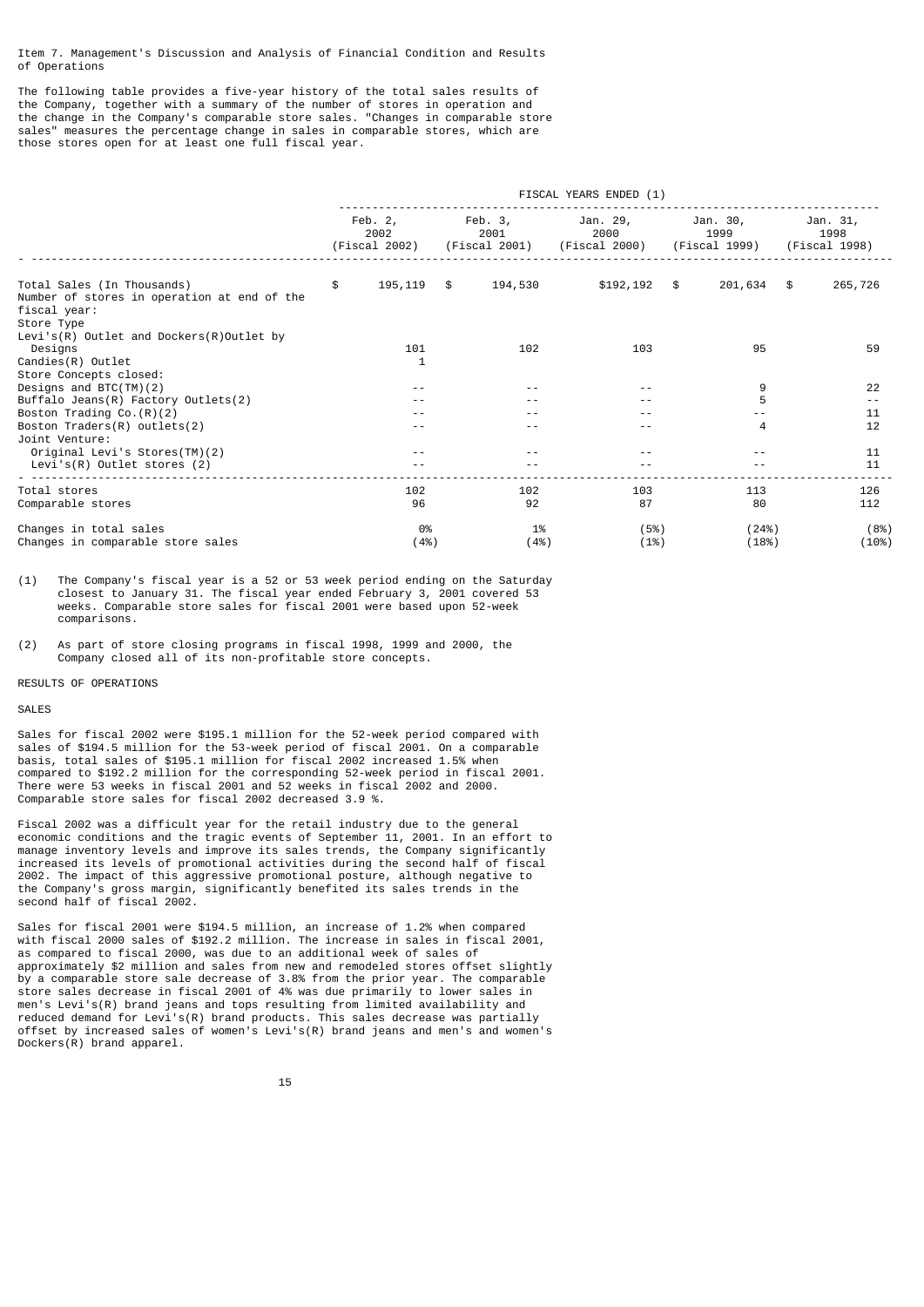## GROSS MARGIN

Gross margin, which includes occupancy costs, was 24.2% for fiscal 2002 as compared with 28.3% in fiscal 2001. The 4.1 percentage point decrease in margin was primarily the result of the Company's aggressive promotional activity, which resulted in a significantly higher markdown rate as compared to the prior The gross margin rate for fiscal 2002 was also negatively impacted by a decrease in initial margins related to increased costs of certain product lines. The Company was able to partially offset these decreases through its improvements in inventory shrink.

The gross margin rate for fiscal 2001 of 28.3% was an improvement of 3.6 percentage points when compared with 24.7% in fiscal 2000. The improved gross margin was primarily due to a substantial markdown reserve recorded in fiscal 2000 of \$7.8 million, which was not recurring in fiscal 2001. In addition, through favorable lease negotiations with several existing landlords, the Company has reduced its occupancy costs as a percentage of sales by 0.3 percentage points. These favorable improvements in gross margin were partially offset by a slight deterioration in initial margins due to increasing costs on merchandise purchases. During fiscal 2001, in an effort by the Company to provide full merchandise assortments, the Company's average cost of merchandise purchased increased while retail selling prices remained constant. Merchandise margins in fiscal 2000 included a LIFO benefit of approximately \$558,000.

In fiscal 2003, the Company anticipates that its gross margin rate will continue to be negatively impacted by more aggressive promotional programs. The Company expects, by increasing opportunistic purchases of close-out merchandise and special buy merchandise, it will be able to improve its initial margins, which the Company expects will offset this higher markdown rate.

## SELLING, GENERAL AND ADMINISTRATIVE

Selling, general and administrative expenses as a percentage of sales were 20.4% or \$39.7 million in fiscal 2002, 21.7% or \$42.2 million in fiscal 2001 and 22.6% or \$43.4 million in fiscal 2000. The steady decrease in selling, general and administrative expenses as a percentage of sales over the past three years is a result of a series of expense reduction actions undertaken since fiscal 1999 that are still ongoing. Through continued improvements in store labor and other such related costs, the Company anticipated that these expenses will continue to show favorable decreases over the prior years.

## IMPAIRMENT OF ASSETS

The Company accounts for long-lived assets in accordance with Statement of Financial Accounting Standards No. 121, "Accounting for the Impairment of Long-Lived Assets and for Long-Lived Assets To Be Disposed Of." The Company reviews its long-lived assets for events or changes in circumstances that indicate the carrying amount of the assets may not be recoverable. The Company assesses the recoverability of the assets by determining whether the carrying value of such assets over the remaining lives can be recovered through projected undiscounted future cash flows. The amount of impairment, if any, is measured based on projected discounted future cash flows using a discount rate reflecting the Company's average cost of funds. No such impairment charge was recorded in fiscal 2002.

In fiscal 2001, the Company recorded an impairment charge of \$837,000 related to stores whose expected cash flows from operations are not expected to exceed their net book value prior to the expiration of their expected lease term. In fiscal 2000, the Company recorded an impairment charge of \$611,000 for the write-down of fixed assets, included as part of the \$15.2 million non-recurring charge recorded in the fourth quarter of fiscal 2000. See "Restructuring - Fiscal 2000" below. These charges are reflected in "Provision for impairment of assets, store closings and severance" on the Consolidated Statements of Operations for fiscal 2001 and 2000.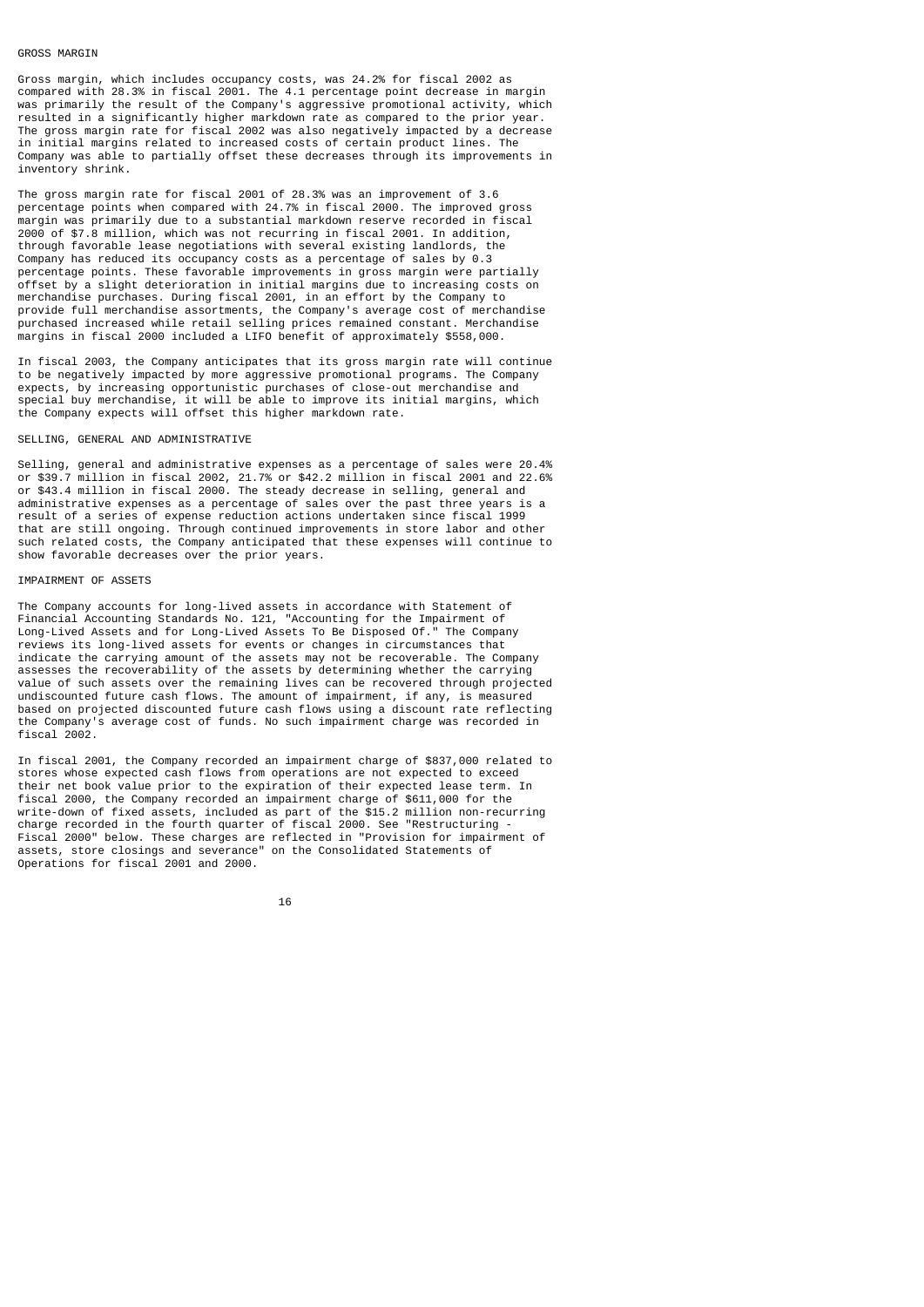## RESTRUCTURING-Fiscal 2000

During the fourth quarter of fiscal 2000, the Company recorded a pre-tax charge of \$15.2 million, or \$0.59 per share after tax, related to inventory markdowns, the abandonment of the Company's Boston Traders(R) and related trademarks, severance, and the closure of the Company's five Buffalo Jeans(R) Factory stores and its five remaining Designs stores. Of the \$15.2 million charge, \$7.8 million relating to inventory markdowns was reflected in gross margin in fiscal 2000. This pre-tax charge of \$15.2 million included cash costs of approximately \$3.6 million related to lease terminations and corporate and store severance, and approximately \$11.6 million of non-cash costs related to inventory markdowns and the impairment of trademarks and store assets. There was no remaining reserve balance related to this \$15.2 million charge at February 2, 2002.

As a result of the above charges recorded, the Company recorded a net operating loss for fiscal 2000. Because of an additional year of net operating losses, the Company recorded a write-down of tax assets of \$6.0 million or \$0.37 per share after tax attributable to the potential that certain deferred federal and state tax assets may not be realizable.

After the recording of these restructuring charges, all assets related to businesses other than the remaining Levi's(R)/Dockers(R) Outlet stores had been written off leaving only the operations and related assets of its retail outlet and factory stores which sell exclusively product made by or for Levi Strauss & Co.

#### DEPRECIATION AND AMORTIZATION

Depreciation and amortization expense for fiscal 2002 was \$5.4 million as compared with \$5.4 million in fiscal 2001 and \$6.5 million in fiscal 2000. The reduced depreciation related to the aging of the Company's older stores is offset by increased depreciation of its new and remodeled stores. "See Liquidity and Capital Resources - Capital Expenditures."

#### INTEREST EXPENSE, NET

Net interest expense for fiscal 2002 was \$1.9 million compared to \$1.8 million in fiscal 2001 and \$1.2 million in fiscal 2000. This increase is primarily a result of higher average borrowing levels offset partially by reduced interest rates under the Company's credit facility as compared to the prior year. Similarly, the increase in interest expense in fiscal 2001 as compared with fiscal 2000 was due to higher average borrowings and increased interest rates. See "Liquidity and Capital Resources."

## INCOME TAX PROVISION/(BENEFIT)

The income tax provision for fiscal 2002 includes a special, non-cash charge of \$8.0 million attributable to an increase in the valuation allowance for the Company's deferred tax assets, related to the potential that certain federal and state tax assets may not be realized. The provision for fiscal 2000 also included a \$6.0 million charge against the Company's realizability of certain tax assets.

Realization of the Company's deferred tax assets, which relate principally to federal net operating loss carryforwards which expire from 2017 through 2022, is dependent on generating sufficient taxable income in the following first three years of the carryforward period. Accordingly, the valuation allowance at February 2, 2002 is primarily attributable to the potential that certain deferred federal and state tax assets will not be realizable within this period. Although realization is not assured, management believes it is more likely than not that the balance of the deferred tax assets in excess of the valuation allowance will be realized. In reaching this determination, management considered the Company's historical performance, noting that the losses in fiscal 1998, 1999 and 2000 which generated the net operating loss carryforwards described above were principally the result of charges incurred to exit unprofitable businesses and that the Company's core business of selling Levi Strauss & Co. branded apparel in outlet stores has been consistently profitable. However, considering the general economic weakness and reduced profit margin experienced in fiscal 2002, management increased the valuation allowance further in fiscal 2002. Assuming improved operating results from its core Levi's(R)/Dockers(R) Outlet business, management believes that the balance of deferred tax assets in excess of the valuation allowance may be utilized in the next three years. Although not considered in assessing the realization of the Company's deferred tax assets, management expects that the Company's expansion strategy of opening and operating other branded stores for other brand manufacturers will generate income in the coming years which could result in the realization of deferred tax assets currently reserved for. In the event the Company's performance of its Levi's(R)/Dockers(R) store improves, and/or its expansion into operating branded retail stores for other brand manufacturers improves the Company's overall profitability,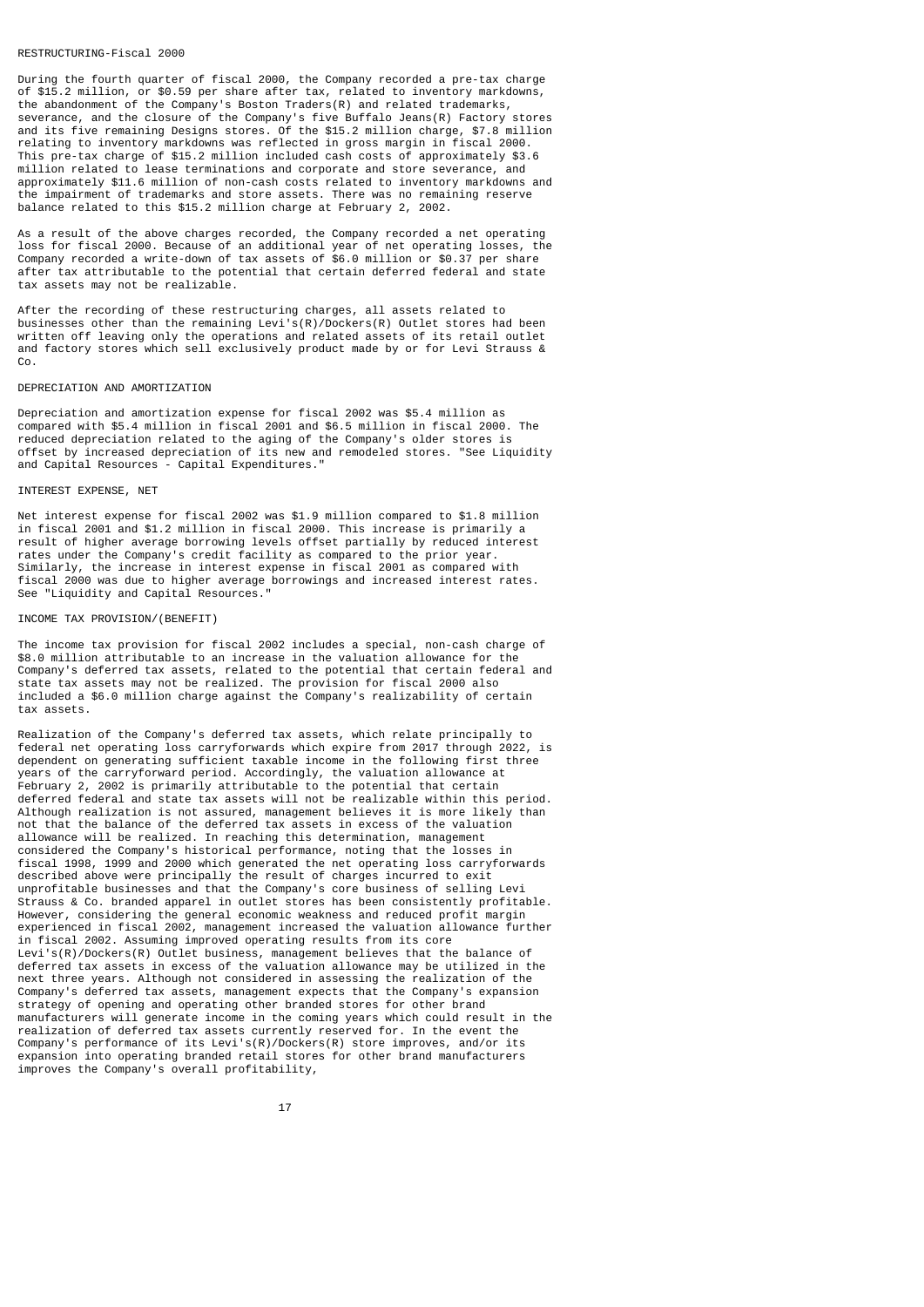the Company's valuation allowance for its deferred tax assets may be reduced. Conversely, the amount of the valuation allowance deemed necessary could be increased in the near term if projections of future taxable income during the carryforward period are reduced or if actual results are less than projections.

As of February 2, 2002, the Company has net operating loss carryforwards of \$33,622,000 for federal income tax purposes and \$49,745,000 for state income tax purposes, which are available to offset future taxable income through fiscal year 2022. Additionally, the Company has alternative minimum tax credit carryforwards of \$1,166,000, which are available to reduce further income taxes over an indefinite period.

During the first quarter of fiscal 1999, the Internal Revenue Service ("IRS") completed an examination of the Company's federal income tax returns for fiscal years 1992 through 1996. Taxes on the adjustments proposed by the IRS, excluding interest, amounted to approximately \$4.9 million. The IRS challenged the fiscal tax years in which various income and expense deductions were recognized, resulting in potential timing differences of previously paid federal income taxes. The Company appealed these proposed adjustments through the IRS appeals process.

In the third quarter of fiscal 2002, the Company and the IRS reached a final settlement on the audit of the Company's federal income tax returns for fiscal years 1992 through 1996. In accordance with this settlement, the Company paid to the IRS a total of \$1.5 million, which included interest. The settlement of \$1.5 million had no material impact on the Company's results of operations for fiscal 2002 due to adequate provisions previously established by the Company.

#### NET INCOME (LOSS)

The Company reported pre-tax income of \$0.2 million for fiscal 2002 as compared to pre-tax income of \$5.5 million in fiscal 2001 and a pre-tax loss of \$10.3 million in fiscal 2000. After a non-cash charge of \$8.0 million against the Company's deferred tax assets, the Company reported a net loss of \$(7.9) million or \$(0.54) per diluted share in fiscal 2002 compared with net income of \$3.2 million or \$0.20 per diluted share for fiscal 2001 and a net loss of \$(12.5) million or \$(0.78) per diluted share for fiscal 2000. Fiscal 2000 included non-recurring restructuring charges of \$15.2 million, of which \$6.0 million related to the write-down of certain tax assets. See "Restructuring - Fiscal 2000" for further discussion.

#### SEASONALITY

|                | FISCAL 2002 |        | FISCAL 2001                  |        | FISCAL 2000  |        |
|----------------|-------------|--------|------------------------------|--------|--------------|--------|
|                |             |        | (SALES DOLLARS IN THOUSANDS) |        |              |        |
| First quarter  | \$39,395    | 20.2%  | \$39,379                     | 20.2%  | 39,835<br>\$ | 20.7%  |
| Second quarter | 47,698      | 24.5%  | 45,693                       | 23.5%  | 42,907       | 22.3%  |
| Third quarter  | 54,301      | 27.8%  | 56,587                       | 29.1%  | 56,703       | 29.5%  |
| Fourth quarter | 53,725      | 27.5%  | 52,871                       | 27.2%  | 52,747       | 27.5%  |
|                | \$195,119   | 100.0% | \$194,530                    | 100.0% | \$192,192    | 100.0% |

A comparison of sales in each quarter of the past three fiscal years is presented above. The amounts shown are not necessarily indicative of actual trends, since such amounts also reflect the addition of new stores and the remodeling and closing of others during these periods. Historically, the Company has experienced seasonal fluctuations in revenues and income, exclusive of non-recurring charges, with increases occurring during the Company's third and fourth quarters as a result of "Fall" and "Holiday" seasons. A comparison of quarterly sales, gross profit, net income (loss) per share for the past two fiscal years is presented in Note K of Notes to Consolidated Financial Statements.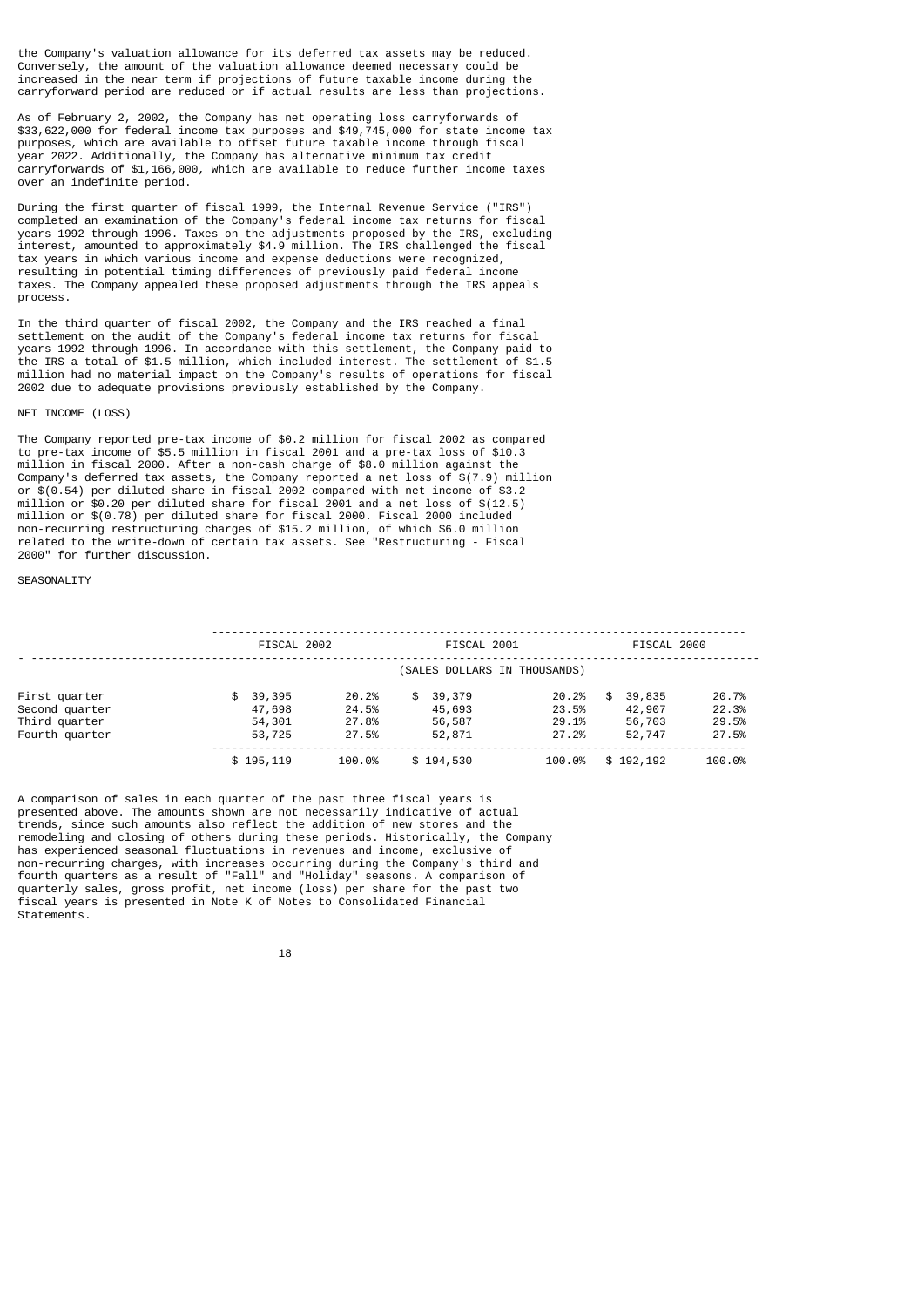## LIQUIDITY AND CAPITAL RESOURCES

The Company's primary cash needs are for operating expenses, including cash outlays associated with inventory purchases and capital expenditures for new and remodeled stores. The Company expects that cash flow from operations, short-term revolving borrowings and trade credit will enable it to finance its current working capital, remodeling and expansion requirements.

The following table sets forth financial data regarding the Company's liquidity position at the end of the past three fiscal years:

|                             | <b>FISCAL YEARS</b> |                        |                |  |  |  |  |
|-----------------------------|---------------------|------------------------|----------------|--|--|--|--|
|                             | 2002                | 2001                   | 2000           |  |  |  |  |
|                             |                     | (DOLLARS IN THOUSANDS) |                |  |  |  |  |
| Cash provided by (used for) |                     |                        |                |  |  |  |  |
| operations                  | 563<br>\$.          | 6,299<br>\$            | (1, 227)<br>\$ |  |  |  |  |
| Working capital             | 13,277              | 16,306                 | 19,624         |  |  |  |  |
| Current ratio               | 1.3:1               | 1.4:1                  | 1.5:1          |  |  |  |  |

The Company has financed its working capital requirements, store remodel and expansion program, stock repurchase programs and acquisitions with cash flow from operations, borrowings under the Company's credit facility, and proceeds from common stock offerings. Cash provided by (used for) operating activities was \$0.6 million, \$6.3 million and \$(1.2) million in fiscal 2002, 2001 and 2000, respectively. The decrease in cash flow in fiscal 2002 was primarily the result of lower earnings as compared to fiscal 2001. The Company used the cash proceeds from operations of \$0.6 million and borrowings under its credit facility to finance its store openings and remodeling program and other capital requirements of approximately \$4.0 million, net of landlord allowances received. Correspondingly, the Company's net borrowing position increased by approximately \$3.4 million to \$27.8 million at February 2, 2002 as compared to the prior year.

In addition to cash flow from operations, the Company's other primary source of working capital is its Credit Agreement with Fleet Retail Finance, Inc. This agreement, which was amended on December 7, 2000, provides a revolving line of credit of up to \$45 million and the ability to issue documentary and standby letters of credit up to \$10 million. The Credit Agreement, which expires on November 30, 2003, was amended to reduce the borrowing costs and tie future interest costs to excess borrowing availability, eliminate all existing financial performance covenants and adopt a minimum availability covenant, increase the amount that can potentially be borrowed by increasing the advance rate formula to 68% of the Company's eligible inventory, provide the Company the ability to enter into stock buyback programs and reduce the total commitment from \$50 million to \$45 million. The Company's obligation under the Credit Agreement continues to be secured by a lien on all of its assets. The Company is subject to a prepayment penalty through December 7, 2002.

At February 2, 2002, the Company had borrowings of approximately \$27.8 million outstanding under this credit facility and had two outstanding standby letters of credit totaling approximately \$2.3 million. Average borrowings outstanding under this credit facility for fiscal 2002 were approximately \$29.4 million. In fiscal 2002, the average unused availability under this credit facility was approximately \$8.0 million.

## Inventory

At February 2, 2002, total inventories of \$57.7 million were unchanged when compared to the prior year total inventories of \$57.7 million at February 3, 2001. On a per square foot basis, inventory levels decreased 6% in fiscal 2002 to \$57.99 per square foot from \$61.94 per square foot in fiscal 2001. The Company's increased promotional activities in fiscal 2002 and the Company's continued efforts to control inventory levels were the primary reasons for the decrease on a per square foot basis.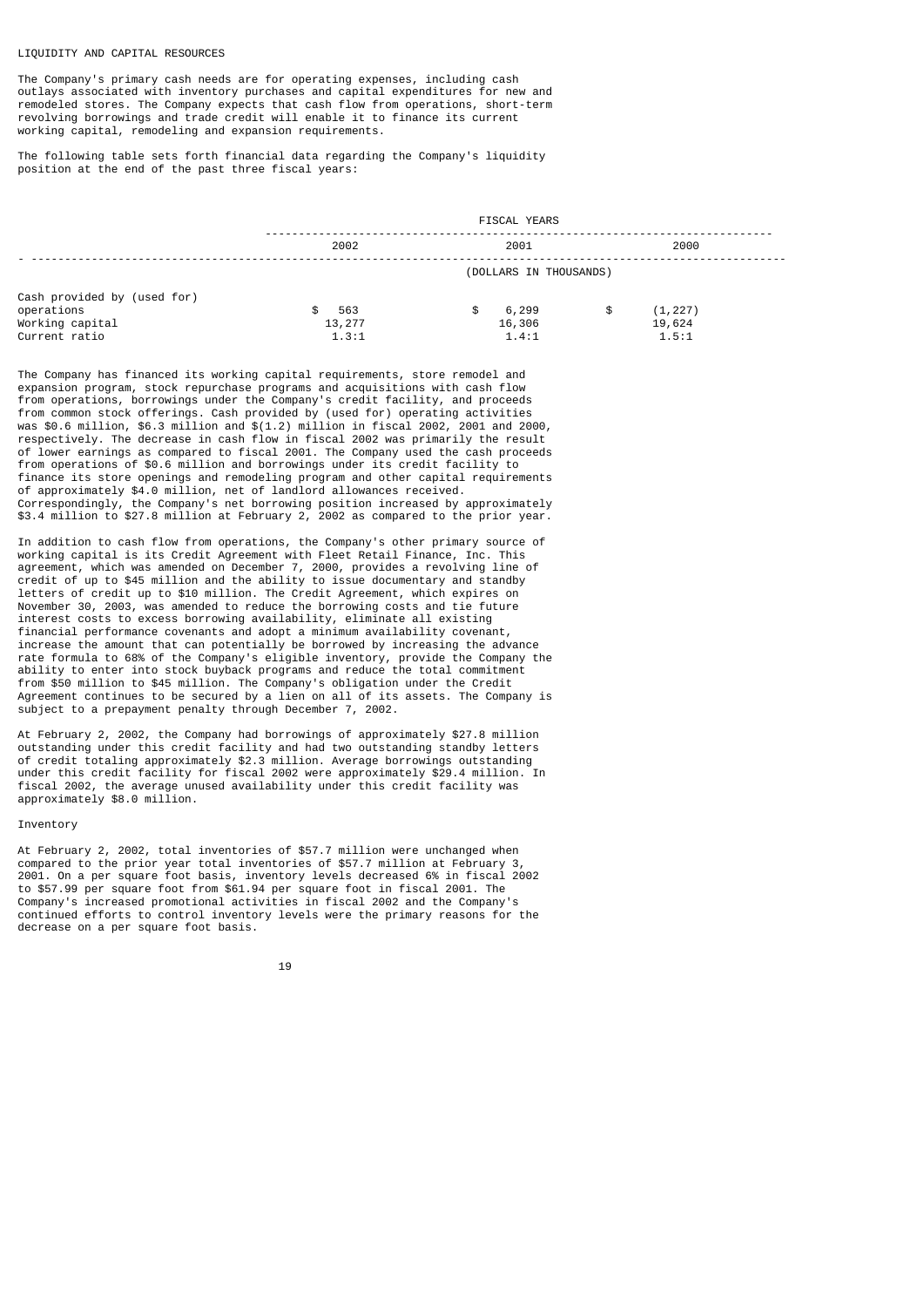In the first quarter of fiscal 2002, the Company changed its method of determining the cost of inventories from the last-in, first-out (LIFO) method to the first-in, first-out (FIFO) method. Management believes that the FIFO method better measures the current value of such inventories and provides a more appropriate matching of revenues and expenses. In the current low-inflationary environment, management believes that the use of the FIFO method more accurately reflects the Company's financial position. The effect of this change was immaterial to the financial results of the prior reporting periods of the Company and therefore did not require retroactive restatement of results for those prior periods.

The Company continues to evaluate and, within the discretion of management, act upon opportunities to purchase substantial quantities of Levi's(R) and Dockers(R) brand products for its Levi's(R) Outlet and Dockers(R) Outlet stores.

## Stock Repurchase Programs

During the second and third quarters of fiscal 2001, the Company repurchased 863,000 shares of its Common Stock at an aggregate cost of \$1,861,000 under a Stock Repurchase Program that was approved by the Company's Board of Directors in June 2000. In December 2000, the Company repurchased 1.8 million shares at \$2.50 per share through a "Dutch Auction" tender offer. Under the terms of the offer, the Company invited its stockholders to tender their shares to the Company at prices specified by the tendering stockholders not in excess of \$3.00 nor less than \$2.20 per share, in ten-cent (\$0.10) increments. The Company selected the lowest single per-share purchase price that would allow it to buy 1.5 million shares, or up to an additional 1.0 million shares at the Company's option.

At February 2, 2002, the Company has a total of 3,040,000 shares of repurchased Common Stock at an aggregate cost of \$8.5 million which is reported by the Company as treasury stock and is reflected as a reduction in stockholders' equity.

## Litigation

In fiscal 2001, the Company had a \$1 million promissory note which was payable to Atlantic Harbor, Inc. in conjunction with the Company's acquisition of certain assets from Boston Trading Ltd., Inc. ("Boston Trading") in May 1995. In the first quarter of fiscal 1997, the Company had asserted certain indemnification rights and accordingly did not pay any principal payments on the note. In January 1998, Atlantic Harbor, Inc. filed a lawsuit against the Company for failing to pay the outstanding principal amount of the promissory note, and in March 1998, the Company filed a counterclaim against Atlantic Harbor, Inc. alleging that the Company suffered damaged in excess of \$1 million because of the breach of certain representations and warranties made by Atlantic Harbor, Inc. and its stockholders concerning the existence and condition of certain foreign trademark registrations and license agreements.

In the first quarter of fiscal 2002, the Company entered into a settlement agreement with Atlantic Harbor, Inc. whereby the Company agreed to pay \$450,000 to Atlantic Harbor, Inc. as settlement for all obligations under the outstanding promissory note. In exchange, the Company agreed to transfer and assign all trademarks and license agreements acquired as part of the original purchase agreement to a new entity in which the Company would have a 15% equity interest, with Atlantic Harbor, Inc and its affiliates retaining the remaining interest. In addition, the Company would also be entitled to receive up to an additional \$150,000 from existing license royalties over the next four years. The Company recorded a gain on the settlement of this matter in the amount of \$550,000 in the fourth quarter of fiscal 2001, which was included in "Provision for impairment of assets, store closing and severance" on the Consolidated Statements of Operations. See "Item 3. Legal Proceedings" for more discussion.

е процесс в политика в село в 1920 године в 1920 године в 1920 године в 1920 године в 1920 године в 1920 годин<br>В 1920 године в 1920 године в 1920 године в 1920 године в 1920 године в 1920 године в 1920 године в 1920 годин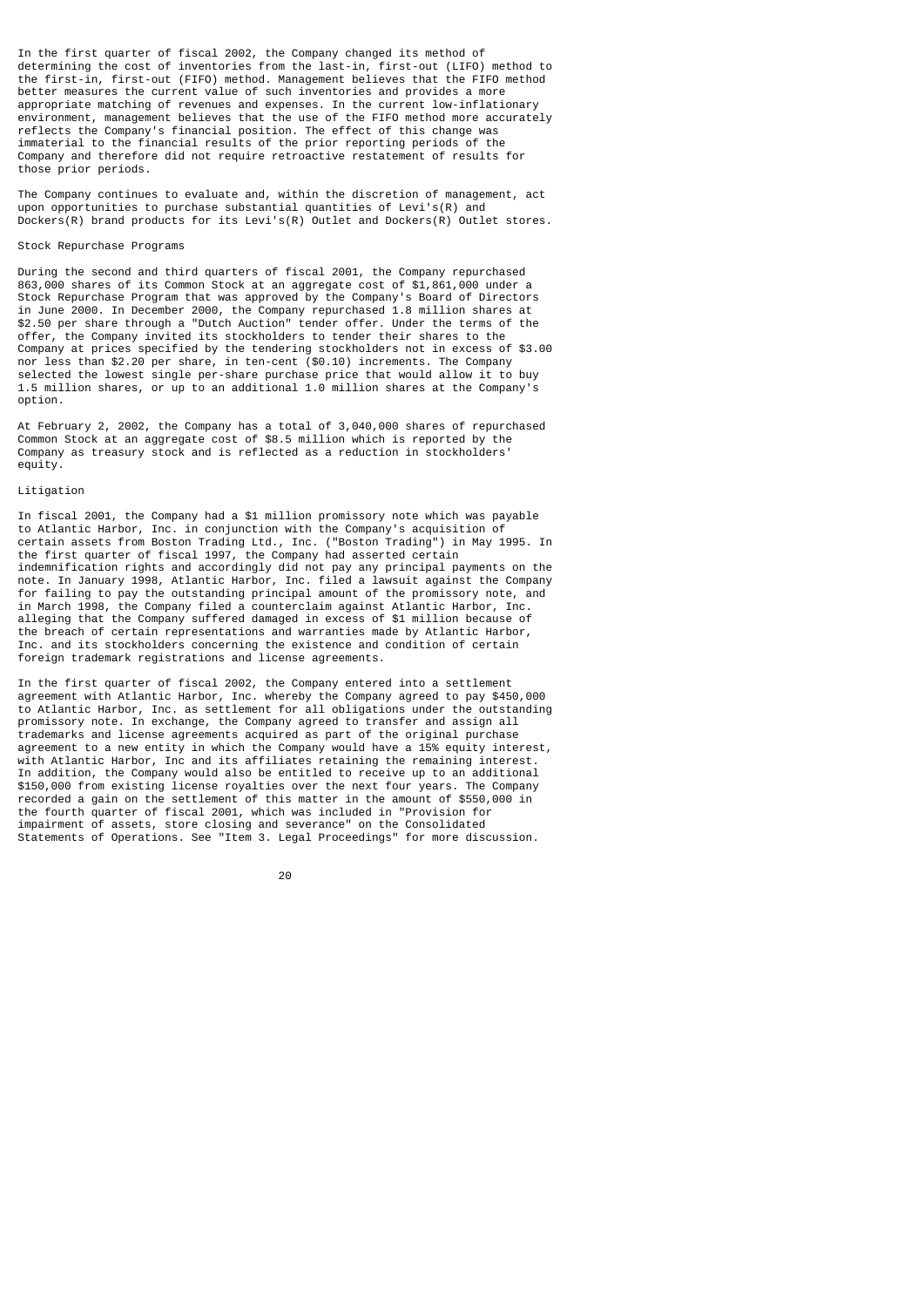## CAPITAL EXPENDITURES

The following table sets forth the stores opened, remodeled and closed and the capital expenditures incurred for the fiscal years presented:

|                                | 2002    | 2001             | 2000          |
|--------------------------------|---------|------------------|---------------|
| New Stores:                    |         |                  |               |
| $Levi's(R)/Dockers(R)$ Outlets | 5       | 6                | 10            |
| Dockers(R) Outlets             |         |                  | $\mathcal{P}$ |
| $Candie's(R)$ Outlet           | 1       |                  |               |
| Remodeled Stores:              |         |                  |               |
| Remodeled Levi's(R) Outlets    |         |                  |               |
| By Designs                     | 6       | 9                | 6             |
| Total new and remodeled        | 13      | 15               | 18            |
| Total closed stores            | 4       | $\boldsymbol{4}$ | 23            |
| Capital expenditures (000's)   | \$4,666 | \$5,823          | \$6,006       |

During fiscal 2002, the Company received approximately \$3.7 million in landlord allowances against the total new and remodeled store capital expenditures of \$4.7 million. The Company incurred capital expenditures of \$3.0 million in fiscal 2002 related to miscellaneous leasehold improvements at the Company's corporate headquarters, technology expenditures and other store capital.

The Company's plan for fiscal 2003 is to open a total of 15 to 20 new outlet stores, 16 of which are scheduled to open in time for the important back-to-school selling season. The Company expects to open eleven new Candie's(R) junior footwear and apparel outlet stores by mid-year. Four of these stores will be built utilizing space from the Company's existing Levi's(R)/Dockers(R) stores which are located in outlet centers in New York, New England and Puerto Rico. Several of the Company's existing higher volume Levi's(R)/Dockers(R) outlet stores currently average 13,000 to 15,000 square feet which is more than the Company's ideal prototype store size of 9,000 square feet. By utilizing this excess space for the new Candie's(R) outlet stores, the Company can leverage expenses while increasing profitability. The remaining seven Candie's(R) outlet stores to be open will include five in California, one in Las Vegas, Nevada and one in Miami, Florida.

The Company plans to open its first EcKo(R) outlet stores by the back-to-school season. As the Company continues to discuss its growth strategy with other manufacturers, new store locations may be added to the Company's current expansion plans.

Capital expenditures for fiscal 2003 are expected to be approximately \$4.0 million, of which \$2.5 million relates to the expansion plan discussed above. This amount is net of committed landlord allowances of approximately \$910,000 that the Company will receive. The expected cost to build a Candie's(R) Outlet store is approximately \$25-30 square foot, net of tenant allowances. These store locations, which will average approximately 2,800 square feet, will require limited initial cash requirements which is why the Company will be able to fund the above expansion plan through the use of its cash from operations and its existing credit facility.

#### CRITICAL ACCOUNTING POLICIES

The Company's financial statements are based on the application of significant accounting policies, many of which require management to make significant estimates and assumptions (see Note A to the consolidated financial statements). The Company believes that the following are some of the more critical judgment areas in the application of its accounting policies that currently affect our financial condition and results of operations.

Inventory. The Company records inventory at the lower of cost or market on a first-in first-out basis ("FIFO"). The Company reserves for obsolescence based on the difference between the weighted average cost of the inventory and the estimated market value based on assumptions of future demand and market conditions. If actual market conditions are less favorable than those projected by management, additional reserves may be required.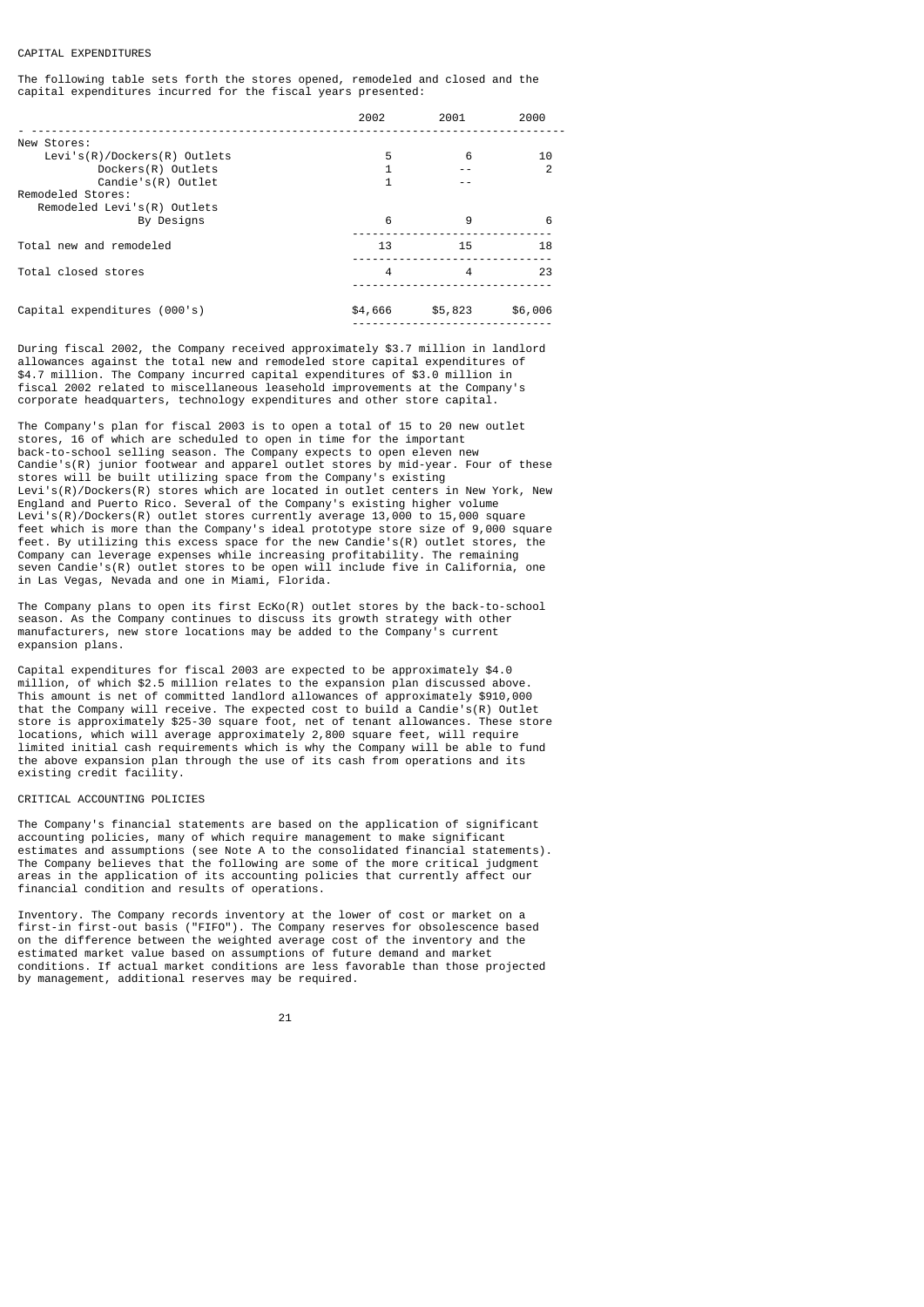Impairment of Long-Lived Assets. The Company reviews its long-lived assets for impairment when indicators of impairment are present and the undiscounted cash flow estimated to be generated by those assets are less than the assets' carrying amount. The Company evaluates its long-lived assets for impairment at a store level for all its retail locations. If actual market conditions are less favorable than management's projections, future write-offs may be necessary.

Deferred Taxes. The Company records a valuation allowance to reduce its deferred tax assets to the amount that is more likely than not to be realized. The Company has considered estimated future taxable income and ongoing tax planning strategies in assessing the amount needed for the valuation allowance. If actual results differ unfavorably from those estimates used, the Company may not be able to realize all or part of its net deferred tax assets and additional valuation allowances may be required.

## RECENT ACCOUNTING PRONOUNCEMENTS

In June 2001, the Financial Accounting Standards Board issued Statements of Financial Accounting Standards No. 141 "Business Combinations" and No. 142 "Goodwill and Other Intangible Assets" (the "Statements"), effective for fiscal years beginning after December 15, 2001. Under the new rules, goodwill will no longer be amortized but will be subject to annual impairment tests in accordance with the Statements. The Company will apply the new accounting rules under the Statements beginning in the first quarter of fiscal 2003. Management does not believe that the adoption of the impairment provisions of the Statements will have a material impact on the Company's overall financial position or results of operations.

In July 2001, the FASB also issued Statement No. 143 "Accounting for Asset Retirement Obligations". This Statement requires recording the fair value of a liability for an asset retirement obligation in the period in which it is incurred and capitalizing the associated asset retirement costs as part of the carrying amount of the long-lived asset. Adoption of this Statement is required for fiscal years beginning after June 15, 2002. Management does not believe that the adoption of this Statement will have a material impact on the Company's overall financial position or results of operations.

In October 2001, the FASB issued Statement No. 144 "Accounting for the Impairment or Disposal of Long-Lived Assets". This Statement supercedes Statement No. 121. Although this Statement retains many of the fundamental provisions of Statement No. 121, it expands the scope of discontinued operations to include more disposal transactions and significantly changes the criteria for classifying an asset as held-for-sale. The provisions of this Statement are effective for fiscal years beginning after December 15, 2001. Management does not believe that the adoption of this Statement will have a material impact on the Company's overall financial position or results of operations.

## EFFECTS OF INFLATION

Although the Company's operations are influenced by general economic trends, the Company does not believe that inflation has had a material effect on the results of its operations in the last three fiscal years.

#### RISKS AND UNCERTAINTIES

This Annual Report on Form 10-K, including the foregoing discussion of results of operations, liquidity, capital resources and capital expenditures, contains certain forward-looking statements within the meaning of Section 27A of the Securities Exchange Act of 1933 and Section 21E of the Securities Exchange Act of 1934. Forward-looking statements are statements other than historical information or statements of current conditions. Some forward-looking statements may be identified by use of terms such as "believe," "anticipate," "intends," or "expects." These forward-looking statements in this Annual Report on Form 10-K should not be regarded as a representation by the Company or any other person that the objectives or plans of the Company will be achieved. Numerous factors could cause the Company's actual results to differ materially from such forward-looking statements. The Company encourages readers to refer to the Company's Current Report on Form 8-K, previously filed with the Securities and Exchange Commission on April 28, 2000, which identifies certain risks and uncertainties that may have an impact on future earnings and the direction of the Company. The Company undertakes no obligation to release publicly the results of any future revisions it may make to forward-looking statements to reflect events or circumstances after the date hereof or to reflect the occurrence of unanticipated events.

<u>22</u>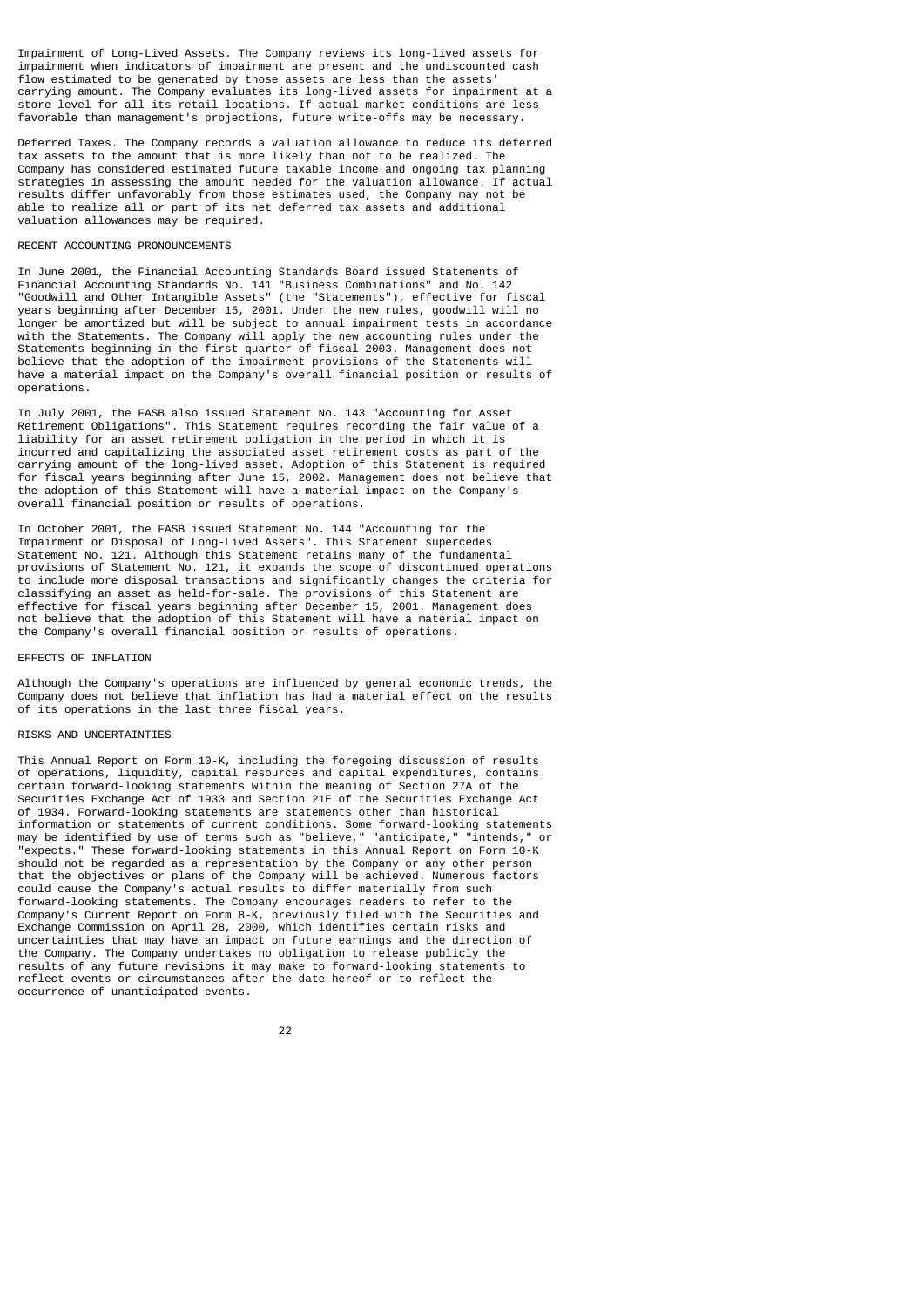Item 7A. Quantitative and Qualitative Disclosures About Market Risk

In the normal course of business, the financial position and results of operations of the Company are routinely subject to a variety of risks, including market risk associated with interest rate movements on borrowings. The Company regularly assesses these risks and has established policies and business practices to protect against the adverse effects of these and other potential exposures. The Company utilizes cash from operations and a revolving credit facility to fund its working capital needs. The Company's revolving credit facility is not used for trading or speculative purposes. In addition, the Company has available letters of credit as sources of financing for its working capital requirements. Borrowings under this credit agreement, which expires in November 2003, bear interest at variable rates based on FleetBoston, N.A.'s prime rate or the London Interbank Offering Rate ("LIBOR"). These interest rates at February 2, 2002 were 4.75% for prime based borrowings and included various LIBOR contracts with interest rates ranging from 4.016% to 4.374%. Based upon sensitivity analysis as of February 2, 2002, a 10% increase in interest rates would result in a potential increase in interest expense of approximately \$140,000.

<u>23 and 23</u>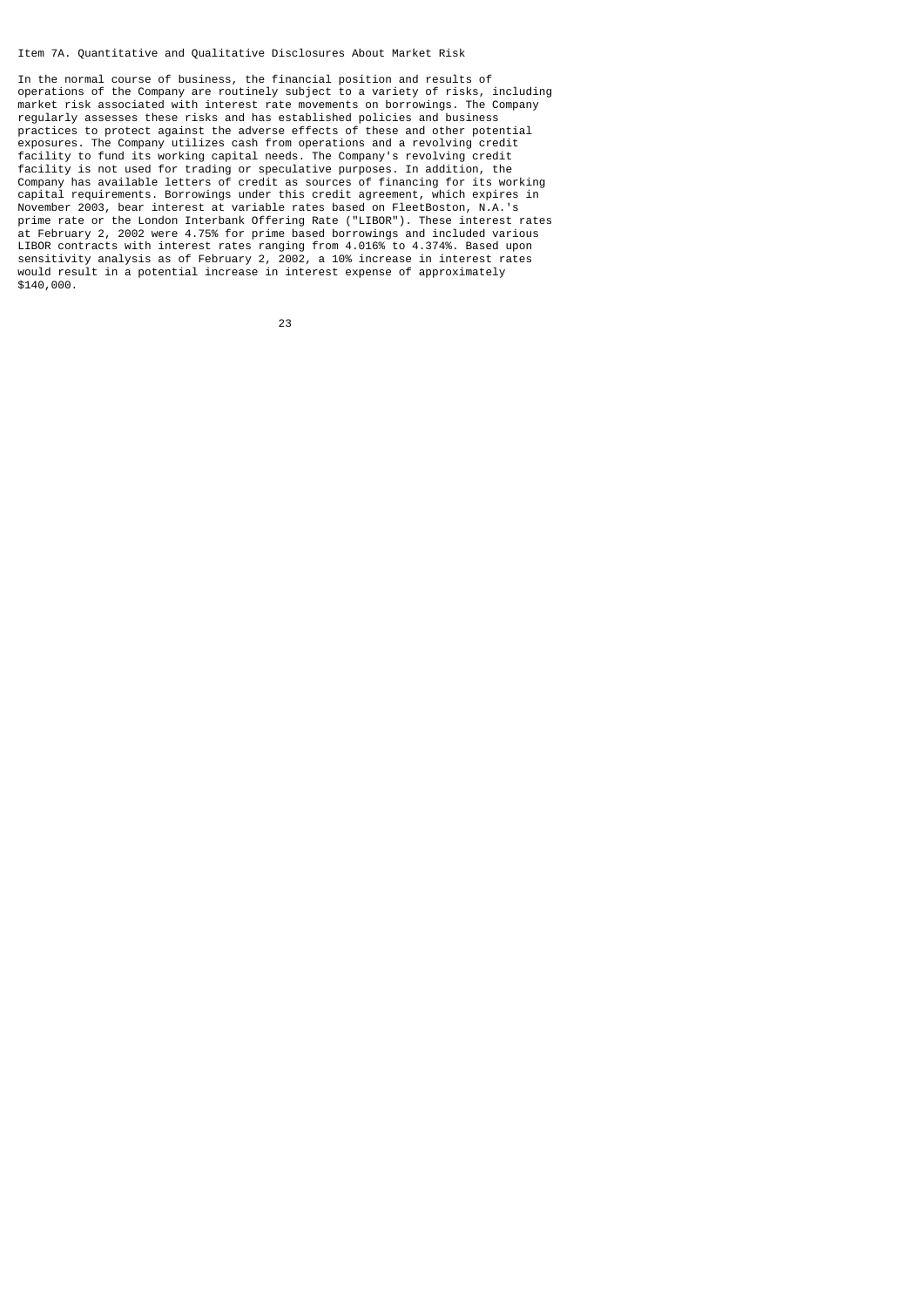Item 8. Financial Statements and Supplementary Data

|  | DESIGNS, INC.                              |  |
|--|--------------------------------------------|--|
|  | INDEX TO CONSOLIDATED FINANCIAL STATEMENTS |  |

|                                                                                                                                                     | Page<br>. |
|-----------------------------------------------------------------------------------------------------------------------------------------------------|-----------|
| Management's Responsibility for Financial Reporting                                                                                                 | 25        |
| Report of Ernst & Young, Independent Auditors                                                                                                       | 26        |
| Independent Auditors' Report                                                                                                                        | 27        |
| Consolidated Financial Statements:                                                                                                                  |           |
| Consolidated Balance Sheets at February 2, 2002<br>and February 3, 2001                                                                             | 28        |
| Consolidated Statements of Operations for the Fiscal Years Ended<br>February 2, 2002 February 3, 2001 and January 29, 2000                          | 29        |
| Consolidated Statements of Changes in Stockholders'<br>Equity for the Fiscal Years Ended February 2, 2002, February<br>3, 2001 and January 29, 2000 | 30        |
| Consolidated Statements of Cash Flows for the Fiscal Years<br>Ended February 2, 2002, February 3, 2001 and January 29, 2000                         | 31        |
| Notes to Consolidated Financial Statements                                                                                                          | 32        |

<u>24</u>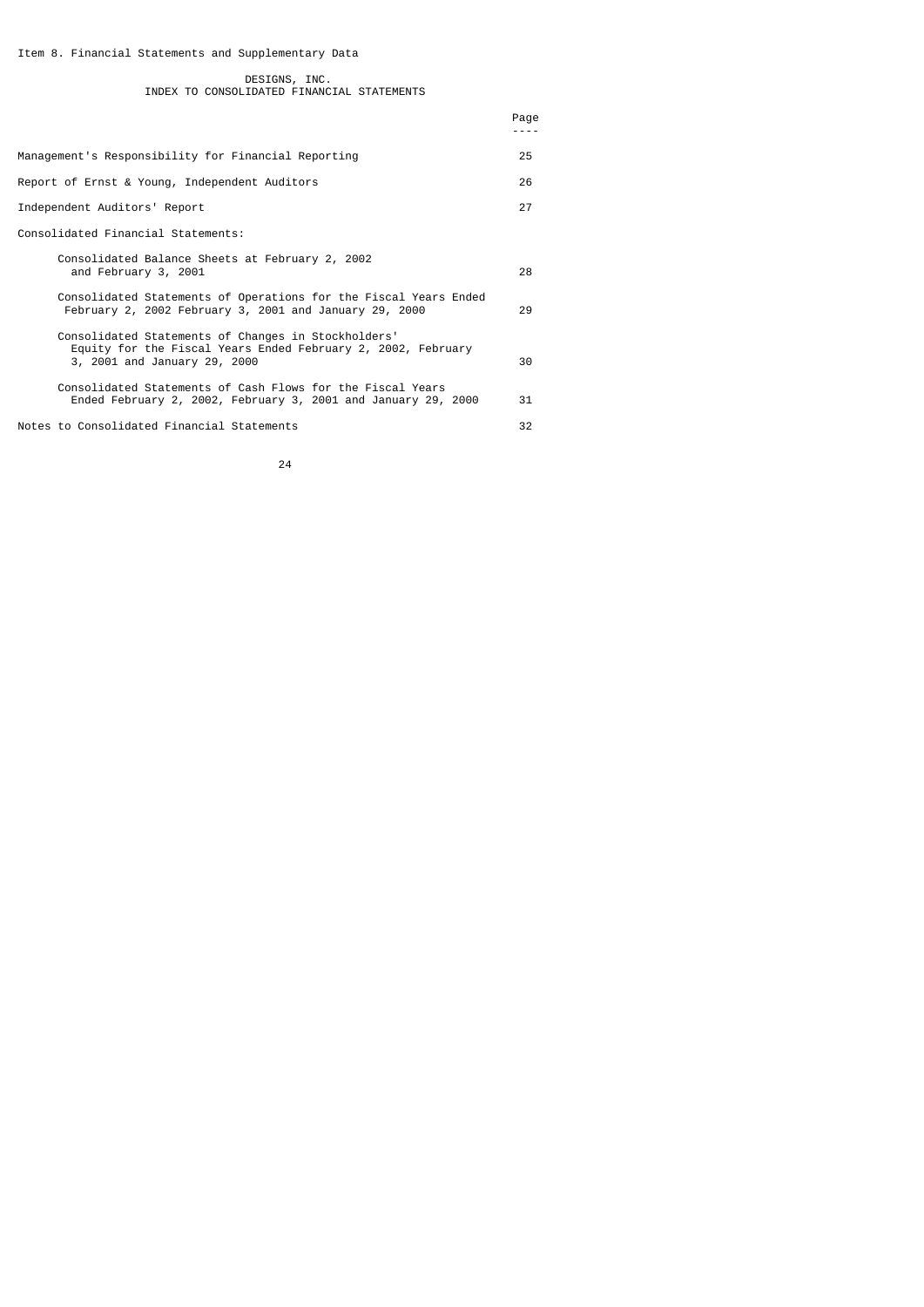The integrity and objectivity of the financial statements and the related financial information in this report are the responsibility of the management of the Company. The financial statements have been prepared in conformity with generally accepted accounting principles and include, where necessary, the best estimates and judgments of management.

The Company maintains a system of internal accounting control designed to provide reasonable assurance, at appropriate cost, that assets are safeguarded, transactions are executed in accordance with management's authorization and the accounting records provide a reliable basis for the preparation of the financial statements. The system of internal accounting control is regularly reviewed by management and improved and modified as necessary in response to changing business conditions.

The Audit Committee of the Board of Directors, consisting solely of outside directors, meets periodically with management and the Company's independent auditors to review matters relating to the Company's financial reporting, the adequacy of internal accounting control and the scope and results of audit work. The independent auditors have free access to the Audit Committee.

Ernst & Young LLP, independent auditors, have been engaged to examine the financial statements of the Company for the fiscal year ended February 2, 2002. The Report of Ernst & Young Independent Auditors expresses an opinion as to the fair presentation of the financial statements in accordance with generally accepted accounting principles and is based on an audit conducted in accordance with auditing standards generally accepted in the United States.

/s/ DAVID A. LEVIN /s/ DENNIS R. HERNREICH

David A. Levin<br>President and Chief Executive Officer Benior Vice President, Chief President and Chief Executive Officer

Financial Officer & Treasurer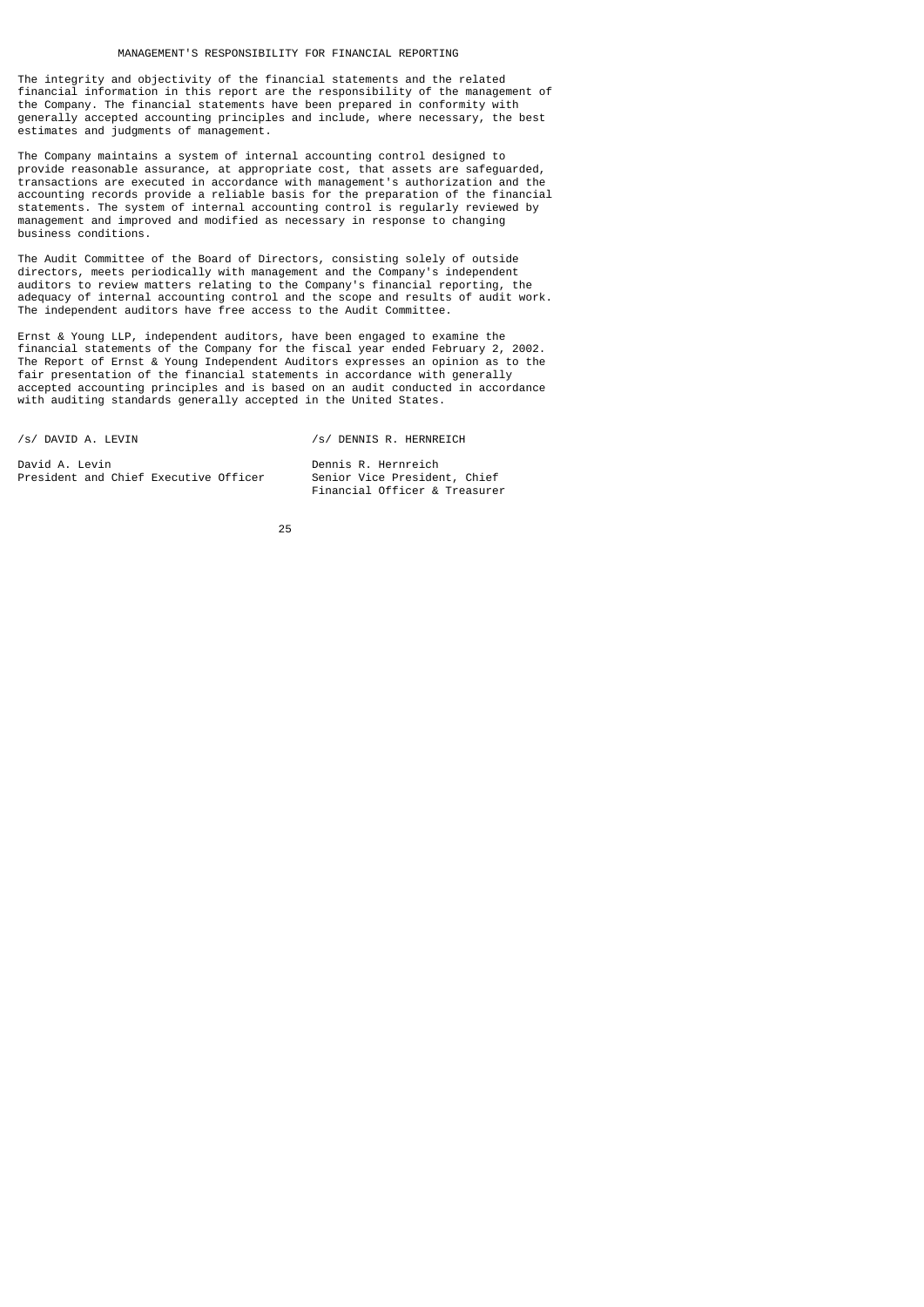## REPORT OF ERNST & YOUNG, INDEPENDENT AUDITORS

To the Board of Directors and Stockholders of Designs, Inc:

We have audited the accompanying consolidated balance sheets of Designs, Inc. as of February 2, 2002 and February 3, 2001 and the related consolidated statements of operations, changes in stockholders' equity and cash flows for each of the two years in the period ended February 2, 2002. Our audits also included the financial statement schedule for the years ended February 2, 2002 and February 3, 2001 listed in the Index as Item  $14$  (a)(2). These financial statements and schedule are the responsibility of the Company's management. Our responsibility is to express an opinion on the financial statements and schedule based on our audits.

We conducted our audits in accordance with auditing standards generally accepted in the United States. Those standards require that we plan and perform the audit to obtain reasonable assurance about whether the financial statements are free of material misstatement. An audit includes examining, on a test basis, evidence supporting the amounts and disclosures in the financial statements. An audit also includes assessing the accounting principles used and significant estimates made by management, as well as evaluating the overall financial statement presentation. We believe that our audits provide a reasonable basis for our opinion.

In our opinion, the financial statements referred to above present fairly, in all material respects, the consolidated financial position of Designs, Inc. at February 2, 2002 and February 3, 2001, and the consolidated results of its operations and its cash flows for each of the two years in the period ended February 2, 2002 in conformity with accounting principles generally accepted in the United States. Also, in our opinion, the related financial statement schedule, when considered in relation to the basic financial statements taken as a whole, presents fairly in all material respects the information set forth therein.

Boston, Massachusetts /s/ ERNST & YOUNG LLP March 11, 2002

<u>26 and 26</u>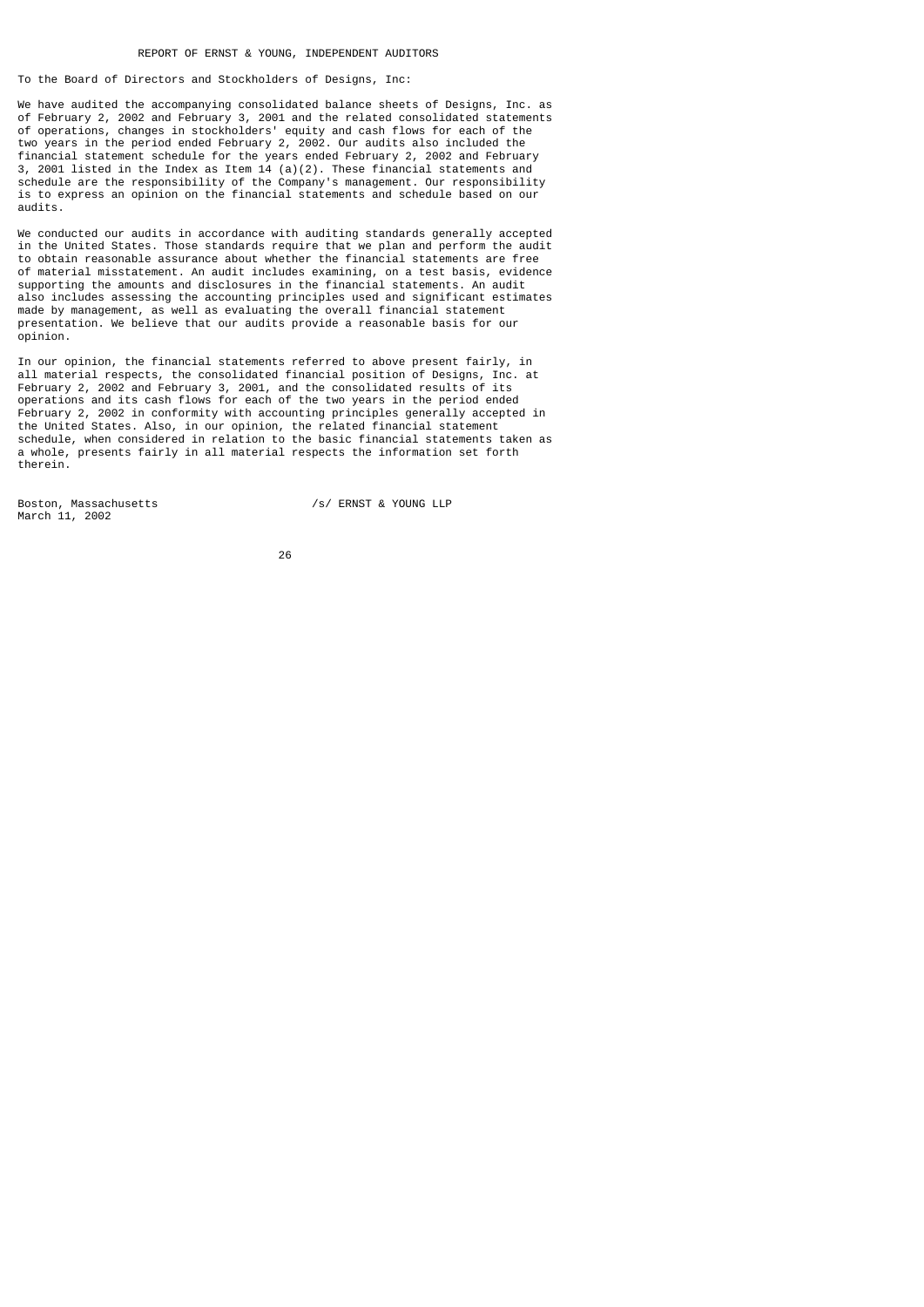INDEPENDENT AUDITORS' REPORT

To the Board of Directors and Stockholders of Designs, Inc:

We have audited the accompanying consolidated statements of operations, stockholders' equity, and cash flows of Designs, Inc. (the "Company") for the year ended January 29, 2000. Our audit also included the financial statement schedule listed in the Index at Item 14 (a) (2). These financial statements and financial statement schedule are the responsibility of the Company's management. Our responsibility is to express an opinion on the financial statements and financial statement schedule based on our audit.

We conducted our audit in accordance with auditing standards generally accepted in the United States of America. Those standards require that we plan and perform the audit to obtain reasonable assurance about whether the financial statements are free of material misstatement. An audit includes examining, on a test basis, evidence supporting the amounts and disclosures in the financial statements. An audit also includes assessing the accounting principles used and significant estimates made by management, as well as evaluating the overall financial statement presentation. We believe that our audit provides a reasonable basis for our opinion.

In our opinion, such financial statements present fairly, in all material respects, the results of the Company's operations and cash flows for the year ended January 29, 2000, in conformity with accounting principles generally accepted in the United States of America. Also, in our opinion, such financial statement schedule, when considered in relation to the basic financial statements taken as a whole, presents fairly in all material respects the information set forth therein.

April 11, 2000

Boston, Massachusetts /s/ DELOITTE & TOUCHE LLP

<u>27 and 27 and 27 and 27 and 27 and 27 and 27 and 27 and 27 and 27 and 27 and 27 and 27 and 27 and 27 and 27 and 27 and 27 and 27 and 27 and 27 and 27 and 27 and 27 and 27 and 27 and 27 and 27 and 27 and 27 and 27 and 27 a</u>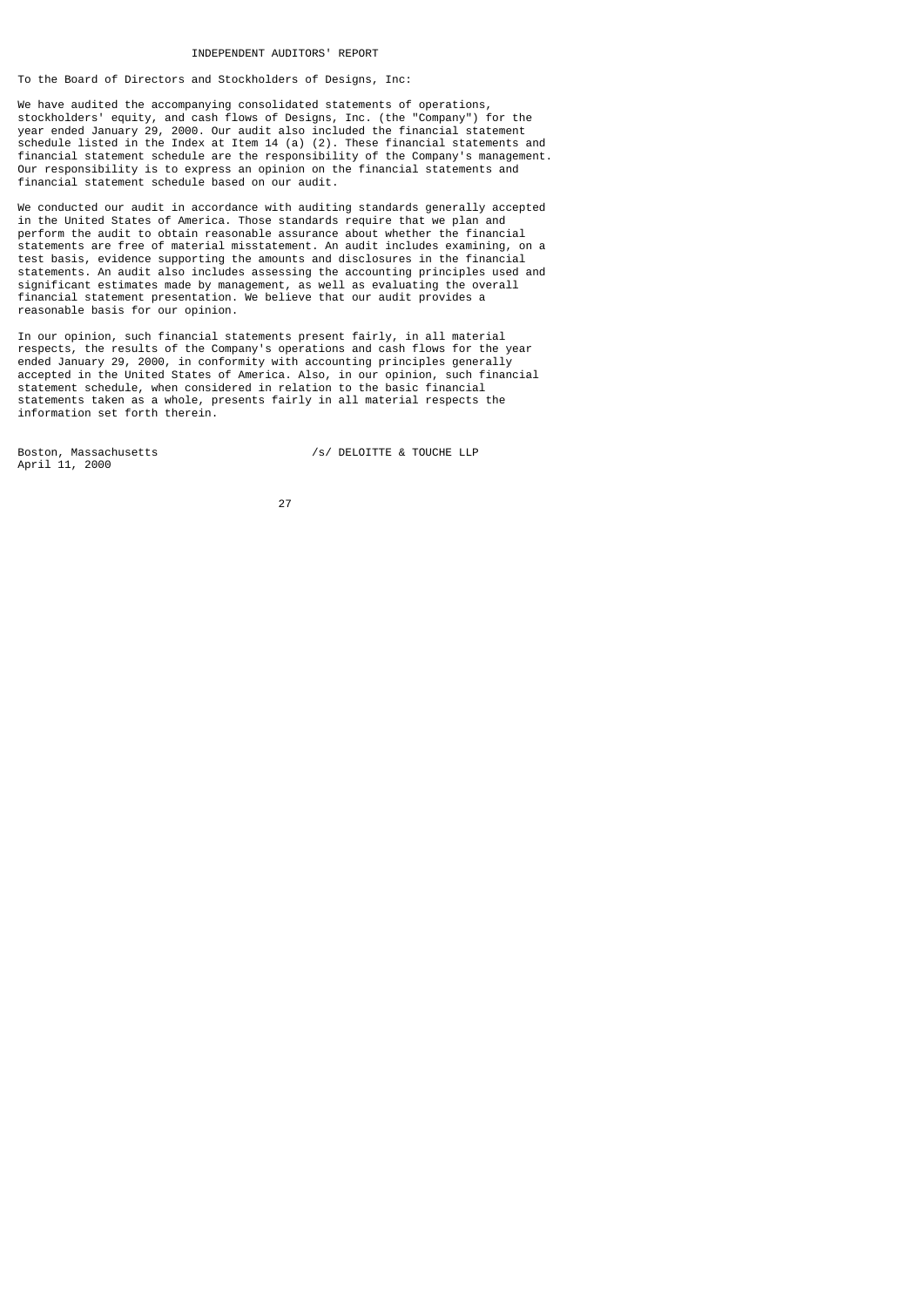#### DESIGNS, INC. CONSOLIDATED BALANCE SHEETS

## - -------------------------------------------------------------------------------- February 2, 2002 and February 3, 2001

|                                                                                                                                        |               | February 2, 2002 February 3, 2001<br>(Fiscal 2002) (Fiscal 2001)                                                                                                                                                                                                              |
|----------------------------------------------------------------------------------------------------------------------------------------|---------------|-------------------------------------------------------------------------------------------------------------------------------------------------------------------------------------------------------------------------------------------------------------------------------|
| <b>ASSETS</b>                                                                                                                          |               | (In thousands, except share data)                                                                                                                                                                                                                                             |
| Current assets:<br>Cash and cash equivalents<br>Accounts receivable                                                                    |               | $\begin{array}{ccccc} \text{\$} & & \text{\$} & & \text{\$} & & \text{\$} \\ \text{\$} & & \text{\$} & & \text{\$} & \text{\$} \\ \text{\$} & \text{\$}7,734 & & & \text{\$}7,675 \\ \text{\$} & \text{\$}52 & & & \text{\$}652 \\ \text{\$}2,887 & & & 3,093 \\ \end{array}$ |
| Inventories                                                                                                                            |               |                                                                                                                                                                                                                                                                               |
| Deferred income taxes                                                                                                                  |               |                                                                                                                                                                                                                                                                               |
| Prepaid expenses                                                                                                                       |               |                                                                                                                                                                                                                                                                               |
| Total current assets                                                                                                                   |               | 61,764 61,551                                                                                                                                                                                                                                                                 |
| Property and equipment, net of                                                                                                         |               |                                                                                                                                                                                                                                                                               |
| accumulated depreciation and amortization                                                                                              | 20,912        | 18,577                                                                                                                                                                                                                                                                        |
| Other assets:                                                                                                                          |               |                                                                                                                                                                                                                                                                               |
| Deferred income taxes                                                                                                                  |               | 7,326 14,347<br>899 595                                                                                                                                                                                                                                                       |
| Other assets                                                                                                                           |               |                                                                                                                                                                                                                                                                               |
| Total assets                                                                                                                           |               | \$90,901 \$95,070<br>==========================                                                                                                                                                                                                                               |
| LIABILITIES AND STOCKHOLDERS' EQUITY                                                                                                   |               |                                                                                                                                                                                                                                                                               |
| Current liabilities:                                                                                                                   |               |                                                                                                                                                                                                                                                                               |
| Accounts payable                                                                                                                       |               | $$7,074$ $$6,280$                                                                                                                                                                                                                                                             |
| Accrued expenses and other current liabilities                                                                                         |               |                                                                                                                                                                                                                                                                               |
| Accrued rent                                                                                                                           |               | $10,538$<br>$2,541$<br>$852$                                                                                                                                                                                                                                                  |
| Reserve for severance and store closings                                                                                               |               |                                                                                                                                                                                                                                                                               |
| Payable to affiliate<br>Notes payable                                                                                                  |               | $582$<br>27, 752<br>24, 345                                                                                                                                                                                                                                                   |
|                                                                                                                                        |               |                                                                                                                                                                                                                                                                               |
| Total current liabilities                                                                                                              |               | 48, 487 45, 245                                                                                                                                                                                                                                                               |
| Commitments and contingencies                                                                                                          |               |                                                                                                                                                                                                                                                                               |
| Stockholders' equity:<br>Preferred stock, \$0.01 par value, 1,000,000 shares                                                           |               |                                                                                                                                                                                                                                                                               |
| authorized, none issued<br>Common stock, \$0.01 par value, 50,000,000 shares authorized,<br>17,608,000 and 17,488,000 shares issued at | $\sim$ $\sim$ | $ -$                                                                                                                                                                                                                                                                          |
| February 2, 2002 and February 3, 2001, respectively                                                                                    |               |                                                                                                                                                                                                                                                                               |
| Additional paid-in capital                                                                                                             |               | $\begin{array}{ccc} & 176 & & 175 \\ 56,189 & & 55,697 \\ (5,304) & & 2,577 \end{array}$                                                                                                                                                                                      |
| (Accumulated deficit) retained earnings                                                                                                |               |                                                                                                                                                                                                                                                                               |
| Treasury stock at cost, 3,040,000 and 3,035,000 shares at<br>February 2, 2002 and February 3, 2001, respectively                       |               |                                                                                                                                                                                                                                                                               |
| Note receivable from officer                                                                                                           |               | $(8,450)$ $(8,427)$<br>(197) (197) (197)                                                                                                                                                                                                                                      |
| Total stockholders' equity                                                                                                             |               | $42,414$ $49,825$                                                                                                                                                                                                                                                             |
| Total liabilities and stockholders' equity                                                                                             |               | \$90,901 \$95,070                                                                                                                                                                                                                                                             |
|                                                                                                                                        |               | ==========================                                                                                                                                                                                                                                                    |

 The accompanying notes are an integral part of the consolidated financial statements.

<u>28 and 28 and 28 and 28 and 28 and 28 and 28 and 28 and 28 and 28 and 28 and 28 and 28 and 28 and 28 and 28 and 28 and 28 and 28 and 28 and 28 and 28 and 28 and 28 and 28 and 28 and 28 and 28 and 28 and 28 and 28 and 28 a</u>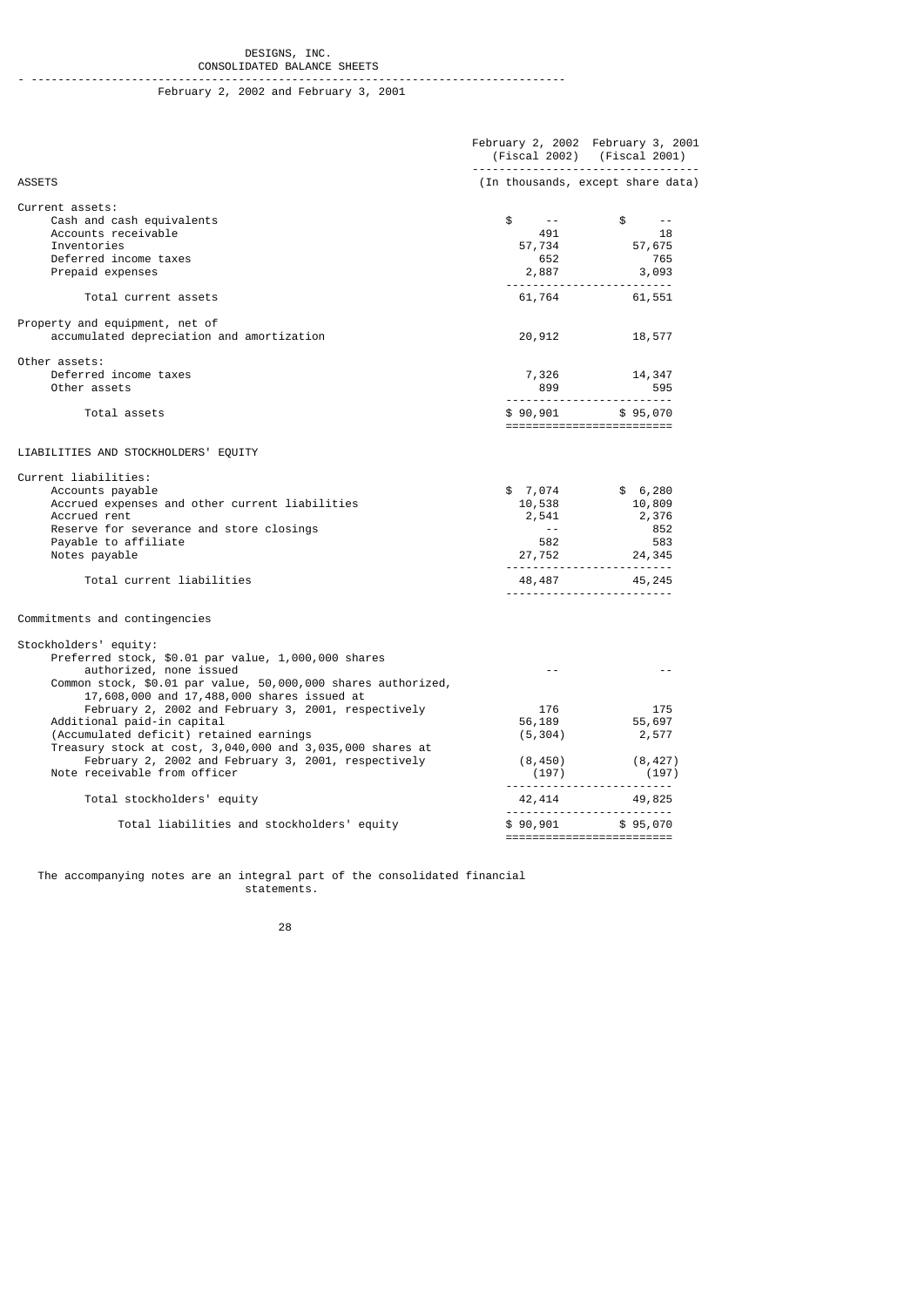#### DESIGNS, INC. CONSOLIDATED STATEMENTS OF OPERATIONS

- -------------------------------------------------------------------------------- For the fiscal years ended February 2, 2002, February 3, 2001 and January 29, 2000

|                                                                                                                                                       | Fiscal<br>2002                    | Fiscal<br>2001<br>(52 weeks) (53 weeks) (52 weeks)              | Fiscal<br>2000                 |
|-------------------------------------------------------------------------------------------------------------------------------------------------------|-----------------------------------|-----------------------------------------------------------------|--------------------------------|
|                                                                                                                                                       |                                   | (In thousands, except share data)                               |                                |
| Sales<br>Cost of goods sold including occupancy                                                                                                       |                                   | \$195,119 \$194,530 \$192,192<br>147,898 139,545 144,752        |                                |
| Gross profit                                                                                                                                          |                                   | 47,221 54,985 47,440                                            |                                |
| Expenses:<br>Selling, general and administrative<br>Provision for impairment of assets, store closings and severance<br>Depreciation and amortization | <b>Contract Contract</b><br>5,398 | 39,743 42,207<br>107                                            | 43,401<br>6,608<br>5,373 6,502 |
| Total expenses                                                                                                                                        |                                   | 45, 141 47, 687                                                 | 56,511                         |
| Operating income (loss)<br>Interest expense, net                                                                                                      | 1,905                             | $2,080$ $7,298$ $(9,071)$                                       | 1,810 1,207                    |
| Income (loss) before income taxes                                                                                                                     |                                   | 175 — 175                                                       | 5,488 (10,278)                 |
| Provision for income taxes                                                                                                                            |                                   | 8,056 2,272 2,215                                               |                                |
| Net (loss) income                                                                                                                                     | (7, 881)<br>\$                    | $\mathsf{s}$<br>3,216<br>====================================== | \$(12, 493)                    |
| Net (loss) income per share - basic<br>Net (loss) income per share - diluted                                                                          | $(\$0.54)$<br>$(\$0.54)$ \$       | 0.20<br>$\mathfrak s$<br>0.20                                   | $(\$0.78)$<br>$(\$0.78)$       |
| Weighted-average number of common shares outstanding:<br>Basic<br>Diluted                                                                             | 14,486                            | 14,486 16,015<br>16,292                                         | 16,088<br>16,088               |

 The accompanying notes are an integral part of the consolidated financial statements.

<u>29 and 29 and 29 and 29 and 29 and 29 and 29 and 29 and 29 and 29 and 29 and 29 and 29 and 29 and 29 and 2012</u>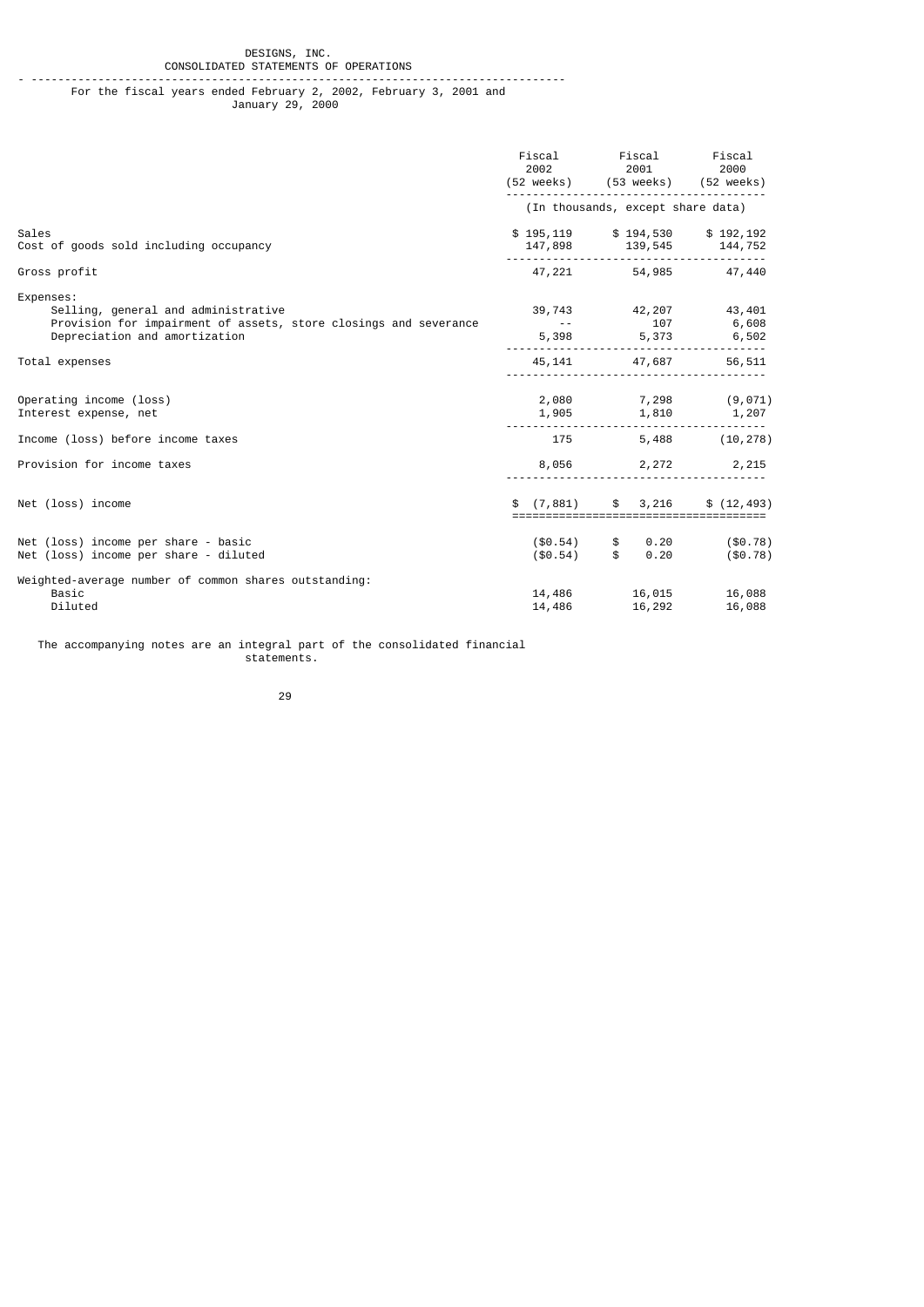- -------------------------------------------------------------------------------- For the fiscal years ended February 2, 2002, February 3, 2001 and January 29,

проставление в село в 1960 године в 2000 године в 2000 године в 1960 године в 2000 године в 1970 године в 1970<br>При полезни производительности при полезни при полезни при полезни при полезни при полезни при полезни при пол (IN THOUSANDS)

|                                                                                                                                          | Shares | Common Stock<br>Amounts |              |                                  | Treasury Stock<br>Shares Amounts | Additional<br>Paid-in<br>Capital |
|------------------------------------------------------------------------------------------------------------------------------------------|--------|-------------------------|--------------|----------------------------------|----------------------------------|----------------------------------|
|                                                                                                                                          |        |                         |              |                                  |                                  | <u>.</u>                         |
| Balance at January 30, 1999                                                                                                              | 16,178 | \$                      | 162          | (286)                            | \$(1, 830)                       | \$53,908                         |
| Issuance of Common Stock:<br>Board of Directors compensation<br>Vesting of restricted stock award<br>Issuance of shares to related party | 157    |                         | 2            |                                  |                                  | 256                              |
| for professional services<br>Net loss                                                                                                    | 355    |                         | 3            |                                  |                                  | 407                              |
| Balance at January 29, 2000                                                                                                              | 16,690 |                         | \$ 167       |                                  | $(286)$ \$ $(1, 830)$ \$ 54,571  |                                  |
| Issuance of Common Stock:                                                                                                                |        |                         |              |                                  |                                  |                                  |
| Exercises under option program                                                                                                           | 38     |                         |              |                                  |                                  | 82                               |
| Board of Directors compensation<br>Issuance of shares to related party for                                                               | 119    |                         | $\mathbf{1}$ |                                  |                                  | 186                              |
| professional services                                                                                                                    | 386    |                         | 4            |                                  |                                  | 520                              |
| Repurchase of common stock<br>Restricted stock cancelled                                                                                 |        |                         |              | (2,621)<br>(23)                  | (6, 314)<br>(53)                 | $\sim$ $-$<br>$\mathbf{1}$       |
| Exercise of options and repurchase of                                                                                                    |        |                         |              |                                  |                                  |                                  |
| shares from director                                                                                                                     | 105    |                         | $\mathbf{1}$ | (105)                            | (230)                            | 132                              |
| Sale of stock to officer<br>Income tax benefit from stock option exercised                                                               | 150    |                         | 2            |                                  |                                  | 195<br>10                        |
| Net income                                                                                                                               |        |                         |              |                                  |                                  |                                  |
| Balance at February 3, 2001                                                                                                              | 17,488 | $\frac{1}{2}$           |              | 175 (3,035) \$ (8,427) \$ 55,697 |                                  |                                  |
| Issuance of Common Stock:                                                                                                                |        |                         |              |                                  |                                  |                                  |
| Exercises under option program                                                                                                           | 19     |                         |              |                                  |                                  | 28                               |
| Board of Directors compensation                                                                                                          | 35     |                         |              |                                  |                                  | 99                               |
| Issuance of shares to related party for                                                                                                  |        |                         |              |                                  |                                  |                                  |
| professional services                                                                                                                    | 66     |                         | $\mathbf{1}$ |                                  |                                  | 316                              |
| Issuance of options for professional                                                                                                     |        |                         |              |                                  |                                  |                                  |
| services rendered                                                                                                                        |        |                         |              |                                  |                                  | 33                               |
| Repurchase of common stock                                                                                                               |        |                         |              | (5)                              | (23)                             |                                  |
| Income tax benefit from stock option exercised<br>Net loss                                                                               |        |                         |              |                                  |                                  | 16                               |
| Balance at February 2, 2002                                                                                                              | 17,608 | \$                      | 176          | (3,040)                          | \$ (8, 450)                      | \$ 56,189                        |
|                                                                                                                                          |        |                         |              |                                  |                                  |                                  |

|                                                                                                                                                                                                                                                                                                                                                                                             |     | Deferred<br>Compensation from Officer |               | Note<br>Receivable     | (Accumulated<br>Deficit)<br>Retained<br>Earnings | Total                                                 |
|---------------------------------------------------------------------------------------------------------------------------------------------------------------------------------------------------------------------------------------------------------------------------------------------------------------------------------------------------------------------------------------------|-----|---------------------------------------|---------------|------------------------|--------------------------------------------------|-------------------------------------------------------|
| Balance at January 30, 1999                                                                                                                                                                                                                                                                                                                                                                 | \$  | (138)                                 | $\mathfrak s$ | <b>Allen Contracts</b> | \$11,854                                         | \$63,956                                              |
| Issuance of Common Stock:<br>Board of Directors compensation<br>Vesting of restricted stock award<br>Issuance of shares to related party<br>for professional services                                                                                                                                                                                                                       |     | 138                                   |               |                        |                                                  | 258<br>138<br>410                                     |
| Net loss                                                                                                                                                                                                                                                                                                                                                                                    |     |                                       |               |                        |                                                  | $(12, 493)$ $(12, 493)$                               |
| Balance at January 29, 2000                                                                                                                                                                                                                                                                                                                                                                 |     |                                       | \$            | $\sim$ $\sim$          | \$ (639)                                         | \$52,269                                              |
| Issuance of Common Stock:<br>Exercises under option program<br>Board of Directors compensation<br>Issuance of shares to related party for<br>professional services<br>Repurchase of common stock<br>Restricted stock cancelled<br>Exercise of options and repurchase of<br>shares from director<br>Sale of stock to officer<br>Income tax benefit from stock option exercised<br>Net income |     |                                       |               | (197)                  | 3,216                                            | 82<br>187<br>524<br>(6, 314)<br>(52)<br>(97)<br>3,216 |
| Balance at February 3, 2001                                                                                                                                                                                                                                                                                                                                                                 | \$. |                                       | $\frac{1}{2}$ | (197)                  | \$2,577                                          | \$49,825                                              |
| Issuance of Common Stock:<br>Exercises under option program<br>Board of Directors compensation<br>Issuance of shares to related party for                                                                                                                                                                                                                                                   |     |                                       |               |                        |                                                  | 28<br>99                                              |

Issuance of options for professional

professional services 317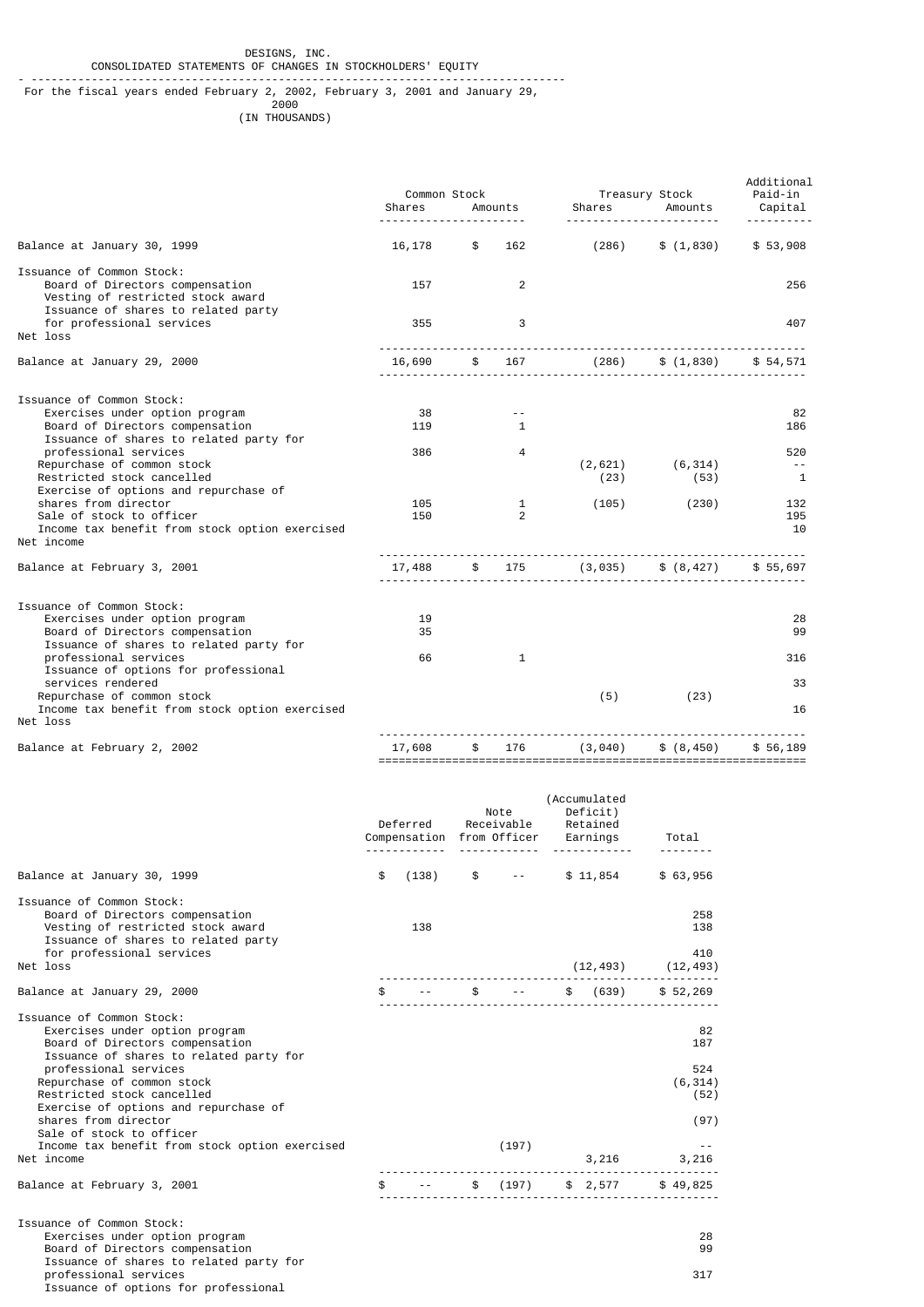| services rendered<br>Repurchase of common stock<br>Income tax benefit from stock option exercised<br>Net loss |                    |  | (7.881)             | 33<br>(23)<br>16<br>(7, 881) |
|---------------------------------------------------------------------------------------------------------------|--------------------|--|---------------------|------------------------------|
| Balance at February 2, 2002                                                                                   | the company of the |  | $$(197)$ $$(5,304)$ | \$42,414                     |

 The accompanying notes are an integral part of the consolidated financial statements.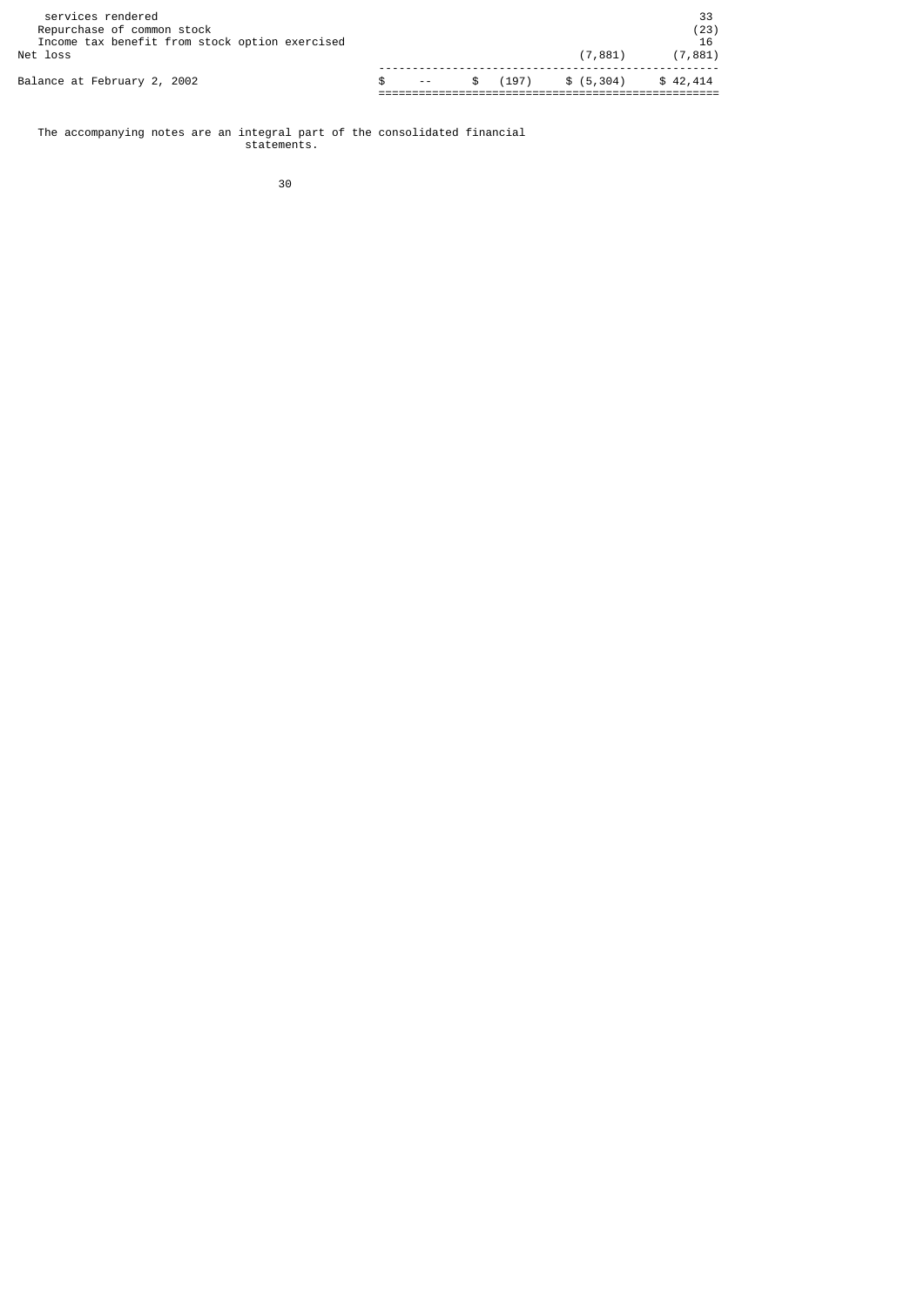#### DESIGNS, INC. CONSOLIDATED STATEMENTS OF CASH FLOWS

#### - -------------------------------------------------------------------------------- For the fiscal years ended February 2, 2002, February 3, 2001 and January 29,

проставление в село в 1960 године в 2000 године в 2000 године в 1960 године в 2000 године в 1970 године в 1970<br>При полезни производительности при полезни при полезни при полезни при полезни при полезни при полезни при пол

|                                                                                                                             | Fiscal<br>2002                                     | Fiscal<br>2001                                                                                                                                                                                                                                                                                                                                                                                                                                                                                       | Fiscal<br>2000                                                                                                                                                                                                                                                                                                                                                                                                                                                                                          |
|-----------------------------------------------------------------------------------------------------------------------------|----------------------------------------------------|------------------------------------------------------------------------------------------------------------------------------------------------------------------------------------------------------------------------------------------------------------------------------------------------------------------------------------------------------------------------------------------------------------------------------------------------------------------------------------------------------|---------------------------------------------------------------------------------------------------------------------------------------------------------------------------------------------------------------------------------------------------------------------------------------------------------------------------------------------------------------------------------------------------------------------------------------------------------------------------------------------------------|
| Cash flows from operating activities:                                                                                       |                                                    |                                                                                                                                                                                                                                                                                                                                                                                                                                                                                                      |                                                                                                                                                                                                                                                                                                                                                                                                                                                                                                         |
| Net (loss) income<br>Adjustments to reconcile net (loss) income to net cash<br>provided by (used for) operating activities: | \$(7,881)                                          | \$ 3,216                                                                                                                                                                                                                                                                                                                                                                                                                                                                                             | \$(12, 493)                                                                                                                                                                                                                                                                                                                                                                                                                                                                                             |
| Depreciation and amortization                                                                                               | 5,398                                              | 5,373                                                                                                                                                                                                                                                                                                                                                                                                                                                                                                | 6,503                                                                                                                                                                                                                                                                                                                                                                                                                                                                                                   |
| Deferred income taxes<br>Loss (gain) from disposal of property and equipment                                                | 7,134<br>42                                        | 2,023<br>145                                                                                                                                                                                                                                                                                                                                                                                                                                                                                         | (4, 323)<br>(75)                                                                                                                                                                                                                                                                                                                                                                                                                                                                                        |
| Vesting of restricted stock, net of cancellations<br>Issuances of common stock to Board of Directors                        | $\sim$ $\sim$ .<br>99                              | $\sim$ $ \sim$<br>187                                                                                                                                                                                                                                                                                                                                                                                                                                                                                | 138<br>258                                                                                                                                                                                                                                                                                                                                                                                                                                                                                              |
| Issuance of common stock to related party                                                                                   | 317                                                | 524                                                                                                                                                                                                                                                                                                                                                                                                                                                                                                  | 410                                                                                                                                                                                                                                                                                                                                                                                                                                                                                                     |
| Issuance of common stock for professional services                                                                          | 33                                                 | $\sim$ $\sim$                                                                                                                                                                                                                                                                                                                                                                                                                                                                                        | $\sim$ $-$                                                                                                                                                                                                                                                                                                                                                                                                                                                                                              |
| Changes in operating assets and liabilities:                                                                                |                                                    |                                                                                                                                                                                                                                                                                                                                                                                                                                                                                                      |                                                                                                                                                                                                                                                                                                                                                                                                                                                                                                         |
| Accounts receivable<br>Inventories                                                                                          | (473)<br>(59)                                      | 65<br>(653)                                                                                                                                                                                                                                                                                                                                                                                                                                                                                          | 95<br>(6, 944)                                                                                                                                                                                                                                                                                                                                                                                                                                                                                          |
| Prepaid expenses                                                                                                            | 206                                                | (2, 051)                                                                                                                                                                                                                                                                                                                                                                                                                                                                                             | (131)                                                                                                                                                                                                                                                                                                                                                                                                                                                                                                   |
| (Increase) reduction in other assets                                                                                        | (399)                                              | (98)                                                                                                                                                                                                                                                                                                                                                                                                                                                                                                 | 2,368                                                                                                                                                                                                                                                                                                                                                                                                                                                                                                   |
| Payment to Internal Revenue Service on settlement of audit                                                                  | (1, 500)                                           | $\sim$ $ -$                                                                                                                                                                                                                                                                                                                                                                                                                                                                                          | $\sim$ $\sim$                                                                                                                                                                                                                                                                                                                                                                                                                                                                                           |
| Accounts payable                                                                                                            | 794                                                | (521)                                                                                                                                                                                                                                                                                                                                                                                                                                                                                                | (1, 915)                                                                                                                                                                                                                                                                                                                                                                                                                                                                                                |
| Reserve for severance, store closings and impairment charges                                                                | (852)                                              | (2, 376)                                                                                                                                                                                                                                                                                                                                                                                                                                                                                             | 14,844                                                                                                                                                                                                                                                                                                                                                                                                                                                                                                  |
| Accrued expenses, other current liabilities and payable to affiliate<br>Accrued rent                                        | (2, 461)<br>165<br><u>.</u>                        | 342<br>123<br>$\begin{array}{cccccccccc} \multicolumn{2}{c}{} & \multicolumn{2}{c}{} & \multicolumn{2}{c}{} & \multicolumn{2}{c}{} & \multicolumn{2}{c}{} & \multicolumn{2}{c}{} & \multicolumn{2}{c}{} & \multicolumn{2}{c}{} & \multicolumn{2}{c}{} & \multicolumn{2}{c}{} & \multicolumn{2}{c}{} & \multicolumn{2}{c}{} & \multicolumn{2}{c}{} & \multicolumn{2}{c}{} & \multicolumn{2}{c}{} & \multicolumn{2}{c}{} & \multicolumn{2}{c}{} & \multicolumn{2}{c}{} & \multicolumn{2}{c}{} & \mult$ | (200)<br>238<br>1.1.1.1.1.1.1                                                                                                                                                                                                                                                                                                                                                                                                                                                                           |
| Net cash provided by (used for) operating activities                                                                        | 563<br><u>.</u> .                                  | 6,299<br>$- - - - - - - -$                                                                                                                                                                                                                                                                                                                                                                                                                                                                           | (1, 227)<br>.                                                                                                                                                                                                                                                                                                                                                                                                                                                                                           |
| Cash flows from investing activities:                                                                                       |                                                    |                                                                                                                                                                                                                                                                                                                                                                                                                                                                                                      |                                                                                                                                                                                                                                                                                                                                                                                                                                                                                                         |
| Additions to property and equipment, net                                                                                    | (4, 012)                                           | (4, 493)                                                                                                                                                                                                                                                                                                                                                                                                                                                                                             | (5,046)                                                                                                                                                                                                                                                                                                                                                                                                                                                                                                 |
| Proceeds from disposal of property and equipment                                                                            | 21                                                 | 57                                                                                                                                                                                                                                                                                                                                                                                                                                                                                                   | 108                                                                                                                                                                                                                                                                                                                                                                                                                                                                                                     |
| Termination (establishment) of investment trust                                                                             | $\sim 10^{-1}$<br>.                                | 2,365<br><u> - - - - - - -</u>                                                                                                                                                                                                                                                                                                                                                                                                                                                                       | (2, 365)<br>.                                                                                                                                                                                                                                                                                                                                                                                                                                                                                           |
| Net cash used for investing activities                                                                                      | (3, 991)<br>.                                      | (2, 071)<br><u> - - - - - - -</u>                                                                                                                                                                                                                                                                                                                                                                                                                                                                    | (7, 303)<br><u>.</u>                                                                                                                                                                                                                                                                                                                                                                                                                                                                                    |
| Cash flows from financing activities:                                                                                       |                                                    |                                                                                                                                                                                                                                                                                                                                                                                                                                                                                                      |                                                                                                                                                                                                                                                                                                                                                                                                                                                                                                         |
| Net borrowings under credit facility                                                                                        | 3,407                                              | 2,143                                                                                                                                                                                                                                                                                                                                                                                                                                                                                                | 8,377                                                                                                                                                                                                                                                                                                                                                                                                                                                                                                   |
| Repurchase of common stock                                                                                                  | (23)                                               | (6, 597)                                                                                                                                                                                                                                                                                                                                                                                                                                                                                             | $\sim$ $-$                                                                                                                                                                                                                                                                                                                                                                                                                                                                                              |
| Issuances of common stock under option program (1)                                                                          | 44<br><u>.</u>                                     | 226<br><u> 2222222</u>                                                                                                                                                                                                                                                                                                                                                                                                                                                                               | $\sim$ $\sim$<br>$\begin{array}{cccccccccccccc} \multicolumn{2}{c}{} & \multicolumn{2}{c}{} & \multicolumn{2}{c}{} & \multicolumn{2}{c}{} & \multicolumn{2}{c}{} & \multicolumn{2}{c}{} & \multicolumn{2}{c}{} & \multicolumn{2}{c}{} & \multicolumn{2}{c}{} & \multicolumn{2}{c}{} & \multicolumn{2}{c}{} & \multicolumn{2}{c}{} & \multicolumn{2}{c}{} & \multicolumn{2}{c}{} & \multicolumn{2}{c}{} & \multicolumn{2}{c}{} & \multicolumn{2}{c}{} & \multicolumn{2}{c}{} & \multicolumn{2}{c}{} & \$ |
| Net cash provided by (used for) financing activities                                                                        | 3,428<br><u>.</u> .                                | (4, 228)<br><u>.</u>                                                                                                                                                                                                                                                                                                                                                                                                                                                                                 | 8,377<br><u>.</u>                                                                                                                                                                                                                                                                                                                                                                                                                                                                                       |
| Net decrease in cash and cash equivalents                                                                                   | $\sim$ $\sim$                                      | $\sim$ $\sim$                                                                                                                                                                                                                                                                                                                                                                                                                                                                                        | (153)                                                                                                                                                                                                                                                                                                                                                                                                                                                                                                   |
| Cash and cash equivalents:<br>Beginning of the year                                                                         |                                                    | $ -$                                                                                                                                                                                                                                                                                                                                                                                                                                                                                                 | 153                                                                                                                                                                                                                                                                                                                                                                                                                                                                                                     |
|                                                                                                                             |                                                    | -------                                                                                                                                                                                                                                                                                                                                                                                                                                                                                              |                                                                                                                                                                                                                                                                                                                                                                                                                                                                                                         |
| End of the year                                                                                                             | \$<br>$\sim$ $\sim$<br>$=$ $=$ $=$ $=$ $=$ $=$ $=$ | \$<br>$\sim$ $\sim$<br>$=$ $=$ $=$ $=$ $=$ $=$ $=$                                                                                                                                                                                                                                                                                                                                                                                                                                                   | $\sim$ $\sim$<br>\$                                                                                                                                                                                                                                                                                                                                                                                                                                                                                     |

(1) Includes related tax benefit.

 The accompanying notes are an integral part of the consolidated financial statements.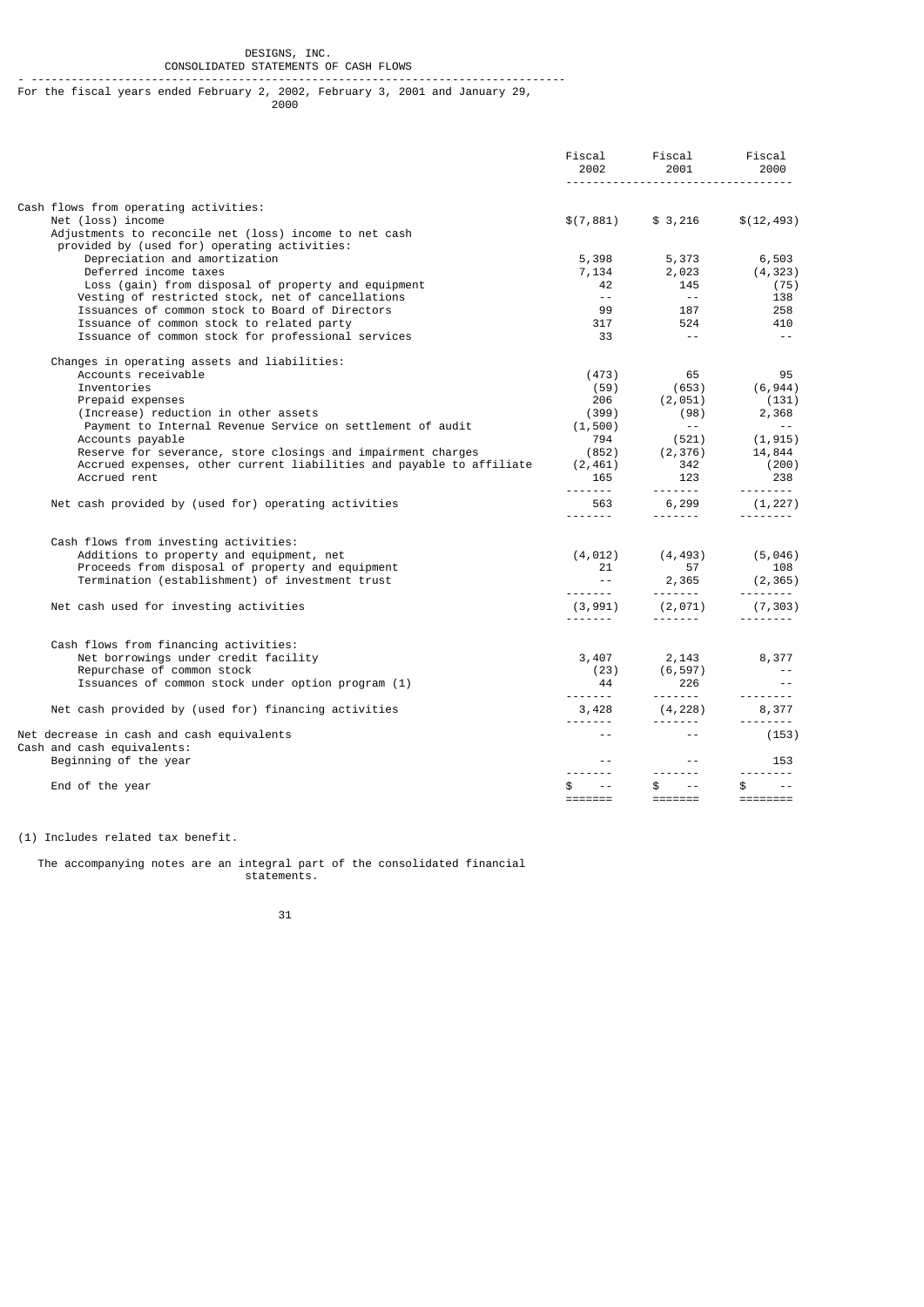#### DESIGNS, INC. NOTES TO CONSOLIDATED FINANCIAL STATEMENTS FEBRUARY 2, 2002

## A. SUMMARY OF SIGNIFICANT ACCOUNTING POLICIES

## Line of Business

Designs, Inc. (the "Company") is engaged in the retail sales of branded apparel and accessories primarily in the outlet channel of distribution. The Company operates a chain of outlet stores located in the eastern part of the United States and Puerto Rico. Levi Strauss & Co. is currently the most significant vendor of the Company, representing substantially all of the Company's merchandise purchases. The Company also purchases merchandise, primarily accessories, from licensees of Levi Strauss & Co. brand products. During the fourth quarter of fiscal 2002, the Company started to expand its business by entering into agreements with other branded manufacturers to operate outlet stores for these brands.

## Basis of Presentation

The consolidated financial statements include the accounts of the Company and its subsidiaries and affiliates. All significant intercompany accounts, transactions and profits are eliminated.

The accompanying financial statements have been prepared in accordance with accounting principles generally accepted in the United States. The preparation of financial statements in conformity with generally accepted accounting principles requires management to make estimates and assumptions that affect the reported amounts of assets and liabilities and disclosures of contingent liabilities as of the date of the financial statements and the reported amounts of revenue and expenses during the reporting period. Actual results could differ from estimates.

Certain amounts from prior years have been reclassified to conform to the current year presentation.

#### Fiscal Year

The Company's fiscal year is a 52- or 53-week period ending on the Saturday closest to January 31. Fiscal years 2002, 2001 and 2000 ended on February 2, 2002, February 3, 2001 and January 29, 2000, respectively. Fiscal years 2002 and 2000 were 52-week periods and fiscal year 2001 was a 53-week period.

## Revenue Recognition

Revenue is recorded upon purchase of merchandise by customers. In connection with gift certificates, a deferred revenue amount is established upon purchase of the certificate by the customer and revenue is recognized upon redemption and purchase of merchandise.

## Cash and Cash Equivalents

Short-term investments, which have a maturity of ninety days or less when acquired, are considered cash equivalents. The carrying value approximates fair value.

#### Restricted Investment

In fiscal 2000, the Company had a \$2.3 million restricted investment which represented a trust established for the purpose of securing pre-existing obligations of the Company to certain executives under their respective employment agreements. These funds were being held in a trust to pay the amounts that might become due under their employment agreements and also to pay any amounts that might become due to them pursuant to their indemnification agreements and the Company's by-laws. In fiscal 2001 the trust was terminated, and accordingly, the funds were no longer restricted.

#### Inventories

All merchandise inventories were valued at the lower of cost or market using the retail method. In the first quarter of fiscal 2002, the Company changed its method of determining the cost of inventories from the last-in, first-out (LIFO) method to the first-in, first-out (FIFO) method. Management believes that the FIFO method better measures the current value of such inventories and provides a more appropriate matching of revenues and expenses. In the current low-inflationary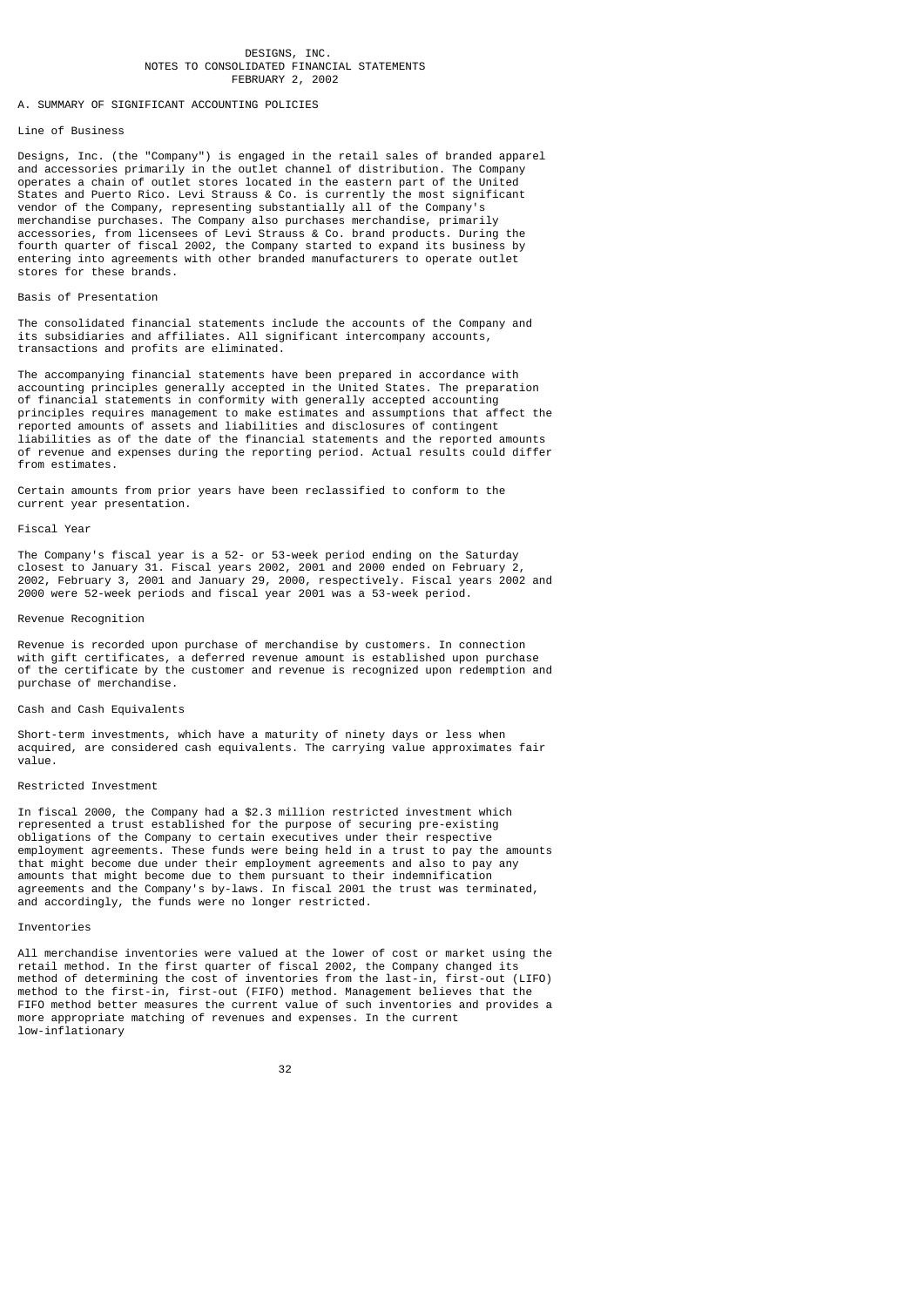environment, management believes that the use of the FIFO method more accurately reflects the Company's financial position.

The effect of this change was immaterial to the financial results of the prior reporting periods of the Company and therefore did not require retroactive restatement of results for those prior periods. The benefit for LIFO was \$350,000 and \$558,000 in fiscal 2001 and 2000, respectively. The benefit in fiscal 2001 was offset by a provision for a lower of cost or market adjustment to merchandise inventories of \$350,000. If inventory had been valued on the FIFO basis at February 3, 2001 inventory would have been approximately \$57,675,000.

## Property and Equipment

Property and equipment are stated at cost. Major additions and improvements are capitalized while repairs and maintenance are charged to expense as incurred. Upon retirement or other disposition, the cost and related depreciation of the assets are removed from the accounts and the resulting gain or loss is reflected in income. Depreciation is computed on the straight-line method over the assets' estimated useful lives as follows:

| Motor vehicles         | Five years                                   |
|------------------------|----------------------------------------------|
| Store furnishings      | Five to ten years                            |
| Equipment              | Five to eight years                          |
| Leasehold improvements | Lesser of useful lives or related lease life |
| Software               | Three to five years                          |

## Pre-opening Costs

In accordance with Statement of Position 98-5, "Reporting on the Costs of Start-Up Activities," the Company expenses all pre-opening costs for its stores as incurred.

## Advertising Costs

Advertising costs, which are included in selling, general and administrative expenses, are expensed when incurred. Advertising expense was \$1,004,000, \$931,000 and \$1,034,000 for fiscal 2002, 2001 and 2000, respectively.

## Net Income (Loss) Per Share

Statement of Financial Accounting Standards No. 128, "Earnings per Share", requires the computation of basic and diluted earnings per share. Basic earnings per share is computed by dividing net income (loss) by the weighted-average number of shares of common stock outstanding during the year. Diluted earnings per share is determined by giving effect to the exercise of stock options using the treasury stock method.

|                                                                                                       |                | Fiscal Years Ended<br>February 2, 2002 February 3, 2001 | January 29, 2000 |  |
|-------------------------------------------------------------------------------------------------------|----------------|---------------------------------------------------------|------------------|--|
|                                                                                                       | (in thousands) |                                                         |                  |  |
| Basic weighted-average common shares<br>outstanding<br>Stock options, excluding anti-dilutive options | 14,486         | 16,015                                                  | 16,088           |  |
| of 578 and 114 shares for February 2, 2002<br>and January 29, 2000, respectively                      | - -            | 277                                                     |                  |  |
| Diluted weighted-average shares outstanding                                                           | 14,486         | 16,292                                                  | 16,088           |  |

Options to purchase shares of the Company's Common Stock, par value \$0.01 per share (the "Common Stock"), of 933,900, 283,350 and 320,700 for fiscal 2002, 2001 and 2000, respectively, were outstanding during the respective periods but were not included in the computation of diluted EPS because the exercise price of the options was greater than the average market price of the Common Stock for the period reported. These options, which expire between June 9, 2002 and July 31, 2011, have exercise prices ranging from \$3.48 to \$17.75 in fiscal 2002 and \$2.00 to \$17.75 in fiscal years 2001 and 2000.

<sup>33</sup> and 2012 and 2013 and 2013 and 2014 and 2014 and 2014 and 2014 and 2014 and 2014 and 2014 and 2014 and 2014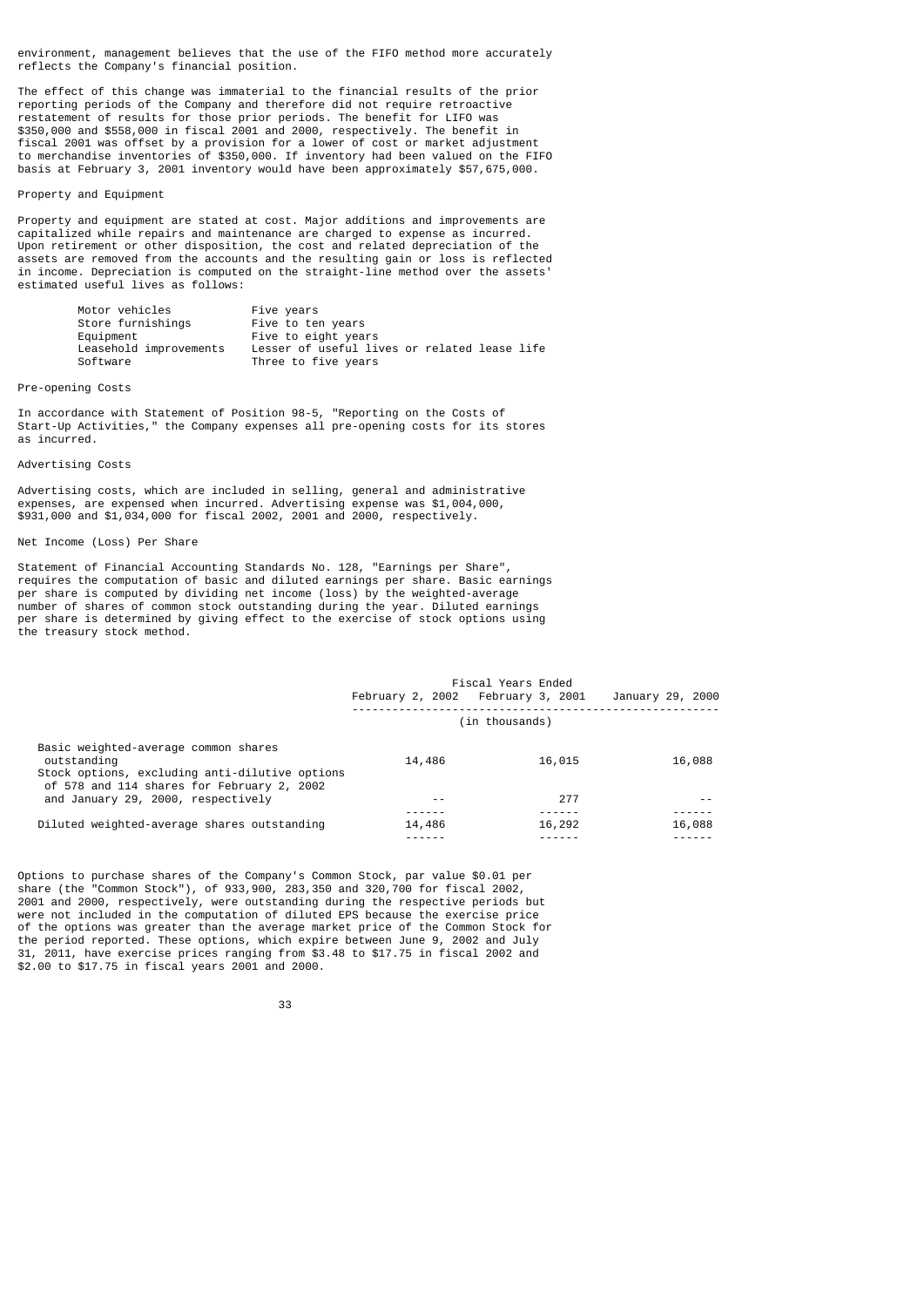#### Impairment of Long-Lived Assets

The Company accounts for long-lived assets in accordance with Statement of Financial Accounting Standards No. 121, "Accounting for the Impairment of Long-Lived Assets and for Long-Lived Assets to be Disposed Of." The Company reviews its long-lived assets for events or changes in circumstances that might indicate the carrying amount of the assets may not be recoverable. The Company assesses the recoverability of the assets by determining whether the carrying value of such assets over the remaining lives can be recovered through projected undiscounted future cash flows. The amount of impairment, if any, is measured based on projected discounted future cash flows using a discount rate reflecting the Company's average cost of funds. No such charge was necessary for the fiscal year ended February 2, 2002. In fiscal 2001, the Company recorded an impairment charge of \$837,000 for the write-down of fixed assets. The impairment charge related to stores whose expected cash flows from operations are not expected to exceed their net book value prior to the expiration of their expected lease term. In fiscal 2000, the Company recorded an impairment charge of \$611,000 for the write-down of fixed assets which was included as part of the \$15.2 million non-recurring charge recorded in the fourth quarter of fiscal 2000. For further discussion, see Note I. The impairment charge of \$611,000 was related to eight stores which the Company acquired in October 1998 from Levi's Only Stores ("LOS"), a wholly owned subsidiary of Levi Strauss & Co. It was not until the end of fiscal 2000 that the Company had a full year of operating results for these stores on which to make an assessment regarding their future profitability and the realizability of their assets.

## B. PROPERTY AND EQUIPMENT

Property and equipment consisted of the following at the dates indicated:

|                               |           | February 2, 2002 February 3, 2001 |
|-------------------------------|-----------|-----------------------------------|
|                               |           |                                   |
| (in thousands)                |           |                                   |
| Motor vehicles                | \$        | \$<br>46                          |
| Store furnishings             | 20,142    | 17,869                            |
| Equipment                     | 7,249     | 6,429                             |
| Leasehold improvements        | 20,875    | 19,323                            |
| Purchased software            | 6,669     | 5,931                             |
| Reserve on impaired assets    | (216)     | (875)                             |
| Construction in progress      | 529       | 528                               |
|                               |           |                                   |
|                               | 55,248    | 49,251                            |
| Less accumulated depreciation | 34,336    | 30,674                            |
|                               |           |                                   |
| Total property and equipment  | \$ 20,912 | \$18,577                          |
|                               |           |                                   |

Depreciation expense for fiscal 2002, 2001 and 2000 was \$5,303,000, \$5,177,000 and \$5,949,000, respectively.

#### C. DEBT OBLIGATIONS

## Credit Agreement with Fleet Retail Finance, Inc.

On December 7, 2000, the Company amended and restated its credit facility with Fleet Retail Finance Inc. (the "Amended Credit Agreement"). The Amended Credit Agreement, among other things, provided for an extension of the credit facility to November 30, 2003, reduced the borrowing costs and tied future interest costs to excess borrowing availability, eliminated all existing financial performance covenants and adopted a minimum availability covenant, increased the amount that can potentially be borrowed by increasing the advance rate formula to 68% from 60% of the Company's eligible inventory, provided the Company the ability to enter into further stock buyback programs and reduced the total commitment from \$50 million to \$45 million. Under the Amended Credit Agreement, the Company is also able to issue documentary and standby letters of credit up to \$10 million. The Company's obligations under the Amended Credit Agreement continue to be secured by a lien on all of its assets. The Company is subject to a prepayment penalty for the first two years of the extended facility. The Amended Credit Agreement continues to include certain covenants and events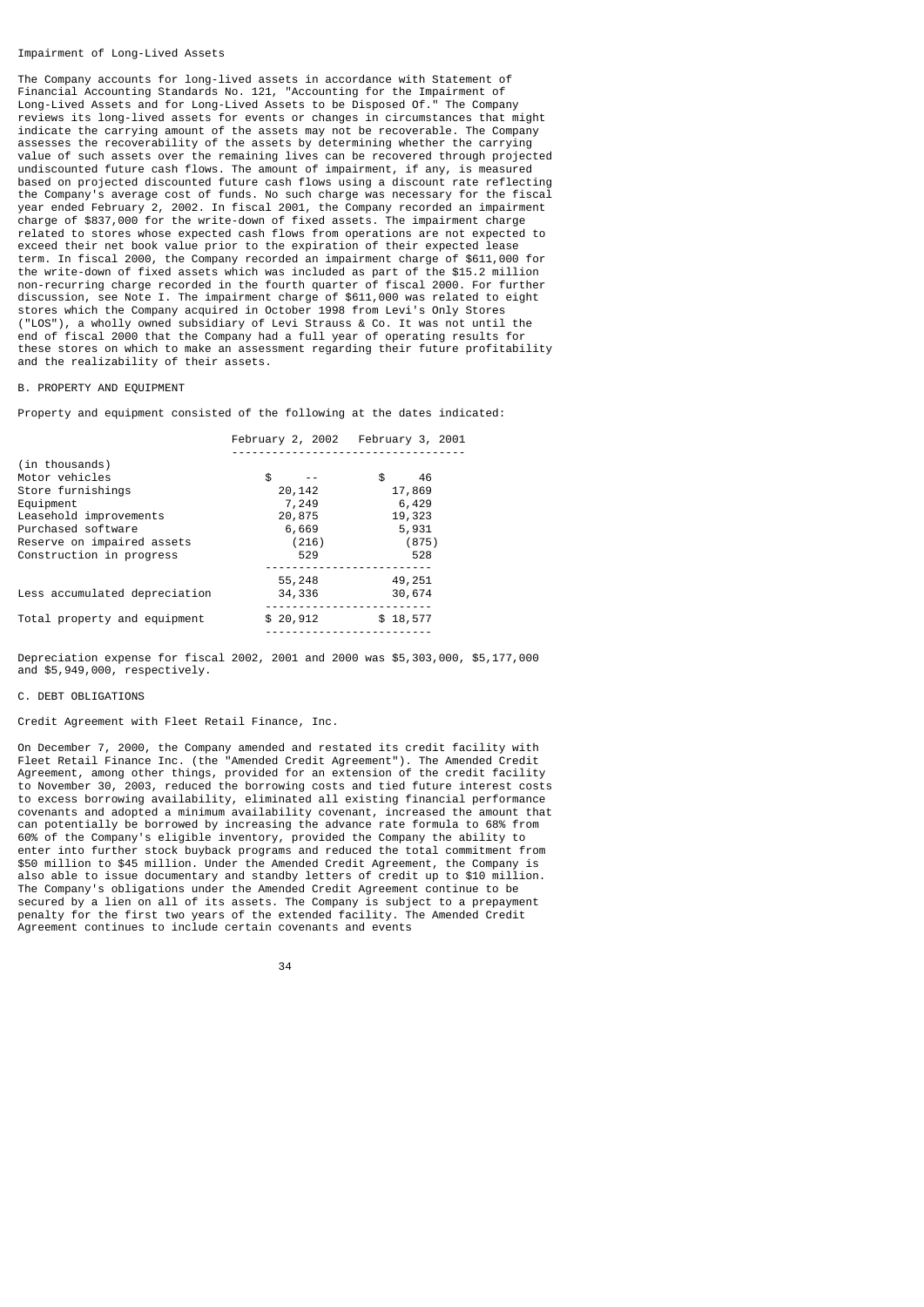of default customary for credit facilities of this nature, including change of control provisions and limitations on payment of dividends by the Company.

At February 2, 2002, the Company had borrowings of approximately \$27.8 million outstanding under this credit facility and had two outstanding standby letters of credit totaling approximately \$2.3 million. The fair value of amounts outstanding under this credit facility approximate the carrying value at February 2, 2002 and February 3, 2001. The interest rates on these borrowings at February 2, 2002 were 4.75% for prime based borrowings with varying rates on LIBOR contracts of 4.02% to 4.37%. Average borrowings outstanding under this facility during fiscal 2002 were approximately \$29.4 million. The Company had average unused excess availability under this facility of approximately \$8.0 million during fiscal 2002, and unused excess availability of \$4.3 million at February 2, 2002. The Company was in compliance with all debt covenants under the Amended Credit Agreement at February 2, 2002.

Promissory Note with Boston Trading, Ltd., Inc.

On May 2, 1995, the Company delivered a non-negotiable promissory note in the principal amount of \$1,000,000 (the "Purchase Note") in connection with the acquisition of certain assets of Boston Trading Ltd., Inc. ("Boston Trading") in accordance with the terms of an Asset Purchase Agreement dated April 21, 1995 among Boston Trading, its stockholders, Designs Acquisition Corp., and the Company (the "Purchase Agreement"). The principal amount of the Purchase Note was stated to be payable in two equal annual installments through May 1997. The note bore interest at the published prime rate, payable semi-annually from the date of acquisition.

In the first quarter of fiscal 1997, the Company asserted certain indemnification rights under the Purchase Agreement. In accordance with the Purchase Agreement, the Company, when exercising its indemnification rights, has the right, among other courses of action, to offset against the payment of principal and interest due under the Purchase Note. Accordingly, the Company did not make the two \$500,000 payments of principal on the Purchase Note that were due on May 2, 1996 and May 2, 1997. The Company paid interest on the original principal amount of the Purchase Note through May 2, 1996 and continued to pay interest thereafter through January 31, 1998 on \$500,000 of principal. In January 1998, Atlantic Harbor, Inc. filed a lawsuit against the Company for failing to pay the outstanding principal amount of the Purchase Note. In March 1998, the Company filed a counterclaim against Atlantic Harbor, Inc. alleging that the Company suffered damaged in excess of \$1 million because of the breach of certain representations and warranties made by Atlantic Harbor, Inc. and its stockholders concerning the existence and condition of certain foreign trademark registrations and license agreements.

In the first quarter of fiscal 2002, the Company entered into a settlement agreement with Atlantic Harbor, Inc. whereby the Company agreed to pay \$450,000 to Atlantic Harbor, Inc. as settlement for all obligations under the outstanding Purchase Note. In exchange, the Company agreed to transfer and assign all trademarks and license agreements acquired as part of the Purchase Agreement to a new entity in which the Company would have a 15% equity interest, with Atlantic Harbor, Inc. and its affiliates retaining the remaining equity interest. In addition, the Company would also be entitled to receive up to an additional \$150,000 from existing license royalties over the next four years. The Company recorded a gain on settlement of this dispute in the amount of \$550,000 in the fourth quarter of fiscal 2001, which was included in "Provision for impairment of assets, store closing and severance" on the Consolidated Statement of Operations for fiscal 2001.

The Company paid interest and fees on all the above described debt obligations totaling \$1,906,000, \$2,112,000, and \$1,558,000 for fiscal 2002, 2001 and 2000, respectively.

## D. INCOME TAXES

The Company accounts for income taxes in accordance with Statement of Financial Accounting Standards No. 109, "Accounting for Income Taxes" ("SFAS 109"). Under SFAS 109, deferred tax assets and liabilities are recognized based on temporary differences between the financial statement and tax basis of assets and liabilities using enacted tax rates in effect in the years in which the differences are expected to reverse. SFAS 109 requires current recognition of net deferred tax assets to the extent that it is more likely than not that such net assets will be realized. To the extent that the Company believes that its net deferred tax assets will not be realized, a valuation allowance must be recorded against those assets.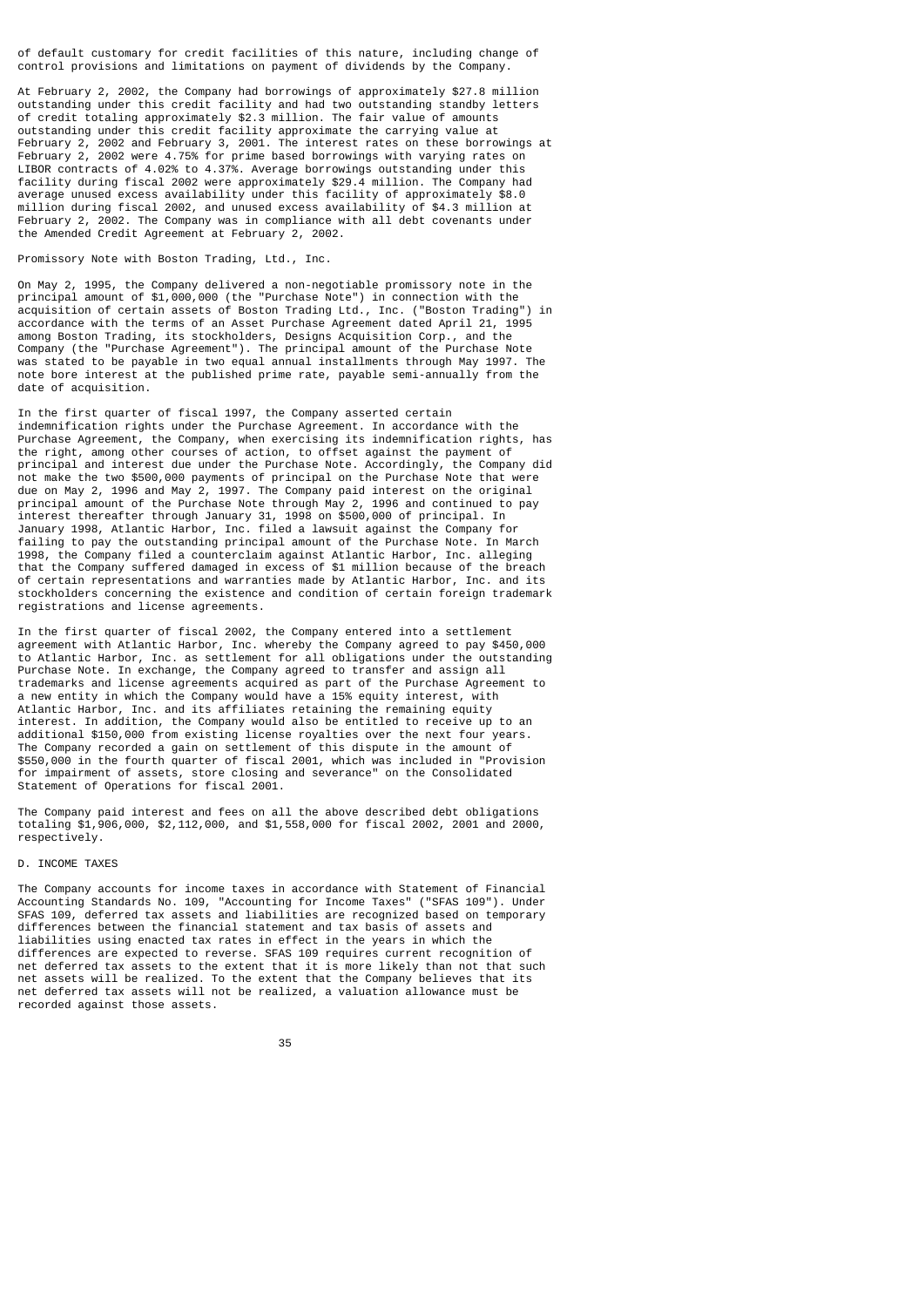As of February 2, 2002, the Company has net operating loss carryforwards of \$33,622,000 for federal income tax purposes and \$49,745,000 for state income tax purposes which are available to offset future taxable income through fiscal year 2022. Additionally, the Company has alternative minimum tax credit carryforwards of \$1,166,000, which are available to further reduce income taxes over an indefinite period.

The components of the net deferred tax assets as of February 2, 2002 and February 3, 2001 are as follows:

|                                                                                                                                                                                                      | 2002         |                                           | February 2, February 3,<br>2001 |                                 |
|------------------------------------------------------------------------------------------------------------------------------------------------------------------------------------------------------|--------------|-------------------------------------------|---------------------------------|---------------------------------|
| Deferred tax assets - current:<br>Inventory reserves<br>Accrued expenses                                                                                                                             | \$           | 569<br>83                                 | \$                              | 765                             |
| Net deferred tax assets - current                                                                                                                                                                    | $\mathsf{s}$ | 652                                       | $\mathfrak{S}$                  | 765                             |
| Deferred tax assets - noncurrent:<br>Excess of book over tax<br>depreciation/amortization<br>Restructuring reserve<br>Net operating loss carryforward<br>Alternative minimum tax credit carryforward | \$           | 4,388<br>67<br>14,565<br>1,166            | $\frac{1}{2}$                   | 3,275<br>408<br>15,760<br>1,138 |
| Subtotal<br>Valuation allowance                                                                                                                                                                      |              | 20,186<br>(12, 860)                       |                                 | 20,581<br>(6, 234)              |
| Total deferred tax assets, net - noncurrent                                                                                                                                                          |              | \$7,326<br>------------------------------ |                                 | \$14,347                        |

In the fourth quarter of fiscal 2002, the Company recorded a charge of \$8.0 million against its deferred tax assets, attributable to the potential that certain of these assets may not be realizable. The Company had previously recorded, in fiscal 2000, a valuation allowance of \$6.2 million against its tax assets related to losses incurred as a result of restructuring and other non-recurring charges.

Realization of the Company's deferred tax assets, which relate principally to federal net operating loss carryforwards which expire from 2017 through 2022, is dependent on generating sufficient taxable income in the following first three years of the carryforward period. Accordingly, the valuation allowance at February 2, 2002 is primarily attributable to the potential that certain deferred federal and state tax assets will not be realizable within this period. Although realization is not assured, management believes it is more likely than not that the balance of the deferred tax assets in excess of the valuation allowance will be realized. In reaching this determination, management considered the Company's historical performance, noting that the losses in fiscal 1998, 1999 and 2000 which generated the net operating loss carryforwards described above were principally the result of charges incurred to exit unprofitable businesses and that the Company's core business of selling Levi Strauss & Co. branded apparel in outlet stores has been consistently profitable. However, considering the general economic weakness and reduced profit margin experienced in fiscal 2002, management increased the valuation allowance further in fiscal 2002. Assuming improved operating results from its core Levi's(R)/Dockers(R) Outlet business, management believes that the balance of deferred tax assets in excess of the valuation allowance may be utilized in the next three years. Although not considered in assessing the realization of the Company's deferred tax assets, management expects that the Company's expansion strategy of opening and operating other branded stores for other brand manufacturers will generate income in the coming years which could result in the realization of deferred tax assets currently reserved for. In the event the Company's performance of its Levi's(R)/Dockers(R) store improves, and/or its expansion into operating branded retail stores for other brand manufacturers improves the Company's overall profitability, the Company's valuation allowance for its deferred tax assets may be reduced. Conversely, the amount of the valuation allowance deemed necessary could be increased in the near term if projections of future taxable income during the carryforward period are reduced or if actual results are less than projections.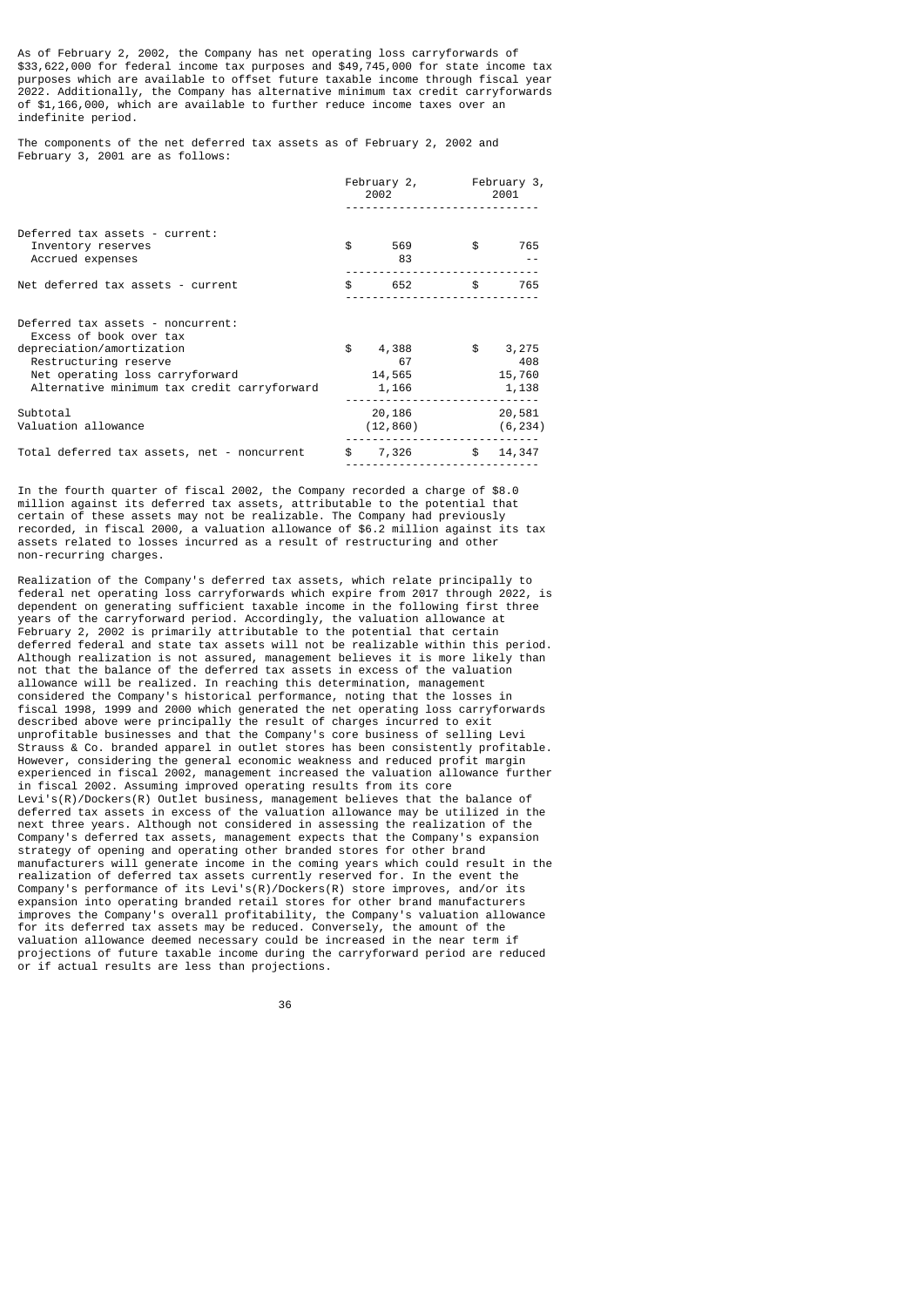The provision for income taxes consists of the following:

|                 | <b>FISCAL YEARS ENDED</b> |                                 |                     |  |  |  |  |
|-----------------|---------------------------|---------------------------------|---------------------|--|--|--|--|
|                 | 2002                      | February 2, February 3,<br>2001 | January 29,<br>2000 |  |  |  |  |
| Current:        |                           | (in thousands)                  |                     |  |  |  |  |
| Federal         | \$<br>(627)               | \$                              | \$                  |  |  |  |  |
| State           | 1,549                     | 249                             | 508                 |  |  |  |  |
|                 | 922                       | 249                             | 508                 |  |  |  |  |
| Deferred:       |                           |                                 |                     |  |  |  |  |
| Federal         | 5,107                     | 362                             | 439                 |  |  |  |  |
| State           | 2,027                     | 1,661                           | 1,268               |  |  |  |  |
|                 | 7,134                     | 2,023                           | 1,707               |  |  |  |  |
| Total provision | \$<br>8,056               | \$2,272                         | \$2,215             |  |  |  |  |
|                 |                           |                                 |                     |  |  |  |  |

The following is a reconciliation between the statutory and effective income tax rates in dollars:

|                                                          | February 2,<br>2002 |    | <b>FISCAL YEARS ENDED</b><br>February 3,<br>2001 |     | January 29,<br>2000 |
|----------------------------------------------------------|---------------------|----|--------------------------------------------------|-----|---------------------|
| Federal income tax at the statutory rate                 | \$<br>60            | S. | 1,866                                            |     | \$ (3, 495)         |
| State income and other taxes, net of federal tax benefit | 5                   |    | 357                                              |     | (164)               |
| Permanent items                                          | 38                  |    | 49                                               |     | 21                  |
| Change in valuation allowance                            | 8,000               |    | $ -$                                             |     | 5,694               |
| Other, net                                               | (47)                |    |                                                  |     |                     |
| Expiration of capital loss carryforward                  | - -                 |    | $ -$                                             |     | 159                 |
| Provision for income tax                                 | \$8,056             |    | \$2,272                                          | \$. | 2,215               |

The Company received income tax refunds of \$75,000 for fiscal year 2000 and the Company paid income taxes of \$184,000 for fiscal year 2001. In fiscal 2002, the Company paid income taxes, excluding its settlement with the Internal Revenue Service ("IRS"), of \$231,000. These figures represent the net of payments and receipts.

During the first quarter of fiscal year 1999, the Internal Revenue Service ("IRS") completed an examination of the Company's federal income tax returns for fiscal years 1992 through 1996. Taxes on the adjustments proposed by the IRS, excluding interest, amounted to approximately \$4.9 million. The IRS challenged the fiscal tax years in which various income and expense deductions were recognized, resulting in potential timing differences of previously paid federal income taxes. The Company appealed these proposed adjustments through the IRS appeals process and on August 25, 2001 reached a settlement on the audit. In accordance with the settlement, the Company paid to the IRS a total of \$1.5 million in fiscal 2002 including interest. The settlement of \$1.5 million had no material impact on the Company's results of operations in fiscal 2002 due to adequate provisions previously established by the Company.

# E. COMMITMENTS AND CONTINGENCIES

At February 2, 2002, the Company was obligated under operating leases covering store and office space, automobiles and certain equipment for future minimum rentals as follows:

|            | <b>TOTAL</b>   |
|------------|----------------|
| FISCAL     | (in thousands) |
| 2003       | \$17,709       |
| 2004       | 17,054         |
| 2005       | 14,369         |
| 2006       | 9,974          |
| 2007       | 6,260          |
| Thereafter | 19,044         |
|            |                |
|            | \$84,410       |

--------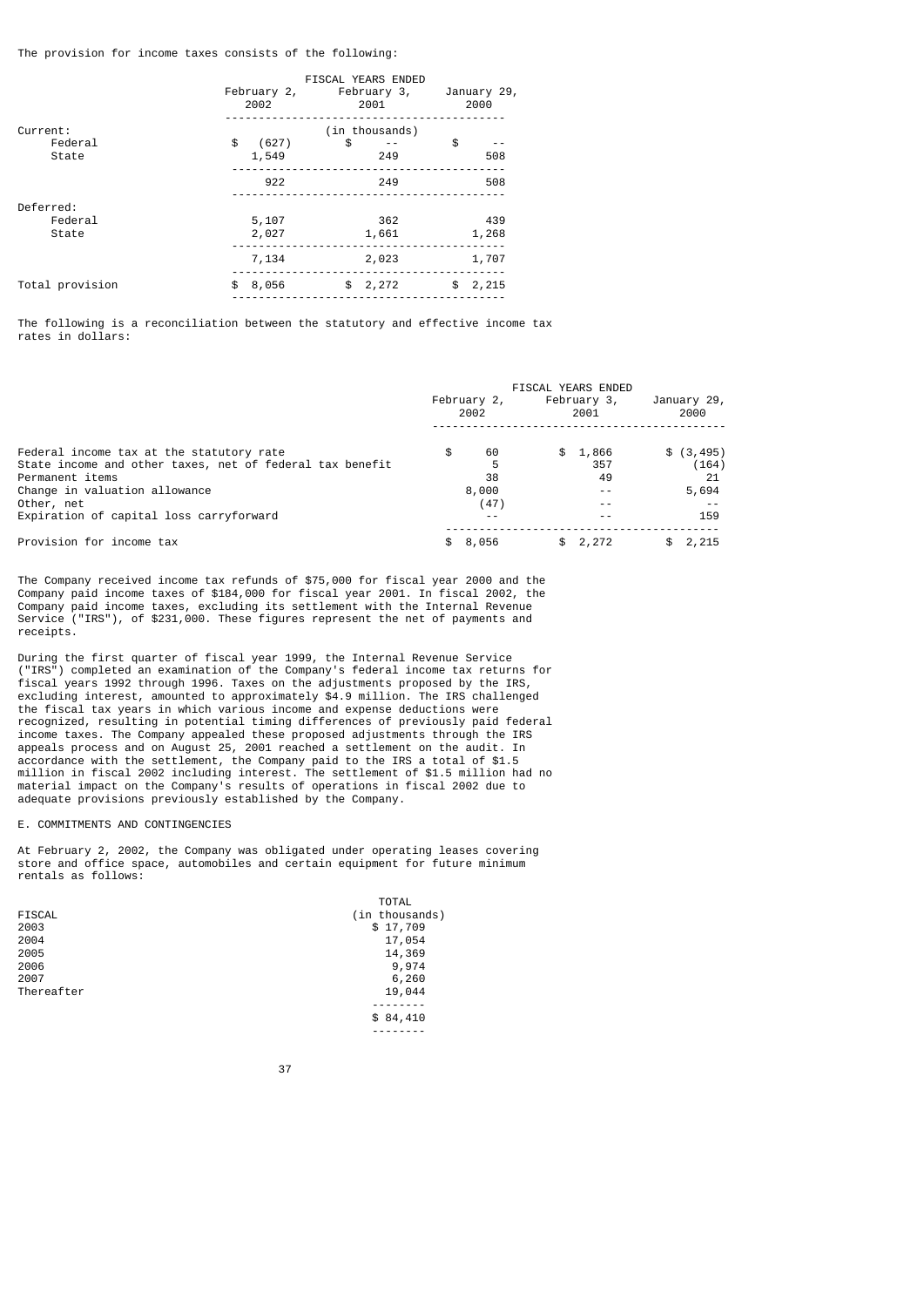In addition to future minimum rental payments, many of the store leases include provisions for common area maintenance, mall charges, escalation clauses and additional rents based on a percentage of store sales above designated levels.

The Company signed a lease for its corporate headquarters in Needham, Massachusetts, during fiscal 1996. The term of the lease is for ten years ending in November 2005. The lease provides for the Company to pay all related costs associated with the land and headquarters building. Over the past four years, the Company has subleased a large portion of these corporate headquarters. At February 2, 2002, the Company had two subtenants. One of the subtenants has vacated the leased premises, of approximately 14,500 square feet, but is still paying the required rent through the end of their lease, which expires March 2003. The second tenant, whose lease expires in July 2003, leases approximately 15,300 square feet. In September 2000, the Company had entered into a third lease agreement with an additional subtenant for 9,500 square feet. That subtenant filed bankruptcy in fiscal 2001.

Under the lease for the corporate headquarters, a portion of the sublease income, net of the Company's rental cost and certain apportioned common area maintenance charges, is due back to the landlord when more than 30,000 square feet of the office space becomes subleased. At February 2, 2002, the Company sub-leased approximately 29,800 of the 80,000 square feet of its corporate offices. The Company's commitment under this lease is reduced by the expected future rental income to be received from the Company's two sublessees. The Company expects to receive approximately \$0.7 million in fiscal 2003 and \$0.2 million in fiscal 2004 in rental income under these sublease agreements.

In November, 2000, the Company entered into an option agreement with the landlord of its corporate headquarters. The agreement provided the landlord with the option, if exercised within 15 months from the date of the agreement, to terminate the Company's lease for its corporate headquarters, which expires January 31, 2006. If such option was exercised by the landlord, then the Company would have been entitled to receive \$8.9 million provided that certain conditions in connection with vacating the leased property were met. This option, which was not exercised by the landlord, terminated on February 1, 2002.

The Company leases two warehouse facilities in Orlando, Florida, which it utilizes as its merchandise distribution centers. One lease, which is for approximately 60,000 square feet, is a five year lease which expires on August 14, 2005. At that time, the Company has the option to extend its lease for an additional five year term. In fiscal 2002, the Company entered into a lease agreement for an additional 16,000 square feet. The lease for this additional space expires March 31, 2005. Until September 2001, the Company had also utilized a 30,000 square foot third party distribution center in Mansfield, Massachusetts. With its distribution centers in Florida in full operation, the Company no longer required the services of a third party distributor.

Amounts charged to operations for all occupancy costs, automobile and leased equipment expense were \$23,038,000, \$22,250,000 and \$22,571,000 in fiscal 2002, 2001 and 2000, respectively. Of these amounts charged to operations, \$49,000, \$75,000 and \$23,000 represent payments based upon a percentage of adjusted gross sales as provided in the lease agreement for fiscal 2002, 2001 and 2000, respectively.

The Company is also subject to various legal proceedings and claims that arise in the ordinary course of business. Management believes that the resolution of these matters will not have an adverse impact on the results of operations or the financial position of the Company.

<u>38 and 200 and 200 and 200 and 200 and 200 and 200 and 200 and 200 and 200 and 200 and 200 and 200 and 200 and 200 and 200 and 200 and 200 and 200 and 200 and 200 and 200 and 200 and 200 and 200 and 200 and 200 and 200 an</u>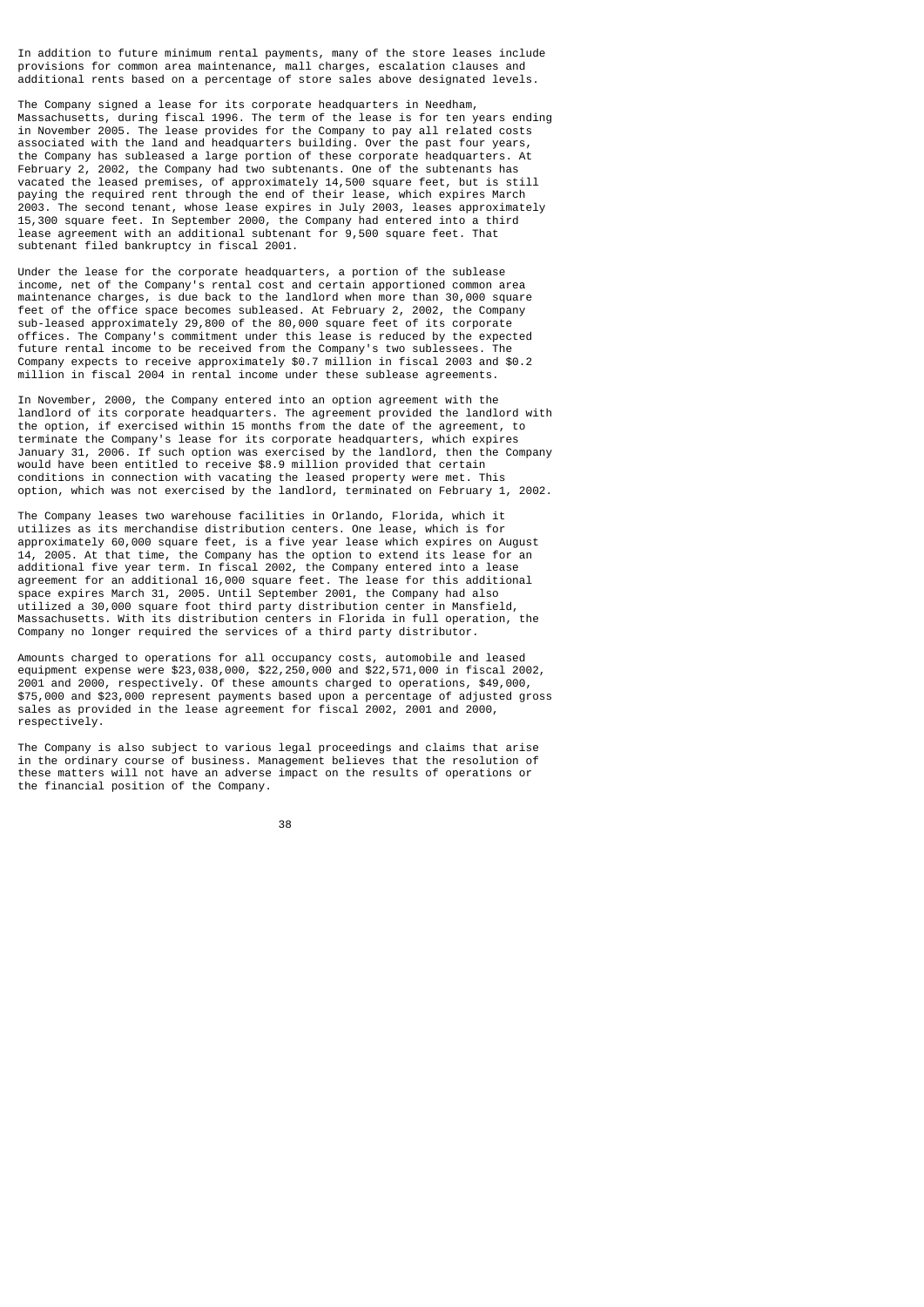#### F.STOCK OPTIONS

On April 3, 1992, the Board of Directors adopted the 1992 Stock Incentive Plan (the "1992 Plan"), which became effective on June 9, 1992 when it was approved by the stockholders of the Company. Under the original terms of the 1992 Plan, up to 1,850,000 shares of Common Stock could be issued pursuant to "incentive stock options" (as defined in Section 422 of the Internal Revenue Code of 1986, as amended), options which are not "incentive stock options," conditioned stock awards, unrestricted stock awards and performance share awards. The 1992 Plan is administered by the Compensation Committee, all of the members of which are non-employee directors. The Compensation Committee makes all determinations with respect to amounts and conditions covering awards under the 1992 Plan. No incentive stock options could be granted under the original terms of the 1992 Plan after April 2, 2002. Options have never been granted at a price less than fair value on the date of the grant. Options granted to employees, executives and directors typically vest over five, three and three years, respectively, with the exception of the premium priced options issued to the executives which vest over a five-year period. Options granted under the 1992 Plan expire ten years from the date of grant. The 1992 Plan terminates when all shares issuable thereunder have been issued.

By written consent dated as of April 28, 1997, the Board of Directors authorized an increase in the number of shares of Common Stock issuable under the 1992 Plan to 2,430,000 shares. In addition, the Board of Directors authorized an increase in the number of options to purchase shares of Common Stock that could be granted during any fiscal year to any individual participant from 75,000 to 270,000 shares, but only if all such stock options had a per share exercise price not less than 200% of fair market value of one share of Common Stock on the date of grant. Furthermore, they authorized the elimination of certain provisions of the 1992 Plan that were no longer required by Rule 16b-3 under the Securities Exchange Act of 1934, as amended. The stockholders approved this increase and the other amendments to the 1992 Plan at the Annual Meeting of Stockholders held on June 10, 1997.

On May 19, 2000, the Board of Directors approved an amendment to the 1992 Plan to increase the number of shares of Common Stock authorized for issuance from 2,430,000 shares to 4,430,000 shares and to extend the date of termination of the 1992 Plan from April 2, 2002 to April 2, 2007. This amendment was subsequently approved by the Company's stockholders at the Annual Meeting of Stockholders on June 26, 2000. At the Annual Meeting of Stockholders held on July 31, 2001, the shareholders approved an amendment to the 1992 Plan to allow the Company to grant options to purchase up to 270,000 shares of Common Stock to any individual participant during any fiscal year so long as the exercise price is not less than fair market value on the date of grant.

A summary of shares subject to the 1992 Plan:

|                                                                                                                      | FISCAL YEAR |                              |              |                               |    |                                |
|----------------------------------------------------------------------------------------------------------------------|-------------|------------------------------|--------------|-------------------------------|----|--------------------------------|
|                                                                                                                      |             | 2002 2003                    |              | 2001 2001                     |    | 2000                           |
| Outstanding at                                                                                                       |             |                              |              |                               |    |                                |
| beginning of year                                                                                                    |             | 851,850                      |              | 501,075                       |    | 2,103,225                      |
| Options granted                                                                                                      |             | 523,769                      |              | 886,352                       |    | 261,106                        |
| Options canceled                                                                                                     |             | 74,413                       |              | 354,225                       |    | 1,625,600                      |
| Options exercised                                                                                                    |             | 59,392                       |              | 181, 352 237, 656             |    |                                |
| Outstanding at end of year                                                                                           |             |                              |              | 1, 241, 814 851, 850 501, 075 |    |                                |
| Options exercisable at                                                                                               |             |                              |              |                               |    |                                |
| end of year                                                                                                          |             | 470,551                      |              | 246,105                       |    | 396,075                        |
| Common shares reserved                                                                                               |             |                              |              |                               |    |                                |
| for future grants at<br>end of year                                                                                  |             | 2,628,033                    |              | 3,077,389                     |    | 1,624,266                      |
| Weighted-average exercise price per option:                                                                          |             |                              |              |                               |    |                                |
| Outstanding at beginning of year<br>Granted during the year<br>Canceled during the year<br>Exercised during the year | \$          | 2.87<br>3.69<br>1.88<br>2.49 | \$           | 6.68<br>1.40<br>5.41<br>1.54  | \$ | 10.94<br>1.60<br>12.15<br>1.10 |
| Outstanding at end of year                                                                                           | \$          | 3.31                         | $\mathbf{s}$ | 2.87                          | \$ | 6.68                           |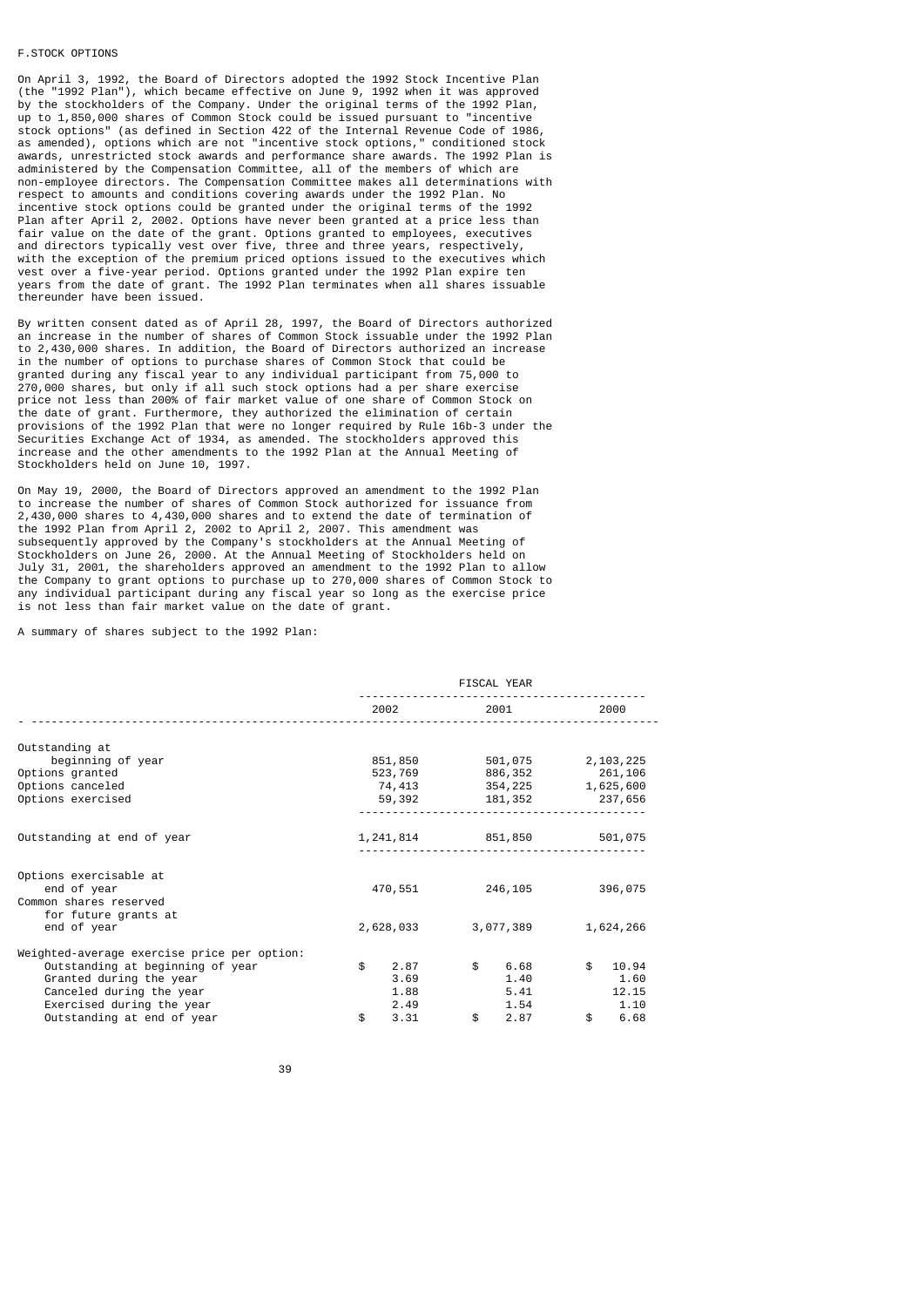The following table summarizes information about stock options outstanding under the 1992 Plan at February 2, 2002:

|                   |                             | Options Outstanding | Options Exercisable                       |                                       |                       |                                    |
|-------------------|-----------------------------|---------------------|-------------------------------------------|---------------------------------------|-----------------------|------------------------------------|
|                   | Range of Exercise<br>Prices | Number              | Remaining<br>Outstanding Contractual Life | Weighted Average<br>Exercise<br>Price | Number<br>Exercisable | Weighted Average<br>Exercise Price |
| \$0.81 to         | \$2.15                      | 608,414             | 8.0 years                                 | \$1.35                                | 280,451               | \$1.36                             |
| 2.16 to           | 4.30                        | 378,300             | 9.3 years                                 | 3.63                                  | 5,000                 | 2.38                               |
| 4.31 to           | 6.45                        | 126,750             | 8.5 years                                 | 4.37                                  | 56,750                | 4.38                               |
| 6.46 to           | 8.60                        | 49,750              | 2.3 years                                 | 7.81                                  | 49,750                | 7.81                               |
| 8.61 to           | 10.75                       | 25,000              | 1.5 years                                 | 9.00                                  | 25,000                | 9.00                               |
| 10.76 to          | 12.90                       | 30,600              | 0.2 years                                 | 11.17                                 | 30,600                | 11.17                              |
| 12.91 to          | 17.74                       | $\sim$ $\sim$       | $\frac{1}{2}$                             | $\frac{1}{2}$                         | $\frac{1}{2}$         |                                    |
| 17.75 to 17.75    |                             | 23,000              | 0.8 years                                 | 17.75                                 | 23,000                | 17.75                              |
|                   | .                           | ---------           |                                           |                                       | .                     | ------                             |
| \$0.81 to \$17.75 |                             | 1, 241, 814         |                                           | \$3.31                                | 470,551               | \$4.26                             |
|                   |                             |                     |                                           |                                       |                       |                                    |

# Agreements with Jewelcor Management, Inc. and Mr. Holtzman

On October 28, 1999, the Company entered into a consulting agreement with Jewelcor Management, Inc. ("JMI"), currently the beneficial holder of approximately 21% of the outstanding Common Stock, to assist in developing and implementing a strategic plan for the Company and other related consulting services as may be agreed upon between the Company and JMI. As compensation for these services, JMI was given the right to receive a non-qualified stock option exercisable for up to 400,000 shares of the Common Stock. These options, which were originally scheduled to expire on April 30, 2002 and extended to April 30, 2004, were granted as compensation for consulting services to be performed over the six-month term of the agreement, which commenced October 28, 1999. These 400,000 options, which were fully vested and exercisable, were issued outside of the 1992 Plan at an exercise price of \$1.16 per share equal to the market price of the Common Stock on the date of grant. The fair market value of these options, which was determined by an independent third party using a growth model, was \$63,560.

On May 25, 2001, the Board of Directors of the Company hired Seymour Holtzman, who had acted as the non-employee Chairman of the Board, as an executive officer and employee of the Company. Mr. Holtzman is also the President and Chief Executive Officer, and indirectly, with his wife, the primary shareholder of JMI. As part of Mr. Holtzman's employment with the company, he received an option to purchase up to 300,000 shares of Common Stock at a price of \$3.88 per share, the closing price of the Common Stock on the date of grant. These options, which were issued outside of the 1992 Plan, will vest at a rate of 100,000 shares annually and will expire 10 years from the date of grant. See Note G for a full discussion of the Company's consulting agreements with JMI and Mr. Holtzman.

#### Stock Options with Other Board Members

During the fourth quarter of fiscal 2000, stock options to purchase an aggregate of 90,000 shares of Common Stock were issued outside of the 1992 Plan to three non-employee directors as part of their consulting agreements with the Company. These options have exercise prices between \$1.16 and \$1.44 and are fully vested and exercisable. Of the 90,000 options issued, 60,000 remain outstanding at February 2, 2002. See Note G for further discussion.

# Stock Option Agreements with Executives

In March 2000, in connection with his initial employment with the Company, David A. Levin, President and Chief Executive Officer was granted 300,000 options to purchase shares of Common Stock at an exercise price of \$1.19 per share. Of these 300,000 options, 225,000 of them were issued outside of the 1992 Plan. On May 26, 2001, the Company granted Mr. Levin an additional 125,000 options at an exercise price of \$3.88 per share, 50,000 of which were granted outside of the 1992 Plan.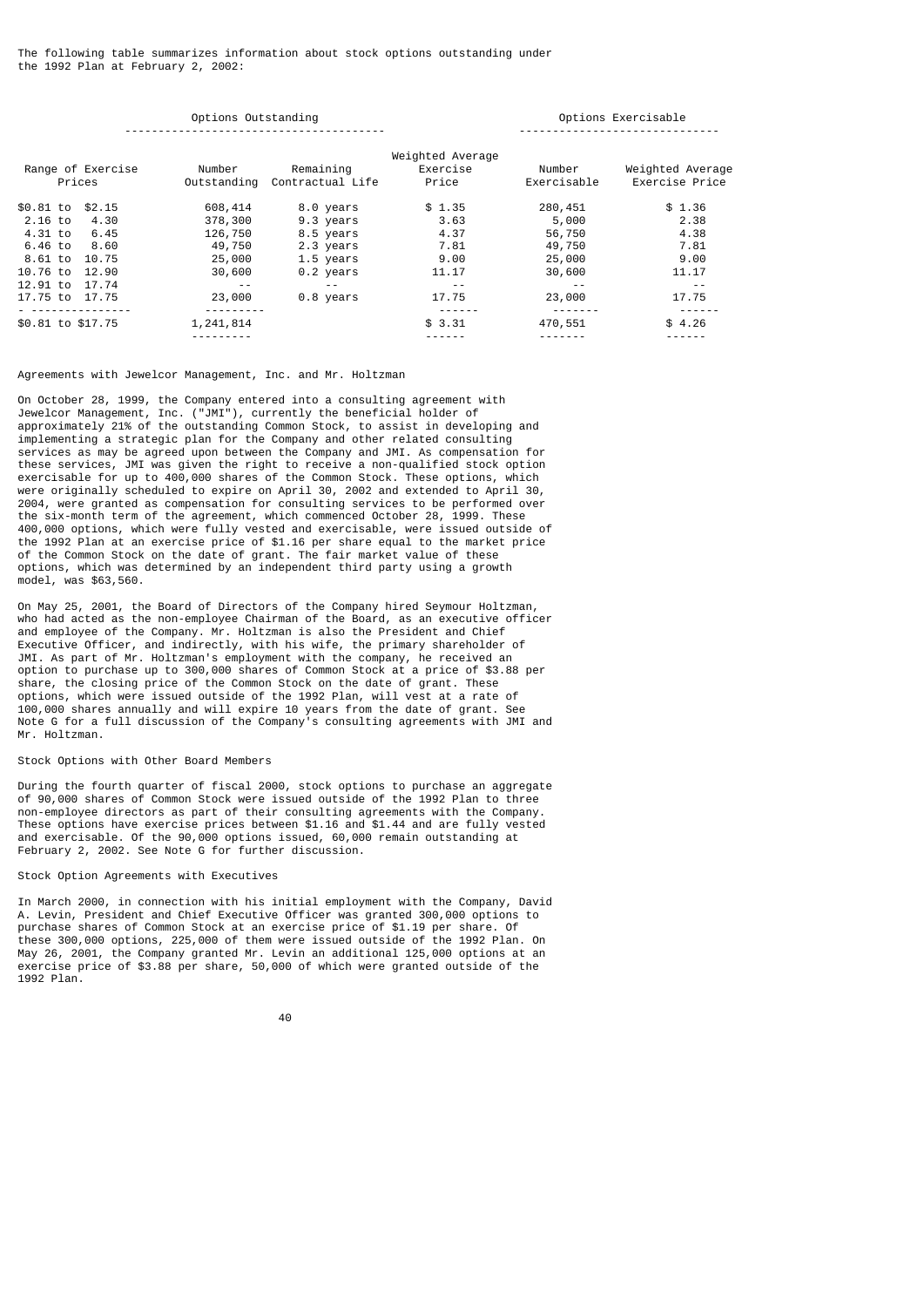In September 2000, in connection with his initial employment with the Company, Dennis R. Hernreich, Senior Vice President and Chief Financial Officer, was granted 60,000 options to purchase shares of Common Stock at an exercise price of \$2.06 per share. In November 2000, Mr. Hernreich was granted an additional 25,000 options to purchase shares of Common Stock at an exercise price of \$2.38 per share. Of these 25,000 options, 10,000 of them were issued outside of the 1992 Plan. On May 26, 2001, the Company granted to Mr. Hernreich an additional 100,000 options at an exercise price of \$3.88 per share, 25,000 of which were granted outside of the 1992 Plan.

In October 2001, in connection with his initial employment with the Company, Ronald N. Batts, Senior Vice President of Operations, was granted 50,000 options to purchase shares of Common Stock at an exercise price of \$2.75 per share.

The Company applies APB Opinion No. 25 and related Interpretations in accounting for its plans. FASB Statement No. 123, "Accounting for Stock-Based Compensation" ("SFAS 123"), and requires the Company to elect either expense recognition under SFAS 123 or its disclosure-only alternative for stock-based employee compensation. The Company has elected the disclosure-only alternative and, accordingly, no compensation cost has been recognized. The Company has disclosed the pro forma net income or loss and per share amounts using the fair value based method. Had compensation costs for the Company's grants for stock-based compensation been determined consistent with SFAS 123, the Company's net income (loss) and income (loss) per share would have been as indicated below:

|                                                                                                                 |                            | FISCAL YEARS ENDED |                  |                           |
|-----------------------------------------------------------------------------------------------------------------|----------------------------|--------------------|------------------|---------------------------|
| (In Thousands, Except per Share Amounts)                                                                        | February 2, 2002           |                    | February 3, 2001 | January 29, 2000          |
| Net income (loss) - as reported<br>Net income (loss) - pro-forma                                                | \$<br>(7, 881)<br>(8, 158) | \$<br>\$           | 3,216<br>3,109   | (12, 493)<br>\$ (12, 614) |
| Income (loss) per share- basic and diluted as reported<br>Income (loss) per share- basic and diluted pro- forma | (0.54)<br>(0.56)           | S.<br>\$           | 0.20<br>0.19     | \$<br>(0.78)<br>(0.78)    |

The effects of applying SFAS 123 in this pro-forma disclosure are not likely to be representative of the effects on reported net income for future years. SFAS 123 does not apply to awards prior to 1995 and additional awards are anticipated.

The fair value of each option grant is estimated on the date of grant using the Black Scholes option-pricing model with the following weighted-average assumptions used for grants in fiscal 2002, 2001 and 2000: expected volatility of 91.8% in fiscal 2002, 91.7% in fiscal 2001 and 93.7% in fiscal 2000; risk-free interest rate of 5.0%, 4.8% and 6.6% in fiscal 2002, 2001 and 2000, respectively; and expected lives of 4.5 years. No dividend rate was used for fiscal 2002, 2001 and 2000. The weighted- average fair value of options granted in fiscal 2002, 2001 and 2000 was \$2.78, \$1.22 and \$1.60, respectively.

### Stock Repurchase Programs

During the second and third quarters of fiscal 2001, the Company repurchased 863,000 shares of Common Stock at an aggregate cost of \$1,861,000 under a Stock Repurchase Program that was approved by the Company's Board of Directors in June 2000. In the fourth quarter of fiscal 2001, the Company repurchased 1.8 million shares of Common Stock at \$2.50 per share through a "Dutch Auction" tender offer. Under the terms of the offer, the Company invited its shareholders to tender their shares to the Company at prices specified by the tendering shareholders not in excess of \$3.00 nor less than \$2.20 per share, in ten-cent (\$0.10) increments. The Company selected the lowest single per-share purchase price that would allow it to buy 1.5 million shares, or up to an additional 1.0 million shares at the Company's option.

At February 2, 2002, the Company has a total of 3,040,000 million shares of repurchased stock at an aggregate cost of \$8.5 million which is reported by the Company as treasury stock and is reflected as a reduction in stockholders' equity.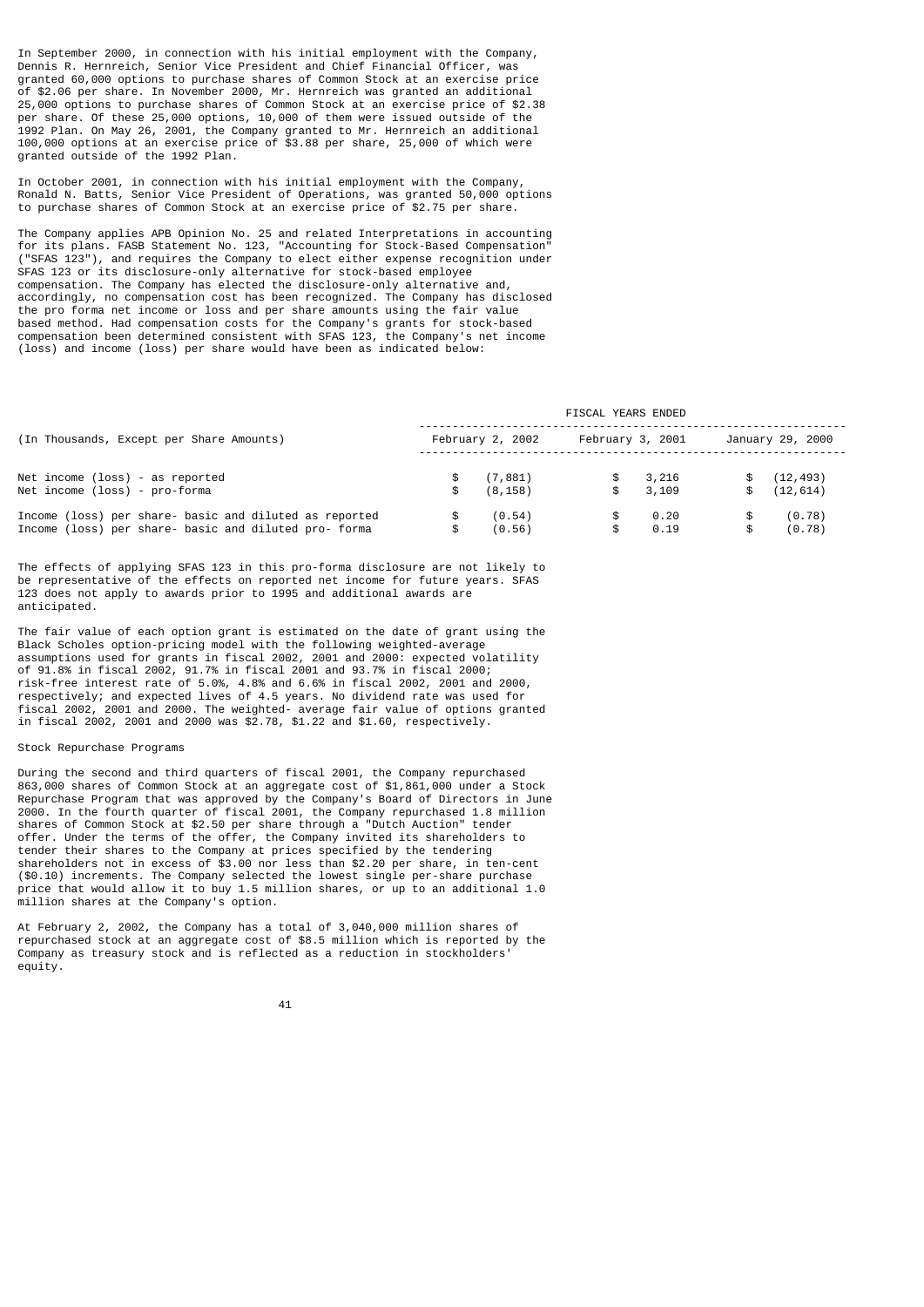In fiscal 2001, the Company utilized two brokerage firms in connection with the repurchase of the 863,000 shares of Common Stock. Sterling Financial Investment Group, Inc. ("Sterling Financial"), one of the firms used, is owned by a family relation of Seymour Holtzman, the Chairman of the Company's Board of Directors. The Company negotiated a commission of \$0.03 per share with each brokerage firm for trades executed as part of the Company's stock repurchase program. The Company paid Sterling Financial total commissions of \$20,940 for trades they executed as part of the Company's stock repurchase program.

These shares were purchased in the open market and were recorded by the Company as treasury stock and are reflected as a reduction in stockholders' equity. Treasury shares also include restricted shares of the Company which were forfeited by associates.

# G. RELATED PARTIES

#### Jewelcor Management, Inc.

On October 28, 1999, the Company entered into a consulting agreement with Jewelcor Management, Inc. ("JMI") to assist in developing and implementing a strategic plan for the Company and for other related consulting services as may be agreed upon between JMI and the Company. Seymour Holtzman, who became the Company's Chairman of the Board on April 11, 2000, is the beneficial holder of approximately 22% of the outstanding Common Stock (principally held by JMI). He is also the President and Chief Executive Officer, and indirectly, with his wife, the primary shareholder of JMI. As compensation for these services, JMI was given the right to receive a non-qualified stock option to purchase up to 400,000 shares of Common Stock, exercisable at the closing price of the Common Stock on October 28, 1999. JMI was also entitled to certain additional compensation in respect of its services under the consulting agreement, which was paid to JMI in shares of Common Stock in lieu of cash. The total value of the compensation paid to JMI under this agreement was \$347,560, which consisted of (i) stock options to purchase 400,000 shares of Common Stock, which was valued by an independent third party, using a growth model, at \$63,560 and (ii) the issuance of 203,489 shares of Common Stock, which had an aggregate market value of \$240,000.

On June 26, 2000, the Company extended its consulting arrangement with JMI for an additional one-year period commencing on April 29, 2000 and ending on April 29, 2001. As payment for services rendered under this extended agreement, the Company issued to JMI 182,857 non-forfeitable and fully vested shares of Common Stock. The fair value of those shares on June 26, 2000, the date of issuance, was \$240,000 or \$1.3125 per share. The agreement also includes a significant disincentive for non-performance, which would require JMI to pay to the Company a penalty equal to 150% of any unearned consulting services.

On May 25, 2001, the Board of Directors approved the extension of the existing consulting agreement with Jewelcor Management Inc. ("JMI") for an additional one-year term commencing on April 29, 2001 and ending on April 28, 2002. As payment for services rendered under this agreement, the Company issued to JMI 61,856 non-forfeitable and fully vested shares of Common Stock. The fair value of those shares on May 25, 2001, the date of issuance, was \$240,000 or \$3.88 per share.

On May 25, 2001, the Board of Directors decided to hire Mr. Holtzman, who had served as the Company's non-employee Chairman of the Company, as an officer and employee of the Company. In connection with the hiring of Mr. Holtzman, the Board granted Mr. Holtzman an option, outside of the 1992 Plan, to purchase an aggregate of 300,000 shares of Common Stock at an exercise price of \$3.88 per share, equal to the closing price of the Common Stock on that date. The option represents the principal portion of Mr. Holtzman's compensation as an employee of the Company.

In fiscal 2000, the Company also reimbursed JMI in the amount of \$400,000, which was paid in shares of Common Stock, for expenses incurred by JMI in connection with the 2000 proxy solicitation. Based on the closing price of the stock on October 29, 1999, JMI received 346,021 shares of Common Stock.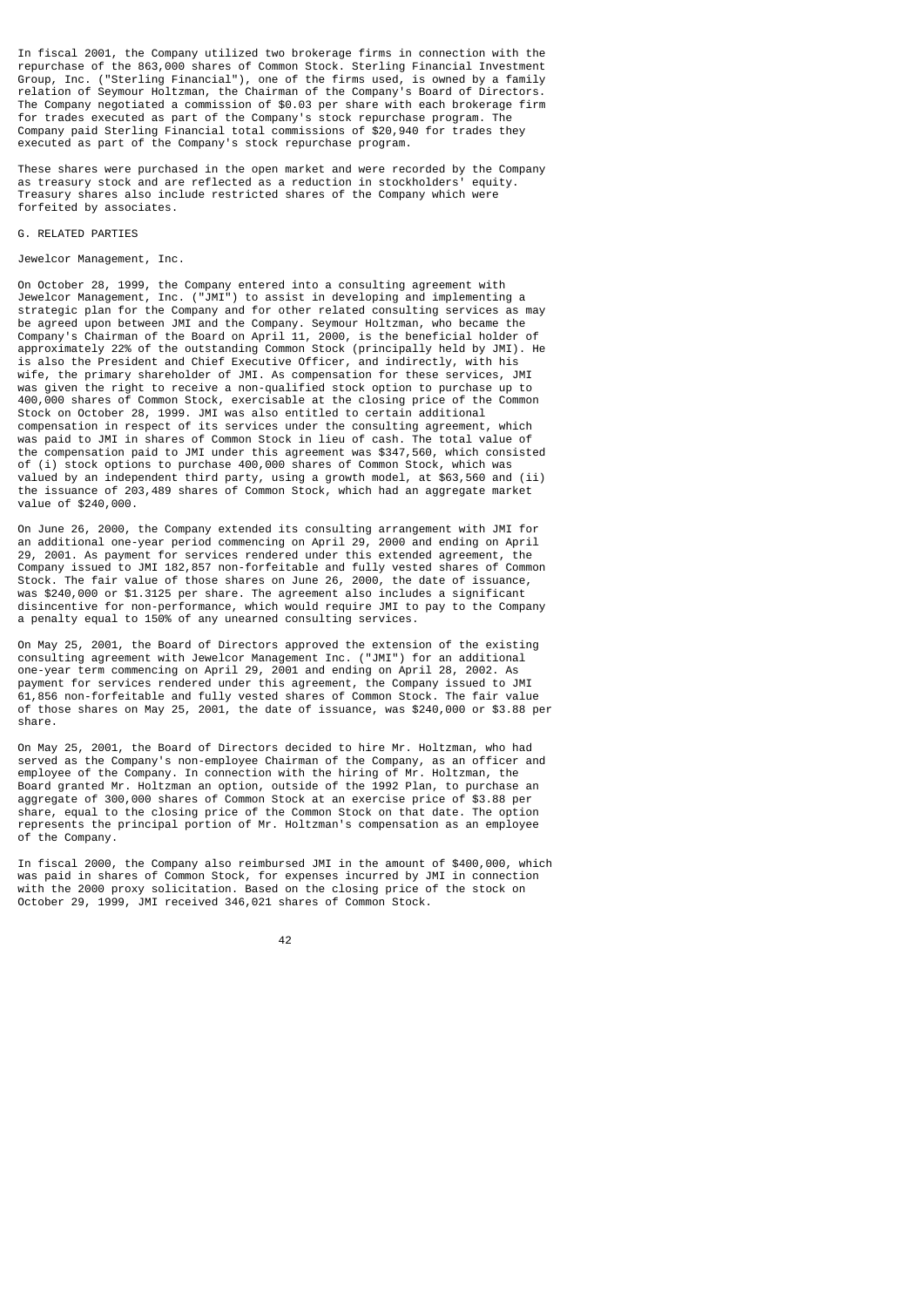#### Arrangements with Other Directors

In fiscal 2000, the Company also entered into three consulting agreements with three of its other Board members: John J. Schultz, Robert L. Patron and George T. Porter, Jr.

On October 28, 1999, the Company engaged John J. Schultz, under a consulting agreement, to act as President and Chief Executive Officer of the Company on an interim basis and to assist in the search for a permanent President and Chief Executive Officer. Mr. Schultz was paid a rate of \$2,000 per day, payable at his election in cash or in shares of Common Stock, plus reimbursement of reasonable out-of-pocket expenses. Mr. Schultz was paid \$63,179 and \$83,311 as compensation and reimbursement of related expenses during fiscal 2001 and 2000, respectively. As part of his compensation, Mr. Schultz was also granted stock options exercisable for up to 95,000 shares of Common Stock. The per share exercise price of these options was the closing price of the Common Stock on the date of grant. On January 12, 2001, Mr. Schultz resigned as a Director of the Company. In conjunction with his resignation, Mr. Schultz exercised 105,000 options and sold the shares issued upon exercise back to the Company. Such options related to his services as a board member in addition to his consulting agreement. The Company paid Mr. Schultz \$97,032, which represented the spread between the closing price of Common Stock on January 12, 2001 of \$2.1875 per share and the exercise price of the various options. The Company holds these 105,000 repurchased shares of Common Stock as treasury stock at February 2, 2002.

On November 19, 1999, the Company entered into a consulting agreement with Business Ventures International, Inc., a company affiliated with Robert Patron, a member of the Company's Board, to advise the Company with regard to real estate matters. As compensation for these services, Mr. Patron is paid a rate of \$2,000 per day, payable at his election in cash or in shares of Common Stock, plus reimbursement of reasonable out-of-pocket expenses. Mr. Patron was paid \$35,362 and \$14,000 as compensation and reimbursement of related expenses for fiscal 2001 and 2000, respectively. No compensation for professional services under this agreement were paid in fiscal 2002. As part of his compensation, Mr. Patron was also granted stock options exercisable for up to 30,000 shares of Common Stock. The per share exercise price of these options was the closing price of shares of Common Stock on the date of grant. All 30,000 options remain outstanding at February 2, 2002.

On February 8, 2000, the Company retained Mr. Porter as a consultant to advise the Company with regard to merchandising strategies and operations. As compensation for these services, Mr. Porter is paid a rate of \$2,000 per day, payable at his election in cash or in shares of Common Stock, plus reimbursement of reasonable out-of-pocket expenses. Mr. Porter was paid \$13,661 and \$7,373 as compensation and reimbursement for related expenses for fiscal 2001 and 2000, respectively. No compensation for professional services under this agreement were paid in fiscal 2002. As part of his compensation, Mr. Porter was also granted stock options exercisable for up to 30,000 shares of Common Stock. The per share exercise price of these options was the closing price of shares of Common Stock on the date of grant. All 30,000 options remain outstanding at February 2, 2002.

On June 26, 2000, the Company extended a loan to David A. Levin, its President and Chief Executive Officer, in the amount of \$196,875 in order for Mr. Levin to acquire from the Company 150,000 newly issued shares of Common Stock at the closing price of the Common Stock on that day. The Company and Mr. Levin entered into a secured promissory note, whereby Mr. Levin agrees to pay to the Company the principal sum of \$196,875 plus interest due and payable on June 26, 2003. The promissory note bears interest at a rate of 6.53% per annum and is secured by the 150,000 acquired shares of Common Stock.

## H. EMPLOYEE BENEFIT PLANS

The Company has a defined contribution  $401(k)$  plan that covers all eligible employees who have completed one year of service. Under this plan, the Company may provide matching contributions up to a stipulated percentage of employee contributions. The expenses of the plan are fully funded by the Company; and the matching contribution, if any, is established each year by the Board of Directors. For fiscal 2002, the matching contribution by the Company was set at 50% of contributions by eligible employees up to a maximum of 6% of salary. The Company recognized \$137,000, \$159,000 and \$141,000 of expense under this plan in fiscal 2002, 2001 and 2000, respectively.

43 and 2012 and 2013 and 2014 and 2014 and 2014 and 2014 and 2014 and 2014 and 2014 and 2014 and 2014 and 201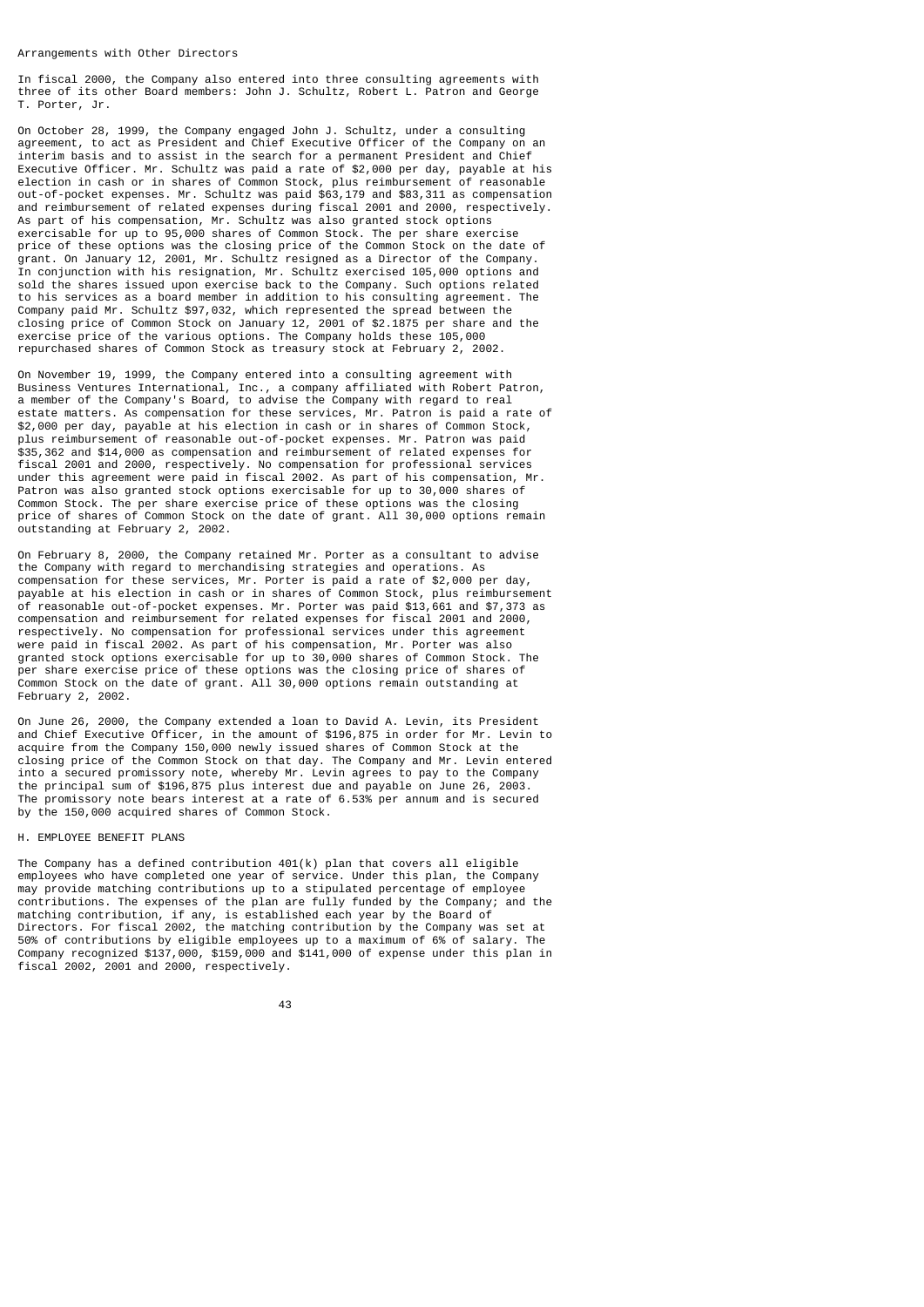#### I.RESTRUCTURING

### Fiscal 2000

During the fourth quarter of fiscal 2000, the Company recorded a pre-tax charge of \$15.2 million related to inventory markdowns, the abandonment of the Company's Boston Traders(R) and related trademarks, severance, the closure of the Company's five Buffalo Jeans (R) Factory Stores and its five remaining Designs stores. All of these stores were closed and all employees were severed by the end of fiscal 2000. Of the \$15.2 million charge, \$7.8 million, which relates to markdowns, is reflected as a reduction in gross margin for fiscal 2000. This pre-tax charge of \$15.2 million included cash costs of approximately \$3.6 million related to lease terminations and corporate and store severance, and approximately \$11.6 million of non-cash costs related to inventory markdowns and the impairment of trademarks and store assets. In addition, the Company also recorded a write-down of tax assets of \$6.0 million attributable to the potential that certain deferred federal and state tax assets may not be realizable.

The total cost of store closings and severance was \$182,000 less than the original charge due to favorable lease negotiations on lease termination payments. As a result, the Company recognized income of \$182,000 in the fourth quarter of fiscal 2001 which was reflected in the Provision for impairment of assets, store closings and severance on the Consolidated Statement of Operations for fiscal 2001. There is no remaining restructuring reserve balance at February 2, 2002.

## J.ACQUISITIONS AND NEW BUSINESS ARRANGEMENTS

#### License Agreement with Candies, Inc.

In January 2002, the Company entered into a license agreement with Candie's, Inc. ("Candie's"), a leading designer and marketer of young women's footwear, apparel and accessories. The Candie's(R) license agreement provides the Company with the exclusive right to open and operate Candie's(R) branded stores in outlet malls and value centers throughout the United States and Puerto Rico as long as the Company opens the requisite number of outlet stores per year, and reaches 75 outlet stores in five years. Generally, to maintain the exclusivity in the value centers, the Company must open approximately five stores per year. If the Company does not maintain the store opening schedule required in the license agreement, the Company may lose the right to operate the existing stores within an exclusive radius until the expiration of the term. The license agreement also establishes that product purchased from Candie's will be priced according to a cost-plus formula. Among other terms of the license agreement, the Company can source its own Candie's(R) merchandise product for the retail stores of Candie's or its licensees cannot supply the appropriate merchandise assortments or quantities, as deemed by the Company.

In conjunction with this agreement, the Company also acquired from Candies, Inc. one of its existing outlet stores located in Wrentham, Massachusetts. The Company paid a purchase price of \$434,000 for the appraised value of the assets, which included inventory of approximately \$105,000, furniture and fixtures of approximately \$154,000 and goodwill for the remaining \$175,000. The Company also assumed the obligations associated with the real estate leases for that store. The operations of the Candie's(R) Outlet store, which were immaterial to the consolidated results for the Company, were included in financial results of the Company for the period of January 9, 2002 through February 2, 2002.

#### Joint Venture Agreement with EcKo Complex, LLC

Subsequent to fiscal 2002, the Company announced that it had entered into a joint venture with EcKo Complex, LLC ("EcKo"), a privately held company with worldwide annual sales exceeding \$200 million, to open and operate EcKo(R) branded outlet stores throughout the United States. EcKo(R) is a leading design-driven lifestyle brand targeting young men and women.

Under the joint venture with EcKo, the Company, a 50.5% partner, would own and manage retail outlet stores bearing the name EcKo(R) Unltd. and featuring  $ECKO(R)$  branded merchandise. EcKo's contribution to the joint venture is the use of its trademark and the merchandise requirements at cost of the retail outlet stores. The Company will contribute all real estate and operating requirements of the retail outlet stores, including but not limited to, the real estate leases, payroll needs and advertising. Each partner will share in the operating profits of the joint venture, after each partner has received reimbursement for cost contributions. Under the terms of the agreement, the Company must maintain a prescribed store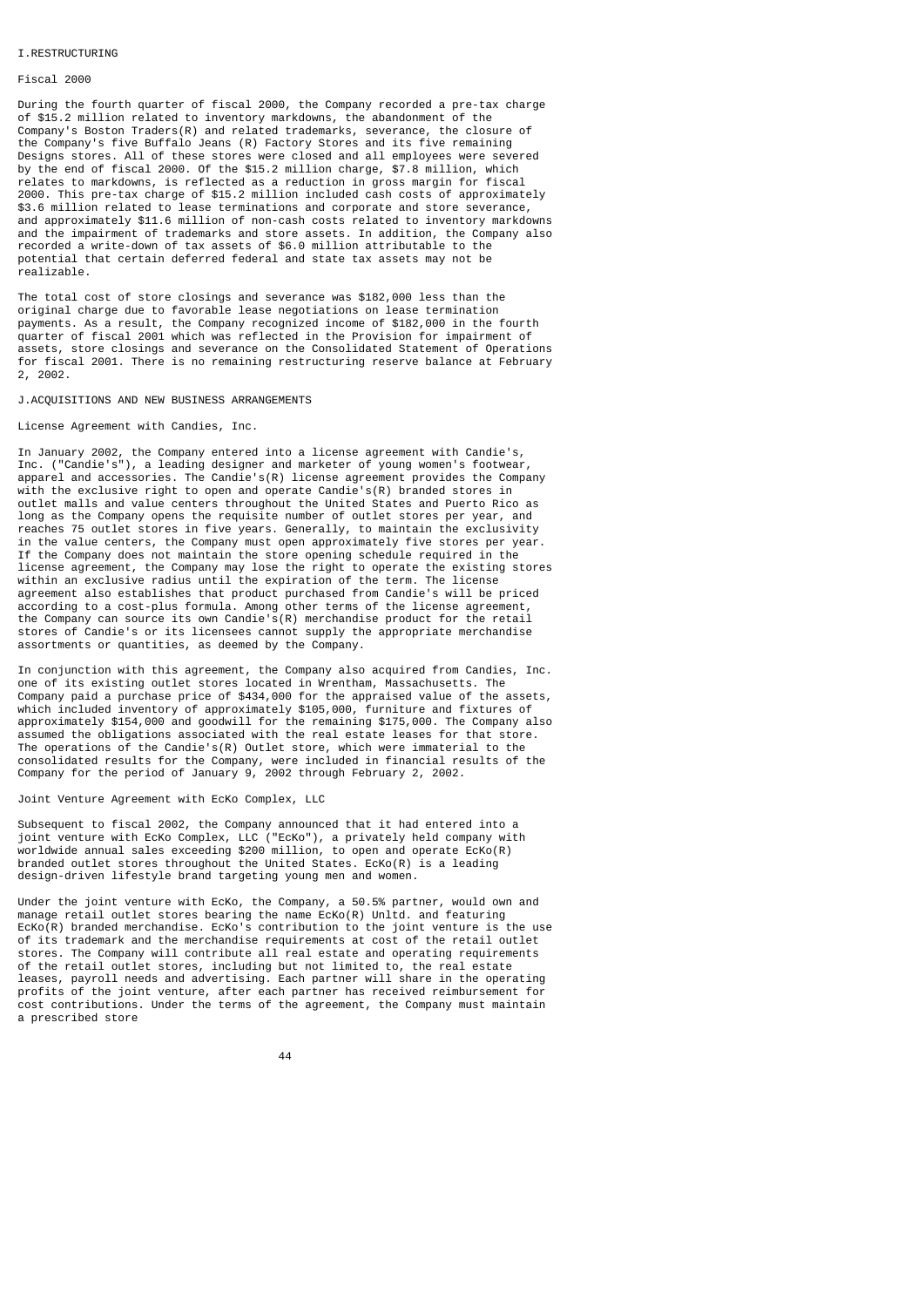opening schedule and open 75 stores over a six year period in order to maintain the joint venture's exclusivity. At certain times during the term of the agreement, the Company may exercise a put option to sell its share of the retail joint venture, and EcKo has an option to acquire the Company's share of the retail joint venture at a price based on the performance of the retail outlet stores.

For financial reporting purposes, the joint venture's assets, liabilities and results of operations will be consolidated with those of the Company and EcKo's 49.5% ownership interest in the joint venture will be included in the Company's consolidated financial statements as minority interest.

K. SELECTED QUARTERLY DATA (UNAUDITED)

|                                                         | FIRST OUARTER | SECOND OUARTER                        | THIRD OUARTER | FOURTH QUARTER | FULL YEAR  |
|---------------------------------------------------------|---------------|---------------------------------------|---------------|----------------|------------|
|                                                         |               | (In Thousands, Except Per Share Data) |               |                |            |
| FISCAL YEAR 2002                                        |               |                                       |               |                |            |
| Net Sales                                               | \$39,395      | \$<br>47,698                          | \$54,301      | \$53,725       | \$195, 119 |
| Gross Profit                                            | 9,405         | 13,015                                | 12,644        | 12, 157        | 47,221     |
| Net Income (Loss) (1)                                   | (1, 368)      | 715                                   | 538           | (7, 766)       | (7, 881)   |
| Earnings (loss) per Share - Basic                       | (0.09)        | 0.05                                  | 0.04          | (0.53)         | (0.54)     |
| Earnings (loss) per Share - Diluted<br>FISCAL YEAR 2001 | (0.09)        | 0.05                                  | 0.04          | (0.53)         | (0.54)     |
| Net Sales                                               | \$<br>39,379  | \$<br>45,693                          | \$<br>56,587  | \$<br>52,871   | \$194,530  |
| Gross Profit                                            | 10,652        | 13,421                                | 17,385        | 13,527         | 54,985     |
| Net Income (Loss)                                       | (474)         | 1,084                                 | 2,891         | (285)          | 3,216      |
| Earnings (loss) per Share - Basic                       | (0.03)        | 0.07                                  | 0.18          | (0.02)         | 0.20       |
| Earnings (loss) per Share - Diluted                     | (0.03)        | 0.06                                  | 0.18          | (0.02)         | 0.20       |

(1) In the fourth quarter of fiscal 2002, the Company recorded a write-down of its deferred tax assets of \$8.0 million attributable to the potential that certain federal net operating loss carryforwards may not be realizable.

Historically, the Company has experienced seasonal fluctuations in net sales, gross profit and net income, with increases occurring during the Company's third and fourth quarters as a result of "Fall" and "Holiday" seasons. In recent years, as the Company's percentage of outlet business increases in relation to total sales, the Company expects that the third and fourth quarters will decrease as a percentage of total sales. Quarterly sales comparisons are not necessarily indicative of actual trends, since such amounts also reflect the addition of new stores, closing of stores and the remodeling of stores during these periods.

<u>45 and 2012 and 2013</u>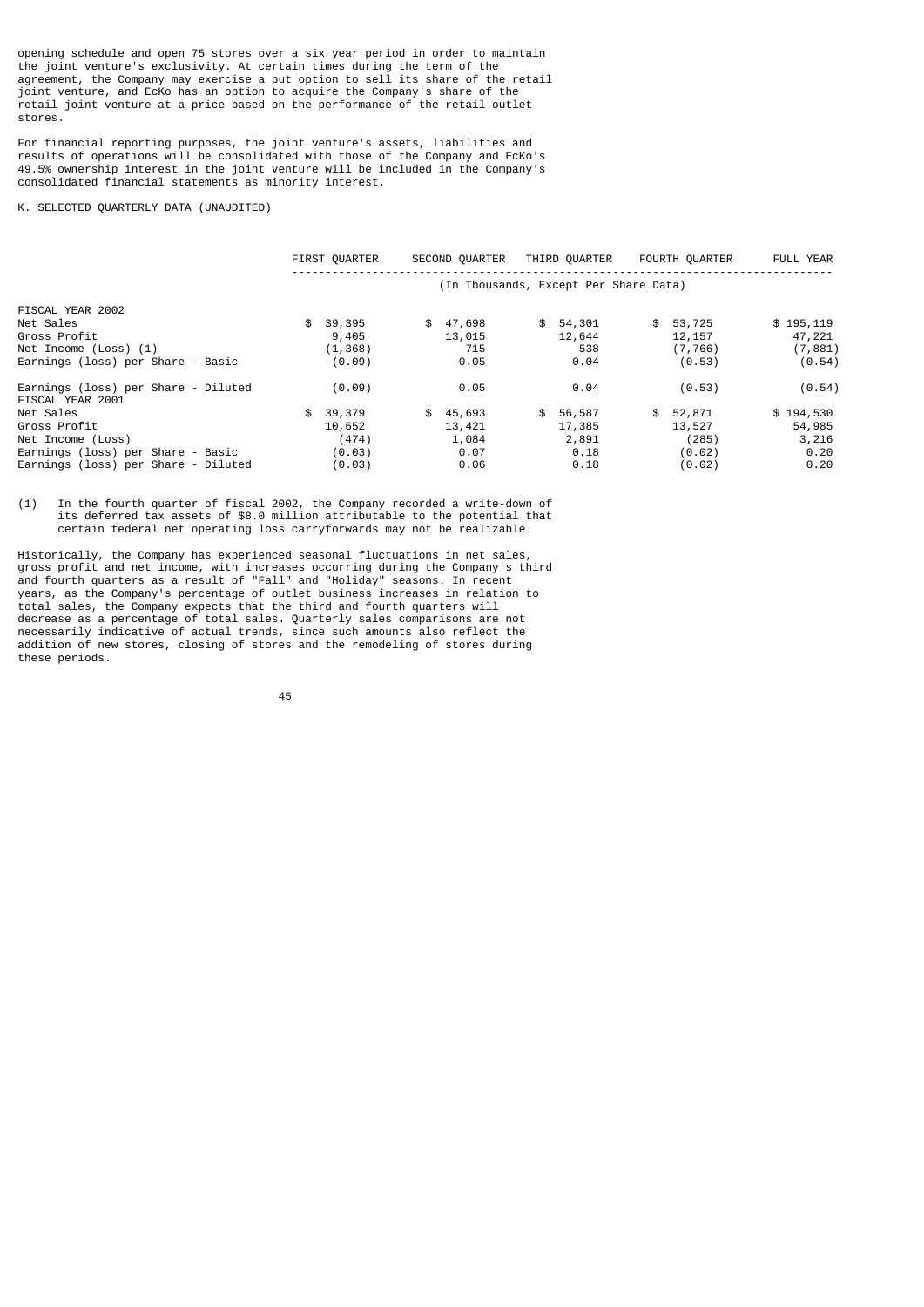Item 9. Changes in and Disagreements with Accountants on Accounting and Financial Disclosure

On October 3, 2000, Deloitte & Touche LLP resigned as the Company's independent accountants. On October 11, 2000, Ernst & Young LLP (Ernst & Young) was engaged as the Company's new principal independent auditors. The Company's Board of Directors and its Audit Committee unanimously approved the change of principal independent auditors.

Since Deloitte & Touche LLP was retained on December 21, 1999 and thereafter through October 3, 2000, there were no disagreements between the Company and Deloitte & Touche LLP on matters of accounting principles or practices, financial statement disclosure, or auditing scope or procedure which, if not resolved to the satisfaction of Deloitte & Touche LLP, would have caused Deloitte & Touche LLP to make reference to the subject matter thereof in its reports. Since Deloitte & Touche LLP was retained on December 21, 1999 and thereafter through October 3, 2000, there was no occurrence of the kinds of events described in Item 304(a)(1)(v) of Regulation S-K promulgated by the Securities and Exchange Commission. In addition, none of the reports issued by Deloitte & Touche LLP concerning the Company's financial statements since it was retained on December 21, 1999 and thereafter through October 3, 2000 contain any adverse opinion or disclaimer of opinion. Such report was not qualified or modified as to uncertainty, audit scope, or accounting principles.

<u>46 and 2012</u>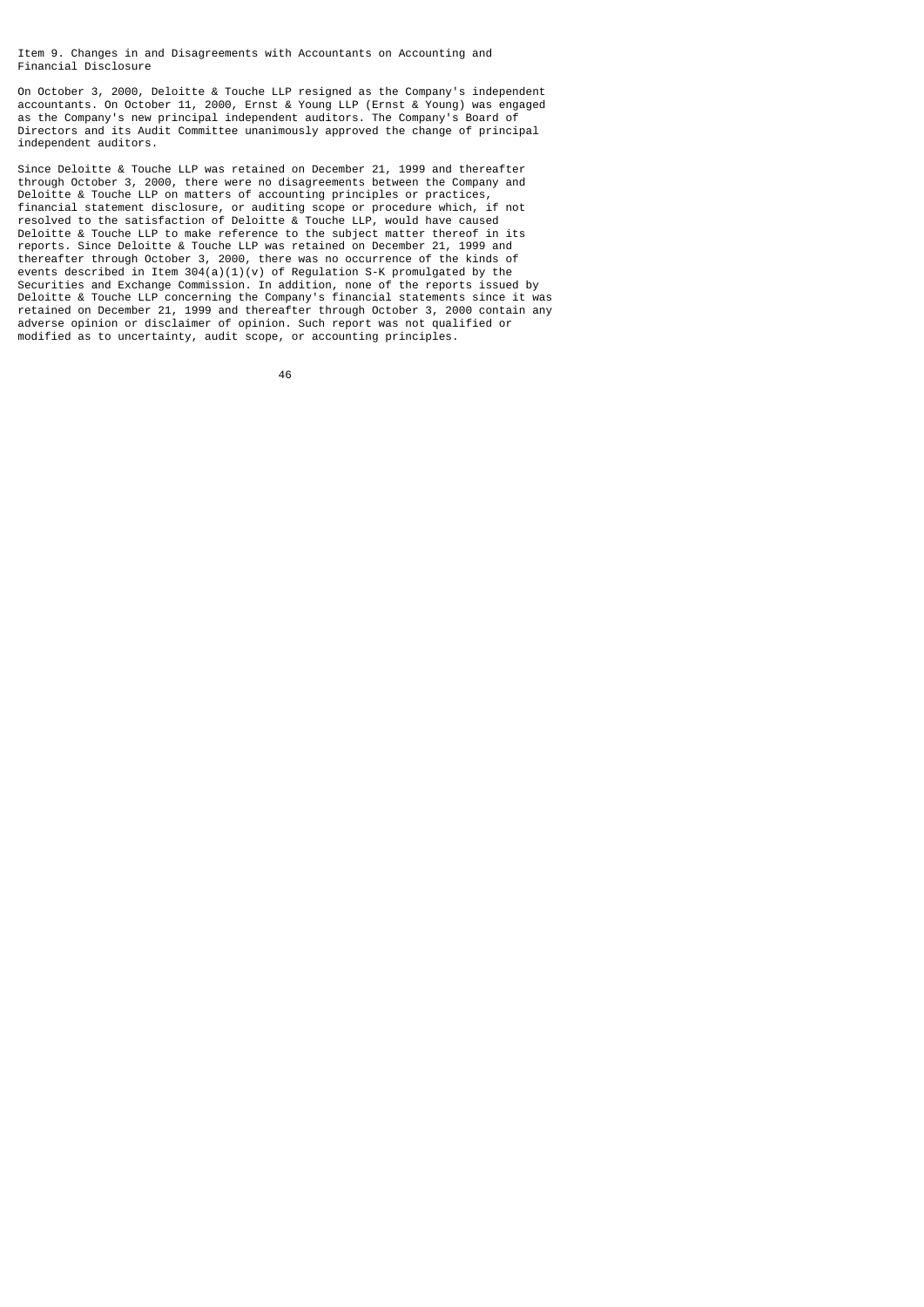# PART III.

# Item 10. Directors and Executive Officers of the Registrant

Certain information concerning the directors of the Company is set forth below:

| NAME (1)               | AGE | POSITION                                        | <b>DIRECTOR</b><br>SINCE |
|------------------------|-----|-------------------------------------------------|--------------------------|
|                        |     |                                                 |                          |
| Seymour Holtzman       | 65  | Chairman of the Board and Director              | 2000                     |
| David A. Levin         | 51  | President, Chief Executive Officer and Director | 2000                     |
| Stanley I. Berger      | 72  | Director                                        | 1976-1999<br>and 2000    |
| Jesse Choper           | 66  | Director $(2)$ , $(3)$                          | 1999                     |
| Alan Cohen             | 65  | Director                                        | 2000                     |
| Jeremiah P. Murphy, Jr | 50  | Director $(2)$ , $(4)$                          | 1999                     |
| Joseph Pennacchio      | 55  | Director $(2)$ , $(3)$ , $(4)$                  | 1999                     |
| George T. Porter, Jr   | 55  | Director                                        | 1999                     |

(1) Robert Patron, a director of the Company since October 2000, resigned his position effective March 11, 2002.

(2) Current member of the Audit Committee.

(3) Current member of the Compensation Committee.

(4) Current member of the Corporate Governance Committee.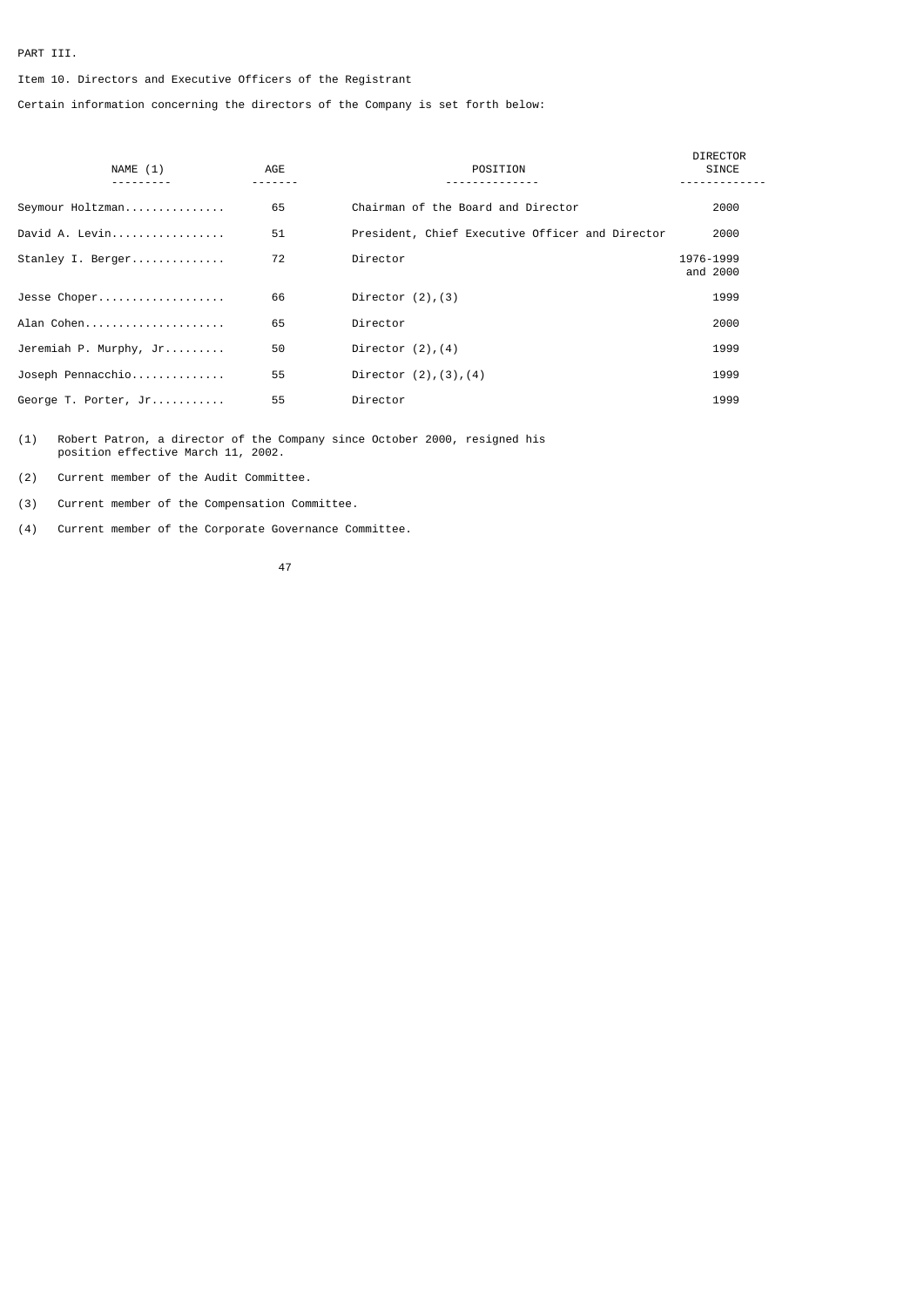Seymour Holtzman was appointed a director of the Company on April 7, 2000 and Chairman of the Board on April 11, 2000. On May 25, 2001, the Board of Directors of the Company hired Mr. Holtzman as an officer and an employee of the Company. Mr. Holtzman is Chairman and Chief Executive Officer of: Jewelcor Management Inc.; C.D. Peacock, Inc., a prominent Chicago, Illinois retail jewelry establishment; and S.A. Peck & Company, a retail and mail order jewelry company. In addition, Mr. Holtzman served as President and Chief Executive Officer of Jewelcor Incorporated (a formerly New York Stock Exchange listed company) from 1973 to 1988. From 1986 to 1988, Mr. Holtzman was Chairman and Chief Executive Officer of Gruen Marketing Corporation (a formerly American Stock Exchange listed company), which distributed watches nationwide and operated retail factory outlets. Mr. Holtzman is currently on the Board of Directors of Little Switzerland, Inc. and Ambanc Holding Co., Inc.

David A. Levin was appointed President and Chief Executive Officer of the Company on April 10, 2000 and a director of the Company on April 11, 2000. From 1999 to 2000, he served as the Executive Vice President of eOutlet.com. Mr. Levin was President of Camp Coleman, a division of The Coleman Company, from 1998 to 1999. Prior to that, Mr. Levin was President of Parade of Shoes, a division of J. Baker, Inc., from 1995 to 1997. In addition, Mr. Levin was President of Prestige Fragrance & Cosmetics, a division of Revlon, Inc., from 1991 to 1995. Mr. Levin has worked in the retail industry for almost 30 years.

Stanley I. Berger is a founder of the Company and served as Chairman of the Board from 1976 to 1999. Mr. Berger also served as the Company's Chief Executive Officer from January 1993 until December 1994. Prior to January 1993, Mr. Berger served as the President and Chief Operating Officer of the Company since 1977. Mr. Berger has been a director of the Company since its inception, except for the period between October 8, 1999 and April 11, 2000.

Jesse Choper was elected a director of the Company on October 8, 1999. Mr. Choper is the Earl Warren Professor of Public Law at the University of California at Berkeley School of Law, where he has taught since 1965. From 1960 to 1961 Professor Choper was a law clerk for Supreme Court Chief Justice Earl Warren. Mr. Choper is also on the Board of Directors of musicmaker.com, Inc.

Alan Cohen was appointed as a director of the Company on May 2, 2000. Mr. Cohen has been Chairman of Alco Capital Group, which specializes in corporate restructuring, reorganizations, and other turnaround situations, since 1975. Currently he serves as the court appointed trustee of County Seat Stores, Inc., a nation-wide chain of specialty apparel stores. Mr. Cohen is also on the Board of Directors of Ames Department Stores, Inc.

Jeremiah P. Murphy, Jr. was elected a director of the Company on October 8, 1999. Mr. Murphy has been the President of the Harvard Cooperative Society, 120-year-old member based retail business, since 1992. From 1987 to 1992, Mr. Murphy was Vice-President/General Manager of Neiman Marcus' largest and most profitable store, North Park in Dallas, Texas.

Joseph Pennacchio was elected a director of the Company on October 8, 1999. Mr. Pennacchio has been Chief Executive Officer of Aurafin LLC, a privately held jewelry manufacturer and wholesaler, since 1997. From May 1994 to May 1996, Mr. Pennacchio was President of Jan Bell Marketing, a \$250 million jewelry retailer, which is listed on the American Stock Exchange. Mr. Pennacchio was also President of Jordan Marsh Department Stores from 1992 to 1994.

George T. Porter, Jr. was appointed a director of the Company on October 28, 1999. Mr. Porter was President of Levi's USA for Levi Strauss & Co. from 1994 to 1997. Beginning in 1974, Mr. Porter held various positions at Levi Strauss & Co., including President of Levi's Men's Jeans Division. Mr. Porter was also Corporate Vice President, General Manager, Nike USA from 1997 to 1998.

All directors hold office until the next Annual Meeting of Stockholders and until their respective successors have been duly elected and qualified.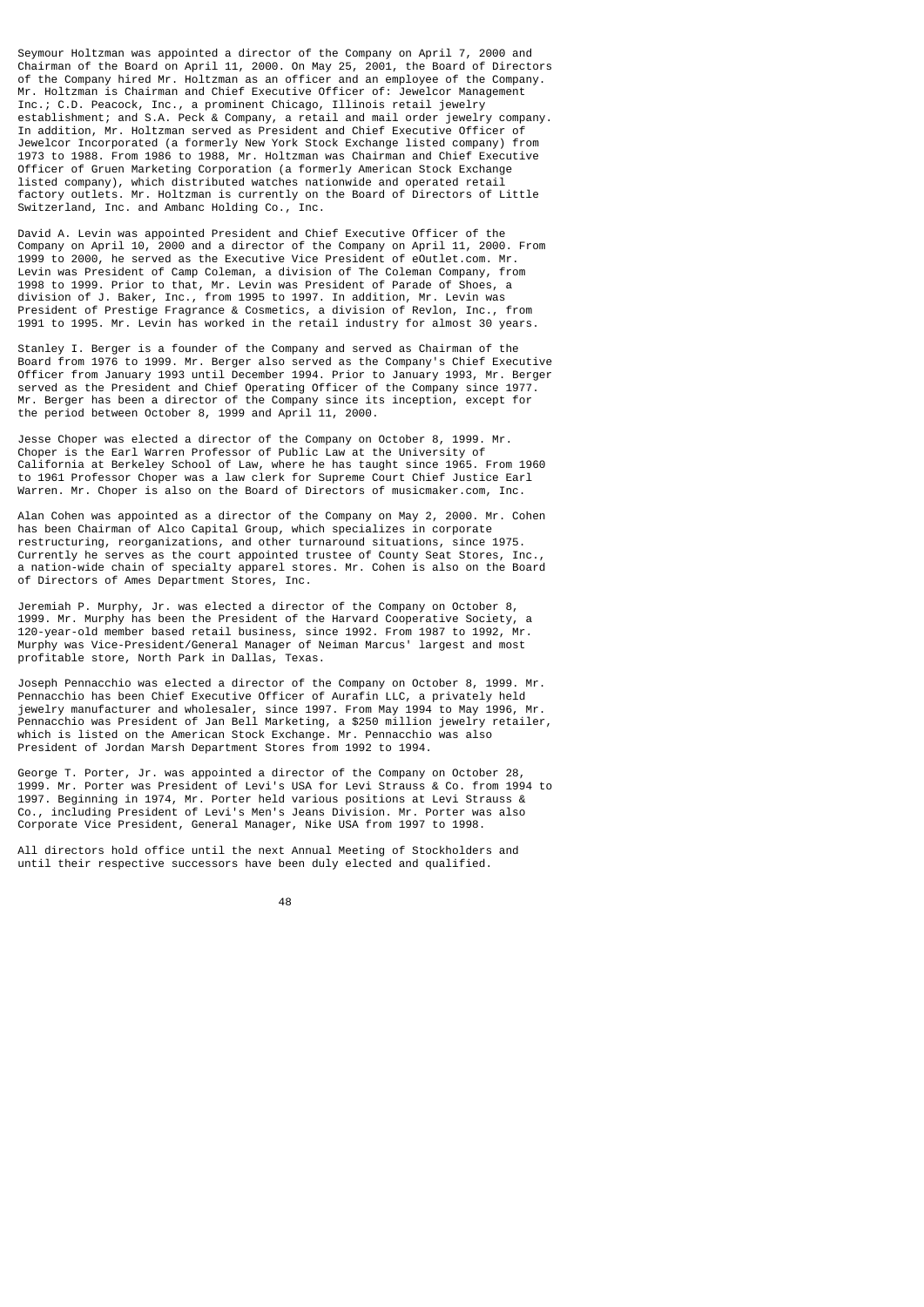#### Executive Officers

Dennis R. Hernreich, 45, has been Senior Vice President, Chief Financial Officer and Treasurer since September 5, 2000. Prior to joining the Company, from 1996 through 1999, Mr. Hernreich held the position of Senior Vice President and Chief Financial Officer of Loehmann's Inc., a national retailer of women's apparel. Most recently, from 1999 to August 2000, Mr. Hernreich was Senior Vice President and Chief Financial Officer of Pennsylvania Fashions, Inc., a 275-store retail outlet chain operating under the name Rue 21.

Ronald N. Batts, 52, has been Senior Vice President of Operations since October 22, 2001. Mr. Batts previously worked as Senior Vice President of Retail for the Haggar Clothing Company where he established and directed Haggar Direct, Inc., a consumer direct start-up company. Prior to Haggar, Mr. Batts was Chief Operating Officer for Mothercare stores, a 238 store national maternity and childrenswear specialty chain. In addition, he has served as Chief Executive Officer of CSVA, Inc., a venture capital funded retail acquisition company, as President of Eckerd Apparel, a division of Jack Eckerd Corporation, and as President of two divisions of Mercantile Stores.

# Section 16(a) Beneficial Ownership Reporting Compliance

 Section 16(a) of the Securities Exchange Act of 1934, as amended (the "Exchange Act"), requires the Company's executive officers and directors, and persons who own more than 10% of a registered class of the Company's equity securities (collectively, the "Reporting Persons"), to file reports of ownership and changes in ownership with the Commission. The Reporting Persons are required to furnish the Company with copies of all Section 16(a) reports they file. Based solely upon a review of Forms 3 and 4 and amendments thereto furnished to the Company during fiscal 2002 and Forms 5 and amendments thereto furnished to the Company with respect to fiscal 2002, the Company believes that the current Reporting Persons complied with all applicable Section 16(a) reporting requirements and all required reports were filed in a timely manner.

49 and 2012 and 2014 and 2014 and 2014 and 2014 and 2014 and 2014 and 2014 and 2014 and 2014 and 2014 and 201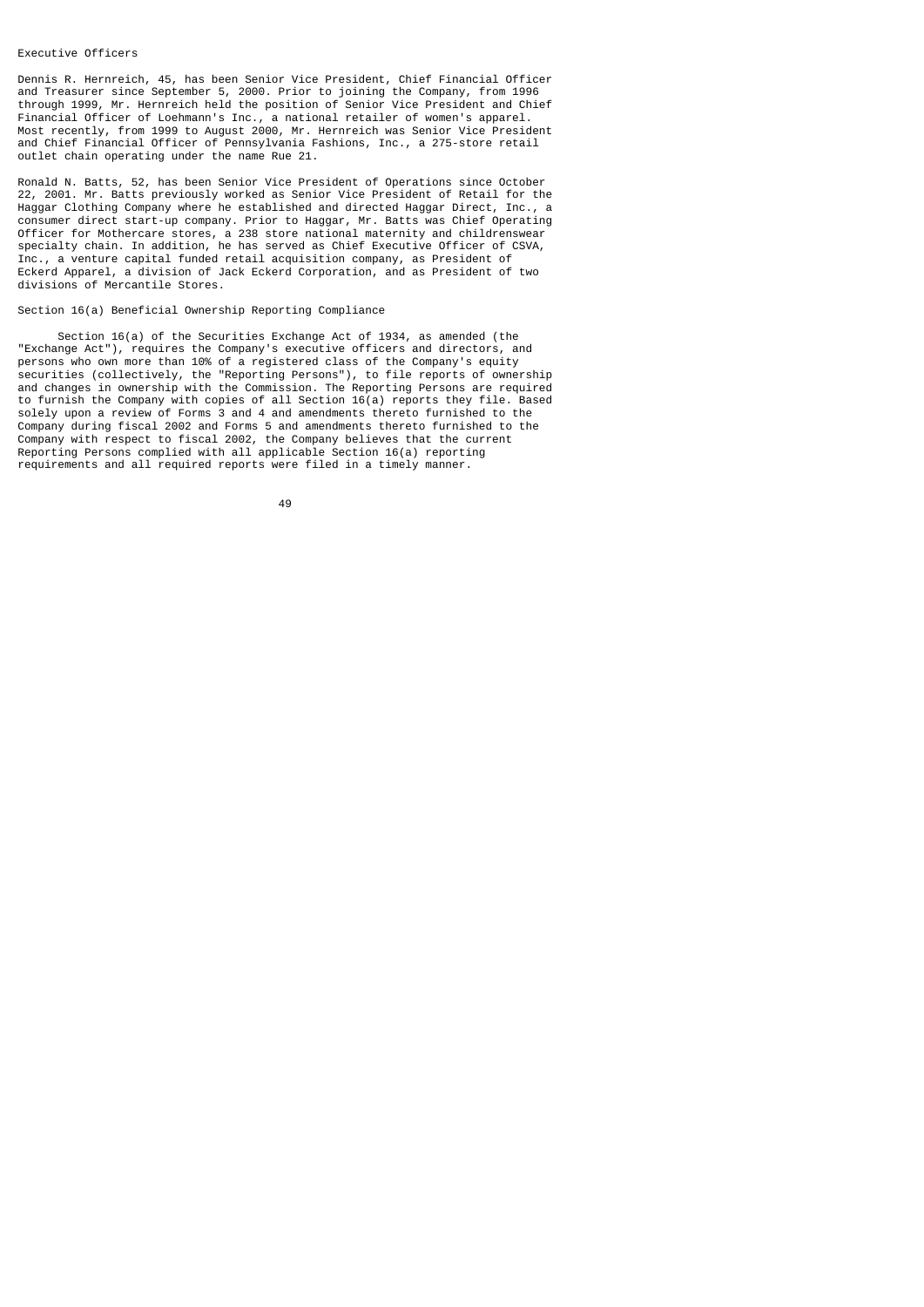#### Item 11. Executive Compensation

- ---------------

 Summary Compensation Table. The following Summary Compensation Table sets forth certain information regarding compensation paid or accrued by the Company with respect to the Chief Executive Officer, the Chief Financial Officer and the Senior Vice President of Operations of the Company as of the end of fiscal 2002 and as of February 3, 2001 ("fiscal 2001"). The table also includes two former executives of the Company, including John J. Schultz, former Interim President and Chief Executive Officer from January 2000 through April 2000, and Dan O. Paulus, former Senior Vice President and General Merchandising Manager who resigned November 14, 2000 (collectively, the "Named Executive Officers"), for fiscal 2001 and the fiscal year ended January 29, 2000 ("fiscal 2000").

#### Summary Compensation Table

| Name and<br>Principal Position                                                                   | Fiscal                |                          | Annual<br>Compensation |                       | Long-Term<br>Compensation<br>Awards |          | All Other       |
|--------------------------------------------------------------------------------------------------|-----------------------|--------------------------|------------------------|-----------------------|-------------------------------------|----------|-----------------|
| (at February 2, 2002)                                                                            | Year<br>$\frac{1}{2}$ | Salary<br>.              |                        | Bonus<br>-----        | Options<br><u>.</u>                 |          | Comparison(1)   |
| Seymour Holtzman<br>Chairman of the Board (2)                                                    | 2002                  | \$18,616                 | \$                     | $-0-$                 | 300,000                             | \$       | $-0-$           |
| David A. Levin<br>President and Chief Executive<br>Officer                                       | 2002<br>2001          | \$382,374<br>\$311,758   |                        | $-0-$<br>$-0-$        | 125,000<br>300,000                  | \$<br>\$ | 14,484<br>449   |
| Dennis R. Hernreich<br>Senior Vice President and<br>Chief Financial Officer and<br>Treasurer (3) | 2002<br>2001          | \$229,615<br>\$121,610   |                        | \$15,000<br>\$6,250   | 100,000<br>85,000                   | \$<br>\$ | 6,829<br>85,307 |
| Ronald N. Batts<br>Senior Vice President of Operations (4)                                       | 2002                  | \$86,432                 |                        | \$6,000               | 50,000                              | \$       | 10,403          |
| John J. Schultz<br>Former Interim President and<br>Chief Executive Officer (5)                   | 2001<br>2000          | \$<br>\$63,179<br>58,000 | \$<br>\$               | -0-<br>$-0-$          | 60,000<br>30,000                    | \$<br>\$ | -0-<br>$-0-$    |
| Dan O. Paulus<br>Former Senior Vice President and<br>General Merchandise Manager (6)             | 2001<br>2000          | \$221,928<br>\$233,700   |                        | \$<br>-0-<br>\$70,000 | 35,000<br>$-0-$                     | \$<br>\$ | 5,570<br>3,540  |

(1) The amounts disclosed in this column with respect to fiscal 2002 represent: (i) payments by the Company of insurance premiums for term life insurance for the benefit of the executive officers (Mr. Levin \$3,131, Mr. Hernreich \$411 and Mr. Batts \$124); (ii) matching contributions made by the Company for the benefit of each of the following executive officers to the Company's retirement plan (the "401(k) Plan") established pursuant to Section 401(k) of the Internal Revenue Code of 1986, as amended (the "Internal Revenue Code") (Mr. Levin \$4,482 and Mr. Hernreich \$469); (iii) car allowances (Mr. Levin \$6,872 and Mr. Hernreich \$2,771); and (iv) reimbursement for relocation costs (Mr. Hernreich \$3,177 and Mr. Batts \$10,279).

50 and 2012 and 2013 and 2014 and 2014 and 2014 and 2014 and 2014 and 2014 and 2014 and 2014 and 2014 and 2014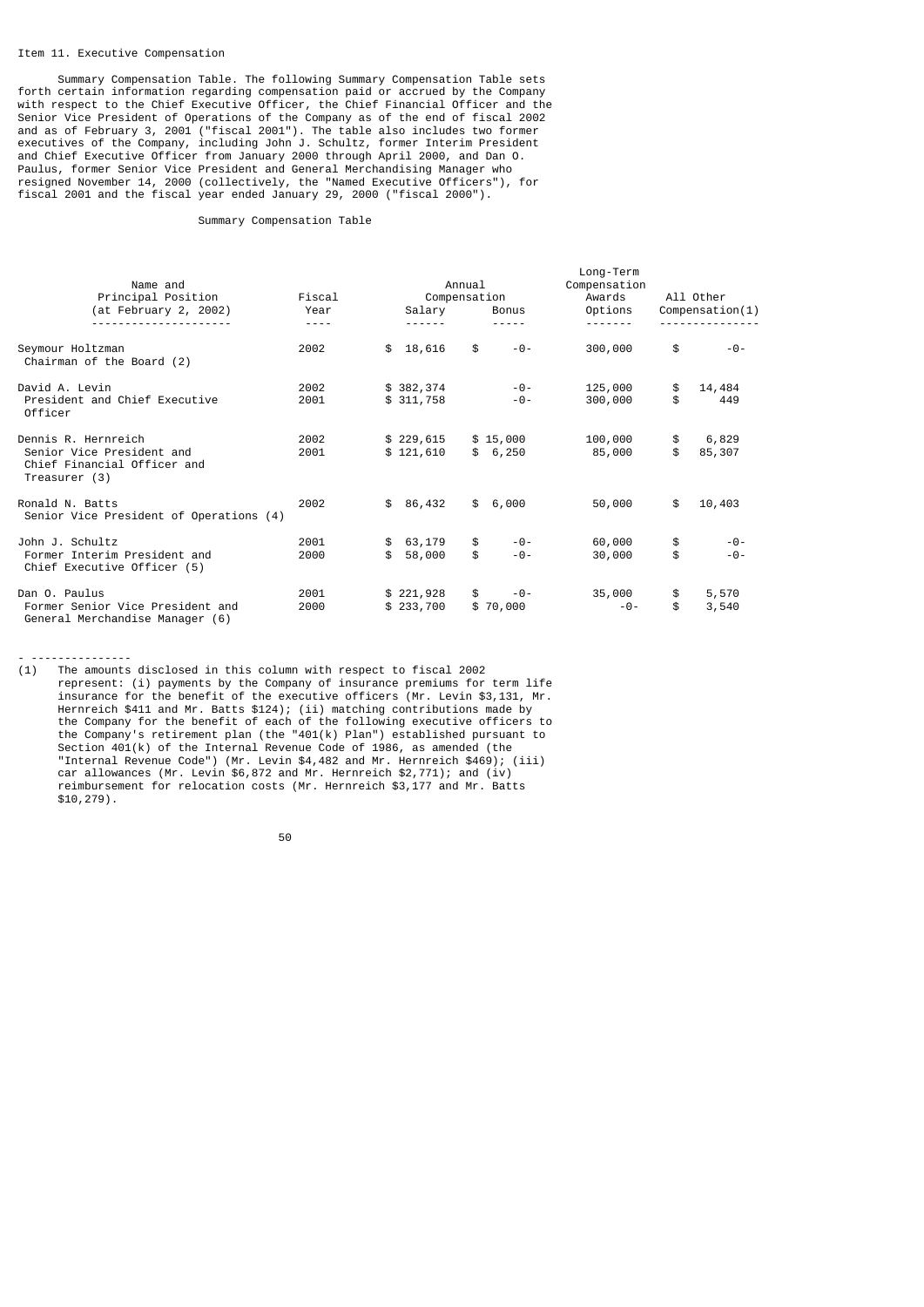- (2) Mr. Holtzman was hired by the Company as an executive officer and employee of the Company on May 25, 2001. As compensation for his services, the Company granted to Mr. Holtzman an option to purchase up to 300,000 shares of the Company's common stock, see "Employment Agreements" for more discussion.
- (3) Mr. Hernreich's employment agreement entitles him to receive minimum monthly payments in respect of his annual bonus at the rate of \$1,250 per month. Any annual bonus that the Compensation Committee determines shall be paid to Mr. Hernreich would be reduced by the total of all such payments made to the executive. During fiscal 2002 and fiscal 2001, Mr. Hernreich received a total of \$15,000 and \$6,250, respectively.
- (4) Mr. Batts has been Senior Vice President of Operations since October 22, 2002. Mr. Batts' employment agreement entitles him to receive minimum monthly payments in respect of his annual bonus at the rate of \$2,000 per month for the initial term of the agreement. Any annual bonus that the Compensation Committee determines shall be paid to Mr. Batts would be reduced by the total of all such payments made to the executive. During fiscal 2002, Mr. Batts received a total of \$6,000, which represents the three months from when Mr. Batts started with the Company.
- (5) Mr. Schultz acted in the position of interim President and Chief Executive Officer from October 20, 1999 until April 10, 2000.
- (6) Mr. Paulus served as the Company's Senior Vice President and General Merchandise Manager from February 4, 2000 to November 14, 2000.

Option Grants Table. The following Option Grants Table sets forth certain information as of February 2, 2002, regarding stock options granted during fiscal 2002 by the Company to the Named Executive Officers.

Option Grants In Last Fiscal Year

|                     |                                                                                                                                         | Individual Grants |            |            |           | Potential Realizable<br>Value of Assumed                              |
|---------------------|-----------------------------------------------------------------------------------------------------------------------------------------|-------------------|------------|------------|-----------|-----------------------------------------------------------------------|
|                     | Percent of<br>Number of<br>Total Options<br>Shares of Common Stock<br>Granted<br>Exercise<br>Underlying<br>to Employees in<br>Price Per |                   |            | Expiration |           | Annual Rates of<br>Stock Price<br>Appreciation for<br>Option Term (1) |
|                     | Options Granted                                                                                                                         | Fiscal Year       | Share      | Date       | 5%        | 10%                                                                   |
| Seymour Holtzman    | 300,000                                                                                                                                 | 33.8%             | \$3.88     | 5/25/11    | \$732,033 | \$1,855,116                                                           |
| David A. Levin      | 125,000                                                                                                                                 | 14.1%             | \$3.88     | 5/25/11    | \$305,014 | 772,965<br>\$                                                         |
| Dennis R. Hernreich | 100,000                                                                                                                                 | 11.3%             | \$<br>3.88 | 5/25/11    | \$244,011 | \$<br>618,372                                                         |
| Ronald N. Batts     | 50,000                                                                                                                                  | 5.6%              | 2.75<br>\$ | 10/22/11   | \$86,473  | 219,140<br>\$                                                         |

- ---------------

(1) The amounts shown on these columns represent hypothetical gains that could be achieved for the options if exercised at the end of the option term. These gains are based on assumed rates of stock appreciation (based on a market value on the date of the grant) of 5% and 10% compounded annually from the date the options were granted to their expiration date. The gains shown are net of the option exercise price, but do not include deductions for taxes or other expenses associated with the exercise. Actual gains, if any, on stock option exercises will depend on the future performance of the Common Stock and the date on which the options are exercised.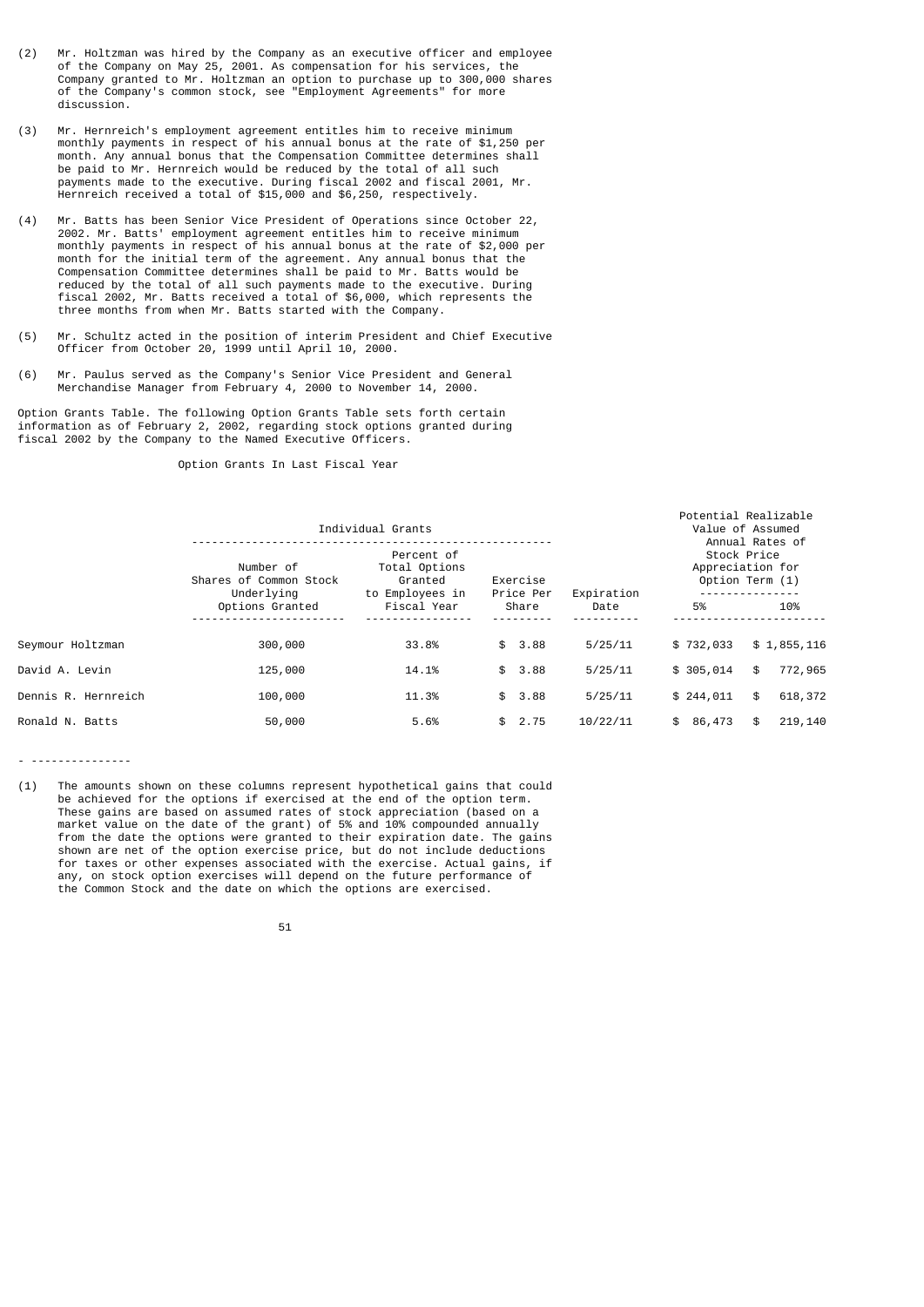Aggregate Option Exercises and Fiscal Year-End Option Value Table. The following table sets forth information for the Named Executive Officers with respect to the exercise of stock options during the fiscal year ended February 2, 2002 and the year-end value of unexercised options.

 Aggregated Option Exercises in Fiscal 2002 and Fiscal Year-End Option Values Number and Value of Securities

|                     |                                         |                        | Underlying Exercisable/<br>Unexercisable Shares (1) |             |                                    |        |  |  |  |
|---------------------|-----------------------------------------|------------------------|-----------------------------------------------------|-------------|------------------------------------|--------|--|--|--|
| Name                | Shares<br>Acquired on<br>Exercise $(#)$ | Value<br>Realized (\$) | Exercisable<br># of Shares Value                    |             | Unexercisable<br># of shares Value |        |  |  |  |
|                     |                                         |                        |                                                     |             |                                    |        |  |  |  |
| Seymour Holtzman    | $-0-$                                   | -0-                    | 15,000                                              | \$40,938    | 315,000 \$                         | 77,563 |  |  |  |
| David A. Levin      | $-0-$                                   | $-0-$                  | 100,000                                             | \$281,250   | 325,000 \$ 577,500                 |        |  |  |  |
| Dennis R. Hernreich | $-0-$                                   | $-0-$                  | 28,334                                              | \$52,293    | 156,666 \$                         | 16,582 |  |  |  |
| Ronald N. Batts     | $-0-$                                   | $-0-$                  | $-0-$                                               | \$<br>$-0-$ | 50,000 \$                          | 62,500 |  |  |  |

(1) Amounts are based on the difference between the closing price of the Company's Common Stock on February 1, 2002 (\$4.00) and the exercise price.

### 401(k) Plan

On January 27, 1993, the Board of Directors adopted the 401(k) Plan. All eligible employees of the Company are entitled to participate in such plan. The 401(k) Plan permits each participant to defer up to fifteen percent of such participant's annual salary up to a maximum annual amount (\$11,000 in calendar year 2002 and \$10,500 in calendar years 2001 and 2000). The Board of Directors of the Company may determine, from fiscal year to fiscal year, whether and to what extent the Company will contribute to the 401(k) Plan by matching contributions made to such plan by eligible employees. During fiscal 2002, the matching contribution by the Company continued to be 50% of contributions by eligible employees up to a maximum of six percent of salary.

## Key Man Insurance

In fiscal 2001, the Company obtained a key man life insurance policy in the amount of \$2,000,000 on the life of Mr. Levin. In fiscal 2002, the Company obtained a key man life insurance policy in the amount of \$2,000,000 on the life of Mr. Hernreich.

# Employment Agreements

The Company entered into an employment agreement, effective as of March 31, 2000, with David A. Levin for a two-year term ending April 10, 2002. Mr. Levin's agreement was extended on April 10, 2001 by unanimous consent of the Board of Directors for an additional two- year term to end on April 10, 2004.

As of September 4, 2000, the Company entered into an employment agreement with Dennis R. Hernreich for a one-year term ending September 1, 2001. Mr. Hernreich's agreement was also extended as of April 25, 2001 by the unanimous consent of the Board of Directors for an additional one-year term to end on September 4, 2002.

As of October 22, 2001, the Company entered into an employment agreement with Ronald N. Batts for a one-year term ending October 22, 2002.

All three of these employment agreements with Messrs. Levin, Hernreich and Batts (collectively, the "Employment Agreements") automatically renew for successive one-year terms unless either party notifies the other to the contrary at least 90 days, or 60 days in the case of Mr. Batts, prior to expiration of the then current term.

#### 52 and 2012 and 2012 and 2012 and 2012 and 2012 and 2012 and 2012 and 2012 and 2012 and 2012 and 201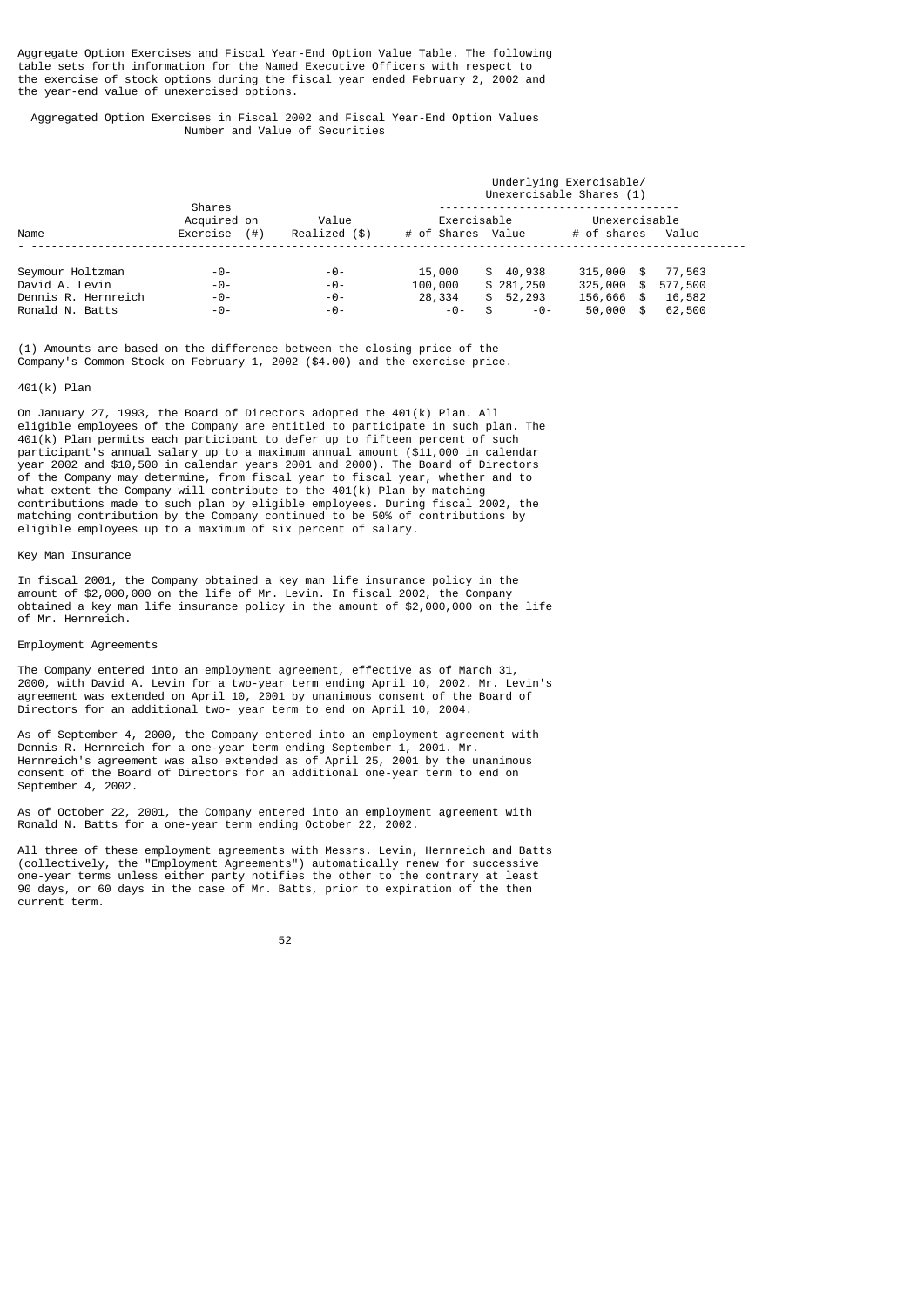The Employment Agreements require each executive officer to devote substantially all of the executive officer's time and attention to the business of the Company as necessary to fulfill his respective duties. Pursuant to the Employment Agreements, Messrs. Levin, Hernreich and Batts will be paid a base salary at an annual rate of \$375,000, \$225,000 and \$240,000, respectively. The Employment Agreements with Messrs. Hernreich and Batts also contain a guaranteed discretionary prepayment of bonus in the annual amount of \$15,000 and \$24,000, respectively. The Employment Agreements provide that the annual rate of base salary for the renewal term may be increased by the Compensation Committee of the Board of Directors in its sole discretion. The Employment Agreements also provide for the payment of bonuses in such amounts as may be determined by the Compensation Committee. While Messrs. Levin, Hernreich and Batts are employed by the Company, the Company will provide each executive an automobile allowance in the amount of \$600 per month. Each executive is entitled to vacation and to participate in and receive any other benefits customarily provided by the Company to its senior executives (including any bonus, retirement, short and long-term disability insurance, major medical insurance and group life insurance plans in accordance with the terms of such plans), including stock option plans, all as determined from time to time by the Compensation Committee.

The Employment Agreements for Messrs. Hernreich and Batts also provide for compensation to relocate to the Boston area. In accordance with their agreements, Messrs. Hernreich and Batts are entitled to receive a total amount of \$85,000 for moving costs associated with their relocation to Boston. Mr. Hernreich received \$85,000 less applicable taxes in fiscal 2001. In addition, Messrs. Hernreich and Batts are entitled to receive reimbursement for reasonable expenses associated with their temporary living arrangements.

Mr. Levin is entitled to receive an annual bonus of up to 50%, Mr. Hernreich is entitled to receive an annual bonus of up to 45%, and Mr. Batts is entitled to receive an annual bonus of up to 40% of their respective annual base salaries depending on the performance of the Company. The Compensation Committee of the Board of Directors shall determine, in its sole discretion, the amount of bonus to be paid to the executive officers. Mr. Levin is entitled to receive an annual bonus of 10% if the Company meets its annual projections for its fiscal budget plan, as approved by the Board of Directors. Any bonus paid to Messrs. Hernreich and Batts will first be reduced by the amount of the prepaid discretionary bonuses discussed above. No bonuses were paid, above the \$15,000 paid to Mr. Hernreich and the \$6,000 paid to Mr. Batts, in fiscal 2002.

On January 31, 2002, the Compensation Committee increased Messrs. Levin's and Hernreich's base salary to \$430,000 and \$280,000, respectively. Under the new terms, Mr. Hernreich's guaranteed discretionary prepayment of bonus is eliminated going forward. Messrs. Levin and Hernreich also received bonuses for fiscal 2002 of \$70,000 and \$45,000, respectively. These bonuses were paid in fiscal 2003; however, Mr. Hernreich's paid bonus was \$30,000 which reflected the \$15,000 prepayment paid in fiscal 2002.

The Employment Agreements provide that in the event the executive officer's employment is terminated by the Company at any time for any reason other than "justifiable cause" (as defined in the Employment Agreements), disability or death, the Company is required to pay executive the lesser of (1) the base salary for the remaining term of the related Employment Agreement or (2) an amount equal to one half of the executive's annual salary. If the remaining term of the related Employment Agreement on the date of termination is more than six months, the executive must make a good faith effort to find new employment and mitigate damages, costs and expenses to the Company. If he is terminated without justifiable cause within one year after a Change of Control of the Company (as defined in the Employment Agreements) has occurred, the executive shall receive a lump sum payment in the amount of (1) the base salary for the remaining term of the related Employment Agreement or (2) an amount equal to the current base salary for one year. The Employment Agreements contain confidentiality provisions pursuant to which each executive agrees not to disclose confidential information regarding the Company. The Employment Agreements also contain covenants pursuant to which each executive agrees, during the term of his employment and for a one-year period following the termination of his employment, not to have any connection with any business which competes with the business of the Company.

53 and 2012 and 2013 and 2013 and 2014 and 2014 and 2014 and 2014 and 2014 and 2014 and 2014 and 2014 and 2014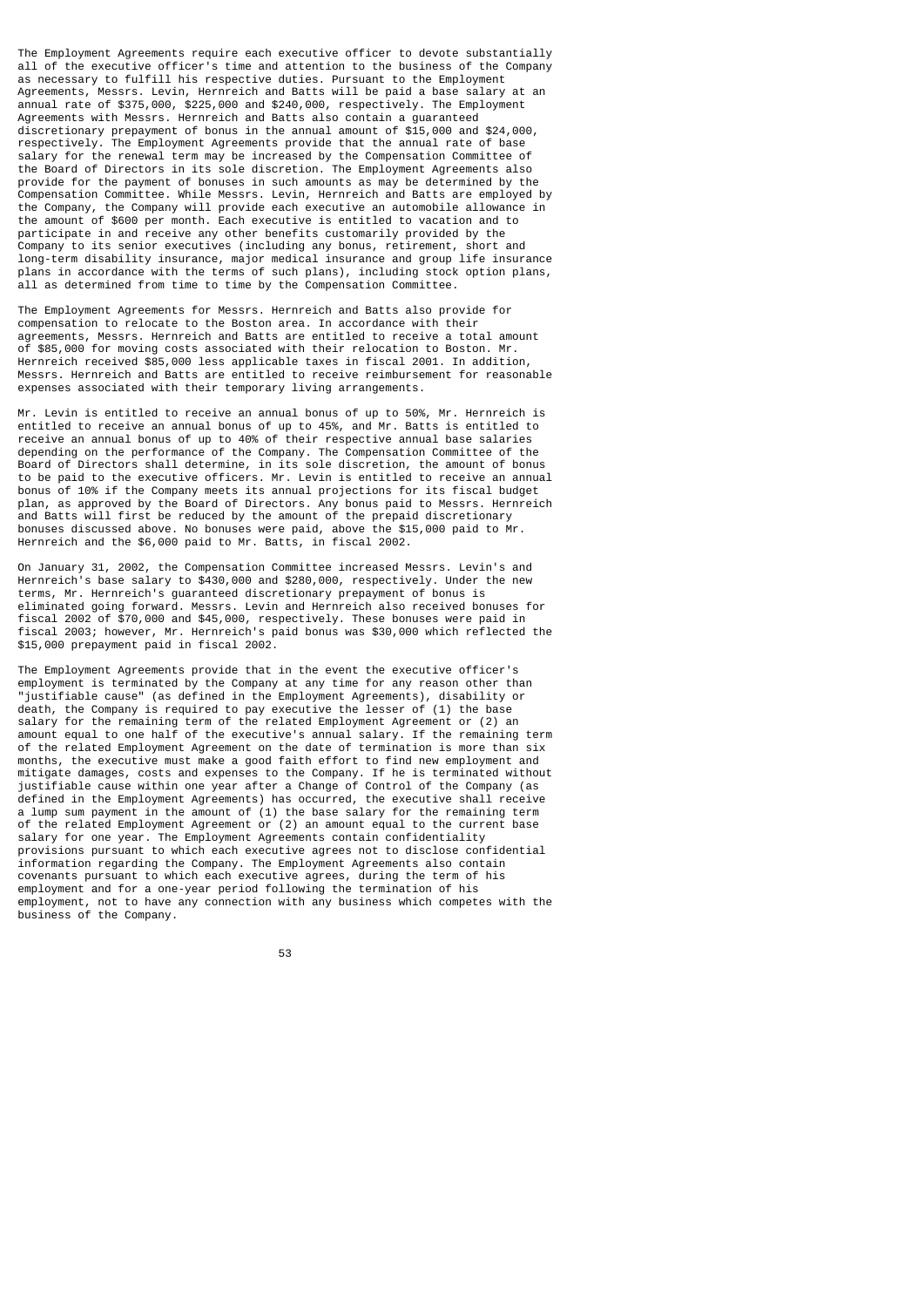For purposes of the Employment Agreements, a "Change in Control of the Company" shall mean (i) any sale of all or substantially all of the assets of the Company to any person or group of related persons within the meaning of Section 13(d) of the Exchange Act ("Group"), (ii) any acquisition by any person or Group of shares of capital stock of the Company representing more than 50% of the aggregate voting power of the outstanding capital stock of the Company entitled under ordinary circumstances to elect the directors of the Company ("Voting Stock") or (iii) any replacement of a majority of the Board of Directors of the Company over the twelve-month period following the acquisition of shares of the capital stock of the Company representing more than 10% of the Voting Stock by any person or Group which does not currently own more than 10% of such Voting Stock (unless such replacement shall have been approved by the vote of the majority of the directors then in office who either were members of the Board of Directors at the beginning of such twelve-month period or whose elections as directors were previously so approved).

On May 25, 2001, the Board of Directors hired Seymour Holtzman, who had served as the Company's non-employee Chairman of the Board, as an executive officer and employee of the Company. In connection with his hiring, the Board awarded Mr. Holtzman an option to purchase an aggregate of 300,000 shares of the Company's Common Stock at \$3.88 per share, equal to the closing price of the Common Stock on that date. The option vests at a rate of 100,000 shares per year over three years and expires ten years from date of grant. The option represents the principal portion of Mr. Holtzman's compensation as an employee of the Company. Except for payment to Mr. Holtzman of \$3,000 for his non-employee director fees, which were received prior to May 25, 2001, Mr. Holtzman received \$18,616 in compensation during fiscal 2002.

#### Director Compensation

During fiscal 2002, non-employee directors of the Company were paid \$3,000 plus expenses for each meeting of the Board of Directors in which they participated. During fiscal 2001, non-employee directors of the Company were paid, in addition to reimbursement of expenses, for meetings of committees of the Board in which they participated as follows: \$3,000 for each Compensation Committee meeting; \$1,500 for each Audit Committee meeting; and \$1,500 for each Corporate Governance Committee meeting. During fiscal 2002, non-employee directors of the Company were also eligible to participate in the Company's 1992 Stock Incentive Plan, as amended (the "1992 Stock Incentive Plan"). Prior to January 20, 2000, under the provisions of the 1992 Stock Incentive Plan, each non-employee director of the Company who was elected by the stockholders to the Board would automatically be granted, upon such election, a stock option to purchase 10,000 shares of Common Stock at the fair market value of Common Stock on the date of grant. Each non-employee director of the Company who was re-elected by the stockholders to the Board would be granted, upon such re-election, a stock option to purchase 3,000 shares of Common Stock at the then fair market value of Common Stock. On January 20, 2000, the Board of Directors amended the plan to provide for the grant to each non-employee director of the Company a stock option to purchase 15,000 shares of Common Stock upon such director's election and a stock option to purchase 15,000 shares of Common Stock upon such director's re-election. On June 26, 2001, the plan was further amended by the Board of Directors to provide that each of such stock options would become exercisable in three equal annual installments commencing with the date of grant. All options are granted with a term of ten years .

The 1992 Stock Incentive Plan also provides that non-employee directors of the Company may elect to receive all or a portion of their directors' fees, on a current or deferred basis, in shares of Common Stock that are free of any restrictions under the 1992 Stock Incentive Plan by entering into an irrevocable agreement with the Company in advance of the beginning of a calendar year. During fiscal 2002, all non-employee directors elected to receive their directors' fees in Common Stock.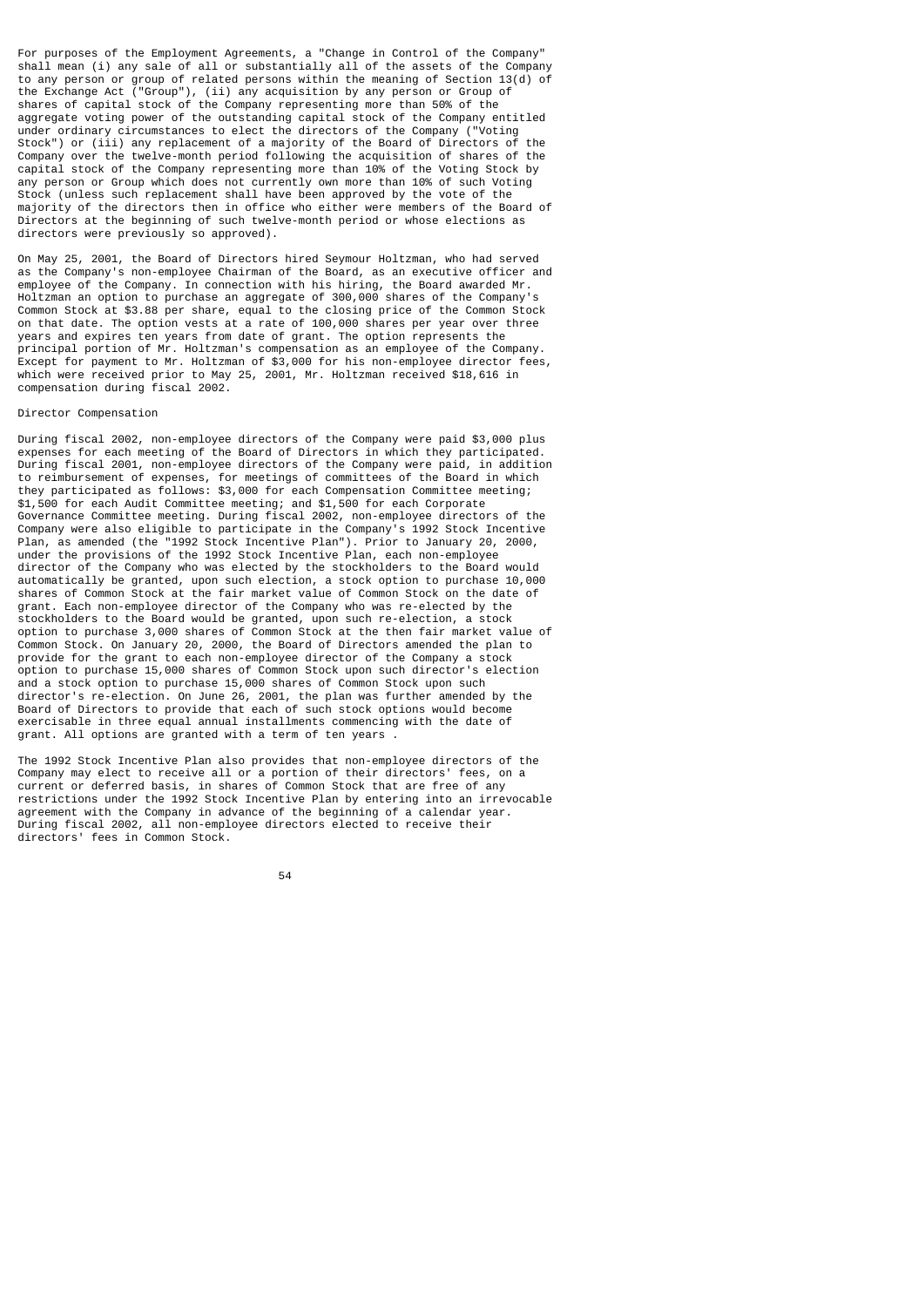Compensation Committee Interlocks and Insider Participation

Persons serving on the Compensation Committee had no relationships with the Company in fiscal 2002 other than their relationship to the Company as directors entitled to the receipt of standard compensation as directors and members of certain committees of the Board and their relationship to the Company as beneficial owners of shares of Common Stock and options exercisable for shares of Common Stock. No person serving on the Compensation Committee or on the Board of Directors is an executive officer of another entity for which an executive officer of the Company serves on such entity's board of directors or compensation committee.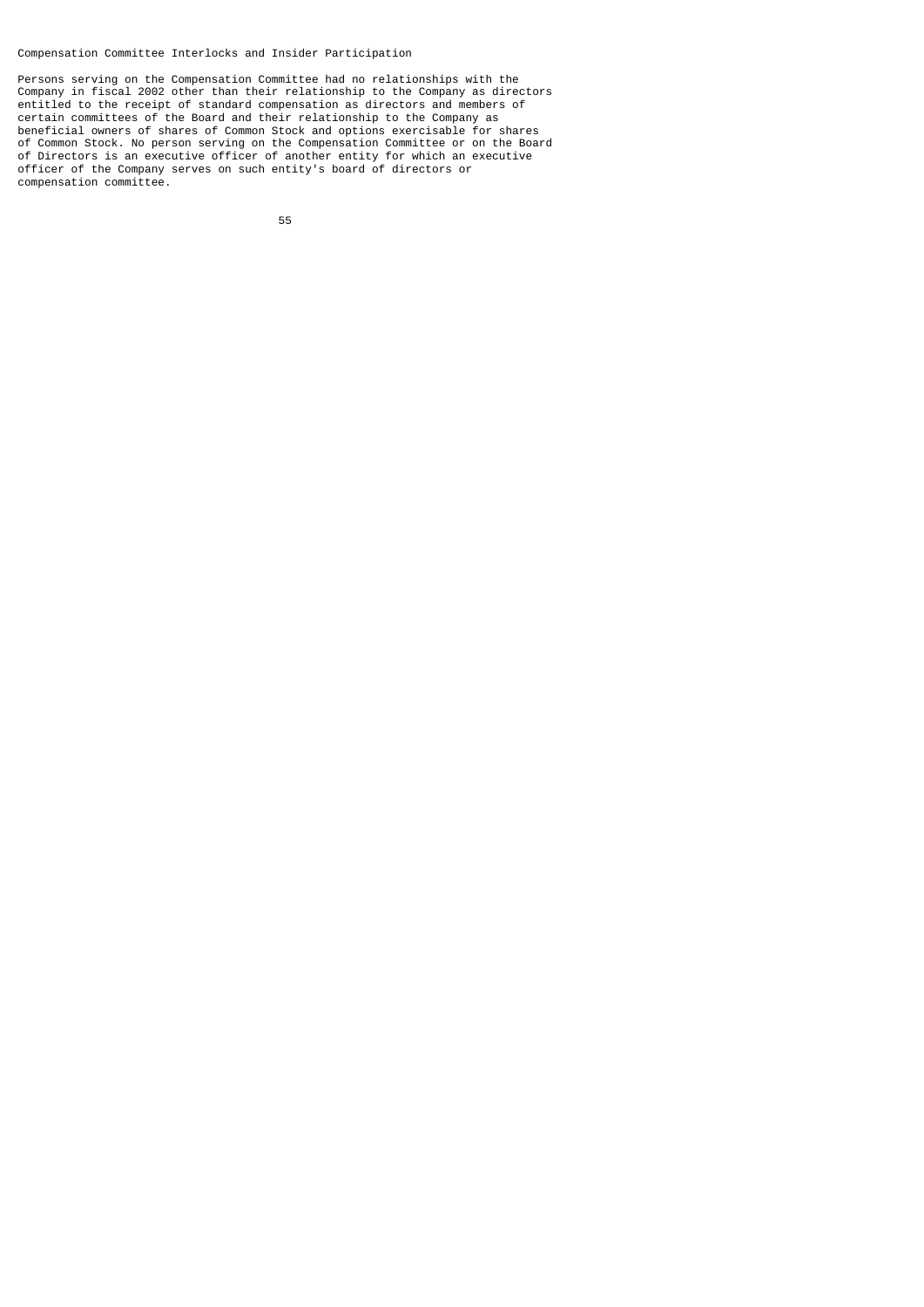#### COMPENSATION COMMITTEE REPORT

Decisions concerning the compensation of the Company's executive officers generally are made by the two-member Compensation Committee of the Board of Directors. Each member of the Compensation Committee is a non-employee director of the Company. This Compensation Committee Report summarizes the Company's executive officer compensation practices and policies for fiscal year 2002. The Compensation Committee consists of two members, Joseph Pennacchio and Jesse Choper.

## Compensation Policies

The Company's compensation policies are designed to link executive officer compensation to the annual and long-term performance of the Company and to provide industry-competitive compensation for such officers. The Company's executive officer compensation consists of two key components: (1) an annual component, consisting of annual base salary and annual incentive bonus, if any, and (2) a long-term component consisting of the grant of stock options.

The policies with respect to each of these elements, as well as the bases for determining the compensation of the Company's executives, are described below.

## (1) Annual Component: Base Salary and Annual Incentive Bonus

The Compensation Committee reviews all base salaries for executive officers and establishes them by reviewing the performance of each executive officer, evaluating the responsibilities of each executive officer's position and comparing the executive officers' salaries with salaries of executive officers of other companies in the specialty retail apparel industry (the "Industry"). The Compensation Committee defines the Industry as public companies in the specialty retail apparel business with similar sales and market capitalization. Annual base salary adjustments are influenced by the Company's performance in the previous fiscal year and the individual's contribution to that performance, the individual's performance, promotions of the individual that may have occurred during the fiscal year, and any increases in the individual's level of responsibility (which is measured by various factors including, but not limited to, the number of departments and employees for which the executive officer is responsible). Under the Company's employment agreements with Messrs. Levin, Hernreich and Batts, compensation for such executive officers had a base salary element and annual cost of living increases for fiscal 2002. As discussed previously, on January 31, 2002, the Compensation Committee increased the base salaries of Messrs. Levin and Hernreich.

### (2) Long-Term Component: Stock Options

To align executive officers' interests more closely with the interests of the stockholders of the Company, the Company's long-term compensation program emphasizes the grant of stock options exercisable for shares of Common Stock. The amount of such awards is determined one or more times in each fiscal year by the Compensation Committee. Stock options normally are granted to executive officers in amounts based largely upon the size of stock-based awards of other companies in the Industry for comparable positions as well as the availability of shares of Common Stock under the 1992 Stock Incentive Plan. The Compensation Committee may take into account other factors in determining the size of stock option grants, including, but not limited to, the need to attract and retain individuals the Compensation Committee perceives to be valuable to the Company.

In addition to the foregoing, executive officers receive benefits under certain group health, long-term disability and life insurance plans, which are generally available to the Company's eligible employees. After one year of service with the Company, the executive officers are eligible to participate in the 401(k) Plan. Benefits under these plans are not tied to corporate performance.

56 and 2012 and 2013 and 2014 and 2014 and 2014 and 2014 and 2014 and 2014 and 2014 and 2014 and 2014 and 2014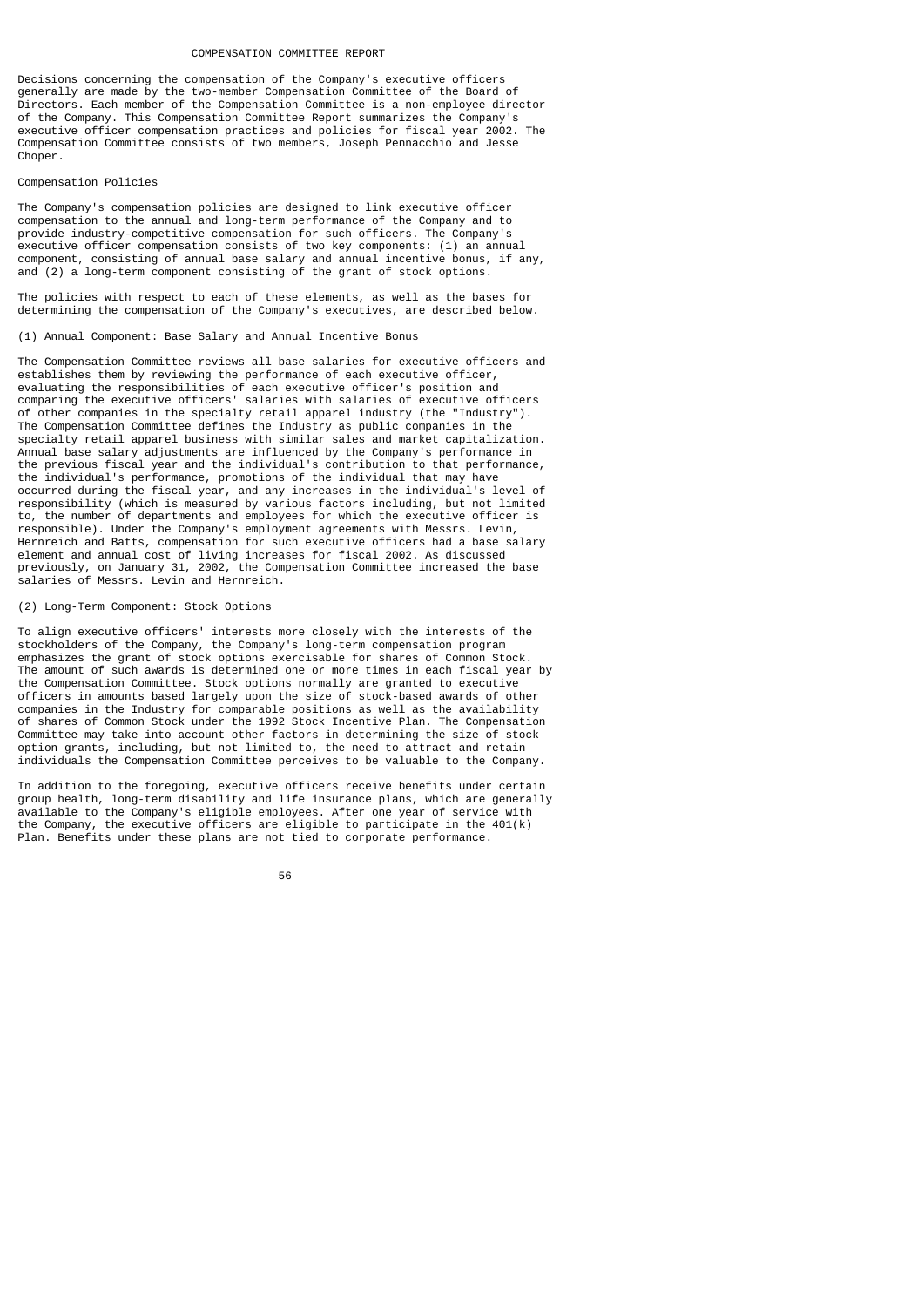The Securities and Exchange Commission requires that this Compensation Committee Report comment upon the Compensation Committee's policy with respect to Section 162(m) of the Internal Revenue Code, which limits the Company's tax deduction with regard to compensation in excess of \$1 million paid to the chief executive officer and the four most highly compensated executive officers (other than the chief executive officer) at the end of any fiscal year unless the compensation qualifies as "performance-based compensation." The Compensation Committee's policy with respect to Section 162(m) is to make every reasonable effort to cause compensation to be deductible by the Company while simultaneously providing executive officers of the Company with appropriate rewards for their performance.

> THE COMPENSATION COMMITTEE Joseph Pennacchio Jesse Choper

57 (1992) 1994 (1994) 1995 (1996) 1996 (1997) 1997 (1998) 1997 (1998) 1997 (1998) 1997 (1998) 1997 (1998) 199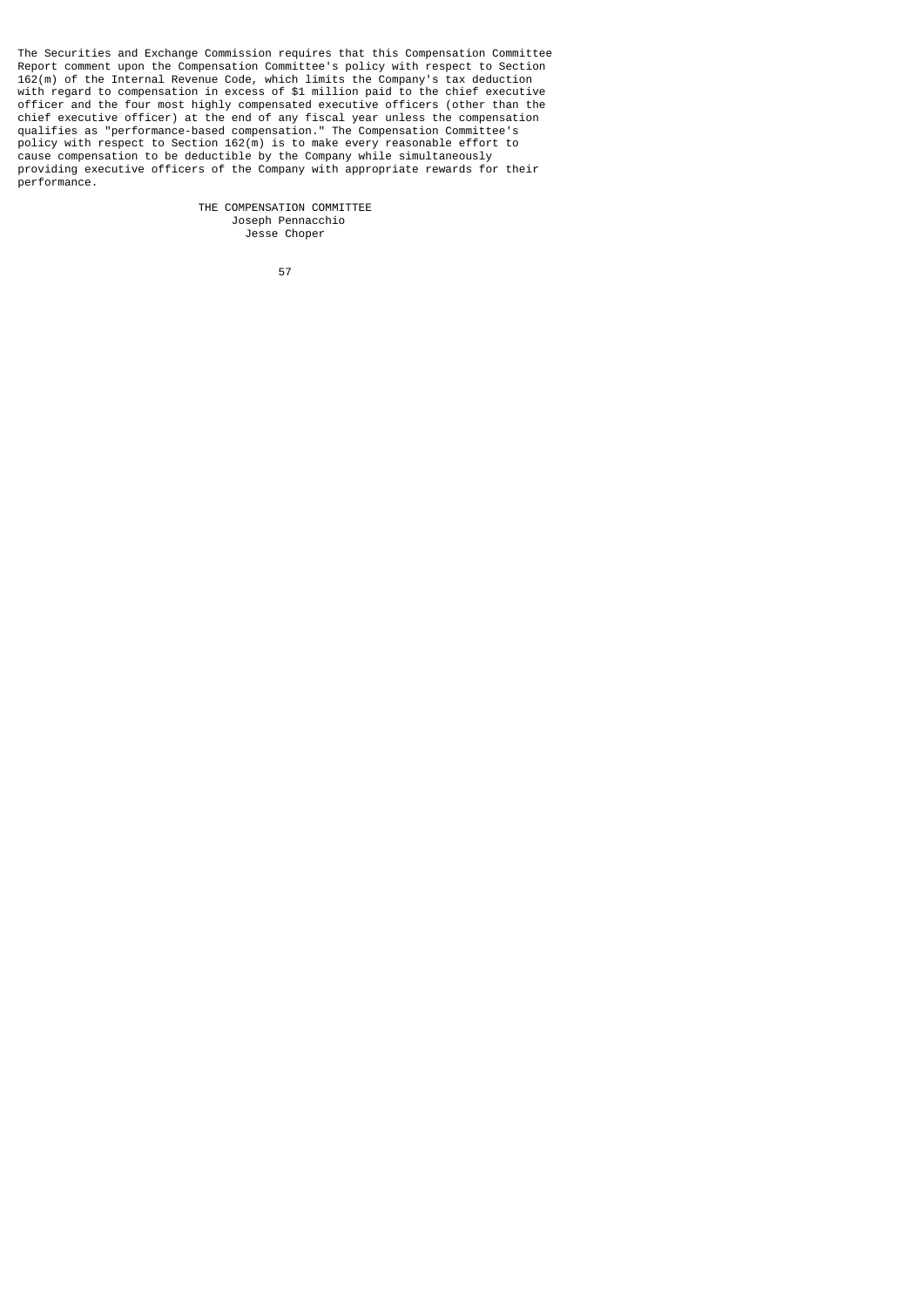#### PERFORMANCE GRAPH

 The following Performance Graph compares the Company's cumulative stockholder return with that of a broad market index (Standard & Poor's Industrials Index) and one published industry index (Standard & Poor's 500 - Composite Retail Index) for each of the most recent five years ended January 31. The cumulative stockholder return for shares of the Company's Common Stock and each of the indices is calculated assuming that \$100 was invested on January 31, 1997. The Company paid no cash dividends during the periods shown. The performance of the indices is shown on a total return (dividends reinvested) basis. The graph lines merely connect January 31 of each year and do not reflect fluctuations between those dates. In addition there is a chart of the annual percentage return of the Company's Common Stock, the S & P Industrial and Composite Retail 500.

# [GRAPHIC OMITTED]

## Annual Return Percentage Years Ending

| Company/Index                    | Jan 98           | Jan 99         | Jan 00           | Jan 01          | Jan 02           |
|----------------------------------|------------------|----------------|------------------|-----------------|------------------|
| DESIGNS, INC.<br>S&P INDUSTRIALS | (63.54)<br>23.80 | 28.58<br>32.14 | (46.67)<br>16.12 | 50.00<br>(8.48) | 77.78<br>(18.56) |
| COMPOSITE RETAIL- 500            | 46.73            | 62.73          | (1.65)           | 3.46            | 4.13             |

# Indexed Returns

|                        | Base Period |        |        |        |        |        |
|------------------------|-------------|--------|--------|--------|--------|--------|
| Company/Index          | Jan 97      | Jan 98 | Jan 99 | Jan 00 | Jan 01 | Jan 02 |
| DESIGNS, INC.          | 100         | 36.46  | 46.88  | 25.00  | 37.50  | 66.67  |
| S&P INDUSTRIALS        | 100         | 123.80 | 163.59 | 189.96 | 173.86 | 141.59 |
| COMPOSITE RETAIL - 500 | 100         | 146.73 | 238.78 | 234.85 | 242.97 | 253.01 |

58 - 1990 - 1990 - 1990 - 1990 - 1990 - 1990 - 1990 - 1990 - 1990 - 1990 - 1990 - 1990 - 1990 - 1990 - 1990 -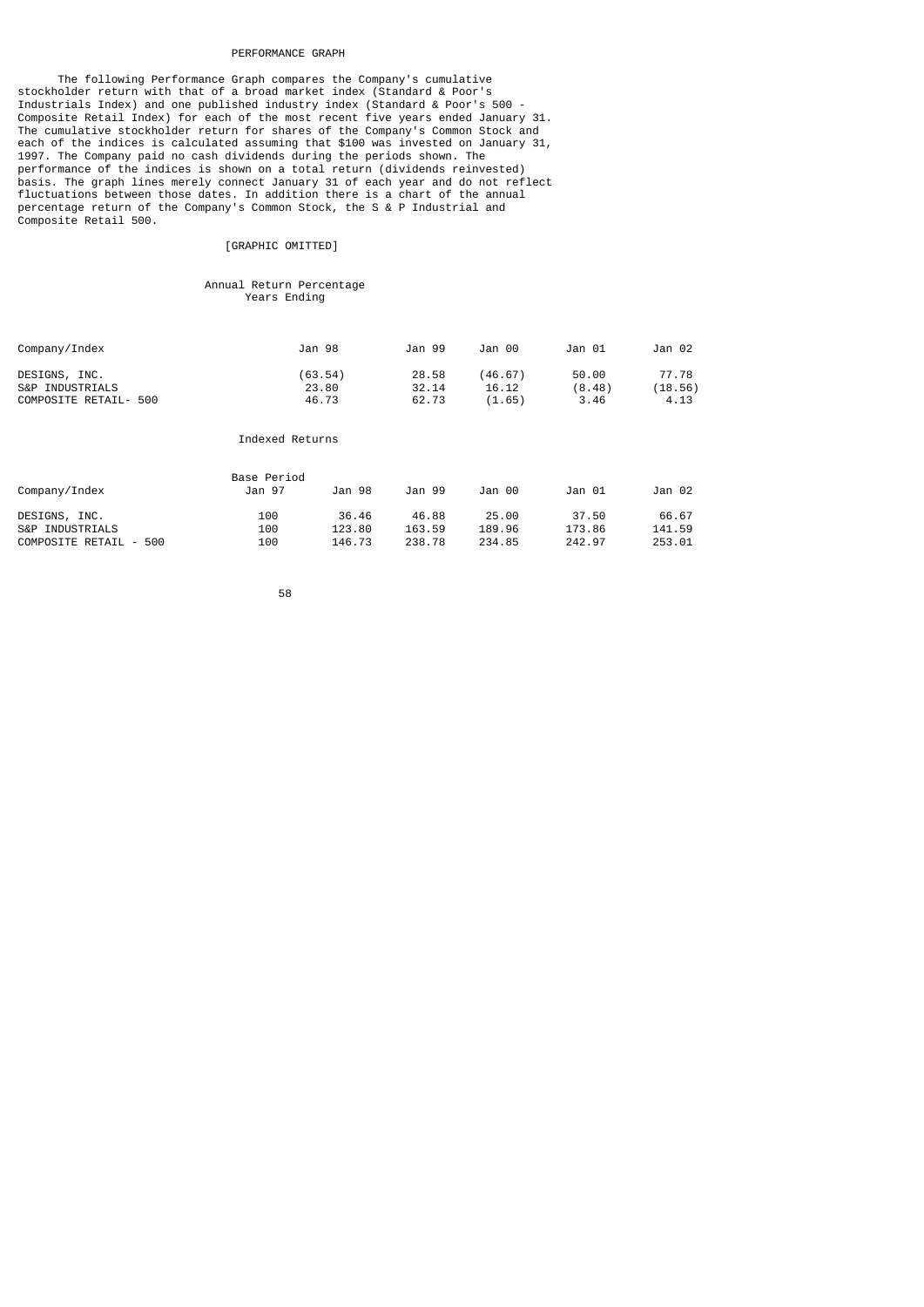To supplement the five year historical performance shown above, below is a Performance Graph which compares the Company's cumulative stockholder return since the change in control which occurred in October 1999. At the Company's Annual Meeting of Stockholders held in October 1999, the stockholders voted to elect a new slate of directors supported by Jewelcor Management, Inc.

[GRAPHIC OMITTED]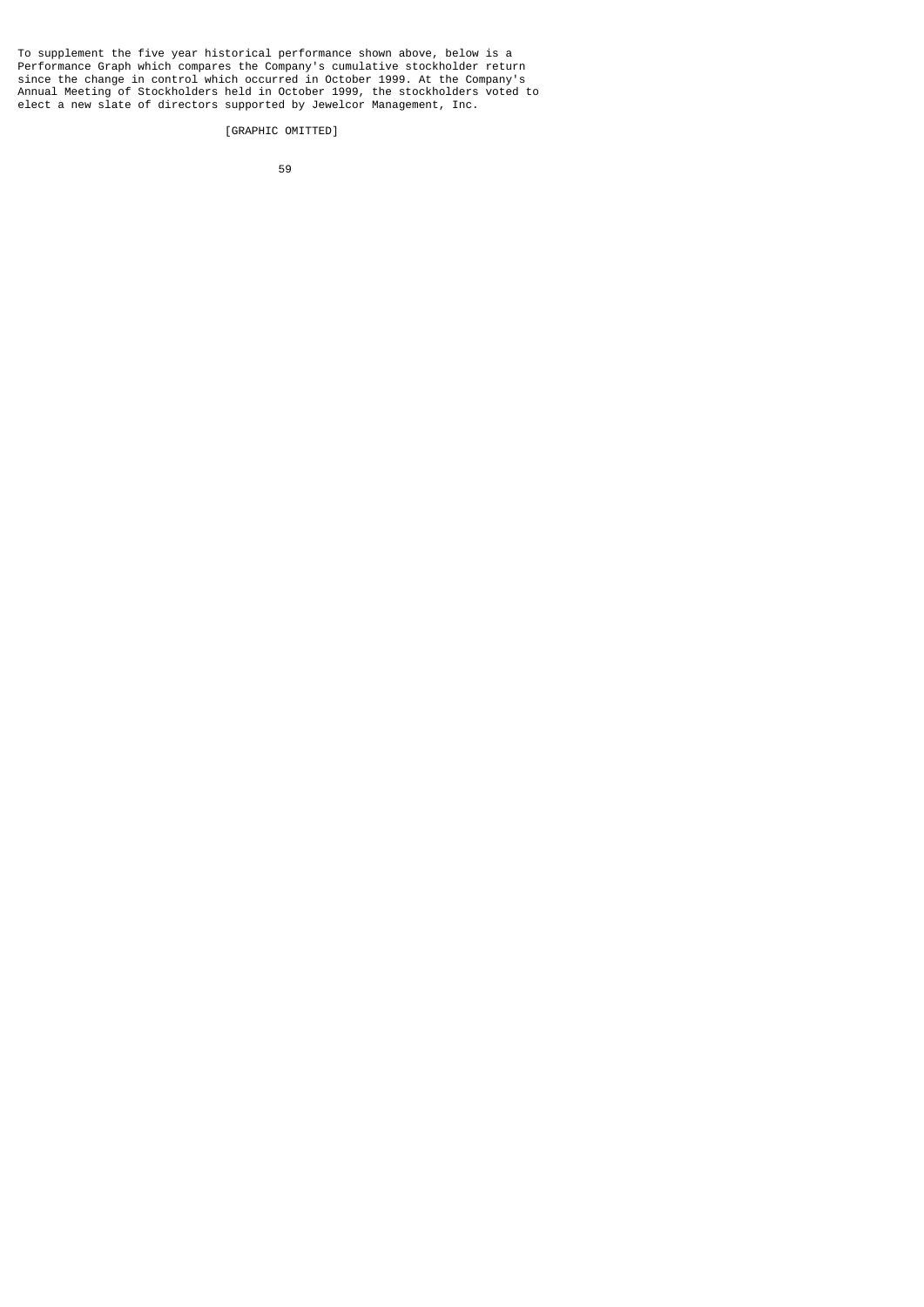### Item 12. Security Ownership of Certain Beneficial Owners and Management

### Security Ownership of Certain Beneficial Owners

- ----------

 The following table sets forth certain information with respect to persons known to the Company to be the beneficial owners of more than five percent of the issued and outstanding shares of Common Stock as of April 8, 2002. The Company is informed that, except as indicated, each person has sole voting and investment power with respect to all shares of Common Stock shown as beneficially owned by such person, subject to community property laws where applicable.

| Name and Address of Beneficial Owner                            | Number of Shares<br>Beneficially Owned | Percent<br>of Class (1) |
|-----------------------------------------------------------------|----------------------------------------|-------------------------|
| 100 N. Wilkes Barre Blvd.<br>Wilkes Barre, Pennsylvania 18702   | $3, 152, 223$ (2)                      | 21,06%                  |
| One Franklin Parkway<br>San Mateo, California 94403             | 1,030,000(3)                           | 7.07%                   |
| 100 Essex Road<br>Chestnut Hill, Massachusetts 02467            | 1,004,679(4)                           | 6.88%                   |
| 1299 Ocean Avenue, 11th Floor<br>Santa Monica, California 90401 | 791,400 (5)                            | 5.43%                   |

(1) As of April 8, 2002, 14,567,886 shares of Common Stock were issued and outstanding.

- (2) The Company has received a Statement of Changes in Beneficial Ownership on Form 4 dated February 4, 2002, stating that Jewelcor Management Inc. ("JMI") was the beneficial owner of the number of shares of Common Stock set forth opposite its name in the table. Includes options to acquire 400,000 shares of Common Stock. Excludes 132,765 shares, including options to acquire 120,000 shares, owned individually by Seymour Holtzman and 30,000 shares owned by Mr. Holtzman's grandchildren. Mr. Holtzman is the Chairman, President and Chief Executive Officer and, indirectly with his wife, the primary shareholder of JMI.
- (3) The Company has received a Schedule 13G dated February 14, 2002, stating that Franklin Resources, Inc. was the beneficial owner of the number of shares of Common Stock set forth opposite its name in the table.

(5) The Company has received a Schedule 13G dated January 30, 2002, stating that Dimensional Fund Advisors was the beneficial owner of the number of shares of Common Stock set forth opposite its name in the table.

de 1990 de 1990 de 1990 de 1990 de 1990 de 1990 de 1990 de 1990 de 1990 de 1990 de 1990 de 1990 de 1990 de 19<br>1900 de 1990 de 1990 de 1990 de 1990 de 1990 de 1990 de 1990 de 1990 de 1990 de 1990 de 1990 de 1990 de 1990

<sup>(4)</sup> Includes options to acquire 25,000 shares of Common Stock.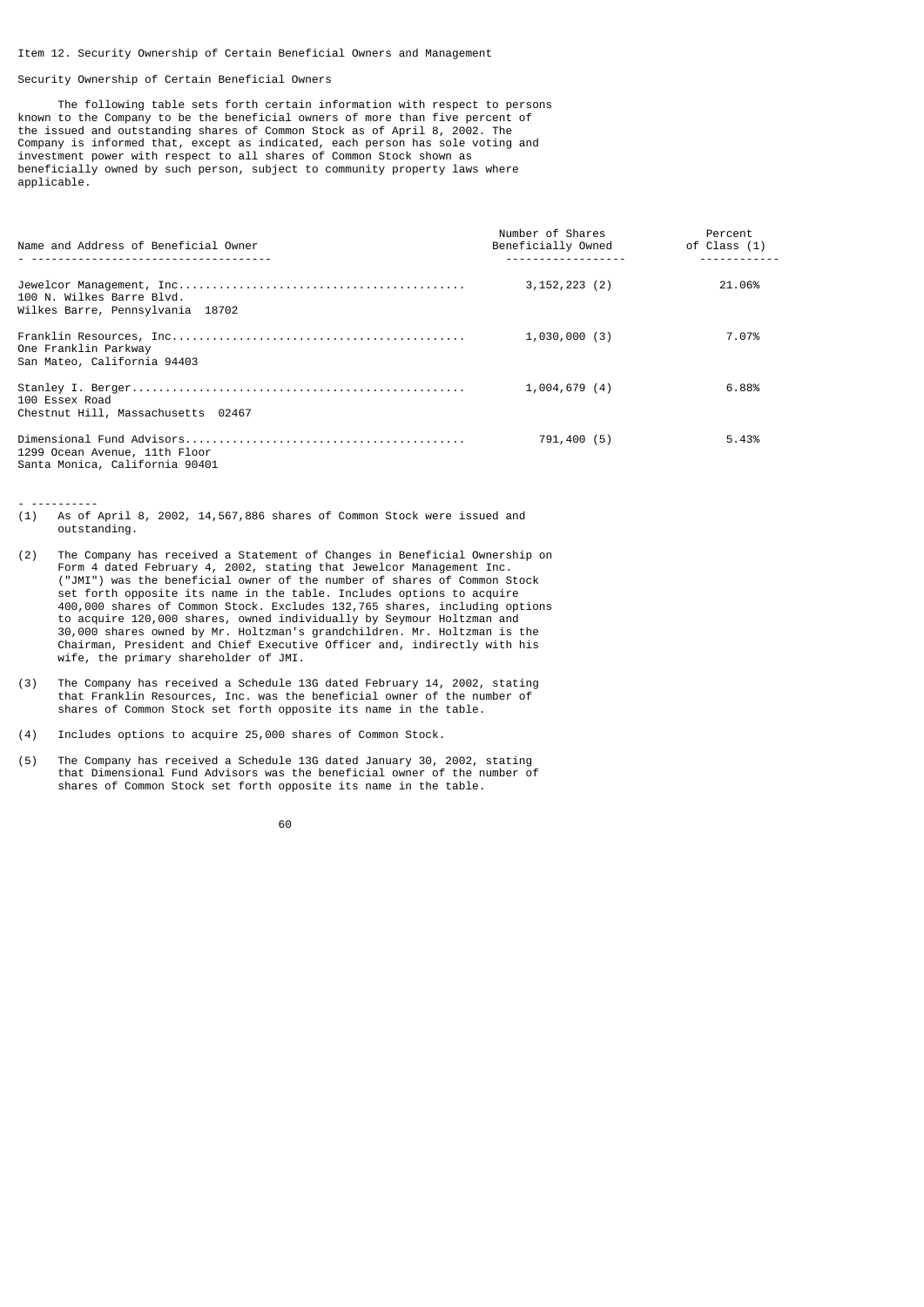## Security Ownership of Management

 The following table sets forth certain information as of April 8, 2002, with respect to the directors of the Company, the Named Executive Officers and the directors and executive officers of the Company as a group. Except as indicated, each person has sole voting and investment power with respect to all shares of Common Stock shown as beneficially owned by such person, subject to community property laws where applicable.

| Name and Title                                                                      | Number of Shares<br>Beneficially Owned | Percent<br>of Class (1) |
|-------------------------------------------------------------------------------------|----------------------------------------|-------------------------|
| Seymour Holtzman<br>Chairman of the Board and Director                              | 3,314,988(2)                           | 21.97%                  |
| David A. Levin<br>Chief Executive Officer, President and Director                   | 457,167 (3)                            | 3.09%                   |
| Dennis R. Hernreich<br>Chief Financial Officer, Senior Vice President and Treasurer | 84,268 (4)                             | $\star$                 |
| Ronald N. Batts<br>Senior Vice President of Operations                              |                                        | $\star$                 |
| Stanley I. Berger, Director                                                         | 1,004,679(5)                           | 6.88%                   |
| Jesse Choper, Director                                                              | 67,136 (5)                             | $\star$                 |
| Alan Cohen, Director                                                                | 42,545 (5)                             | $\star$                 |
| Jeremiah P. Murphy, Jr., Director                                                   | 63,446 (5)                             | $^\star$                |
| Joseph Pennacchio, Director                                                         | 60,332(5)                              | $\star$                 |
| George T. Porter, Jr., Director                                                     | 82,283 (6)                             | $\star$                 |
| Directors and Executive Officers as a group (10 persons)(8)                         | 5, 176, 844(2)(7)                      | 33.25%                  |

- ----------

(1) Beneficial ownership is determined in accordance with the rules of the Securities and Exchange Commission and generally includes voting or investment power with respect to securities. In computing the number of shares beneficially owned by a person and the percentage ownership of that person, shares of Common Stock subject to options held by that person that are currently exercisable, or that become exercisable within 60 days, are deemed outstanding. Such shares, however, are not deemed outstanding for the purpose of computing the percentage ownership of any other person. Percentage ownership is based on 14,567,886 shares of Common Stock outstanding as of April 8, 2002, plus securities deemed to be outstanding with respect to individual stockholders pursuant to Rule 13d-3(d)(1) under the Exchange Act.

 $\sim$  61

Less than 1%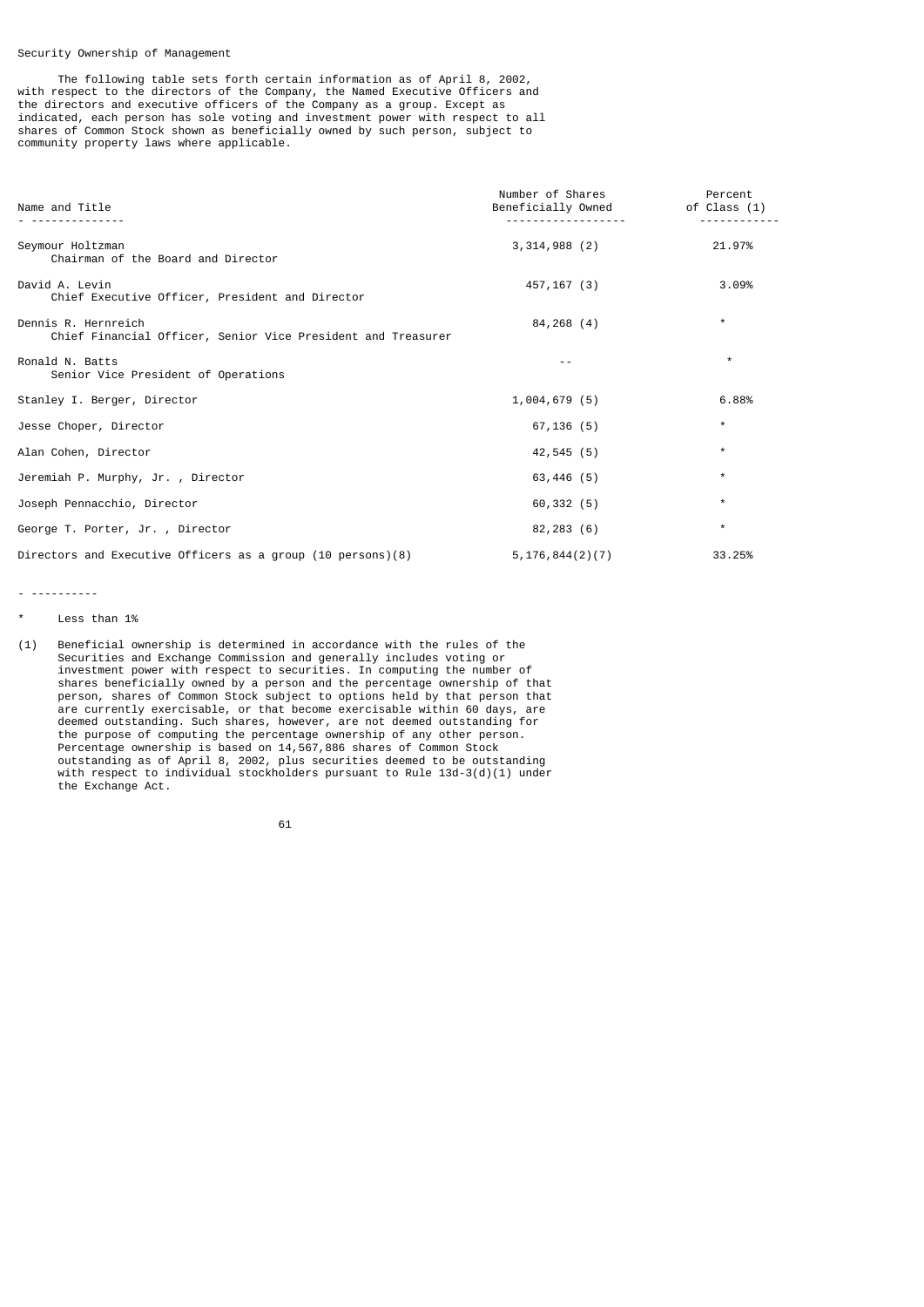- (2) Mr. Holtzman may be deemed to have shared voting and investment power over 3,314,988 shares of Common Stock, which includes 3,152,223 shares (including options to acquire 400,000 shares) beneficially owned by JMI, of which Mr. Holtzman is the Chairman, President and Chief Executive Officer and indirectly, with his wife, the primary shareholder; 132,765 shares owned individually, which includes 120,000 shares subject to stock options exercisable within 60 days; and 30,000 shares owned by Mr. Holtzman's grandchildren as to which he disclaims beneficial ownership.
- (3) Includes 241,667 shares subject to stock options exercisable within 60 days.
- (4) Includes 61,668 shares subject to stock options exercisable within 60 days.
- (5) Includes 25,000 shares subject to stock options exercisable within 60 days.
- (6) Includes 55,000 shares subject to stock options exercisable within 60 days.
- (7) Includes 1,003,335 shares subject to stock options exercisable within 60 days.
- (8) Excludes 560,790 shares owned by Mr. Patron whom ceased to be a director of the Company during fiscal year 2002.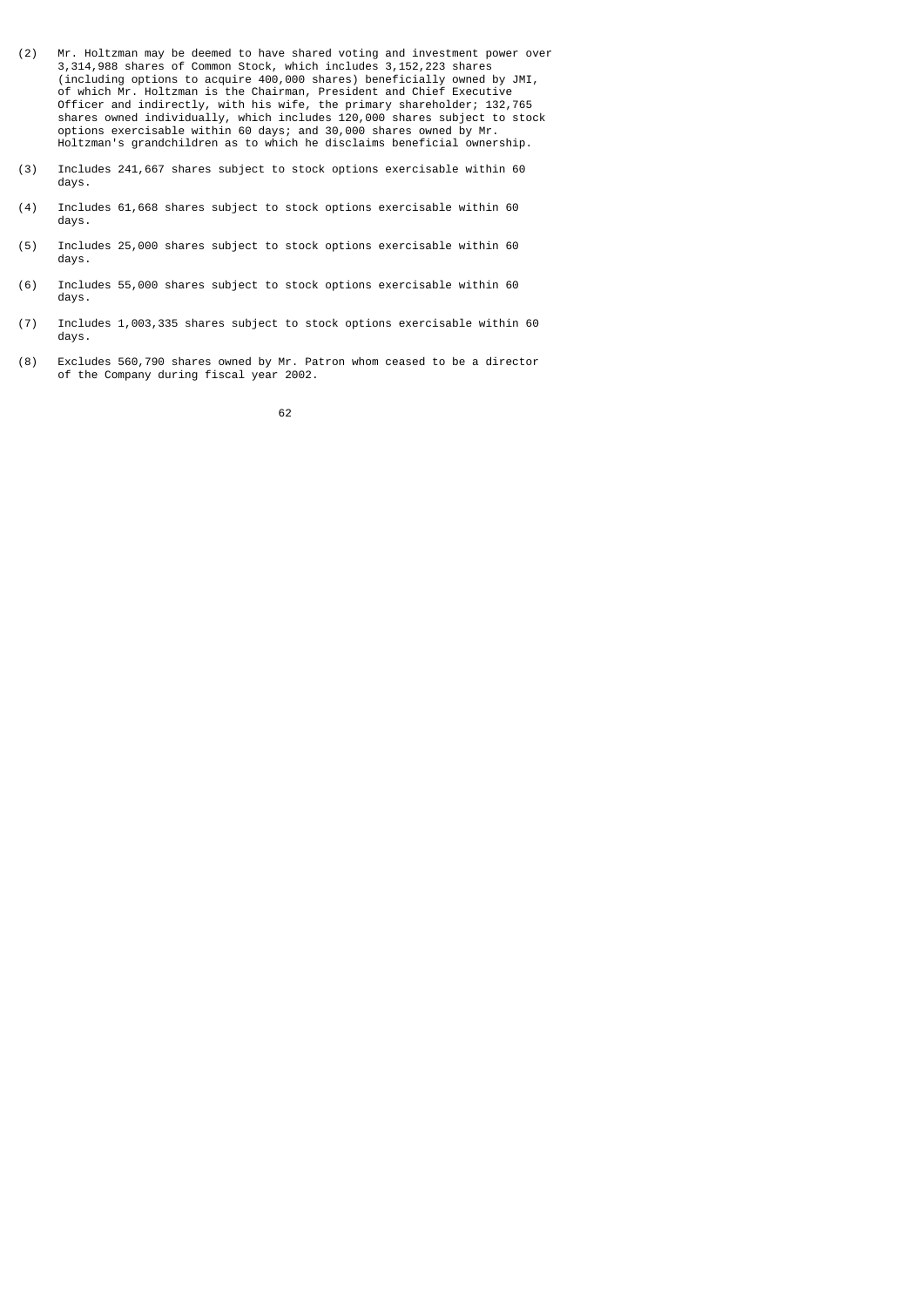#### Item 13. Certain Relationships and Related Transactions

Jewelcor Management, Inc.

On October 28, 1999, the Company entered into a consulting agreement with Jewelcor Management, Inc. ("JMI") to assist in developing and implementing a strategic plan for the Company and for other related consulting services as may be agreed upon between JMI and the Company. Seymour Holtzman, who became the Company's Chairman of the Board of Directors on April 11, 2000, is a beneficial holder of approximately 22% of the outstanding Common Stock of the Company (principally held by JMI). He is also the President and Chief Executive Officer, and indirectly, with his wife, the primary shareholder of JMI. In fiscal 2000, JMI received compensation under this agreement totaling \$347,560 which consisted of (i) a stock option to purchase 400,000 shares of the Company's Common Stock, which was valued by an independent third party, using a growth model, at \$63,560 and (ii) the issuance of 203,489 shares of the Company's Common Stock, which had an aggregate market value of \$240,000.

In June 2000, JMI received 182,857 non-forfeitable and fully vested shares of the Company's Common Stock in connection with the Company extending its consulting arrangement with JMI for an additional one-year period commencing on April 29, 2000 and ending on April 29, 2001. The fair value of those shares on June 26, 2000, the date of issuance, was \$240,000 or \$1.3125 per share. This consulting agreement was again extended through April 29, 2002 at the same terms and conditions. Under this extended agreement, JMI receives Common Stock of the Company each month equal to \$20,000 per month. The agreement also includes a significant disincentive for non-performance, which would require JMI to pay to the Company a penalty equal to 150% of any unearned consulting services.

In fiscal 2000, the Company also reimbursed JMI in the amount of \$400,000, which was paid in shares of the Company's Common Stock, for expenses incurred by JMI in connection with the October 1999 proxy solicitation. Based on the closing price of the stock on October 29, 1999, JMI received 346,021 shares of the Company's Common Stock.

#### Certain Arrangements with Other Directors

On February 8, 2000, the Company retained Mr. Porter as a consultant to advise the Company with regard to merchandising strategies and operations. As compensation for these services, Mr. Porter is paid a rate of \$2,000 per day, payable at his election in cash or in shares of Common Stock, plus reimbursement of reasonable out-of-pocket expenses. Mr. Porter was paid \$4,000 and \$13,661 as compensation and reimbursement of related expenses for fiscal 2002 and 2001, respectively. As part of his compensation, Mr. Porter was also granted stock options exercisable for up to 30,000 shares of the Company's Common Stock. The per share exercise price of these options was the closing price of the Common Stock on the date of grant.

In June 2000, the Company extended a loan to David A. Levin, its President and Chief Executive Officer, in the amount of \$196,875 in order for Mr. Levin to acquire from the Company 150,000 newly issued shares of the Company's Common Stock at the closing price of the Common Stock on that day. The Company and Mr. Levin entered into a secured promissory note, whereby Mr. Levin agrees to pay to the Company the principal sum of \$196,875 plus interest due and payable on June 26, 2003. The promissory note bears interest at a rate of 6.53% per annum and is secured by the 150,000 acquired shares of the Company's Common Stock.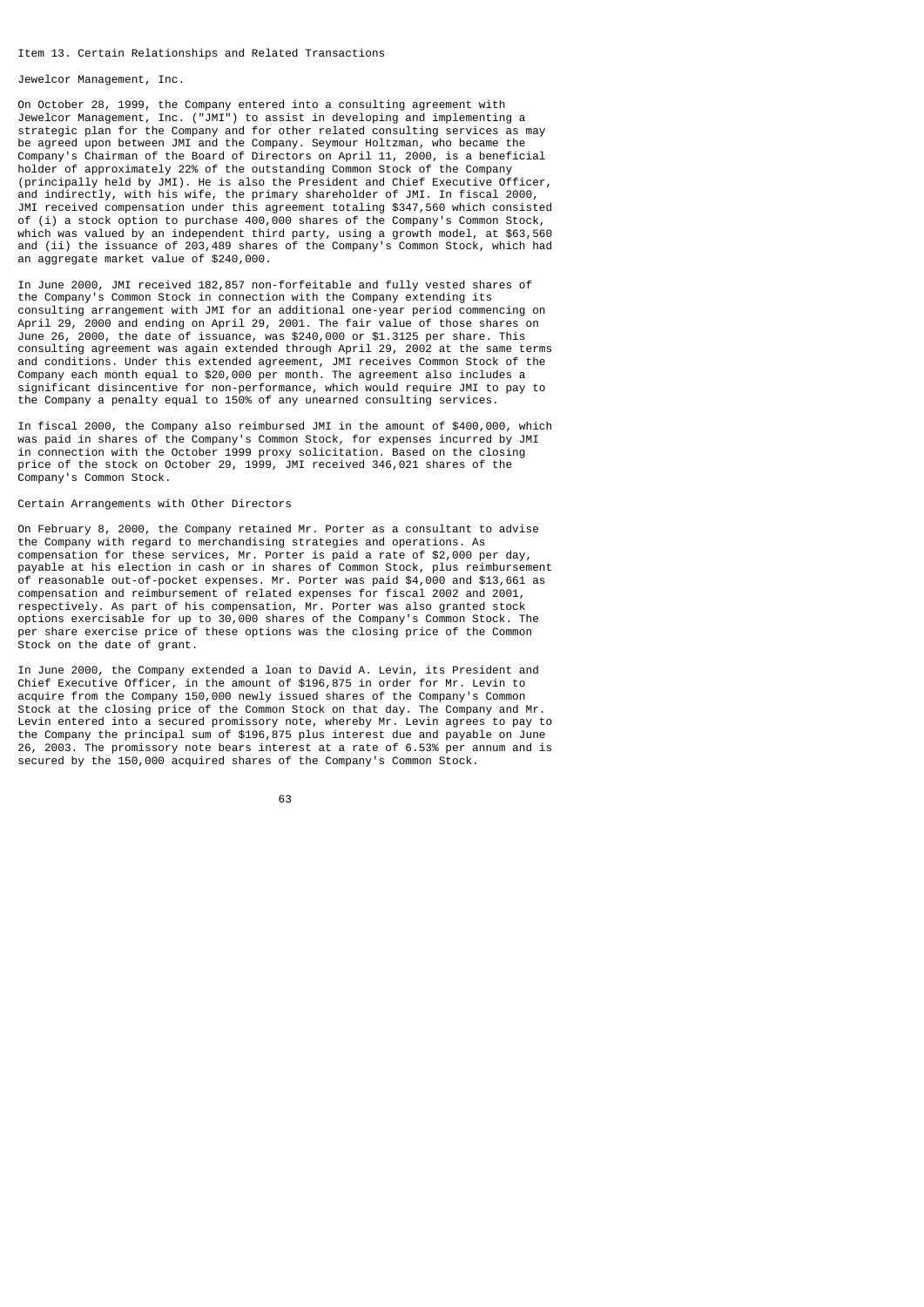PART IV.

Item 14. Exhibits, Financial Statement Schedules, and Reports on Form 8-K

14(a)(1) Financial Statements

The list of consolidated financial statements and notes required by this Item 14(a)(1) is set forth in the "Index to Financial Statements" on page 24 of this Annual Report.

14(a)(2) Financial Statement Schedules

Schedule II- Valuation and Qualifying Accounts for the three fiscal years ended February 2, 2002, February 3, 2001 and January 29, 2000 on page 65 of this Annual Report.

All other schedules, other than the schedule listed above, have been omitted because the required information is not applicable or is not present in amounts sufficient to require submission of the schedules, or because the information required is included in the financial statements or notes thereto.

14(a)(3) Exhibits

The list of exhibits required by this Item  $14(a)(3)$  is set forth in the "Index to Exhibits" beginning on page 66 of this Annual Report.

14(b) Reports on Form 8-K

None.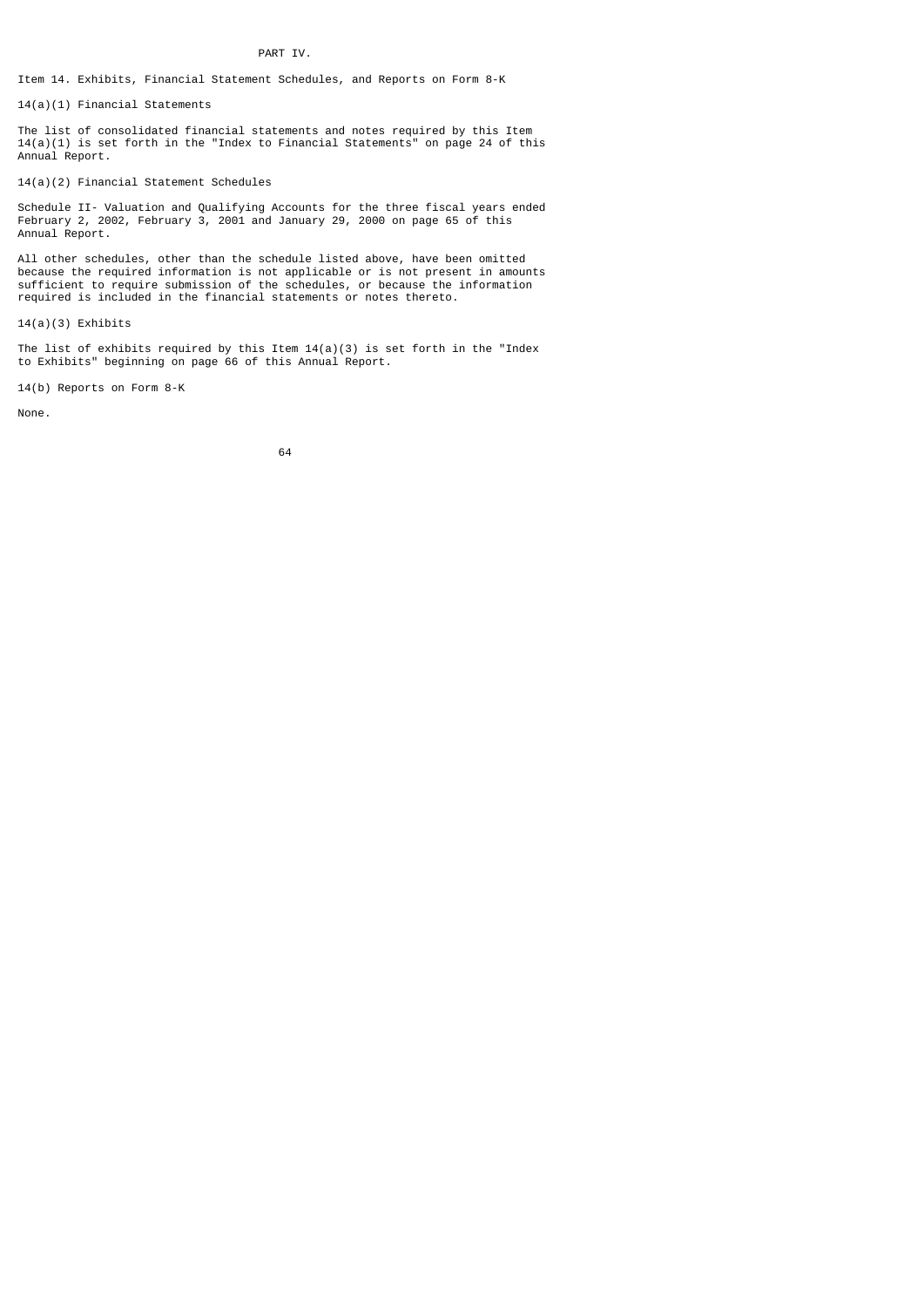#### SCHEDULE II DESIGNS, INC.

# VALUATION AND QUALIFYING ACCOUNTS For the Three Fiscal Years Ended February 2, 2002

| Description                    | Balance at<br>Beginning of<br>Year | Net Provision<br>(Benefit)<br>(In thousands) | Charges/<br>Write-offs | Balance<br>At End<br>Year |
|--------------------------------|------------------------------------|----------------------------------------------|------------------------|---------------------------|
| Accrued Restructuring Reserves |                                    |                                              |                        |                           |
| Year ended January 29, 2000    | \$7,161                            | \$14,545(1)                                  | \$(15, 010)            | \$6,696(3)                |
| Year ended February 3, 2001    | 6,696                              | (182)(2)                                     | (5,662)                | 852(4)                    |
| Year ended February 2, 2002    | 852                                | $ -$                                         | (852)                  | 0                         |

- (1) Included in the severance and store closing charge for fiscal 2000 of \$14.5 million, is a markdown reserve of \$7.8 million which was included in costs of goods sold for the fiscal 2000. In addition, the total provision of \$14.5 million, included restructuring income of \$717,000 recorded in the fourth quarter due to excess reserves which were established in fiscal 1999.
- (2) The (\$182,000) recognized in fiscal 2001 represents income recognized as a result of favorable lease negotiations on lease termination payments relating to the fiscal 2000 restructuring program.
- (3) Included in the reserve balance at year end is a markdown reserve of \$3.5 million which was included in inventory on the consolidated balance sheet.
- (4) Included in the reserve balance at year end are the remaining severance and landlord settlement payments to be made in accordance with the fiscal 2000 restructuring program.

 $\sim$  65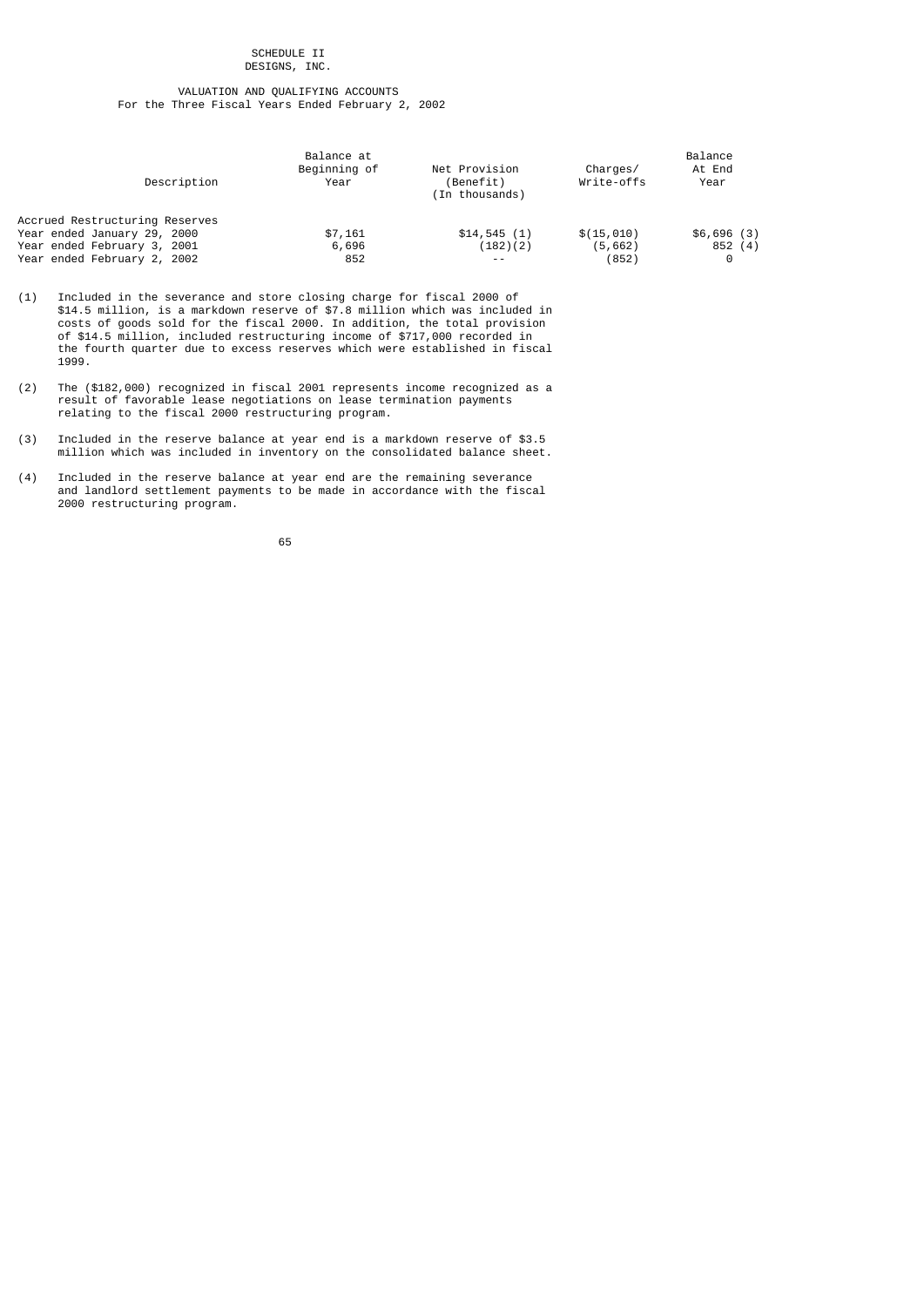- Exhibits
- 3.1 Restated Certificate of Incorporation of the Company, as amended (included as Exhibit 3.1 to Amendment No. 3 of the Company's Registration Statement on Form S-1 (No. 33-13402), and incorporated herein by reference).
- 3.2 Certificate of Amendment to Restated Certificate of Incorporation, as amended, dated June 22, 1993 (included as Exhibit 3.2 to the Company's Quarterly Report on Form 10-Q dated June 17, 1996, and incorporated herein by reference).
- 3.3 Certificate of Designations, Preferences and Rights of a Series of Preferred Stock of the Company established Series A Junior Participating Cumulative Preferred Stock dated May 1, 1995 (included as Exhibit 3.2 to the Company's Annual Report on Form 10-K dated May 1, 1996, and incorporated herein by reference).
- 3.4 By-Laws of the Company, as amended (included as Exhibit 3.4 to the Company's Quarterly Report on Form 10-Q dated December 12, 2000, and incorporated herein by reference).
- 10.1 1992 Stock Incentive Plan, as amended (included as Exhibit 10.1 to the Company's Quarterly Report on Form 10-Q dated September 18, 2001, and incorporated herein by reference).
- 10.2 License Agreement between the Company and Levi Strauss & Co. dated as of April 14, 1992 (included as Exhibit 10.8 to the Company's Annual Report on Form 10-K dated April 29, 1993, and incorporated herein by reference).
- 10.3 Amended and Restated Trademark License Agreement between the Company and Levi Strauss & Co. dated as of October 31, 1998 (included as Exhibit 10.4 to the Company's Current Report on Form 8-K dated December 3, 1998, and incorporated herein by reference). \*
- 10.4 Amendment to the Amended and Restated Trademark License Agreement dated March 22, 2000 (included as Exhibit 10.7 to the Company's Annual Report on Form 10-K dated April 28,  $2000$ , and incorporated herein by reference).
- 10.5 Second Amended and Restated Loan and Security Agreement dated as of December 7, 2000 among the Company and Fleet Retail Finance Inc., as agent for the Lender(s) identified therein (included as Exhibit 10.12 to the Company's Quarterly Report on Form 10-Q dated December 12, 2000, and incorporated herein by reference).
- 10.6 Amendment and Distribution Agreement dated as of October 31, 1998 among the Designs Partner, the Levi's Only Stores Partner and the Original Levi Store Partnership (included as Exhibit 10.2 to the Company's Current Report on Form 8-K dated December 3, 1998, and incorporated herein by reference).
- 10.7 Guaranty by the Company of the indemnification obligation of the Designs Partner dated as of October 31, 1998 in favor of LS & Co. (included as Exhibit 10.3 to the Company's Current Report on Form 8-K dated December 3, 1998, and incorporated herein by reference).
- 10.8 Asset Purchase Agreement between Levi's Only Stores and the Company relating to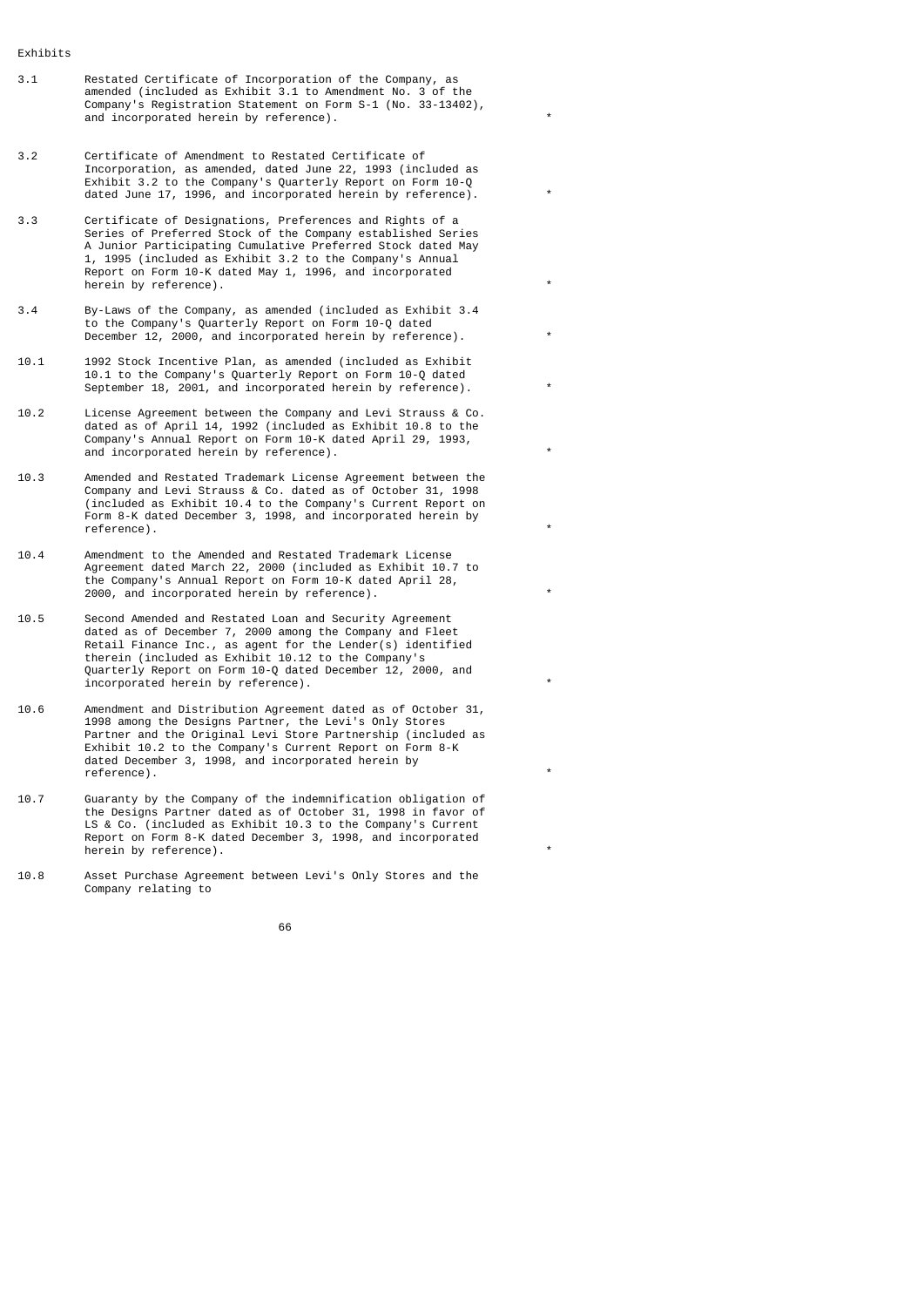the sale by the Company of stores located in Minneapolis, Minnesota dated January 28, 1995 (included as Exhibit 10.9 to the Company's Current Report on Form 8-K dated April 24, 1995, and incorporated herein by reference).

- 10.9 Asset Purchase Agreement among Boston Trading Ltd., Inc., Designs Acquisition Corp., the Company and others dated April 21, 1995 (included as Exhibit 10.16 to the Company's Quarterly Report on Form 10-Q dated September 12, 1995, and incorporated herein by reference). \*
- 10.10 Non-Negotiable Promissory Note between the Company and Atlantic Harbor, Inc., formerly know as Boston Trading Ltd., Inc., dated May 2, 1995 (included as Exhibit 10.17 to the Company's Quarterly Report on Form 10-Q dated September 12, 1995, and incorporated herein by reference). \*
- 10.11 Asset Purchase Agreement dated as of September 30, 1998 between the Company and LOS relating to the purchase by the Company of 16 Dockers(R) Outlet and nine Levi's(R) Outlet stores (included as Exhibit 10.1 to the Company's Current Report on Form 8-K dated December 3, 1998, and incorporated herein by reference).
- 10.12 Agreement Regarding Leases dated November 2, 2000 between the Company and O.M. 66 B Street LLC (included as Exhibit 10.41 to the Company's Quarterly Report on Form 10-Q dated December 12, 2000, and incorporated herein be reference).
- 10.13 Consulting Agreement dated as of December 15, 1999 between the Company and George T. Porter, Jr. (included as Exhibit 10.22 to the Company's Annual Report Form 10-K dated April 28, 2000, and incorporated herein by reference). \*
- 10.14 Consulting Agreement dated as of November 14, 1999 between the Company and Business Ventures International, Inc. (included as Exhibit 10.23 to the Company's Annual Report on Form 10-K dated April 28, 2000, and incorporated herein by reference).  $\qquad \qquad \qquad$
- 10.15 Extension to Consulting Agreement, dated as of April 28, 2001, between the Company and Jewelcor Management, Inc. (included as Exhibit 10.15 to the Company's Quarterly Report on Form 10-Q dated September 18, 2001, and incorporated herein by  $r$ eference).
- 10.16 Employment Agreement dated as of March 31, 2000 between the Company and David A. Levin (included as Exhibit 10.27 to the Company's Annual Report on Form 10-K dated April 28, 2000, and incorporated herein by reference).
- 10.17 Amendment to Employment Agreement dated as of March 31, 2000 between the Company and David A. Levin (included as Exhibit 10.19 to the Company's Quarterly Report on Form 10-Q dated June 19, 2001, and incorporated herein by reference).
- 10.18 Secured Promissory Note dated as of June 26, 2000 between the Company and David A. Levin (included as Exhibit 10.28 to the Company's Quarterly Report on Form 10-Q dated September 12, 2000, and incorporated herein by reference).
- 10.19 Pledge and Security Agreement dated June 26, 2000 between the Company and David A. Levin (included as Exhibit 10.29 to the Company's Quarterly Report on Form 10-Q dated September 12, 2000, and incorporated herein by reference).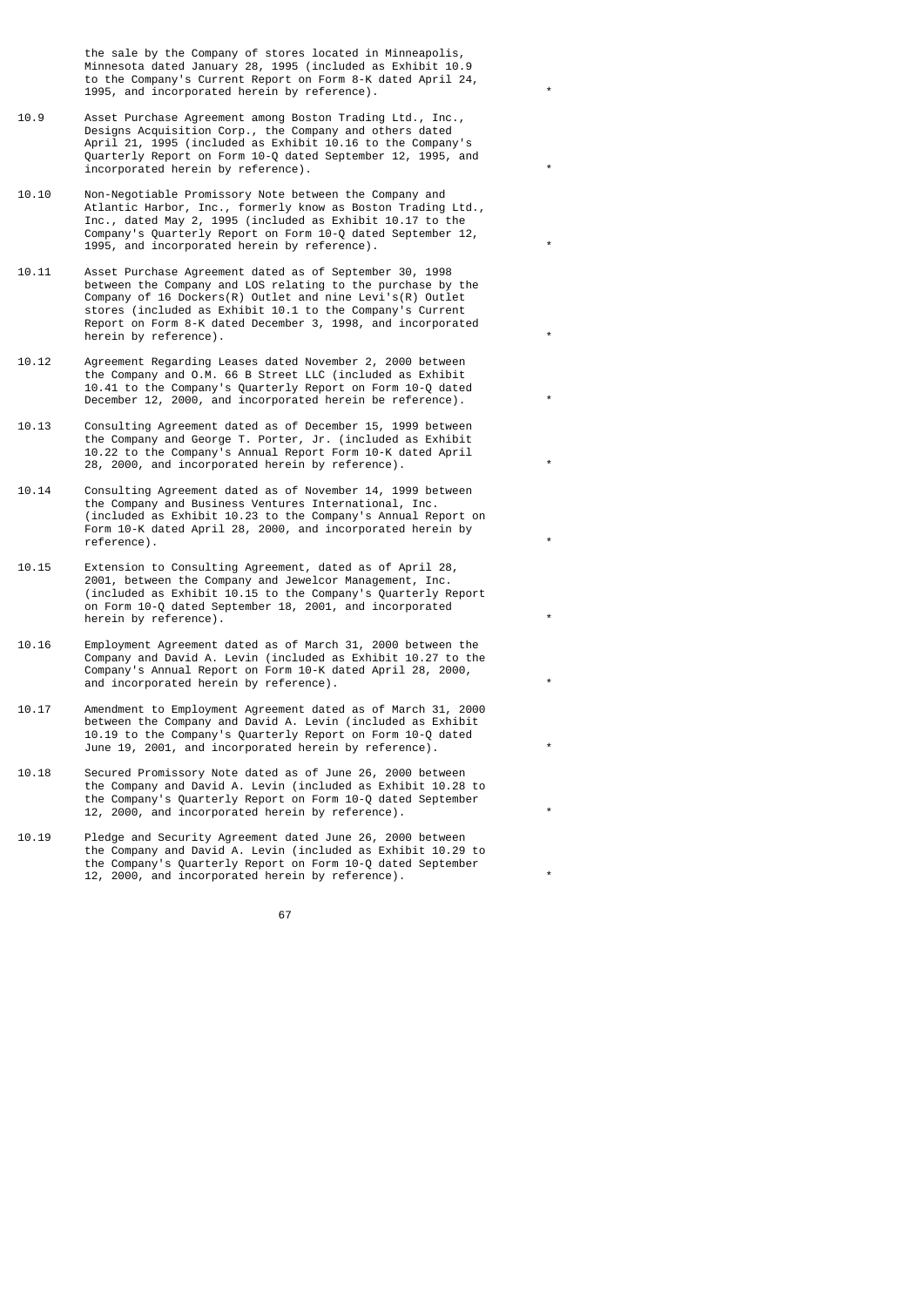- 10.20 Employment Agreement dated as of August 14, 2000 between the Company and Dennis R. Hernreich (included as Exhibit 10.30 to the Company's Quarterly Report on Form 10-Q dated September 12, 2000, and incorporated herein by reference).
- 10.21 Amendment to Employment Agreement dated as of August 14, 2000 between the Company and Dennis R. Hernreich (included as Exhibit 10.23 to the Company's Quarterly Report on Form 10-Q dated June 19, 2001, and incorporated herein by reference). \*
- 10.22 Employment Agreement dated as of October 22, 2001 between the Company and Ronald N. Batts (included as Exhibit 10.25 to the Company's Quarterly Report on Form 10-Q dated December 14, 2001, and incorporated herein by reference).
- 10.23 Retail Store License Agreement dated as of January 9, 2002 between the Company and Candie's, Inc. \*\*
- 10.24 Retail Store License Agreement Amendment No. 1 dated January 15, 2002 between the Company and Candie's, Inc.
- 18.1 Letter of Preferability from Ernst & Young dated June 13, 2001 (included as Exhibit 18.1 to the Company's Form 10-Q dated June 19, 2001, and incorporated herein by reference).
- 21 Subsidiaries of the Registrant.
- 23.1 Consent of Ernst & Young LLP.
- 23.2 Consent of Deloitte & Touche LLP.
- 99 Report of the Company on Form 8-K, dated April 28, 2000 concerning certain cautionary statements of the Company to be taken into account in conjunction with consideration and review of the Company's publicly-disseminated documents (including oral statements made by others on behalf of the Company) that include forward looking information. \*
- Previously filed with the Securities and Exchange Commission.
- \*\* Material has been omitted from this exhibit pursuant to a request for confidential treatment. The omitted material has been filed separately with the Securities and Exchange Commission.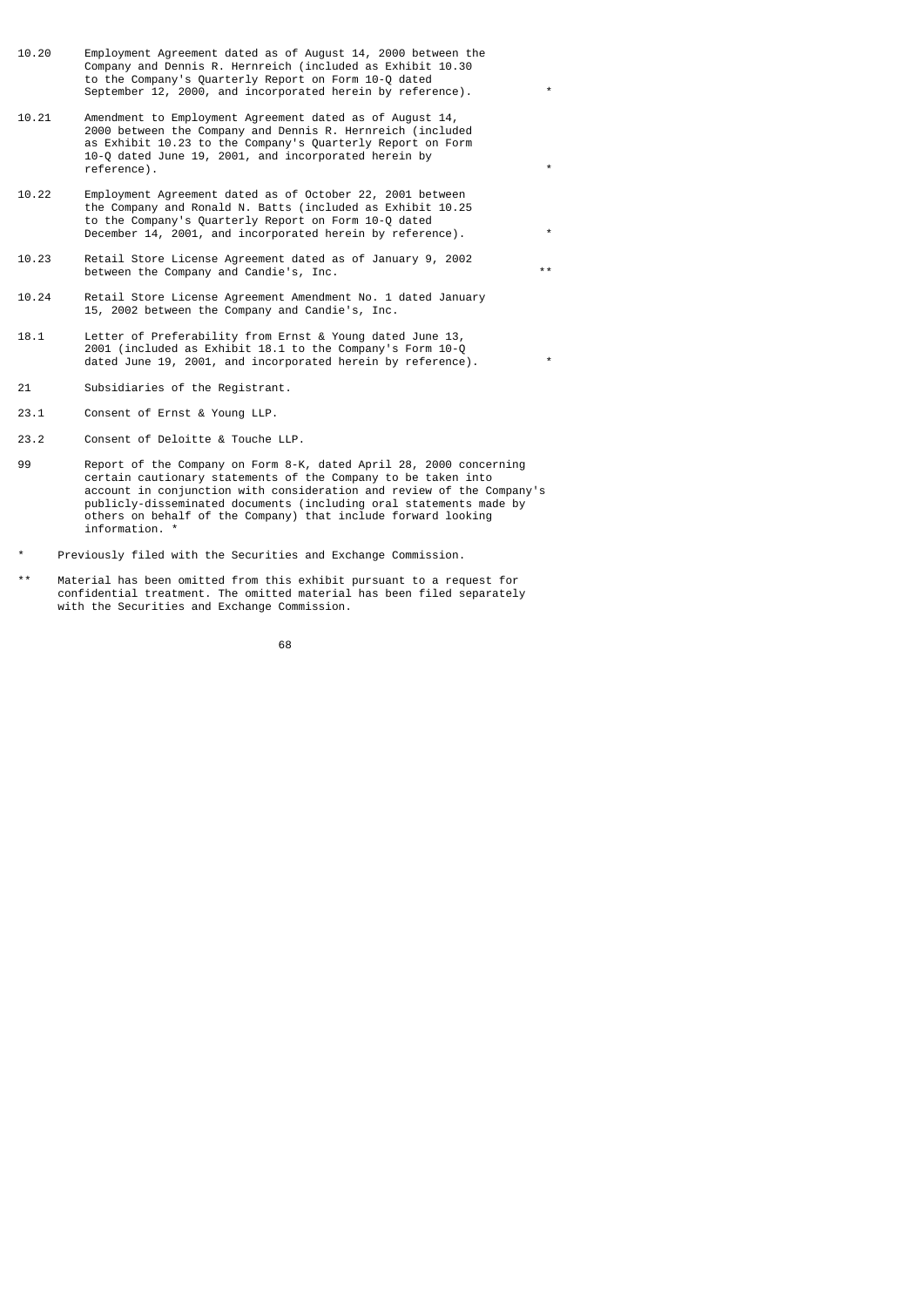# SIGNATURES

 Pursuant to the requirements of Section 13 or 15(d) of the Securities Exchange Act of 1934, the Company has duly caused this report to be signed on its behalf by the undersigned, thereunto duly authorized.

May 1, 2002

DESIGNS, INC.

 By: /s/ David A. Levin ----------------------------------------

 David A. Levin President and Chief Executive Officer

 Pursuant to the requirements of the Securities and Exchange Act of 1934, this report has been signed below by the following persons on behalf of the Company in the capacities indicated, on May 1, 2002.

Signatures

| /s/ David A. Levin          | President and Chief Executive Officer<br>(Principal Executive Officer) |  |
|-----------------------------|------------------------------------------------------------------------|--|
| David A. Levin              |                                                                        |  |
| /s/ Dennis R. Hernreich     | Senior Vice President, Chief Financial Officer                         |  |
| Dennis R. Hernreich         | and Treasurer<br>(Principal Financial Officer)                         |  |
|                             |                                                                        |  |
| /s/ Seymour Holtzman        | Chairman of the Board of Directors                                     |  |
| Seymour Holtzman            |                                                                        |  |
| /s/ George T. Porter, Jr.   | Director                                                               |  |
| George T. Porter, Jr.       |                                                                        |  |
| /s/ Joseph Pennacchio<br>.  | Director                                                               |  |
| Joseph Pennacchio           |                                                                        |  |
| /s/ Jeremiah P. Murphy, Jr. | Director                                                               |  |
| Jeremiah P. Murphy, Jr.     |                                                                        |  |
| /s/ Stanley L. Berger       | Director                                                               |  |
| Stanley L. Berger           |                                                                        |  |
| /s/ Jesse H. Choper         | Director                                                               |  |
| Jesse H. Choper             |                                                                        |  |
|                             | Director                                                               |  |
| Alan Cohen                  |                                                                        |  |
|                             |                                                                        |  |

de de la construcción de la construcción de la construcción de la construcción de la construcción de la constr<br>1990 - La construcción de la construcción de la construcción de la construcción de la construcción de la const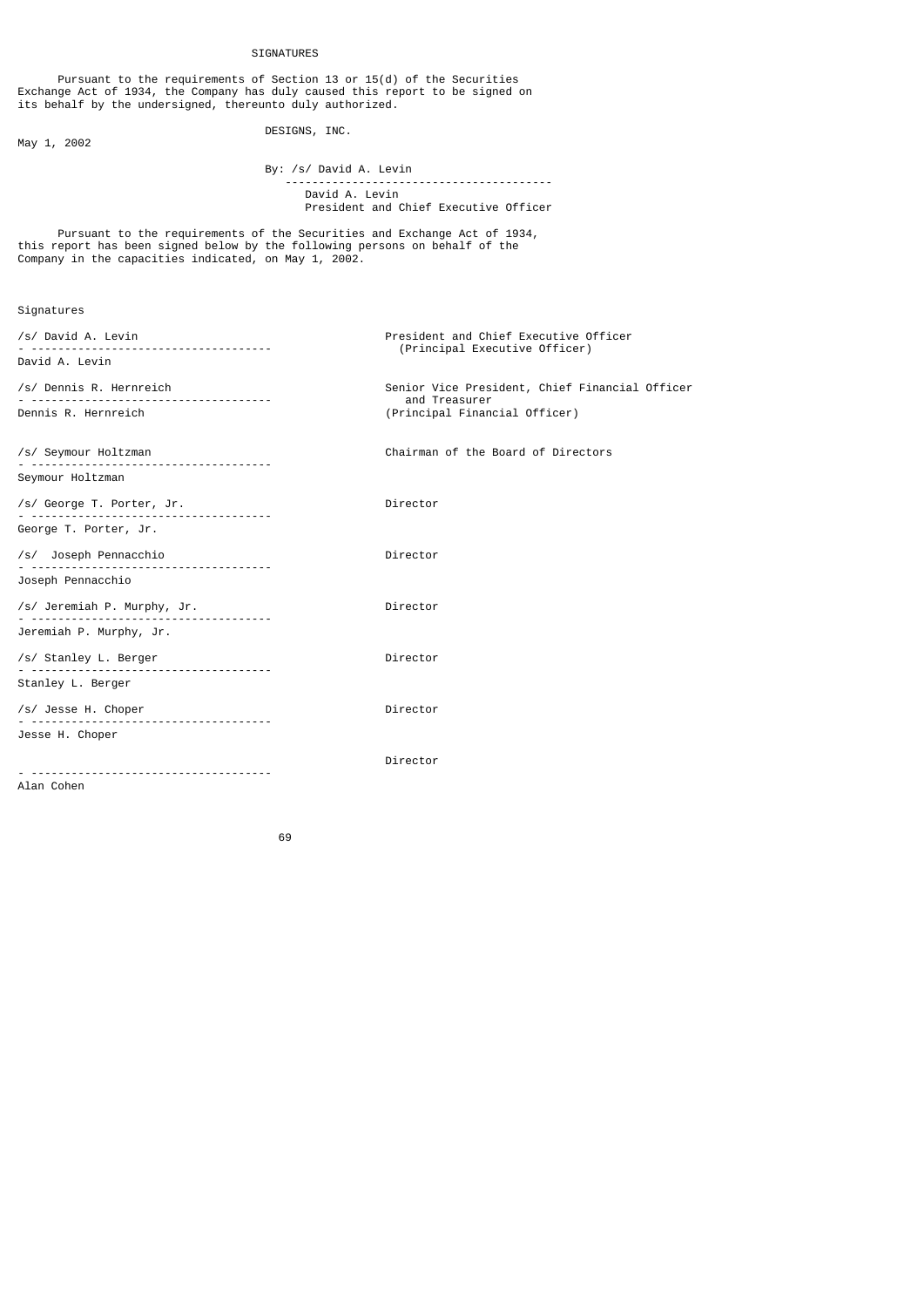Board of Directors

Seymour Holtzman Chairman of the Board of Directors Chief Executive Officer Jewelcor Management, Inc.

Stanley L. Berger

Jesse Choper Law Professor University of California Law School

David A. Levin President and Chief Executive Officer

Jeremiah P. Murphy, Jr. President of Harvard Coop

Joseph Pennacchio Chief Executive Officer of Aurafin

George T. Porter, Jr.

Alan Cohen

Executive Officers

David A. Levin President and Chief Executive Officer

Dennis R. Hernreich Senior Vice President Chief Financial Officer, Treasurer and Secretary

Ronald N. Batts Senior Vice President of Operations

Corporate Officers

Martin Goldstein Vice President Real Estate and Construction

Susan J. Murray Director Human Resources

Robert Wilbur Vice President Chief Information Officer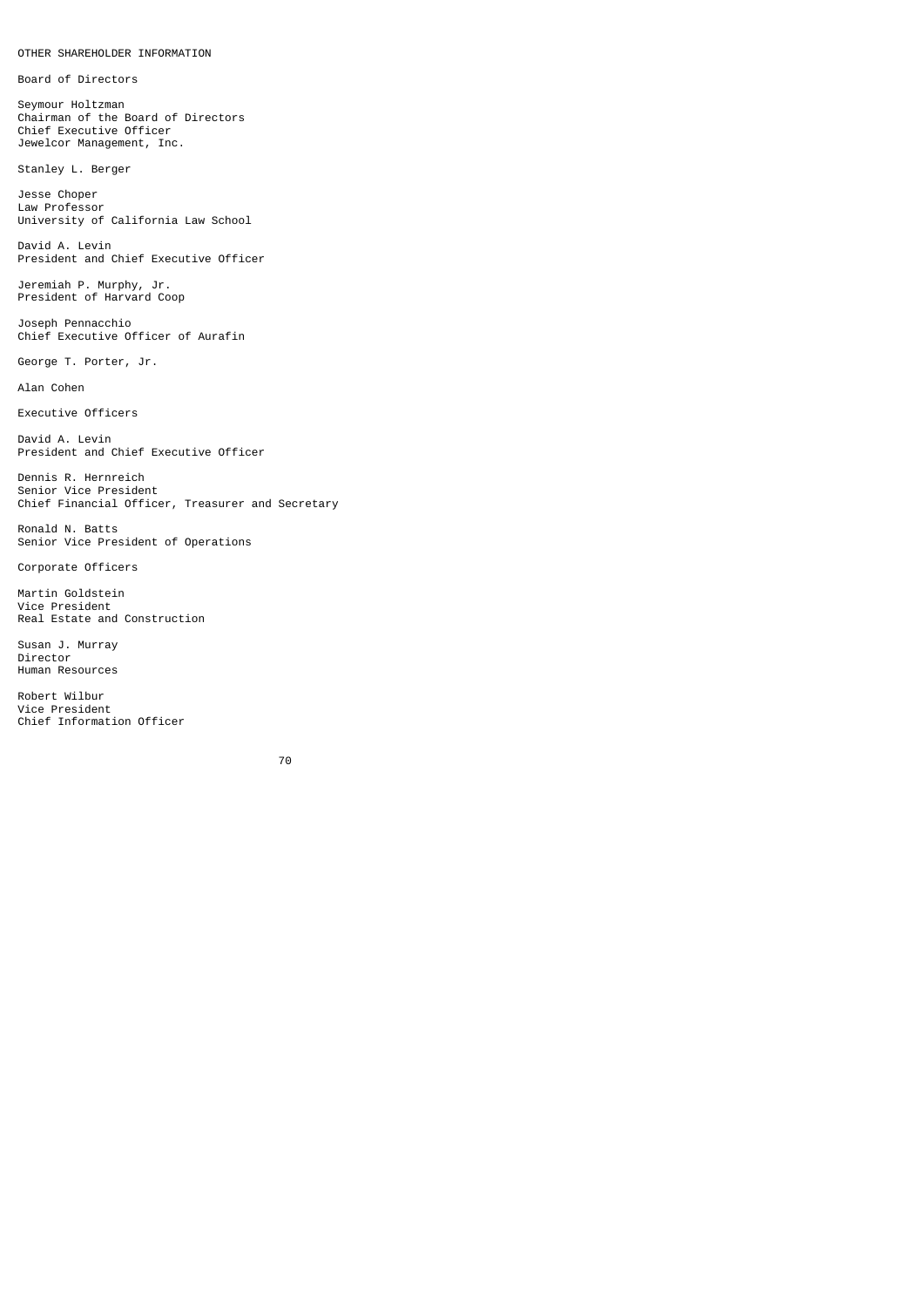Corporate Offices 66 B Street Needham, MA 02494 (781) 444-7222

Financial Information

Requests for financial information should be directed to the Investor Relations Department at the Company's headquarters: Designs, Inc., 66 B Street, Needham, MA 02494, (781) 444-7222. A copy of the Company's Annual Report on Form 10-K for the fiscal year ended February 2, 2002, filed with the Securities and Exchange Commission, may be obtained without charge upon request to the Investor Relations Department.

Annual Meeting

The 2002 Annual Meeting of Stockholders of Designs, Inc. is expected to be held on or about August 8, 2002.

Approximate reporting dates for fiscal year 2003 quarterly earnings are:

| Ouarter 1: |                                | May 20, 2002      |
|------------|--------------------------------|-------------------|
| Ouarter 2: |                                | August 19, 2002   |
| Ouarter 3: |                                | November 18, 2002 |
|            | Ouarter 4 and fiscal year end: | March 17, 2003    |

Transfer Agent and Registrar

Inquiries regarding stock transfer requirements, address changes and lost stock certificates should be directed to:

Fleet National Bank c/o EquiServe, LP P.O. Box 43010 Providence, RI 02940 shareholder services: 781-575-3400

www.equiserve.com

Independent Auditors Ernst & Young LLP 200 Clarendon Street Boston, Massachusetts 02116-5072

Trademarks

"Dockers(R)," "Levi's(R)" and "Slates(R)" are registered trademarks of Levi Strauss & Co. "Candie's(R)" is a registered trademark of Candie's, Inc. "EcKo(R)" is a registered trademark of EcKo Complex, LLC.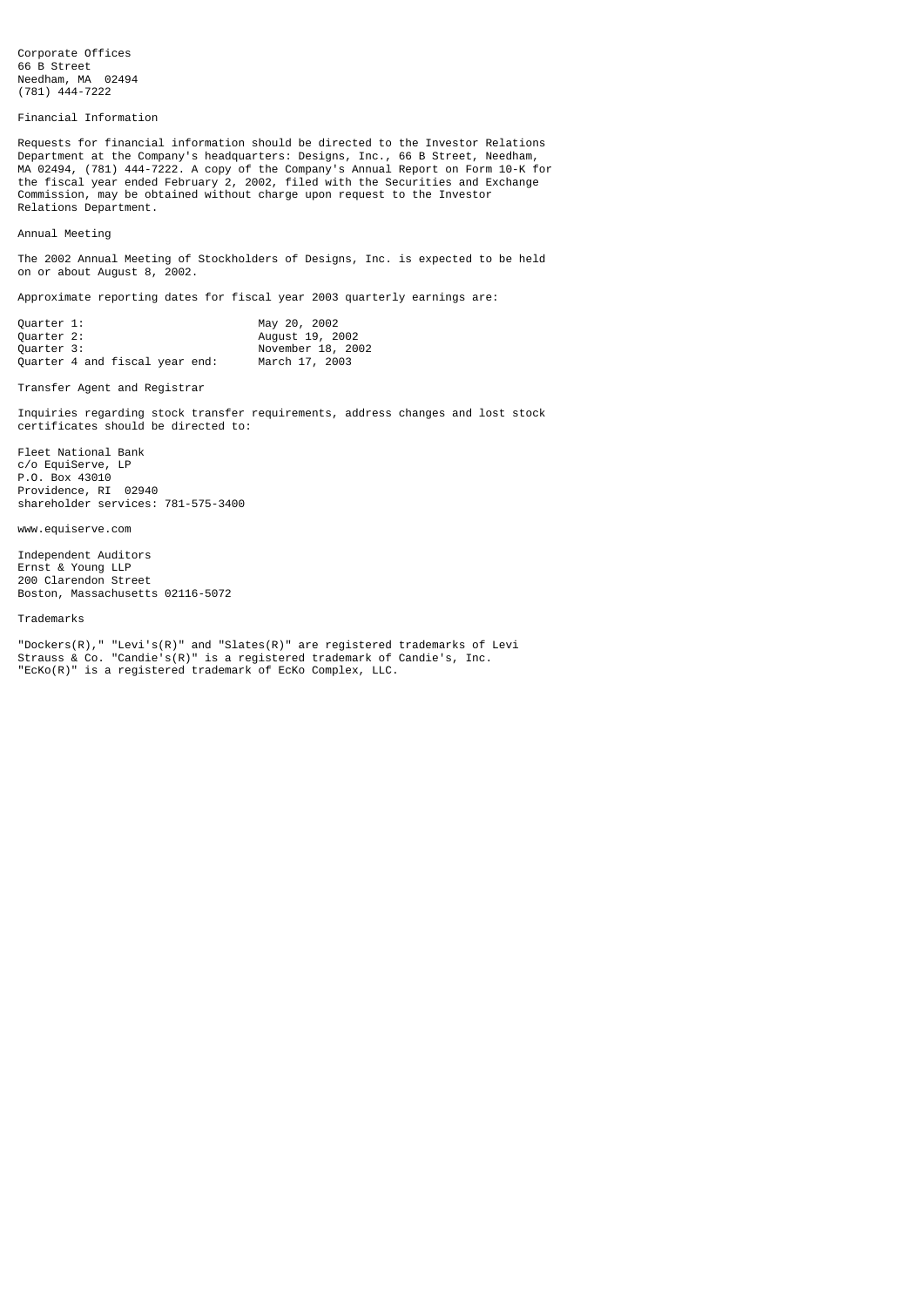## Confidential Treatment Requested

#### RETAIL STORE LICENSE AGREEMENT

 This retail store license agreement (this "Agreement") is dated January 9, 2002, and is between CANDIE'S, INC., a Delaware corporation ("Candies"), and DESIGNS, INC., a Delaware corporation ("Designs").

 Within the U.S., Candies is engaged primarily in the design, marketing, and distribution of footwear to department, specialty, chain, and company-owned stores. Designs is a retailer selling Levi Strauss & Co. branded apparel and accessories.

 Designs wishes to open and operate in the Territory stores that sell Products and are identified by display of one or more of the Marks.

The parties therefor agree as follows:

#### Article 1 **DEFINITIONS**

 When used in this Agreement, the following terms have the following meanings:

 "Affiliate" means, with respect to any given Person, any other Person at the time directly or indirectly controlling, controlled by or under common control with that Person, or (2) any director, officer or employee of that Person. For purposes of this definition, "control" means the possession, directly or indirectly, of the power to direct or cause the direction of the management and policies of a Person through ownership of voting securities.

 "Average Retail Net Sales Volume" means, with respect to any given Stores for any given period of time, the aggregate Retail Net Sales Volumes for all those Stores during that period of time, divided by the number of those Stores, the parties acknowledging that if the Average Retail Net Sales Volume for any given Stores for any given period of time is a given dollar amount, it is probable that the Retail Net Sales Volume of some or all of those Stores for that period of time will be either less than or in excess of that dollar amount.

"Bankruptcy Event" means with respect to any Person any of the following:

- (1) the institution by that Person of bankruptcy or insolvency proceedings;
- (2) the consent of that Person to the institution of bankruptcy or insolvency proceedings against that Person;
- (3) the filing by that Person of a petition seeking reorganization or release under applicable law, or the consent by that Person to the filing of any such petition or to the appointment of a receiver, liquidator, assignee, trustee, sequestrator (or other similar official) of that Person or of any substantial part of the property of that Person;
- (4) the making by that Person of an assignment for the benefit of creditors; and
- (5) the entry of an Order by a court having jurisdiction adjudging that Person bankrupt or insolvent, or approving as properly filed a petition seeking reorganization, arrangement, adjustment, or composition of or in respect of that Person under applicable law, or appointing a receiver, liquidator, assignee, trustee, sequestrator (or other similar official) of that Person, or of any substantial part of the property of that Person, or ordering the winding up or liquidation of the affairs of that Person, and (A) that Person consents to that decree or order or (B) that decree or order remains unstayed and in effect for more than 60 consecutive days.

 "Business Day" means any Monday, Tuesday, Wednesday, Thursday, or Friday that is not a day on which banking institutions in the State of New York are authorized by law, regulation or executive order to close.

 "Confidential Information" of either party means any confidential or proprietary information of that party, and includes but is not limited to information relating to the Products, the Marks, current or anticipated products, processes, know-how, customers, sales, business affairs, contractual arrangements, the identity of Representatives, but does not include the following:

- (1) information that is or becomes generally available to the public other than as a result of a breach of this Agreement by the receiving party or its Representatives;
- (2) information that was within the receiving party's possession or knowledge prior to its being furnished to the receiving party by or on behalf of the disclosing party, on condition that the source of that information was not known by the receiving party to be bound by a confidentiality agreement with or other contractual, legal or fiduciary obligation of confidentiality to the disclosing party;
- (3) information that is or becomes available to the receiving party on a non-confidential basis from a source other than the disclosing party or any of its Representatives, on condition that that source was not known after reasonable inquiry by the receiving party to be bound by a confidentiality agreement with or other contractual, legal or fiduciary obligation of confidentiality to the disclosing party or any other party with respect to that information; or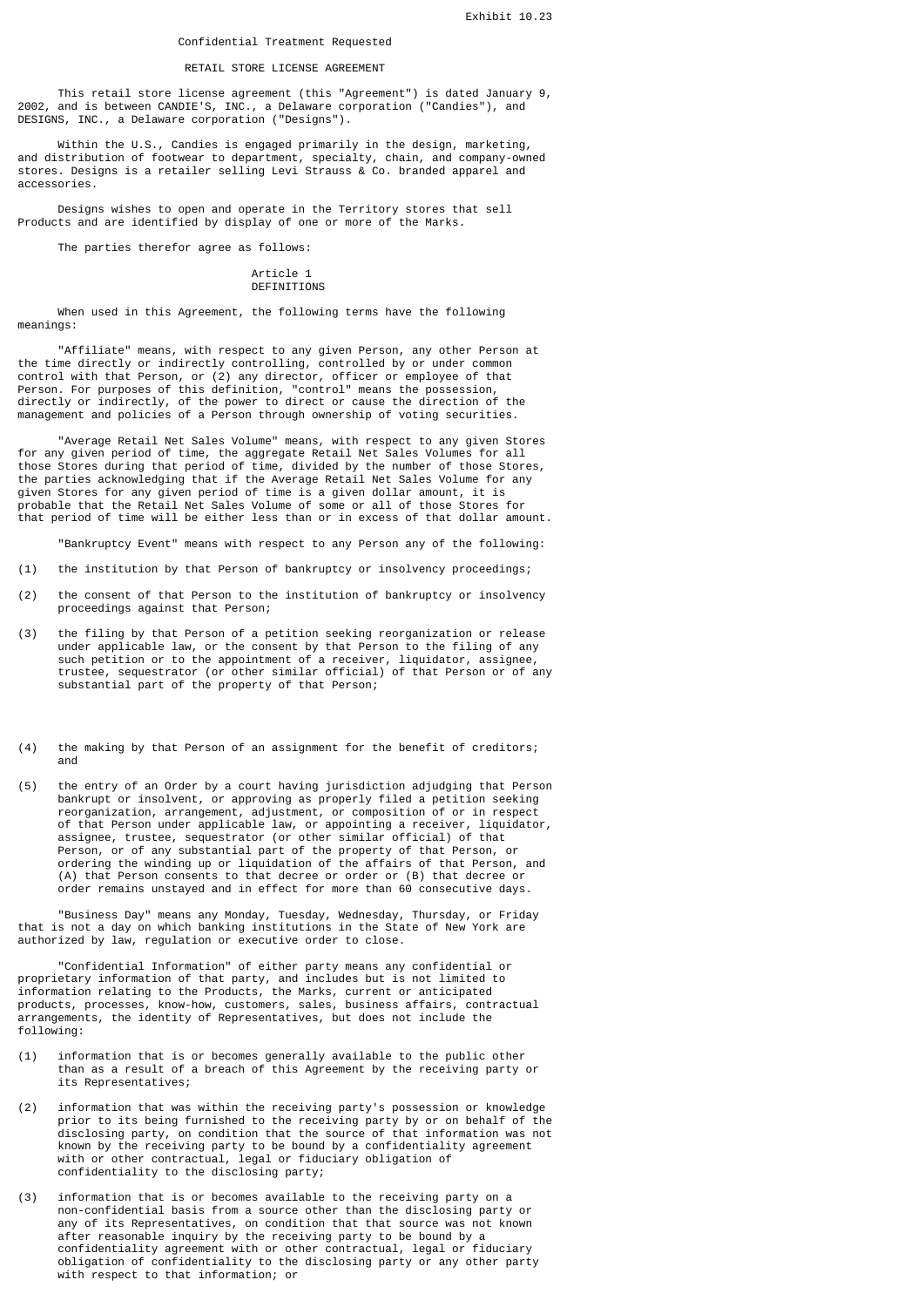(4) information that is independently developed by the receiving party without use of Evaluation Material and otherwise in a manner not consistent with this Agreement.

 Without limiting the generality of the foregoing, information is considered Confidential Information if the delivering party so informs the receiving party or if the receiving party knew or reasonably should have known that the information was confidential or proprietary.

 "Consent" means any approval, consent, ratification, filing, declaration, registration, waiver, or other authorization (including any Permit).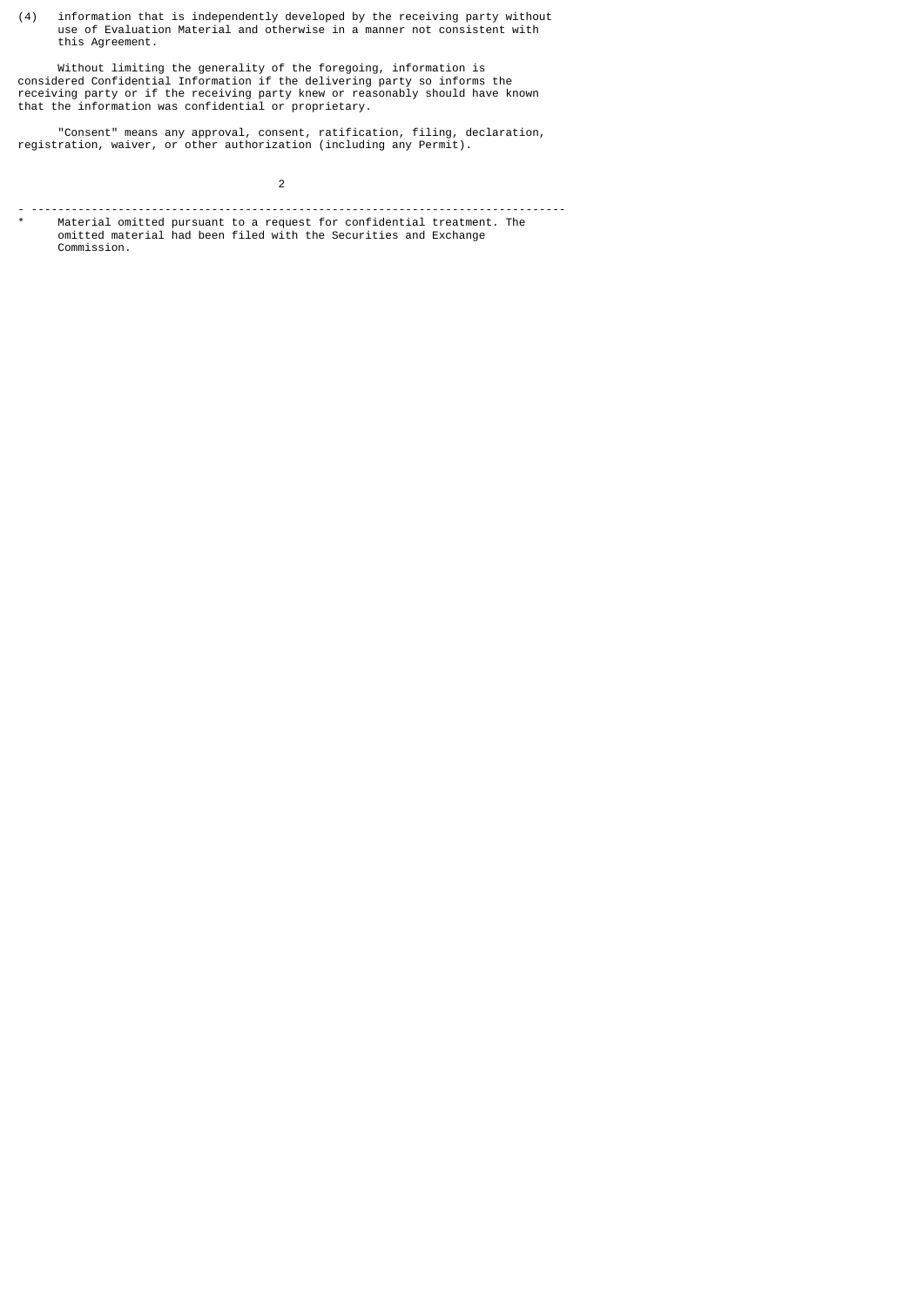"Contract" means any written or unwritten agreement, contract, obligation, promise, arrangement, or undertaking that is legally binding, including any amendment or supplement thereto.

 "Contract Year" means twelve-month period during the term of this Agreement commencing at midnight at the beginning of February 1 and ending at midnight at the end of the following January 31, except that Contract Year begins on the date of this Agreement and ends on January 31, 2003, and the last Contract Year ends on the date this Agreement terminates.

 "First Cost" refers to any Product purchased by Designs outside the Territory and means the price paid to the manufacturer for that Product and does not include any other costs, including without limitation shipping, handling, or insurance costs or any taxes, duties, or customs charges.

 "GAAP" means generally accepted United States accounting principles, consistently applied.

 "Governmental Authority" means any (1) nation, state, county, city, town, village, district, or other jurisdiction of any nature, (2) federal, state, local, municipal, foreign, or other government, (3) governmental or quasi-governmental authority of any nature (including any governmental agency, branch, department, official, or entity and any court or other tribunal, including an arbitral tribunal), (4) multi-national organization or body, and (5) body exercising, or entitled to exercise, any administrative, executive, judicial, legislative, police, regulatory, or taxing authority or power of any nature.

 "Hash Lot" means any lot of Products consisting of cases of footwear of mixed styles, colors, or sizes from Candies' warehouse and/or returns from Candies' concept stores.

 "Indemnifiable Losses" means all losses, liabilities, damages, deficiencies, obligations, fines, expenses, claims, demands, actions, suits, proceedings, judgments or settlements, whether or not resulting from Third-Party Claims, incurred or suffered by an Indemnified Party, including interest and penalties with respect thereto and out-of-pocket expenses and reasonable attorneys' and accountants' fees and expenses incurred in the investigation or defense of any of the same or in asserting, preserving or enforcing any of the Indemnity's rights hereunder, net of any amounts recovered or recoverable under any insurance policy.

 "In-line Product" means any item in the entire line of in-season footwear Products that Candies offers to full-price retailers for resale.

 "In-stock Product" means any In-line Product that Candies warehouses at its facilities for purposes of customer replenishment.

 "Landed Cost" refers to any Product purchased by Designs within the Territory and means the price paid to any seller (other than Candies) for that Product and does not include any shipping, handling, or insurance costs incurred in shipping that Product to Designs from that seller.

 $\sim$  3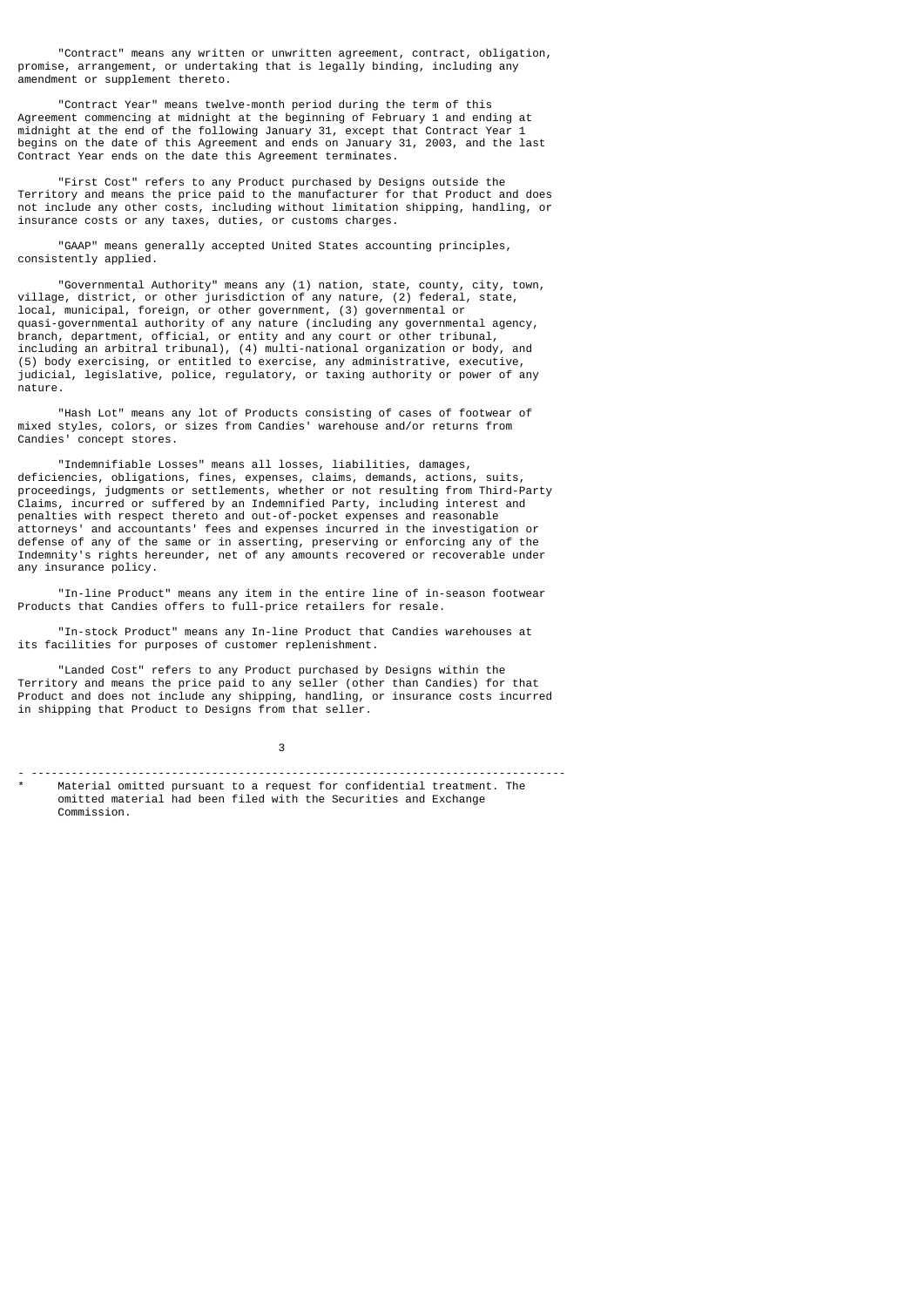"Law" means any federal, state, local, municipal, foreign, international, multinational, or other administrative order, constitution, law, ordinance, principle of common law, regulation, statute, or treaty.

 "Licensed Product" means any Product manufactured or supplied by any Person under license from Candies.

 "Lien" means any charge, claim, community property interest, condition, equitable interest, lien, option, pledge, security interest, right of first refusal, or restriction of any kind, including any restriction on use, voting, transfer, receipt of income, or exercise of any other attribute of ownership.

"Marks" means those trademarks and service marks listed on Schedule C.

 "Order" means any award, decision, injunction, judgment, order, ruling, consent decree, subpoena, or verdict entered, issued, made, or rendered by any court, arbitral tribunal, administrative agency, or other Governmental Body.

 "Outlet Center" means a mall or shopping center composed primarily of outlet stores.

 "Outlet Store" means any outlet store for Retail Sale of Products that is operated by Designs or any Affiliate and is located in an Outlet Center.

 "Permit" means any approval, consent, license, permit, waiver, or other authorization issued, granted, given, or otherwise made available by or under the authority of any Governmental Authority or pursuant to any Law.

 "Person" means any individual, corporation (including any non-profit corporation), general or limited partnership, limited liability company, joint venture, estate, trust, association, organization, labor union, Governmental Authority or other entity.

 "Proceeding" means any action, arbitration, audit, hearing, investigation, litigation, or suit (whether civil, criminal, administrative, investigative, or informal) commenced, brought, conducted, or heard by or before, or otherwise involving, any Governmental Authority.

 "Product" means any item of merchandise bearing one or more of the Marks or any of the trademarks or service marks listed on Schedule D.

 "Quarter" means any of (1) the period commencing the date of this Agreement and ending on January 31, 2002, (2) any subsequent 3-month period commencing February 1, May 1, August 1, or November 1, and (3) the period (A) beginning the day after the 3-month period commencing February 1, May 1, August 1, or November 1, as applicable, immediately preceding the date this Agreement terminates and (B) ending on the date this Agreement terminates.

 "Representative" means, with respect to any Person, any director, officer, employee, agent, consultant, advisor, or other representative of that Person, including legal counsel, accountants, and financial advisors.

4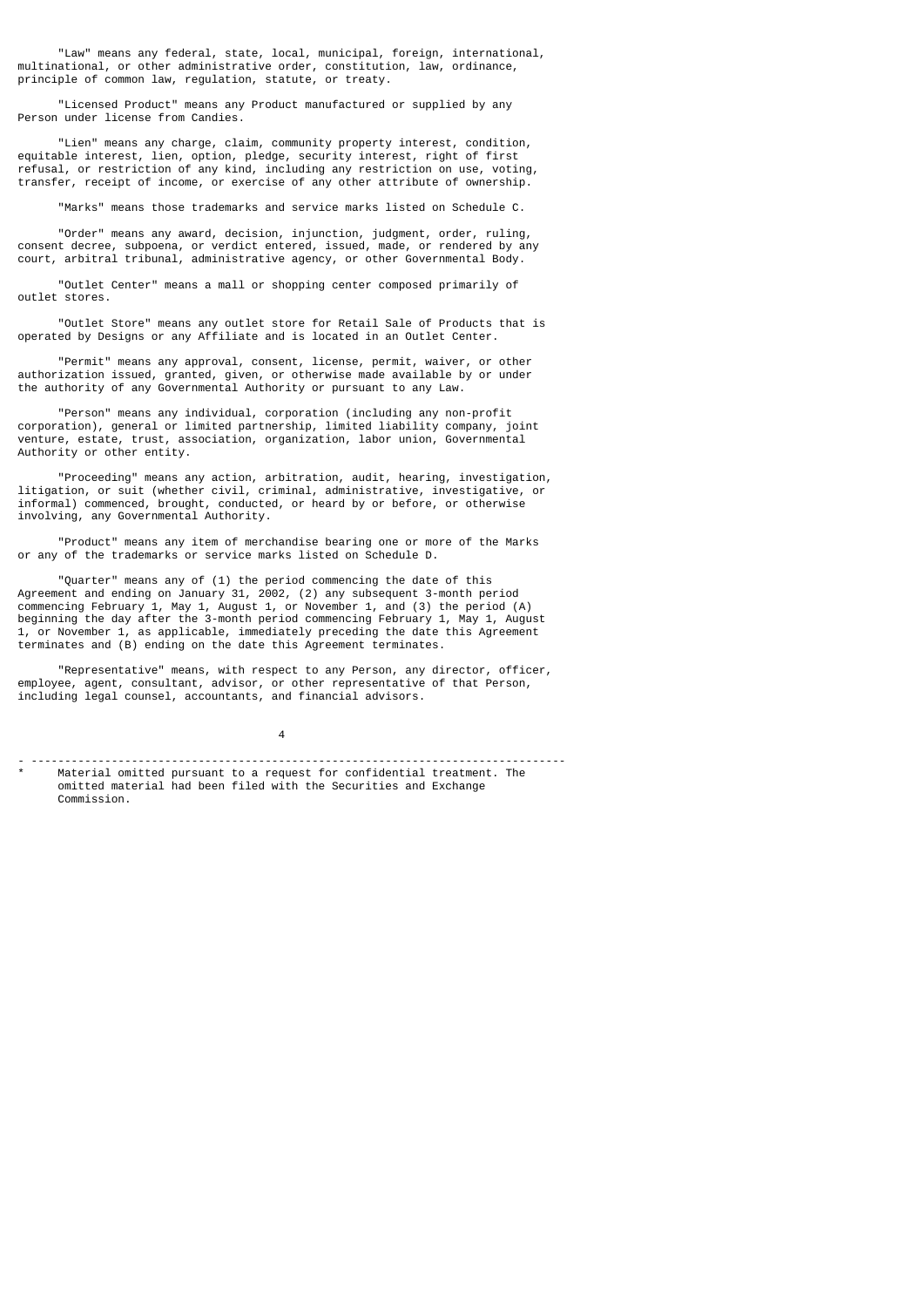"Retail Net Sales Volume" means for any period the aggregate price to the consumer of all Products sold in a Retail Sale during that period.

"Retail Sale" means a sale made at retail price to a consumer.

"Store" means any Outlet Store, Value Power Store, or Warehouse Store.

"Territory" means the continental United States, Hawaii, and Puerto Rico.

 "Value Power Center" means any non-enclosed shopping center the tenants of which include two or more specialty apparel or footwear stores such as Old Navy, Marshall's, T.J. Maxx, Ross, Famous Footwear, or Designer Shoe Warehouse stores.

 "Value Power Store" means any outlet store for Retail Sale of Products that is operated by Designs or any Affiliate and is located in a Value Power Center.

 "Warehouse Store" means any temporary warehouse or clearance store being used by Designs or any Affiliate to sell Hash Lots or to liquidate Products.

#### Article 2 GRANT OF LICENSE

 2.1 Grant and Territory. Subject to the other terms of this Agreement, Candies hereby grants to Designs an exclusive license to use the Marks in the Territory in connection with the operation of Stores and Retail Sale of Products in Stores (that license, the "License"), and during the term of this Agreement Candies may not operate or grant to any of its Affiliates or any other Person the right to operate any store, or a department in any store, selling Products if that store is located in an Outlet Center or Value Power Center, except that Candies or any of its Affiliates may continue to operate those stores selling Products that it currently operates that are located in Outlet Centers or Value Power Centers.

 2.2 Relationship of Parties. 1. The relationship between Candies and Designs is that of licensor and licensee of intellectual property rights and supplier and retailer of merchandise. In its capacity as licensee and retailer, Designs will be acting only as independent contractor and not as partner, co-venturer, or Representative of Candies. Neither party has any authority, either express or implied, to make any commitment or representation on behalf of the other party or incur any debt or obligation on behalf of the other party.

 (b) Designs will be purchasing Products from Candies for its own account and for resale in the Territory, and not under consignment or representation. Designs is not a commercial agent of Candies, and this Agreement does not constitute a franchise and does not create a fiduciary relationship between the parties.

 $\sim$  5  $\sim$  5  $\sim$  5  $\sim$  5  $\sim$  5  $\sim$  5  $\sim$  5  $\sim$  5  $\sim$  5  $\sim$  5  $\sim$  5  $\sim$  5  $\sim$  5  $\sim$  5  $\sim$  5  $\sim$  5  $\sim$  5  $\sim$  5  $\sim$  5  $\sim$  5  $\sim$  5  $\sim$  5  $\sim$  5  $\sim$  5  $\sim$  5  $\sim$  5  $\sim$  5  $\sim$  5  $\sim$  5  $\sim$  5  $\sim$  5  $\sim$ - --------------------------------------------------------------------------------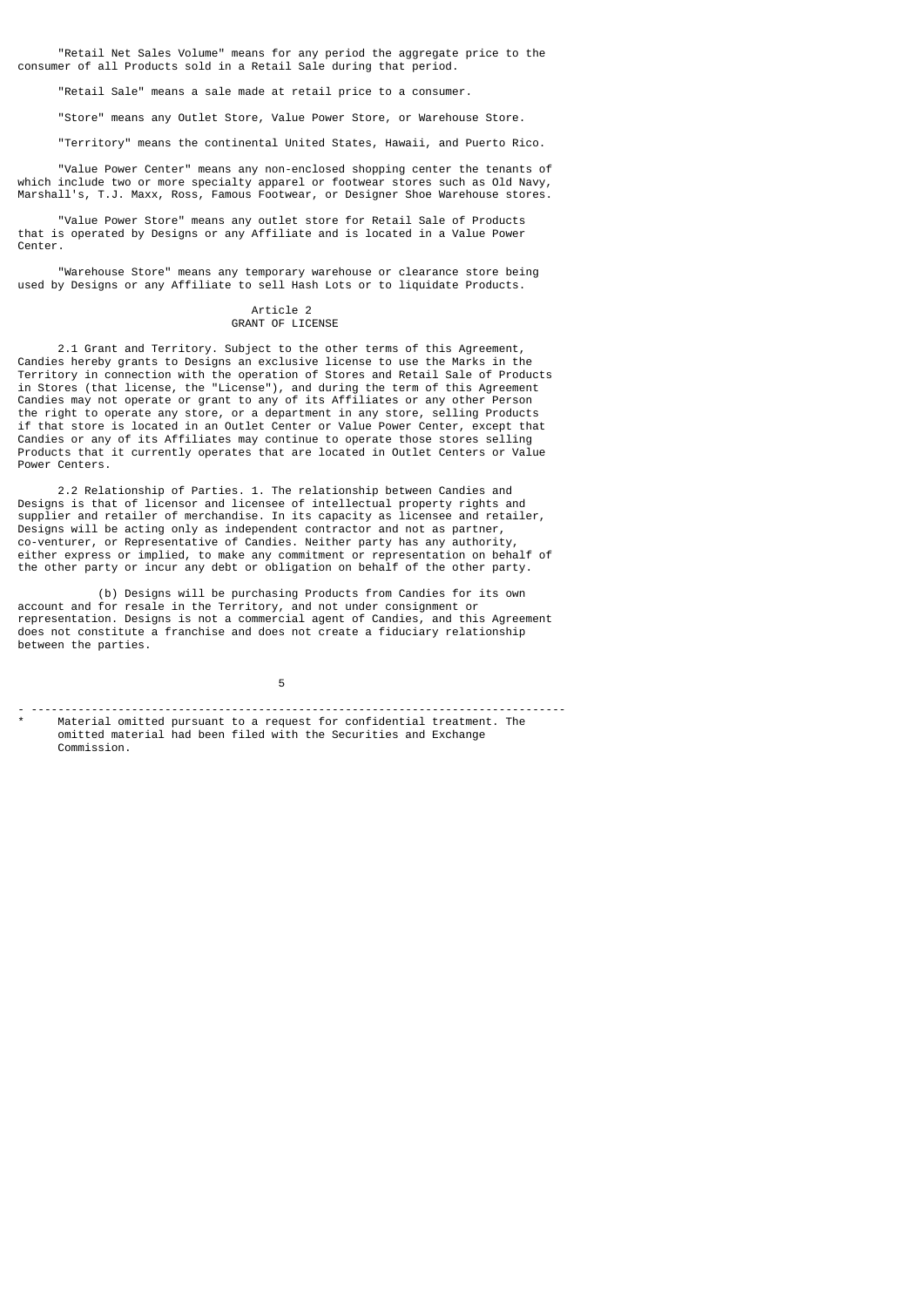#### Article 3 OUTLET STORES

 3.1 Exclusivity Through Contract Year 5. (a) With respect to Designs' operation of Outlet Stores and Retail Sale of Products in Outlet Stores, and subject to Sections  $3.1(b)$  through  $3.1(e)$ , the License is exclusive through Contract Year 5, on condition that Designs open Outlet Stores (excluding any Outlet Stores that Designs purchases from Candies) according to the following schedule:

| Contract Year 1 |  | 10 stores |
|-----------------|--|-----------|
| Contract Year 2 |  | 15 stores |
| Contract Year 3 |  | 15 stores |
| Contract Year 4 |  | 17 stores |
| Contract Year 5 |  | 18 stores |

 (b) Subject to Section 3.1(e), if during any Contract Year of Contract Years 1 through 4 Designs opens a number of Outlet Stores that is less than 75% of the number of Outlet Stores specified for that Contract Year in Section 3.1(a), Designs' exclusivity with respect to Outlet Stores will automatically terminate at the end of that Contract Year.

 (c) If during any Contract Year of Contract Years 1 through 4 Designs opens a number of Outlet Stores that is less than 100% but is 75% or more of the number of Outlet Stores specified for that Contract Year in Section 3.1(a), Candies' grant of exclusivity with respect to Outlet Stores will not end at the end of that Contract Year, and Designs will be deemed to have satisfied the requirements of Section  $3.1(a)$  if by the end of the following Contract Year Designs has opened a sufficient number of Outlet Stores such that the aggregate number of Outlet Stores opened during that following Contract Year and the preceding Contract Year equals the aggregate of the number of Outlet Store specified in Section 3.1(a) for those Contract Years. Subject to Section 3.1(e), if Designs fails to do so, Designs' exclusivity with respect to Outlet Stores will automatically terminate at the end of that following Contract Year.

 (d) Subject to Section 3.1(e), if during Contract Year 5 Designs opens a number of Outlet Stores that is less than the number of Outlet Stores specified for that Contract Year in Section 3.1(a), Designs' exclusivity with respect to Outlet Stores will automatically terminate at the end of that Contract Year.

 (e) Designs' exclusivity with respect to Outlet Stores will not automatically terminate as provided in Section 3.1(b), 3.1(c), or 3.1(d) if at the end of the Contract Year in question Designs has opened a number of Outlet Stores equal to or greater than the aggregate number of Outlet Stores specified in Section 3.1(a) for that Contract Year and each preceding Contract Year. The parties acknowledge that the effect of this Section 3.1(e) is that if Designs opens 75 or more Outlet Stores any time prior to the end of Contract Year 5, Designs will retain through the end of Contract Year 5 its exclusivity with respect to Outlet Stores.

 3.2 Exclusivity After Contract Year 5. (a) With respect to Designs' operation of Outlet Stores and Retail Sale of Products in Outlet Stores, Candies' grant of the License will

 $\sim$  6 - --------------------------------------------------------------------------------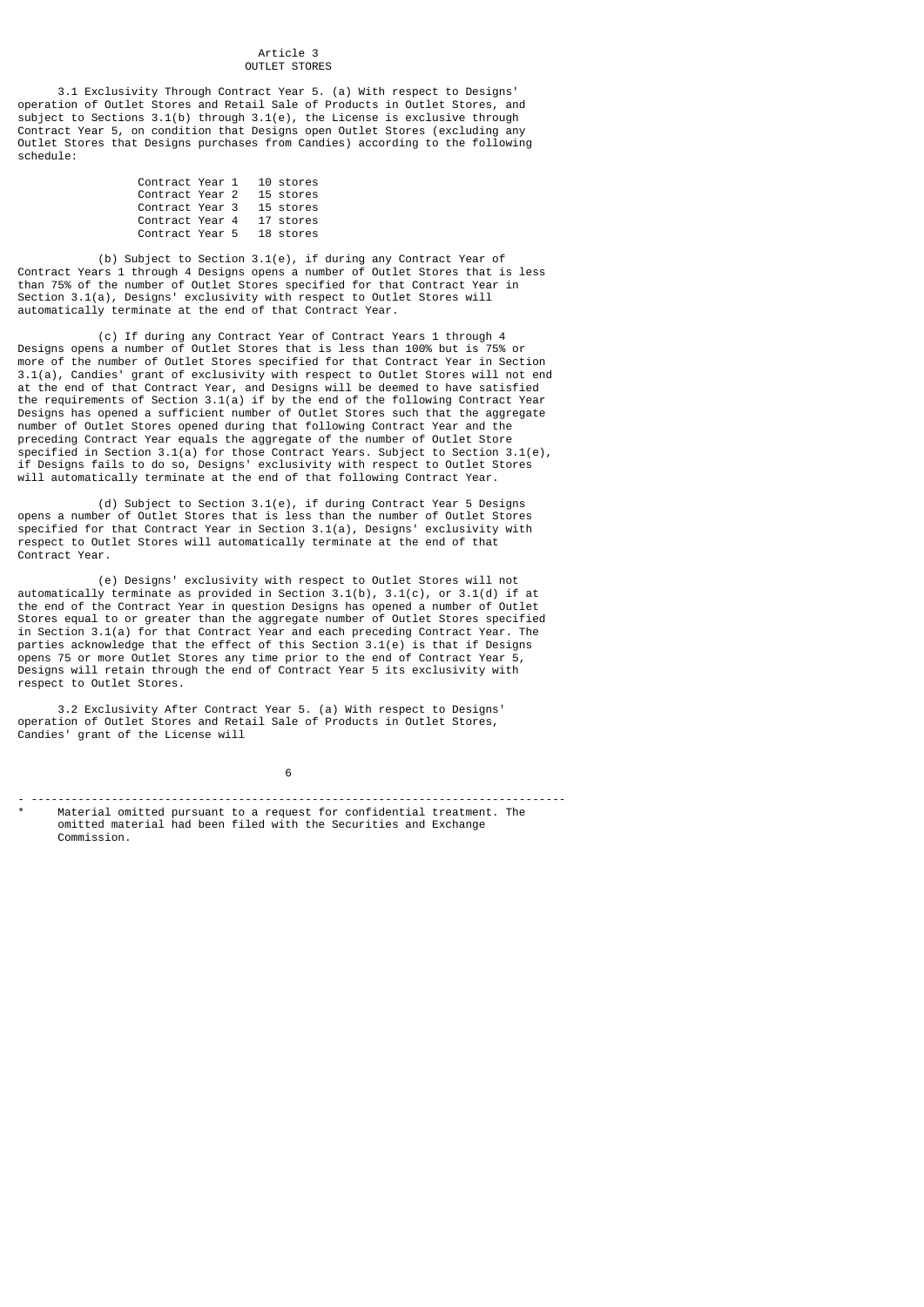remain exclusive after Contract Year 5 on condition that for any Contract Year after Contract Year 5, both of the following apply:

- (1) the Average Retail Net Sales Volume of the Outlet Stores for that Contract Year on an annualized basis is at least \$500,000; and
- (2) Designs has by the end of that Contract Year opened a sufficient number of Outlet Stores such that the following calculation yields a result that is equal to or greater than five:
	- (A) the total of (i) the number of Outlet Stores operating in that Contract Year plus (ii) the number of Outlet Stores operating in each preceding Contract Year that is subsequent to Contract Year 5 plus (iii) the number of Outlet Stores, if any, in excess of 75 that were operating by the end of Contract Year 5 divided by
	- (B) the number of Contract Years subsequent to Contract Year 5, up to and including that Contract Year.

(b) If Designs fails to satisfy one or other of the conditions specified in Section 3.2(a), Designs' exclusivity with respect to Outlet Stores will automatically terminate at the end of the applicable Contract Year.

 3.3 Consequences of Ending of Exclusivity. (a) Upon termination of Designs' exclusivity with respect to Outlet Stores, Designs will be entitled to open and operate Outlet Stores on a nonexclusive basis, and the only other Persons entitled to open and operate stores, or departments in stores, in Outlet Centers selling Products will be Candies and its Affiliates, on the basis specified in this Section 3.3.

 (b) If Designs' exclusivity with respect to Outlet Stores ends at the end of Contract Year 5 or anytime sooner, Candies will thereafter be entitled to open anywhere within the Territory stores, or departments in stores, in Outlet Centers selling Products, on condition (1) that none of those stores is within a 60-mile radius of any Outlet Store then operated by Designs and (2) that whenever Candies wishes to open a store, or a department in any store, selling Products at any location listed on Schedule A, it shall, by sending Designs an Outlet Store Option Notice in the form attached as Exhibit A, notify Designs and give Designs the option to open an Outlet Store at that location.

 (c) If Designs' exclusivity with respect to Outlet Stores ends anytime after the end of Contract Year 5, Candies will thereafter be entitled to open anywhere within the Territory stores in Outlet Centers selling Products, on condition (1) that none of those stores is within a 60-mile radius of any Outlet Store then operated by Designs and (2) that whenever Candies wishes to open a store at any location it shall, by sending Designs an Outlet Store Option Notice in the form attached as Exhibit A, notify Designs and give Designs the option to open an Outlet Store at that location.

7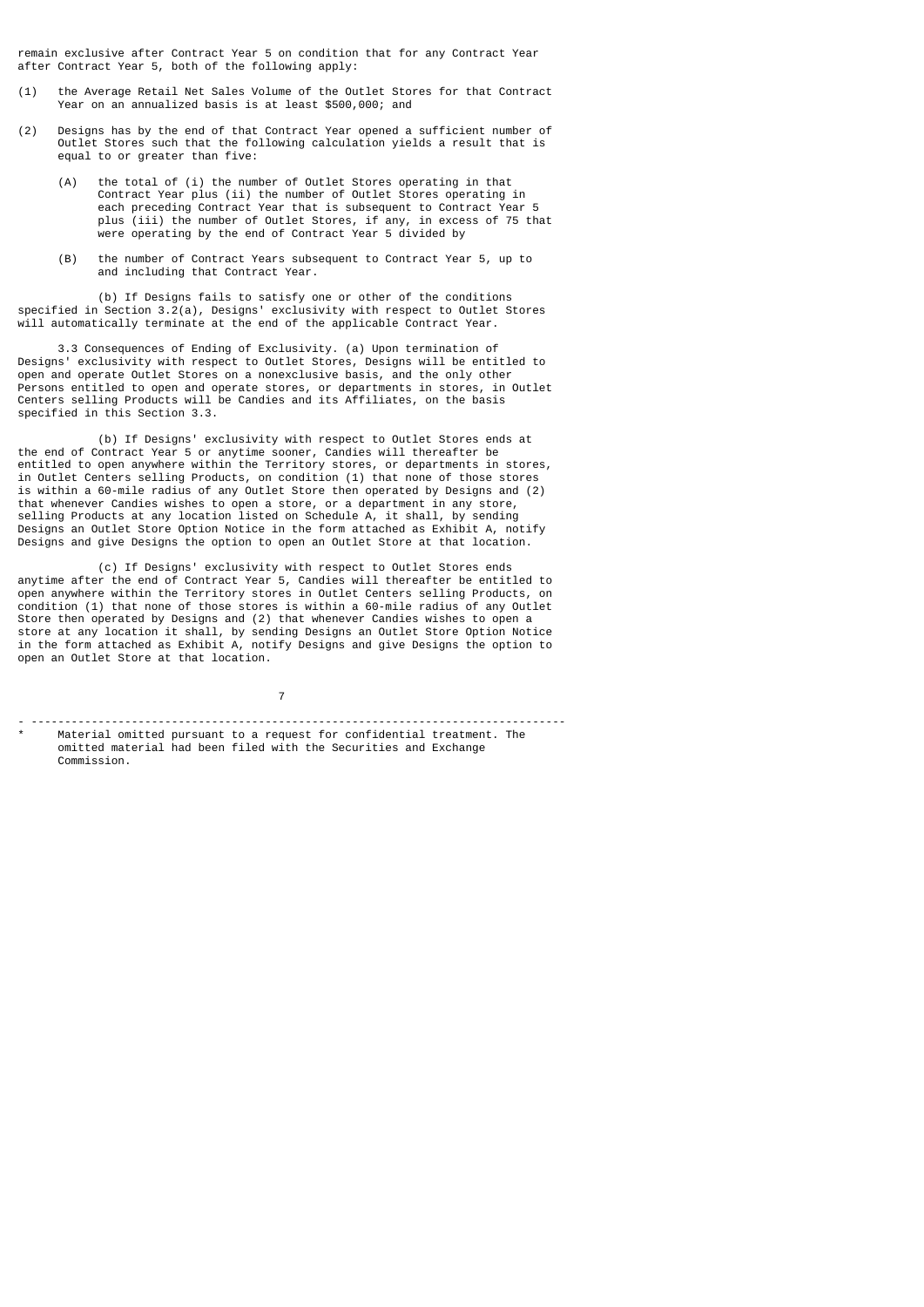(d) If (1) Designs fails to notify Candies within 30 days after its receipt of an Outlet Store Option Notice whether or not it wishes to open an Outlet Store at the location specified in that Outlet Store Option Notice, or (2) Designs notifies Candies that it elects to open an Outlet Store at that location but fails to make commercially reasonable efforts to negotiate a lease for an Outlet Store at that location within four months of its receipt of the Outlet Store Option Notice, Designs will be deemed to have not exercised its option to open an Outlet Store at that location.

 (e) If Designs does not exercise, or is deemed to have not exercised, its option to open an Outlet Store at a location specified in an Outlet Store Option Notice and (1) within nine months of Designs' receipt of that Outlet Store Option Notice Candies is not making commercially reasonable efforts to negotiate a lease for a store selling Products at that location or (2) within one year thereof Candies has not executed such a lease, Candies may not thereafter open a store selling Products at that location without delivering to Designs another Outlet Store Option Notice pursuant to Section 3.3(b) or 3.3(c), as applicable.

## Article 4 VALUE POWER STORES

 4.1 Test Stores. Designs may open two test Value Power Stores. If the Average Retail Net Sales Volume of these Value Power Stores on an annualized basis for the 90-day period after each of these Value Power Stores opens is at least \$650,000, Designs may open additional Value Power Stores in accordance with this Agreement.

 4.2 Tradename. At its option, Candies may require that Designs use the tradename "Candie's Factory Store" for any one or more Value Power Stores, on condition that the landlord of any given Value Power Store permits Designs to use that tradename for that Value Power Store. If Candies elects to require Designs to use the tradename "Candie's Factory Store" for a given Value Power Store but the landlord does not permit Designs to use that tradename, Designs shall use the name that Candies, Designs, and the landlord agree upon.

 4.3 Exclusivity. (a) With respect to Designs' operation of Value Power Stores and Retail Sale of Products in Value Power Stores, Candies' grant of the License is exclusive on condition that (1) by the end of Contract Year 2 Designs has opened at least ten Value Power Stores and (2) for any Contract Year after Contract Year 2, Designs has by the end of that Contract Year opened a sufficient number of Value Power Stores such that the total number of Value Power Stores opened by the end of that Contract Year divided by the total number of Contract Years up to and including that Contact Year is equal to or greater than five.

 (b) If Designs fails to satisfy one or other of the conditions specified in Section 4.3(a), Designs' exclusivity with respect to Value Power Stores will automatically terminate at the end of the applicable Contract Year.

en andere de la provincia de la provincia de la provincia de la provincia de la provincia de la provincia del

<sup>- --------------------------------------------------------------------------------</sup> Material omitted pursuant to a request for confidential treatment. The omitted material had been filed with the Securities and Exchange Commission.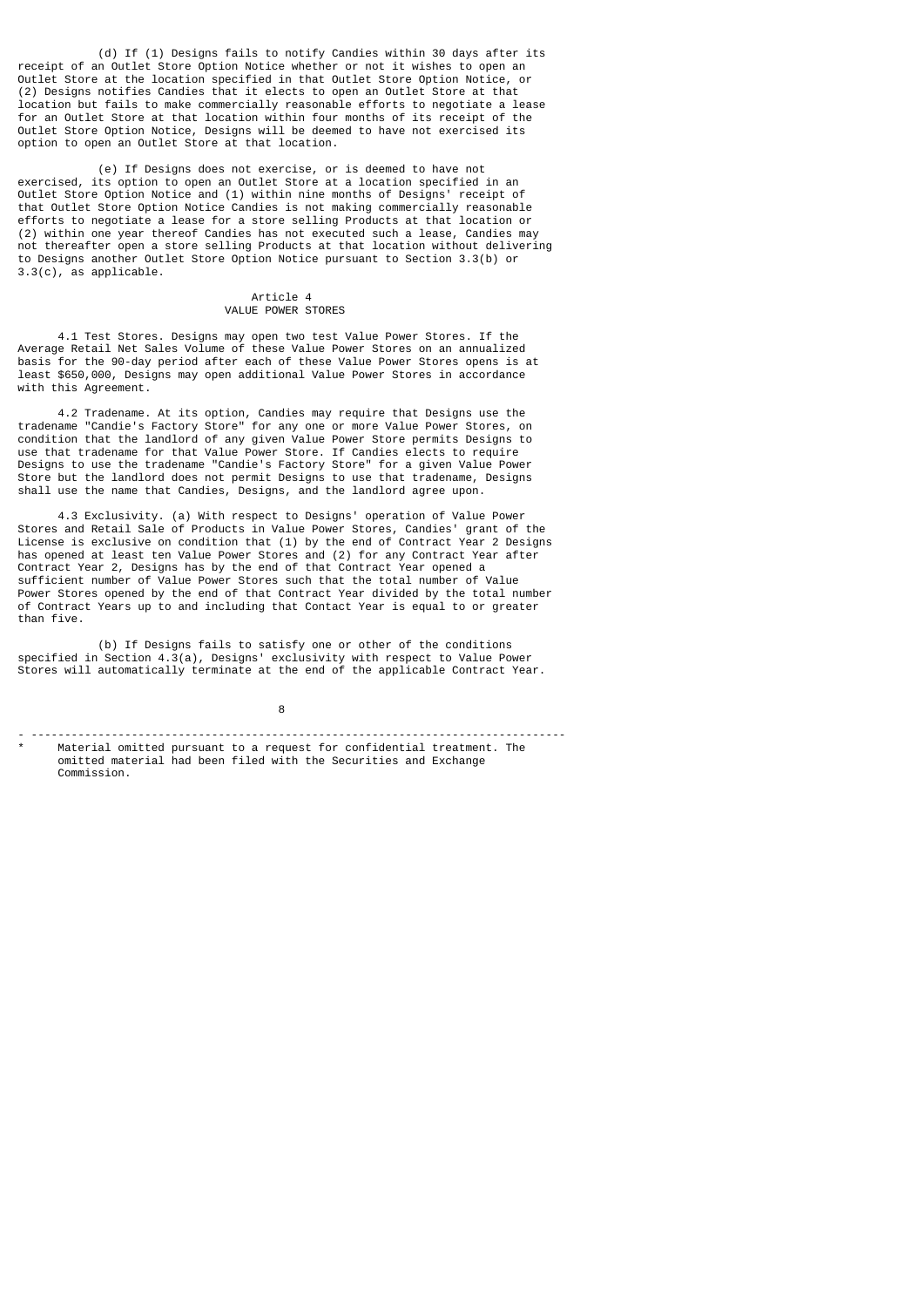(c) The parties acknowledge that the effect of Section 4.3(a) is that if Designs opens 25 or more Value Power Stores any time prior to the end of Contract Year 5, Designs will retain through the end of Contract Year 5 its exclusivity with respect to Value Power Stores.

 4.4 Consequences of Ending of Exclusivity. (a) Upon termination of Designs' exclusivity with respect to Value Power Stores, Designs will be entitled to open and operate Value Power Stores on a nonexclusive basis, and the only other Person entitled to open and operate stores, or departments in stores, in Value Power Centers selling Products will be Candies and its Affiliates, on the basis specified in this Section 4.4.

 (b) If Designs' exclusivity with respect to Value Power Stores ends at the end of Contract Year 5 or anytime sooner, Candies will thereafter be entitled to open anywhere within the Territory stores, or departments in stores, in Value Power Centers selling Products, on condition that none of those stores is within a 5-mile radius of any Value Power Store then operated by Designs.

 (c) If Designs' exclusivity with respect to Value Power Stores ends anytime after the end of Contract Year 5, Candies will thereafter be entitled to open anywhere within the Territory stores, or departments in stores, in Value Power Centers selling Products, on condition (1) that none of those stores is within a 5-mile radius of any Value Power Store then operated by Designs and (2) that whenever Candies wishes to open a store, or a department in any store, selling Products at any location listed on Schedule B, it shall, by sending Designs a Value Power Store Option Notice in the form attached as Exhibit B, notify Designs and give Designs the option to open a Value Power Store at that location.

 (d) If (1) Designs fails to notify Candies within 30 days after its receipt of a Value Power Store Option Notice whether or not it wishes to open a Value Power Store at the location specified in that Value Power Store Option Notice, or (2) Designs notifies Candies that it elects to open a Value Power Store at that location but fails to make commercially reasonable efforts to negotiate a lease for a Value Power Store at that location within four months of its receipt of the Value Power Store Option Notice, Designs will be deemed to have not exercised its option to open a Value Power Store at that location.

 (e) If Designs does not exercise, or is deemed to have not exercised, its option to open a Value Power Store at a location specified in a Value Power Store Option Notice and (1) within nine months of Designs' receipt of that Value Power Store Option Notice Candies is not making commercially reasonable efforts to negotiate a lease for a store selling Products at that location or (2) within one year thereof has not executed such a lease, Candies may not thereafter open a store selling Products at that location without delivering to Designs another Value Power Store Option Notice pursuant to Section  $4.4(b)$  or  $4.3(c)$ , as applicable.

9

- --------------------------------------------------------------------------------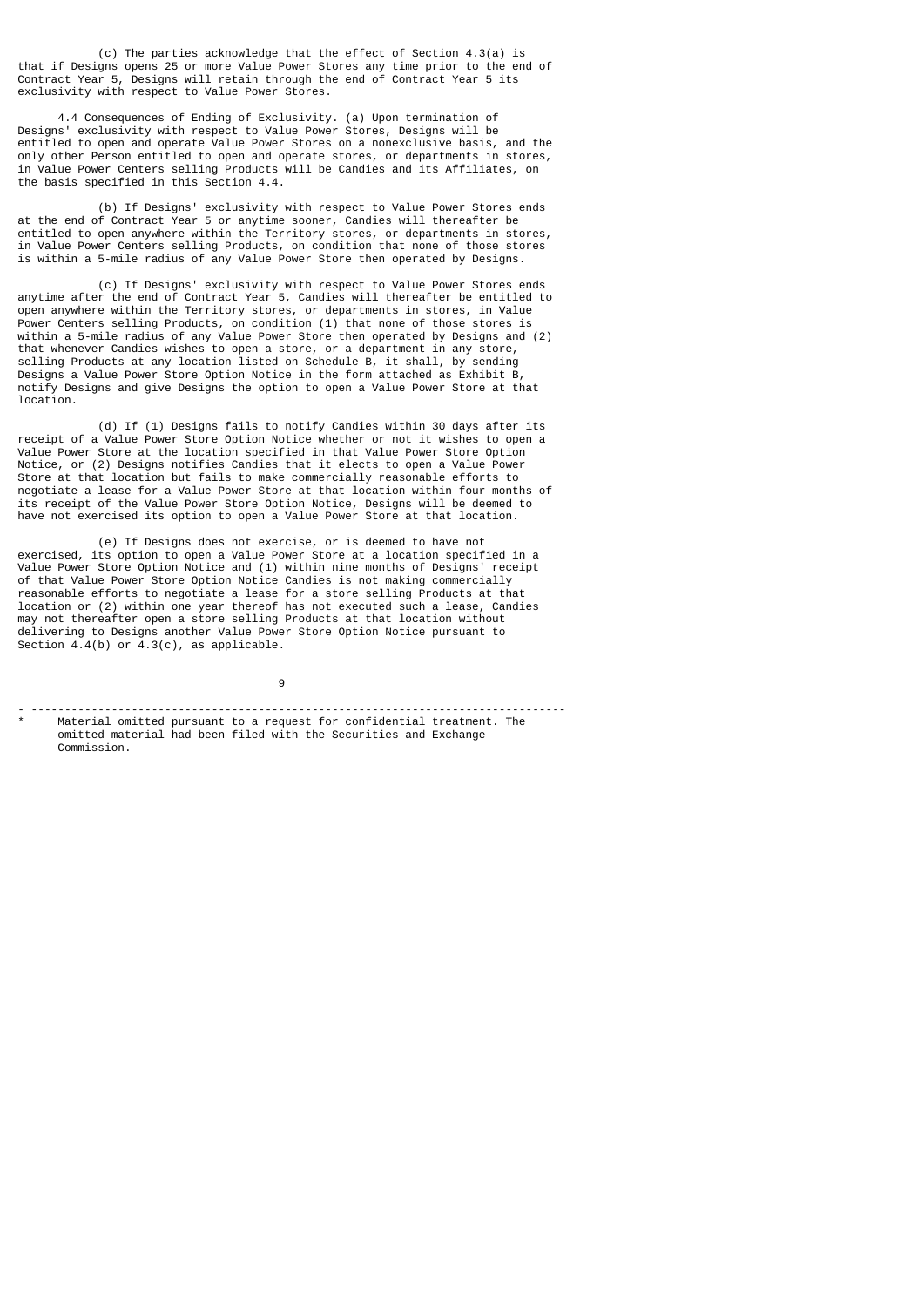### Article 5 APPROVAL OF STORES

 5.1 Store Location. Before establishing any Store, Designs shall submit to Candies a Store Location Approval Form in the form attached as Exhibit C. Candies has final approval of the mall or shopping center where any Store is located, other than any Outlet Store that Designs opens at a location listed on Schedule A, any Value Power Store that Designs opens at a location listed on Schedule B, or any Warehouse Store that is located in an Outlet Center where an Outlet Store is already operating or in a Value Power Center where a Value Power Store is already operating. Candies may not unreasonably withhold, condition, or delay its approval, and Candies will be deemed to have approved a location if it does not notify Designs of its disapproval within 30 days of Candies receipt of a Store Location Approval Form with respect to that location.

 5.2 Prototypes. As soon as reasonably practicable, Designs shall submit to Candies for its approval plans for a prototype Outlet Store design and a prototype Value Power Store design. Personnel of Candies and Designs shall confer regarding the prototype design plans. Designs may not open either any Outlet Store or any Value Power Store until Candies has approved the applicable prototype design, and Candies may not unreasonably withhold, condition, or delay its approval (a prototype design so approved, a "Prototype"). Designs and Candies shall endeavor to have each Prototype be based on a build-out cost of not more than \$50.00 per square foot. Designs is not required to submit to Candies plans for Warehouse Stores. Designs may work with its own vendors to design, fixture and build all Stores, on condition that all such work is consistent with a Prototype.

 5.3 Store Leases. Designs may either lease or own the premises of any Store. Designs is responsible for negotiating the terms of any lease for Store premises, and shall use commercially reasonable efforts to cause any landlord to include in each such lease a provision permitting Designs to assign the lease to Candies without a penalty of any kind, including without limitation an increase in rent. Designs shall promptly notify Candies any time it signs a lease for any Store that does not include such a provision. Designs may elect to enter into any lease for any Store through an Affiliate. Execution by Designs or an Affiliate of Designs of a lease for any Store will not, for purposes of this Agreement, constitute the opening of that Store.

 5.4 Display of Products. The visual presentation of Products on the selling floor of the Stores must comply with reasonable guidelines and directions, if any, provided to Designs by Candies.

## Article 6 SUPPLY OF PRODUCTS

 6.1 Offer of In-line Products. Candies shall offer each In-line Product for sale to Designs at the same time as Candies offers that In-line Product for sale to full-price retailers for resale.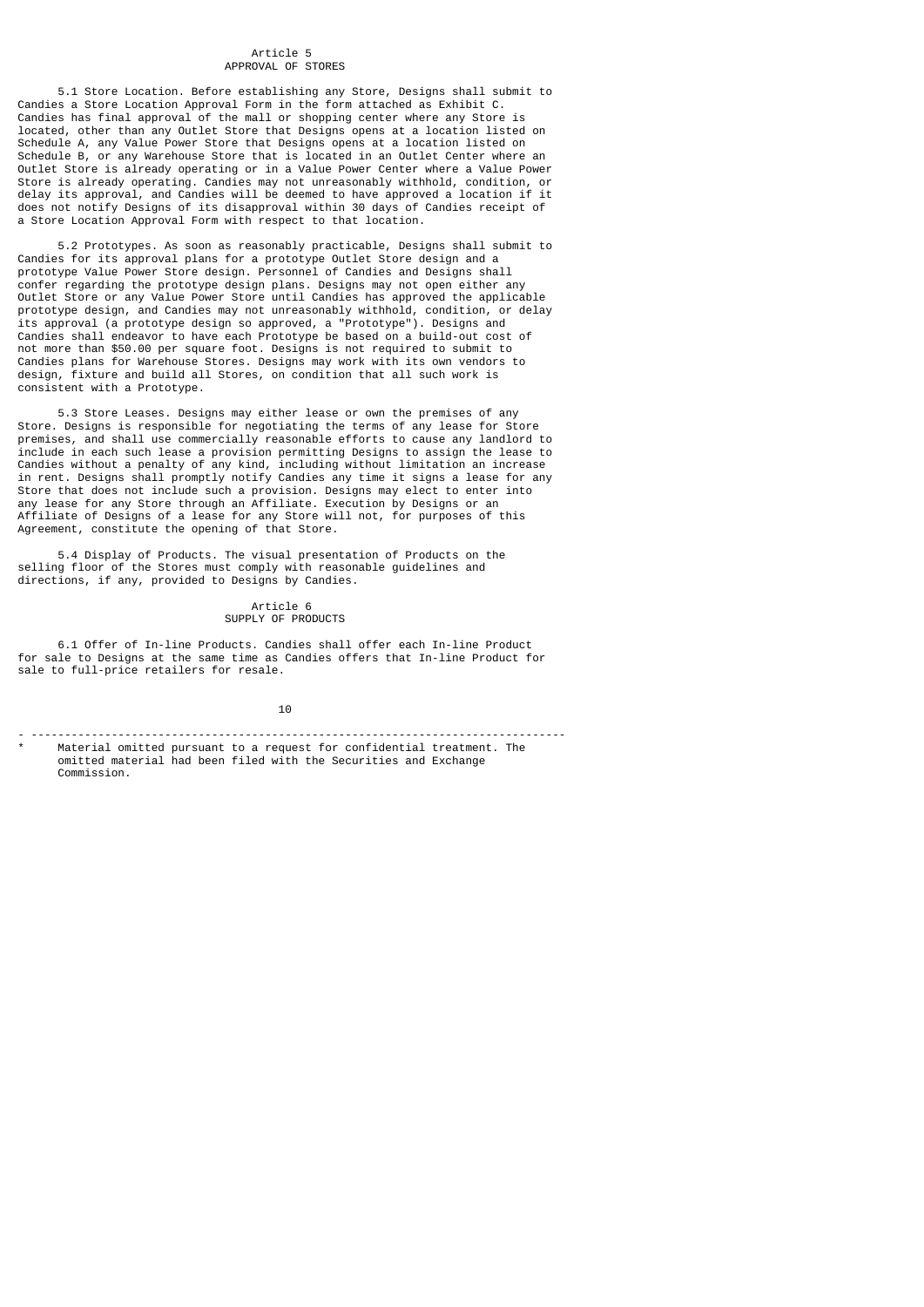6.2 Information Regarding Other Products. Candies shall as soon as available provide Designs with up-to-date descriptions of all In-line Products (including the identity of the manufacturers of all In-line Products that are not In-stock Products), all Products that are manufactured or supplied by Candies licensees (including information regarding the licensees), and all other merchandise being offered for sale in stores operated by Candies.

 6.3 Purchase of In-Stock Products, Close-Out Products, and Hash Lots. (a) Designs may purchase from Candies any In-stock Products (in accordance with this Section 6.3), close-out Products (in accordance with Section 6.4), and Hash Lots (in accordance with Section 6.5).

 (b) The cost to Designs of In-stock Products supplied to Designs by Candies is the published wholesale price that Candies offers to full-price retailers less \*%.

 (c) Candies shall ship to any destination in the Territory that Designs specifies any Products that Candies sells to Designs under this Section 6.3, and Designs shall pay all shipping, handling, and insurance costs that are attributable to shipment of those Products from any Candies warehouse in the Territory to the destination specified by Designs. Shipment will be FOB the Candies warehouse from which Products are shipped.

 (d) During the 12 months following the date of this Agreement or any shorter period that Designs elects at its sole discretion, Candies shall cause to be manufactured and shall sell to Designs as if they were In-stock Products all Products (other than close-out Products or Hash Lots) ordered by Designs through Candies under this Article 6, except that the cost for all such Products will be the Landed Cost plus a royalty equal to that specified in Section 6.6(d).

 6.4 Purchase of Close-Out Products. (a) If Candies wishes to sell, other than in any store that Candies operates, any close-out Products at a price greater than 70% of the published wholesale price that Candies offers to full-price retailers for those Products, Candies shall also offer those close-out Products to Designs at that price on or about the same time.

 (b) If Candies wishes to sell any close-out Products at a price equal to or less than 70% of the published wholesale price that Candies offers to full-price retailers for those Products, Candies shall first offer those close-out Products to Designs at that price. Designs will have three Business Days to accept or decline that offer; Designs will be deemed to have declined the offer if it fails to timely respond. If Designs declines the offer, it may at the same time make a counteroffer to Candies, for all or part of those close-out Products, at a lower price (that price, the "Designs Lower Close-out Price") and Candies will be entitled to offer those close-out Products to any other Person, on condition that any such offer to any other Person is, with respect to any close-out Products for which Designs has made a counteroffer specifying a Designs Lower Close-out Price, (1) at a price that exceeds any Designs Lower Close-out Price and (2) on terms (other than price) that are identical to, or more favorable to Candies than, the initial offer to Designs. Each counteroffer that Designs makes specifying a Designs Lower Close-out Price will remain open until the earlier of (A) any expiration date stated on the counteroffer and (B) the date Designs withdraws the counteroffer by notice to Candies.

 $11$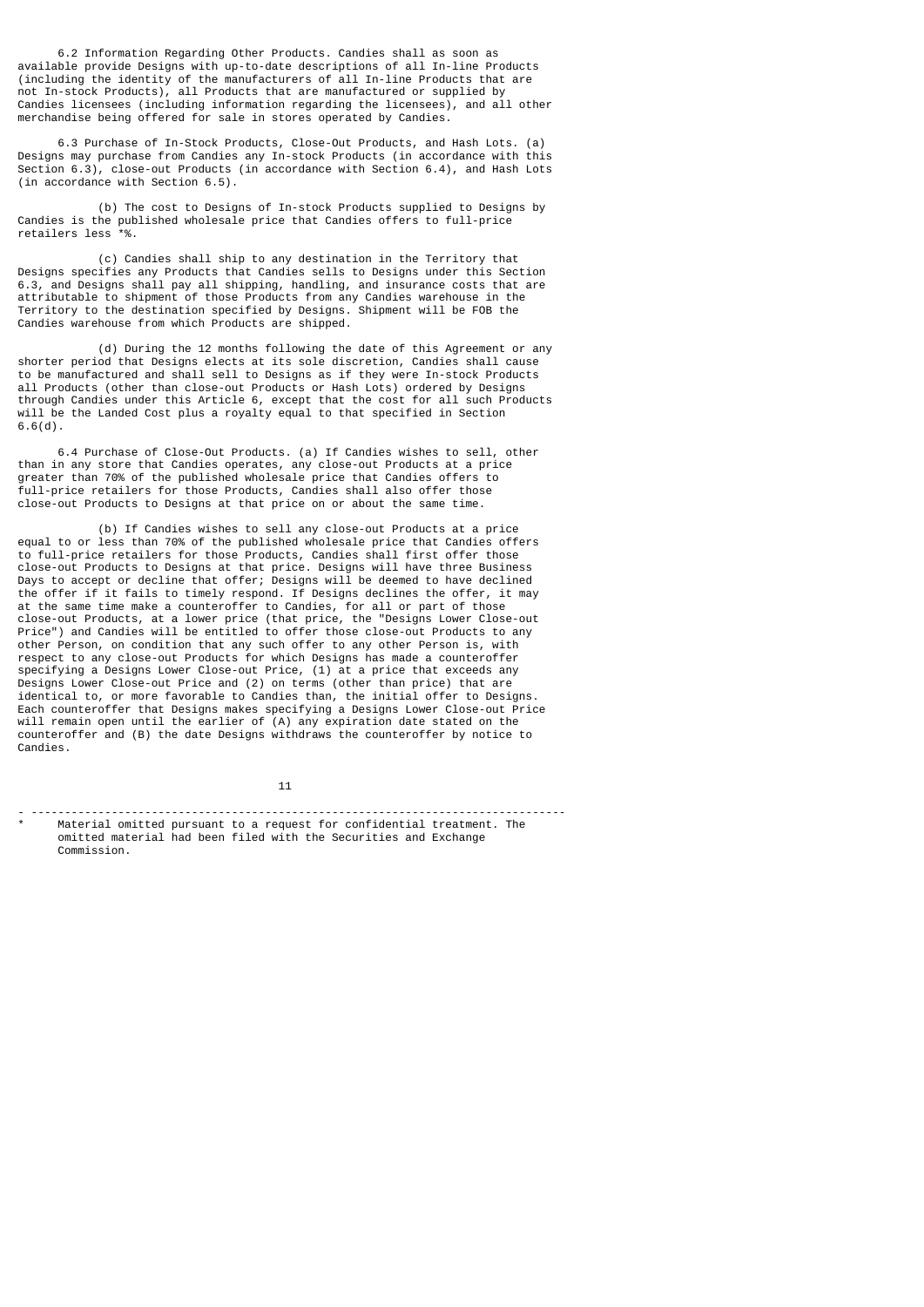(c) Designs shall purchase a reasonable quantity of close-out Products offered by Candies, except that Designs is not required to purchase any given lot of close-out Products once six months has elapsed since Candies offered those Products to retailers at the published wholesale price.

 6.5 Purchase of Hash Lots. The price of Hash Lots will be negotiated by Candies and Designs on a case-by-case basis. Candies shall first offer each Hash Lot to Designs. If within three Business Days of Designs' receipt of that offer Candies and Designs are unable to agree on the price of that Hash Lot, Candies will be entitled to sell that Hash Lot to any other Person, on condition that any such offer to any other Person is on terms that are as or more favorable to Candies than Candies' original offer to Designs. Designs shall within a reasonable time purchase a reasonable quantity of Hash Lots offered by Candies consistent with the number of Stores that Designs is able to operate for sale of Hash Lots, except that Designs is not required to purchase any given Hash Lot once the salability of the Products in that Hash Lot has been materially adversely affected by the time that has elapsed since Candies offered those Products to retailers at the published wholesale price.

 6.6 Purchase of Other Products from Candies. (a) Subject to Section 6.3(d) and Section 6.6(b), in order to purchase any Products other than In-stock Products, close-out Products, Hash Lots, or Licensed Products, Designs shall submit to Candies or an Affiliate of Candies (as directed by Candies) purchase orders for those Products. Candies shall promptly submit or cause its Affiliate to submit (as applicable) any such purchase order to the one or more manufacturers that Candies selects to manufacture the Products referenced in that purchase order, except that whenever commercially feasible, Candies shall select to manufacture any such Product a manufacturer that has manufactured that Product for full-price retailers.

 (b) Purchases under Section 6.6(a) must take into account Designs' reasonable planning and buying and the purchasing of a reasonable amount of close-out Products and Hash Lots. With respect to any given Contract Year, Designs may not purchase additional In-line Products under Section 6.6(a) once the invoiced amount of all In-line Products that Designs purchases under Section 6.6(a) in that Contract Year exceeds 50% of the invoiced amount of all footwear Products purchased by Designs in that Contact Year.

 (c) The price charged to Designs for Products that Designs purchases under Section 6.6(a) (excluding any royalty payable under Section 6.6(d)) may not exceed the price that Candies pays its Affiliate or the manufacturer, as applicable, for those Products.

 (d) Upon purchase of In-line Products in accordance with this Section 6.6, Designs shall pay Candies a royalty equal to \*% of First Cost (for orders placed during Contract Years 1 and 2) and \*% of First Cost (for orders placed after Contract Year 2). Upon purchase in accordance with this Section 6.6 of Products other than In-line Products, Designs shall pay Candies a royalty equal to \*% of First Cost or \*% of Landed Cost, as applicable (in the case of apparel), or \*% of First Cost or \*% of Landed Cost, as applicable (in the case of all other merchandise).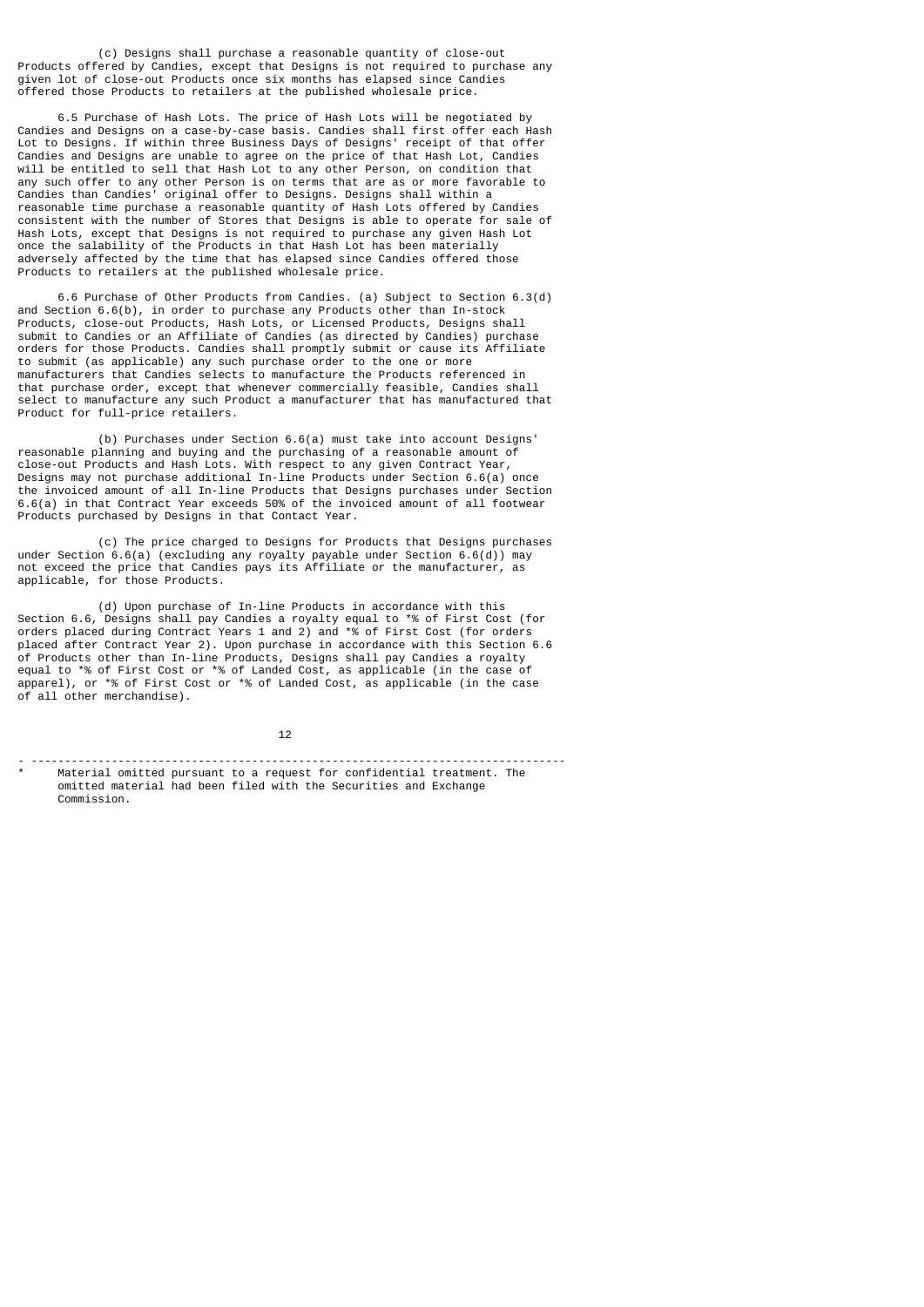6.7 Purchases from Licensees. If Designs wishes to purchase a Product that falls within the scope of a license that Candies has granted to any Person giving that Person the right to manufacture or sell Products of that type, Designs shall purchase that Product from that Candies licensee. Notwithstanding anything herein to the contrary, Designs is not required to pay Candies any royalties on purchases of any Product directly from any Candies licensee that manufactures or supplies that Product (other than Gadzooks). Designs is not required to pay Candies any royalties with respect to merchandise that Designs purchases from Gadzooks if Gadzooks is required to pay Candies royalties with respect thereto.

 6.8 Candies' Efforts Regarding Suppliers. Candies shall use commercially reasonable efforts to (1) cause any supplier or manufacturer of Products (whether or not a Candies licensee) to sell Products to Designs at the best possible prices for those Products and fill in a timely manner any orders for Products placed by Designs with that supplier or manufacturer, and (2) allow Designs to take advantage of Candies' discounts from suppliers or manufacturers of Products (whether or not Candies licensees).

 6.9 Other Orders. (a) If Designs wishes to sell in Stores as a Product any item that was not previously a Product (including any item that is substantially similar to any Product except that Designs seeks to modify one or more characteristics of that Product), Designs shall, prior to purchasing that item, notify Candies of the item, the quantity that Designs seeks to purchase, and the delivery date, and shall provide Candies with either a sample of that item or a reasonably complete description of that item.

 (b) Designs may not sell any such item in Stores as a Product without Candies' prior written consent, unless it is an item that Candies has at any time during the previous 12 months sold at any of the stores that Candies operates.

 (c) If, upon receipt from Designs of a notice of the sort specified in Section 6.9(a), Candies determines that it wishes to sell to Designs the specified quantity of the specified item for delivery by the specified delivery date, Candies must notify Designs no later than 10 days after receipt by Candies of that notice, and that sale must be in accordance with Section 6.6.

 (d) If Candies does not wish to sell to Designs the specified quantity of the specified item in accordance with Section 6.9(c), Designs may seek an alternative manufacturer, except that if that item falls within the scope of any license granted by Candies to any Person to manufacture, sell, or distribute Products, Designs may only have that item manufactured by or through that Person. If the manufacturer is other than a Candies licensee, Designs must notify Candies of the identity of the manufacturer and must obtain Candies' prior written consent to its selection of manufacturer, which Candies may not unreasonably withhold, condition, or delay.

 (e) Upon purchase by Designs of any items under Section 6.9(d), Designs shall pay Candies a royalty equal to \*% of First Cost or \*% of Landed Cost, as applicable (in the case of apparel), or \*% of First Cost or \*% of Landed Cost, as applicable (in the case of all other merchandise), unless those items were purchased from any Person (other than Gadzooks) to which Candies has granted a license to manufacture, sell, or distribute a category of Products that

 $13$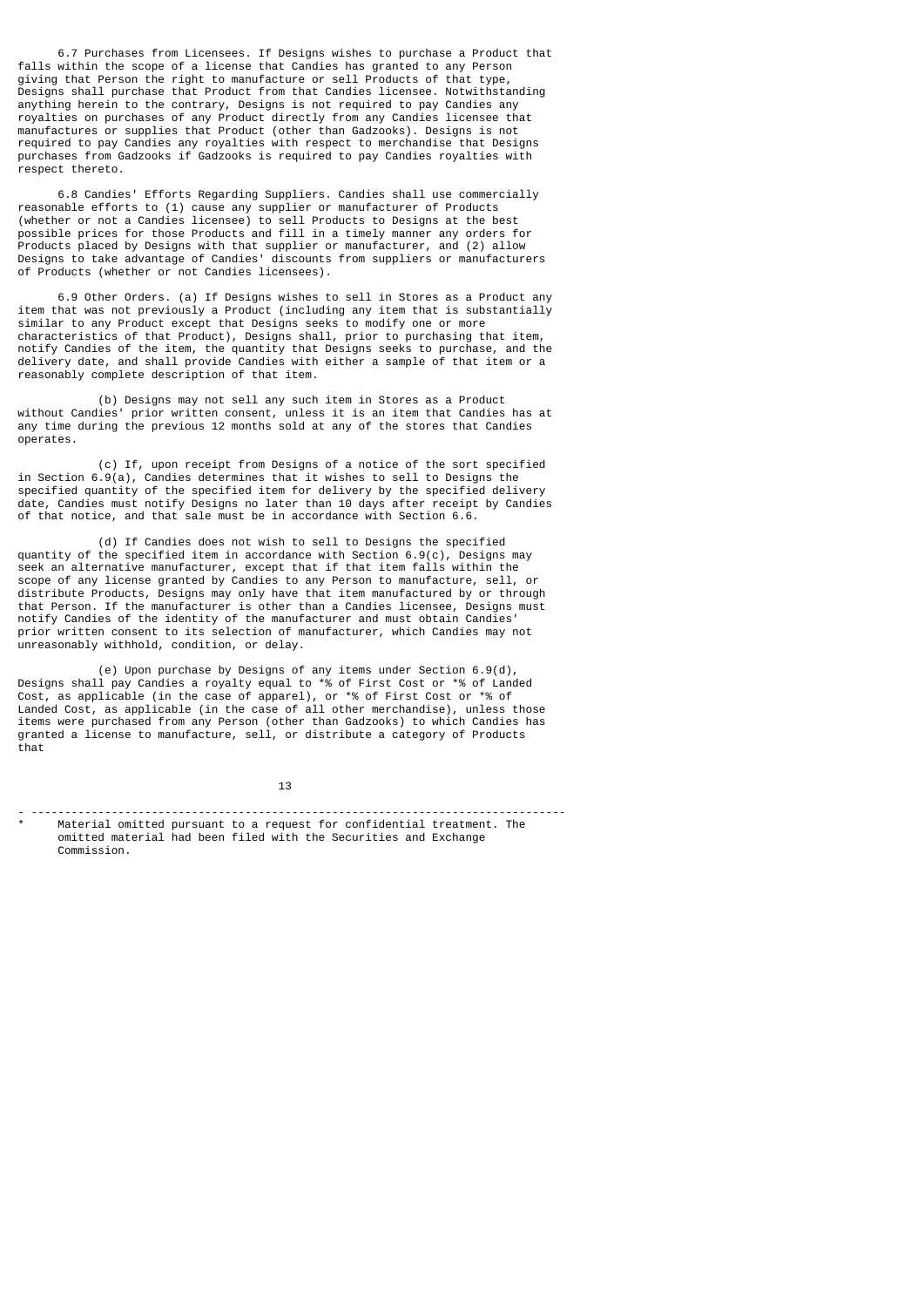encompasses those items, in which case Designs will not be required to pay Candies any royalty. Designs is not required to pay Candies any royalties with respect to items that Designs purchases from Gadzooks under Section 6.9(d) if Gadzooks is required to pay Candies royalties with respect thereto.

 6.10 Payment of Royalties. Designs shall pay within 15 days after the end of each Quarter all royalties payable under this Article 6 with respect to orders placed in that Quarter, except in the event of a good-faith dispute.

 6.11 Key Items. Each season, Candies and Designs shall in good faith address sensitive distribution issues with respect to agreed-upon key new Products for that season.

 6.12 Wholesale. Without Candies' consent, which Candies may not unreasonably withhold, condition, or delay, Designs may not resell any Products at wholesale to any Person for further resale by that Person.

 6.13 Sale of Merchandise Other Than Products. If Designs wishes to sell at any Store any item of merchandise that does not constitute a Product, Designs shall, prior to purchasing that item, notify Candies of the item, the quantity that Designs seeks to purchase, and the identity of the manufacturer, and shall provide Candies with either a sample of that item or a reasonably complete description of that item. Designs may not sell any such item in Stores without Candies' prior written consent. Designs must also obtain Candies prior written consent to Designs' choice of manufacturer, which Candies may not unreasonably withhold, condition, or delay.

 6.14 Quality Assurance. (a) If Candies at any time notifies Designs that it is objects to the quality of any Product or other item that Designs has had manufactured under Section  $6.9(d)$  or Section 6.13 and Candies is unsatisfied with any explanations or assurances subsequently offered by Designs or the manufacturer and notifies Designs of its dissatisfaction, Designs shall not place any future orders with that manufacturer for that Product or other item until such time as Candies notifies Designs that it may resume using that manufacturer.

 6.15 Timely Filling of Orders. Candies shall use its best efforts to timely fill with non-defective and non-irregular Products any orders for Products that Designs places with Candies under this Article 6. Candies' performance of its obligations under this Section 6.15 is essential to successful operation of the Stores.

 6.16 Defective or Irregular Products. Designs may, in accordance with Candies' warehouse procedures, return for full credit all defective or irregular Products purchased from Candies under this Article 6.

 6.17 Payment. Except, in each case, in the event of a good-faith dispute, within 90 days of shipment (in the case of any initial shipment to a new Store) or 60 days of shipment (in the case of any other shipment) from any Candies warehouse in the continental U.S., Designs shall pay the invoiced amount of any shipment of Products purchased by Designs from Candies under this Article 6. In addition to any other remedies it has under this Agreement or by Law,

 $14$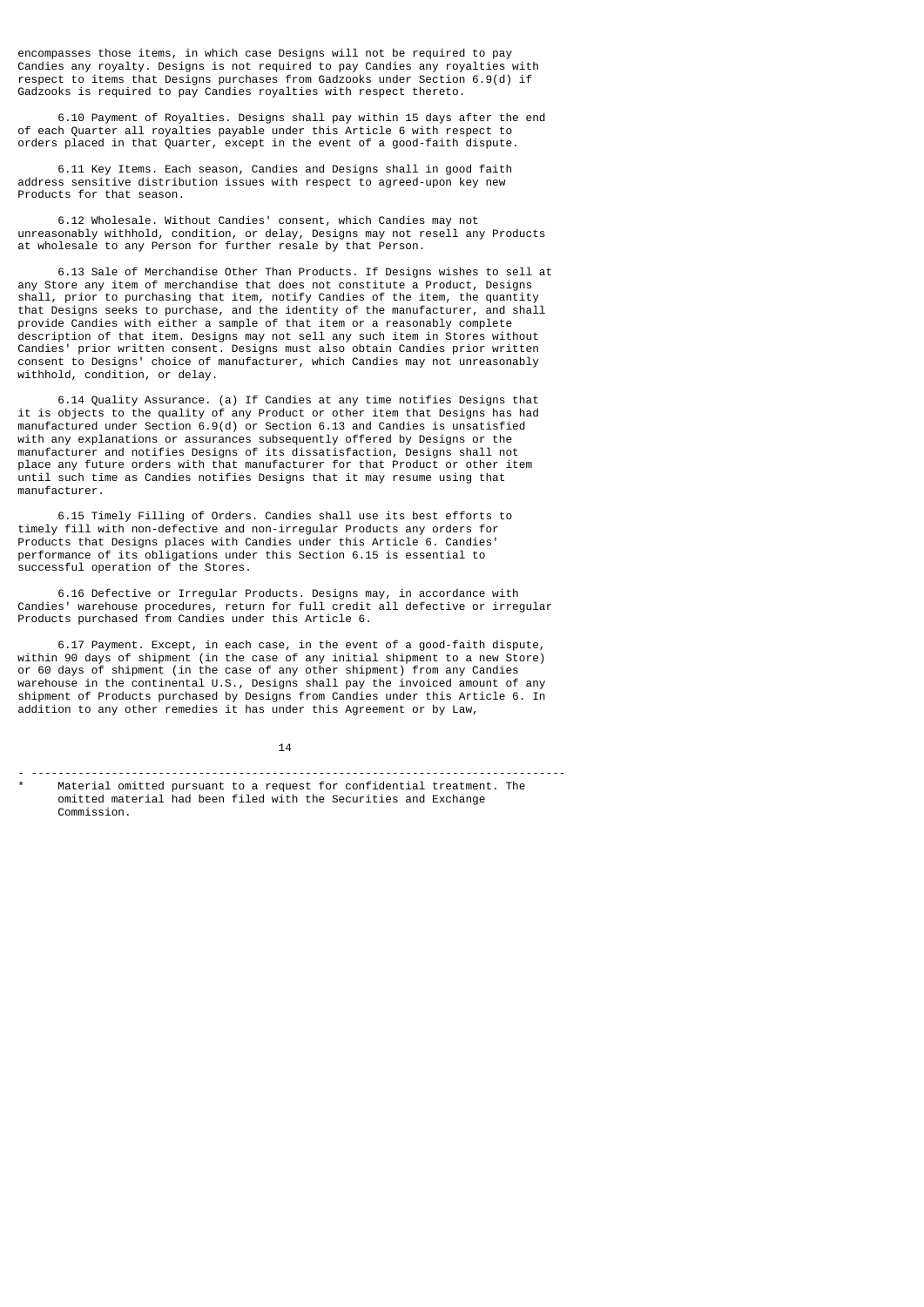Candies may at any time suspend any shipments of Products purchased by Designs from Candies under this Article 6 if there are then outstanding invoices that Designs has failed to timely pay as provided in this Section 6.17.

 6.18 Interest. Any amount due under this Agreement that is not timely paid and is not the subject of a good-faith dispute will accrue interest from the date when due at an annual rate equal to the prime lending rate of Fleet Bank N.A. as in effect from time to time.

#### Article 7 USE OF THE MARKS

 7.1 Ownership; Use. (a) Designs acknowledges that nothing contained in this Agreement gives Designs any interest in the Marks other than the License. Designs may only use the Marks as contemplated by this Agreement. Except as permitted by this Agreement, Designs may not use any of the Marks (including any colorable imitations thereof). Any authorized or unauthorized use will inure solely to the benefit of Candies, and authorized or unauthorized use of the Marks by Designs will not confer on Designs any interest in the Marks except as granted in Section 2.1.

 (b) Designs shall use and display the Marks only in such form and manner as has been previously approved by Candies. Designs shall cause to appear on all items that Designs uses in connection with Products or any materials in which Products are packaged (including without limitation tags, labels, boxes, and bags) such legends, markings, and notices as are required by law or by any guidelines that Candies supplies to Designs. In determining whether it is complying with any such legal requirements, Designs may rely exclusively on guidelines that Candies supplies to Designs and is not required to make or cause to be made any independent investigation into those legal requirements. Designs shall not sell any Products bearing the Marks in combination with any other trade name or trademark.

 7.2 Registration. Without Candies' prior written consent, Designs shall not seek or obtain any registration of the Marks (including any colorable imitations thereof).

 7.3 No Challenge. During the term of this Agreement and after termination of this Agreement, Designs shall not, directly or indirectly, take any action challenging, questioning, or opposing the validity of the Marks.

 7.4 Infringement Suits. Candies shall use its best efforts to protect and preserve its rights in the Marks and the right of Designs to use the Marks in accordance with this Agreement, shall be vigilant in detecting any possible infringements, claims, or actions in derogation of any Mark by any Person, and shall promptly inform Designs of any such infringement, claim, or action that could reasonably be expected to have a material adverse effect on Candies or have an adverse effect on Designs' rights under this Agreement. Candies has the sole right to determine whether to take any action on account of any such infringement, claim, or action, and Designs shall not take any action on account of such infringement, claim, or action without the prior written consent of Candies. If Candies initiates any Proceedings on account of any such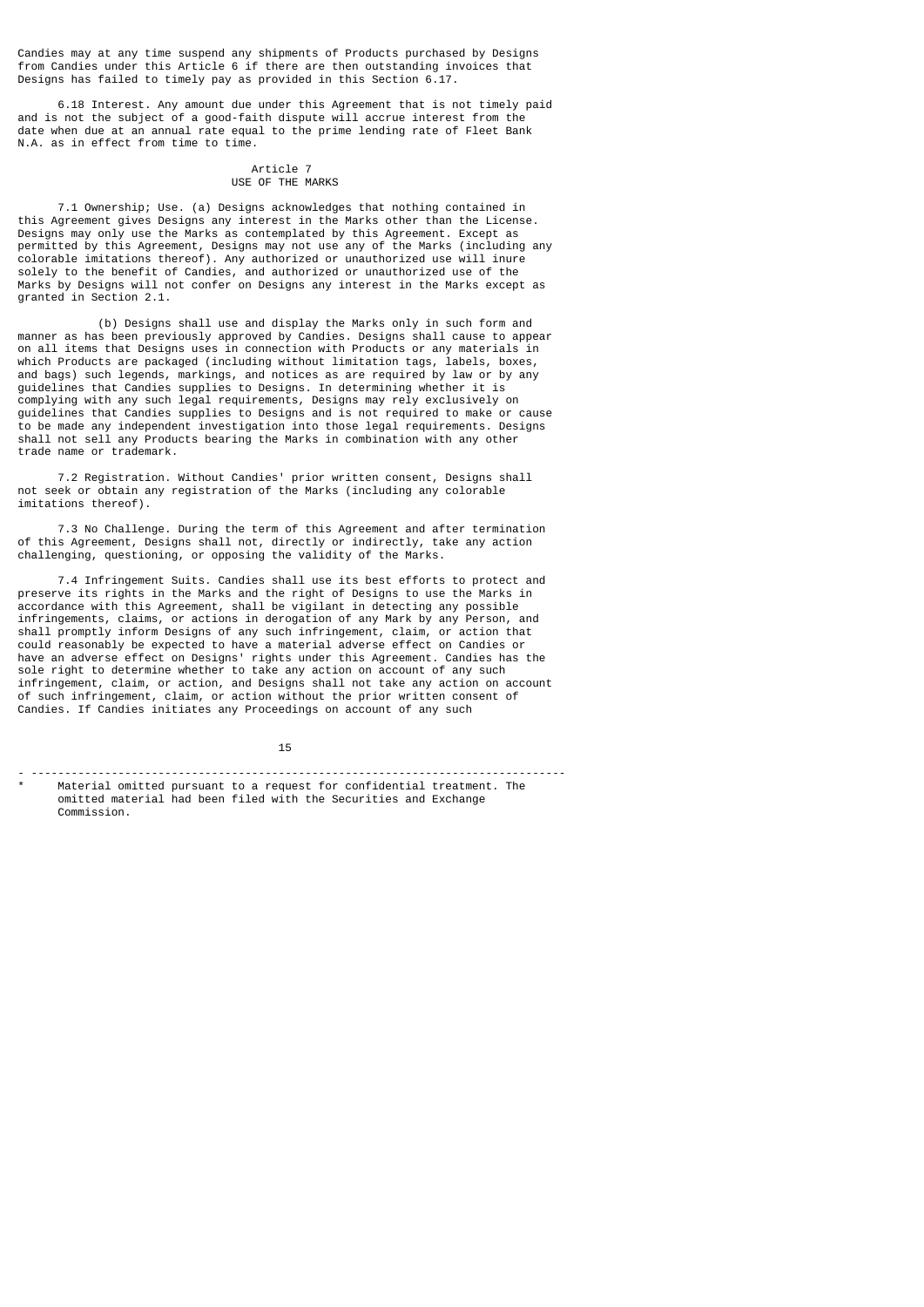infringement, claim, or action, it shall do so at its sole expense, and Designs shall, at Candies' expense, cooperate with and assist Candies to the extent reasonably necessary to protect the Marks, including without limitation by providing witnesses and sworn affidavits.

 7.5 Disclaimer and Waiver of Rights. Other than those rights it has under this Agreement, Designs hereby waives any right it has or may acquire with respect to the Marks, including without limitation any interest Designs acquire through unauthorized use of the Marks.

## Article 8 OTHER OBLIGATIONS

 8.1 Competing Stores. Designs shall obtain Candies' written consent prior to operating, or agreeing to operate, at any location in the Territory any single-brand footwear store that competes materially with footwear Products, except that nothing in this Section 8.1 in any way restricts Designs from selling products bearing any brand owned or used by Levi Strauss & Co. or any of its Affiliates.

 8.2 Mass Merchandising Stores. Candies shall not sell any In-line Products through mass merchandising stores, including without limitation Wal-Mart, K-Mart, and Target stores.

 8.3 Stock of Products. Throughout the term of this Agreement, Designs shall use commercially reasonable efforts to offer at each of the Stores an assortment of Product categories reasonably comparable to the assortment of Product categories then offered by Candies in its concept stores.

 8.4 Lease Restrictions. (a) Without Designs' consent, Candies shall not, and shall cause its Affiliates to not, enter into any lease for a store selling Products, or enter into an amendment to any currently existing or future such lease, that contains a provision that has an adverse effect (by means of financial penalties or otherwise) on Designs' right to establish and operate any Store.

 (b) Without Candies' consent, Designs shall not, and shall cause its Affiliates to not, enter into any lease for an Outlet Store or Value Power Store, or enter into an amendment to any such lease, that contains a provision that has an adverse effect (by means of financial penalties or otherwise) on Candies' right to establish and operate any store.

## Article 9 REPRESENTATIONS

9.1 Representations of Designs. Designs represents to Candies as follows:

 (a) Designs is a corporation validly existing and in good standing under the law of the State of Delaware.

16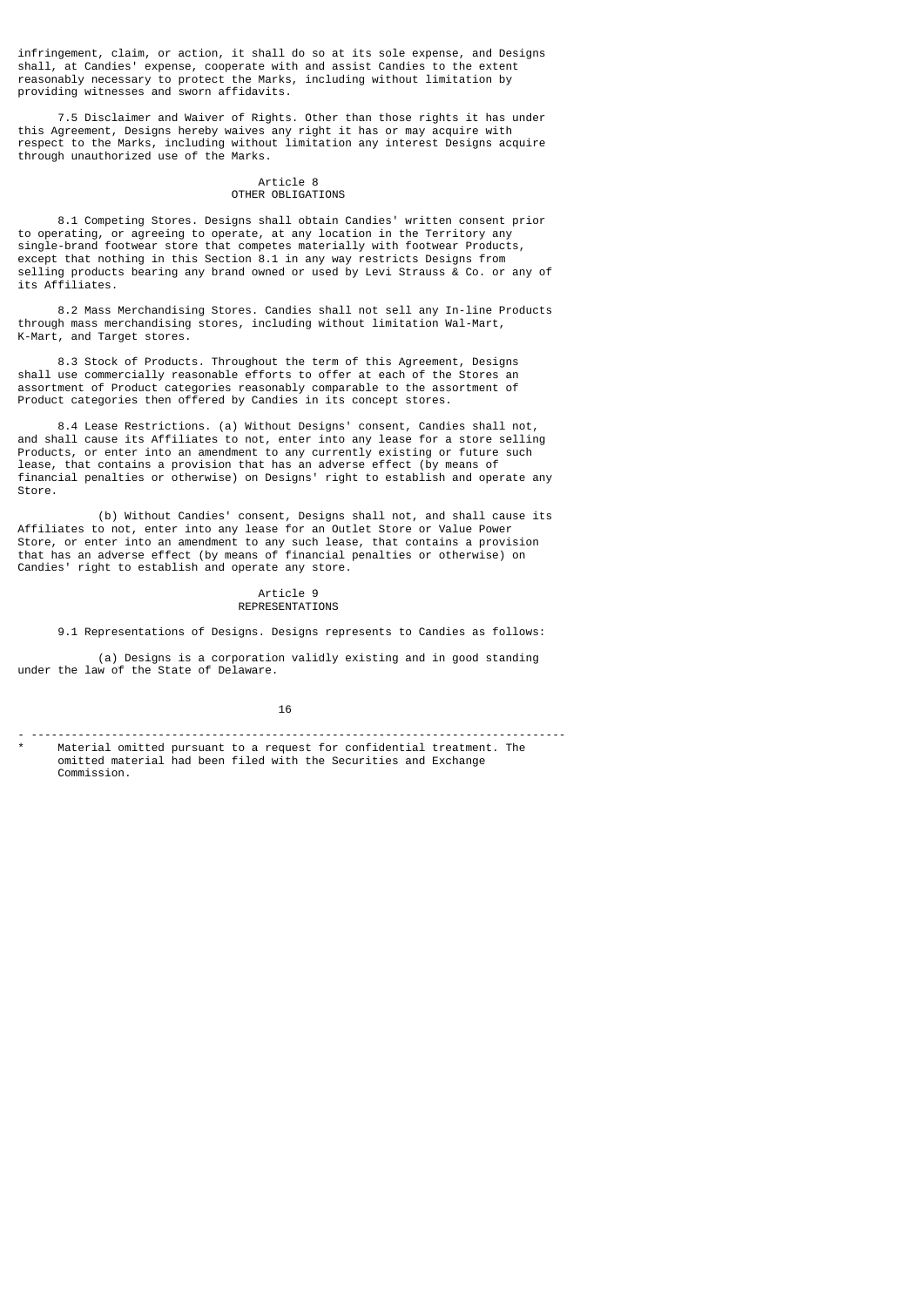(b) Designs' board of directors has duly authorized Designs to execute and deliver this Agreement and perform its obligations under this Agreement, and no other corporate proceedings of Designs are necessary with respect thereto.

 (c) This Agreement constitutes the valid and binding obligation of Designs, enforceable in accordance with its terms, except as enforceability is limited by (A) any applicable bankruptcy, insolvency, reorganization, moratorium or similar law affecting creditors' rights generally, or (B) general principles of equity, whether considered in a proceeding in equity or at law.

 (d) Execution and delivery of this Agreement by Designs and performance by Designs of its obligations under this Agreement do not violate any provision of its articles of incorporation or bylaws as currently in effect.

 (e) Designs is not required to obtain the Consent of any Person, including the Consent of any party to any Contract to which Designs is a party, in connection with execution and delivery of this Agreement and performance of its obligations hereunder

9.2 Representations of Candies. Candies represents to Designs as follows:

 (a) Candies is a corporation validly existing and in good standing under the law of the State of Delaware.

 (b) Candies' board of directors has duly authorized Candies to execute and deliver this Agreement and perform its obligations under this Agreement, and no other corporate proceedings of Candies are necessary with respect thereto.

 (c) This Agreement constitutes the valid and binding obligation of Candies, enforceable in accordance with its terms, except as enforceability is limited by (A) any applicable bankruptcy, insolvency, reorganization, moratorium or similar law affecting creditors' rights generally, or (B) general principles of equity, whether considered in a proceeding in equity or at law.

 (d) Execution and delivery of this Agreement by Candies and performance by Candies of its obligations under this Agreement do not (A) violate any provision of its articles of incorporation or bylaws as currently in effect, or (B) result in the creation of any Lien upon any of the Marks.

 (e) Candies is not required to obtain the Consent of any Person, including the Consent of any party to any Contract to which Candies is a party, in connection with execution and delivery of this Agreement and performance of its obligations hereunder.

 (f) Candies is the sole owner of the Marks, has good and marketable title to each of the Marks, free and clear of any Liens, and is authorized to use the Marks in connection with operation of the Stores and Retail Sale of Products in the Territory and to license the Marks to Designs for that use; no other Person has the right to use the Marks in the Territory in connection with the operation of stores, or departments in stores, or Retail Sale of Products in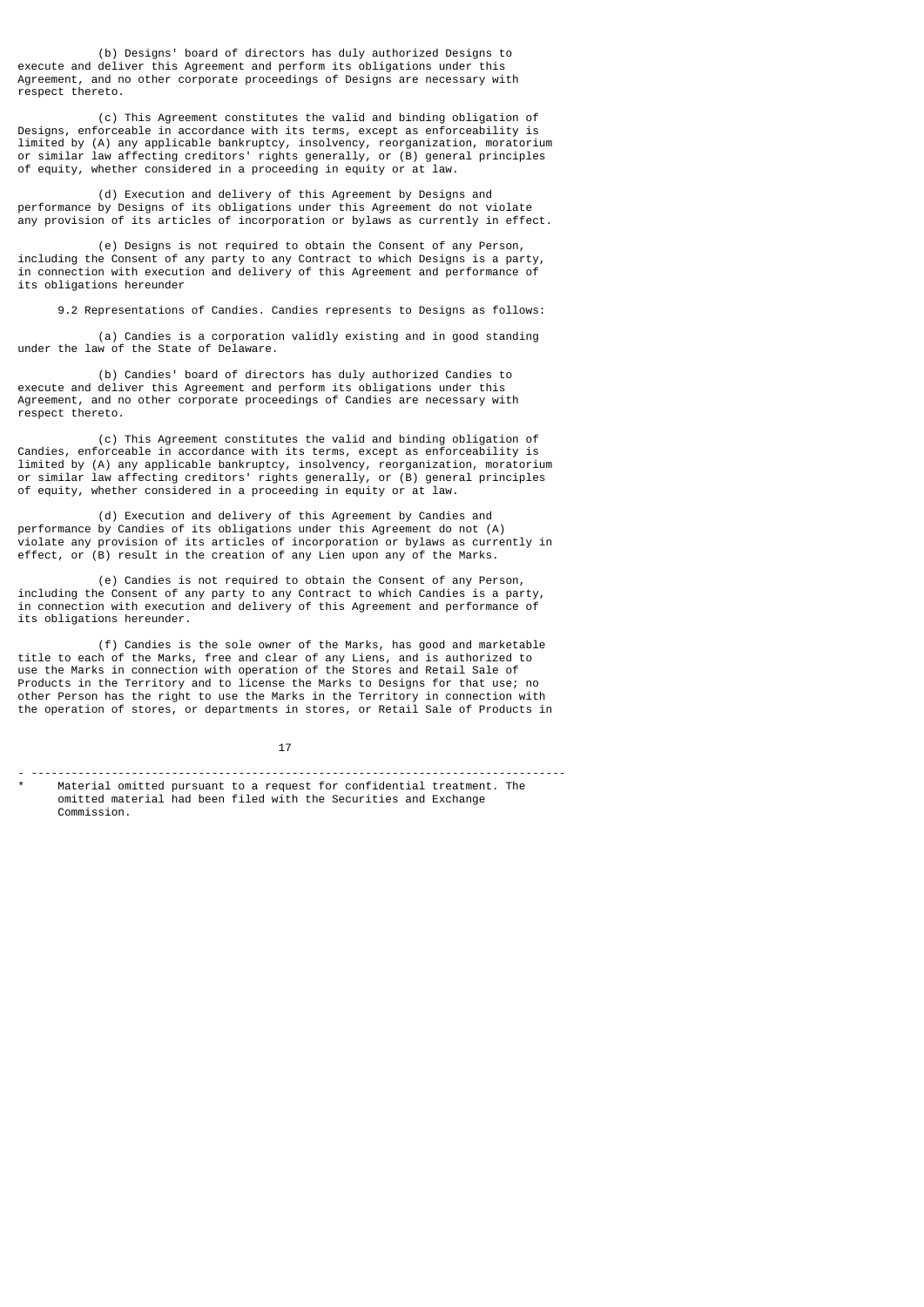stores, or departments in stores; use of the Marks as contemplated in this Agreement will not infringe on any rights of any Person; and there are no pending or, to Candies' knowledge, threatened Proceedings in the Territory challenging the validity, effectiveness, or ownership of the Marks or any outstanding Order relating to any of the Marks.

#### Article 10 INDEMNIFICATION

 10.1 Indemnification. (a) Designs hereby indemnifies Candies, each Affiliate of Candies, each Representative of Candies, and the heirs, executors, successors, and assigns of any of the foregoing, against the following Indemnifiable Losses:

- (1) Indemnifiable Losses arising out of breach by Designs of any of its obligations under this Agreement;
- (2) Indemnifiable Losses arising out of any inaccuracy in any representations of Designs contained in this Agreement;

 (b) Candies shall indemnify Designs, each Affiliate of Designs, each Representative of Designs, and the heirs, executors, successors, and assigns of any of the foregoing, against the following Indemnifiable Losses:

- (1) Indemnifiable Losses arising out of breach by Candies of any of its obligations under this Agreement;
- (2) Indemnifiable Losses arising out of any inaccuracy in any representations of Candies contained in this Agreement;
- (3) Indemnifiable Losses arising out of (A) any Proceedings challenging the validity, effectiveness, or ownership of the Marks or claiming that the Marks infringe on any rights of any Person or (B) any Order relating to any of the Marks; and
- (4) Indemnifiable Losses arising out of any defect in any Products sold to Designs by Candies or any of its licensees, unless those Indemnifiable Losses are due to breach by Designs of any of its obligations under this Agreement or the negligence or willful misconduct of Designs or its Representatives.

 10.2 Procedures Relating to Third-Party Claims. (a) In order to be entitled to indemnification under this Article 10 in connection with a claim made by any Person against any other Person with respect to which that other Person (an "Indemnified Party") is entitled to indemnification pursuant to this Article 10 (any such claim, a "Third-Party Claim"), that Indemnified Party must do the following:

(1) notify the Person or Persons obligated to indemnify it (the "Indemnifying Party") in writing, and in reasonable detail, of that Third-Party Claim as soon as possible but in any event within 20 Business Days after receipt of notice of that Third-Party Claim, except

 $18$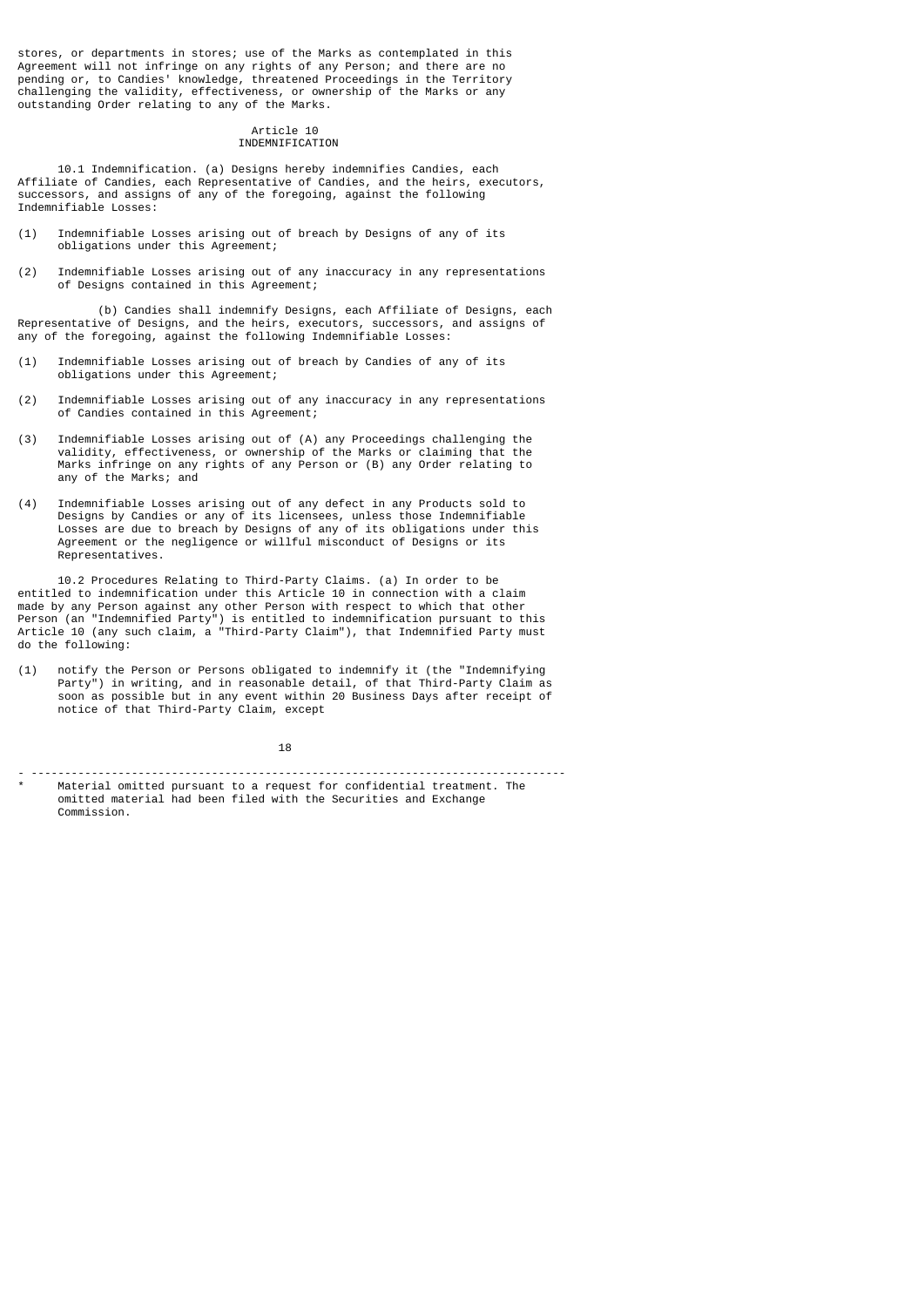that any failure to give any such notification will only affect the Indemnifying Party's obligation to indemnify the Indemnified Party if the Indemnifying Party has been prejudiced as a result of that failure; and

(2) deliver to the Indemnifying Party as soon as possible but in any event within 20 Business Days after the Indemnified Party receives them a copy of all notices and documents (including court papers) delivered to that Indemnified Party relating to that Third-Party Claim.

 (b) In the event of a Third-Party Claim against one or more Indemnified Parties, the Indemnifying Party may participate in the defense of that Third-Party Claim and, if it so chooses, assume at its expense the defense of that Third-Party Claim with counsel selected by the Indemnifying Party and reasonably satisfactory to the Indemnified Party. If the Indemnifying Party so elects to assume the defense of a Third-Party Claim, the Indemnifying Party will not be liable to the Indemnified Party for any legal expenses subsequently incurred by the Indemnified Party in connection with the defense of that Third-Party Claim, except that if, under applicable standards of professional conduct, there exists a conflict on any significant issue between the Indemnified Party and the Indemnifying Party in connection with that Third-Party Claim, the Indemnifying Party shall pay the reasonable fees and expenses of one additional counsel to act with respect to that issue to the extent necessary to resolve that conflict.

 (c) If the Indemnifying Party assumes defense of any Third-Party  $Claim, the Indemnified Party will be entitled to participate in the defense$ that Third-Party Claim and to employ counsel, at its own expense, separate from counsel employed by the Indemnifying Party, it being understood that the Indemnifying Party will be entitled to control that defense. The Indemnifying Party will be liable for the fees and expenses of counsel employed by the Indemnified Party for any period during which the Indemnifying Party did not assume the defense of any Third-Party Claim (other than during any period in which the Indemnified Party failed to give notice of the Third-Party Claim as provided above and a reasonable period after such notice).

 (d) If the Indemnifying Party chooses to defend or prosecute a Third-Party Claim, all the parties shall cooperate in the defense or prosecution of that Third-Party Claim, including by retaining and providing to the Indemnifying Party records and information reasonably relevant to that Third-Party Claim, and making employees available on a reasonably convenient basis.

 (e) If the Indemnifying Party chooses to defend or prosecute any Third-Party Claim, the Indemnified Party will agree to any settlement, compromise or discharge of that Third-Party Claim that the Indemnifying Party recommends, except that the Indemnifying Party may not without the Indemnified Party's prior written consent agree to entry of any judgment or enter into any settlement that provides for injunctive or other nonmonetary relief affecting the Indemnified Party or that does not include as an unconditional term that each claimant or plaintiff give to the Indemnified Party a release from all liability with respect to that Third-Party Claim. Whether or not the Indemnifying Party has assumed the defense of a Third-Party Claim,

 $19$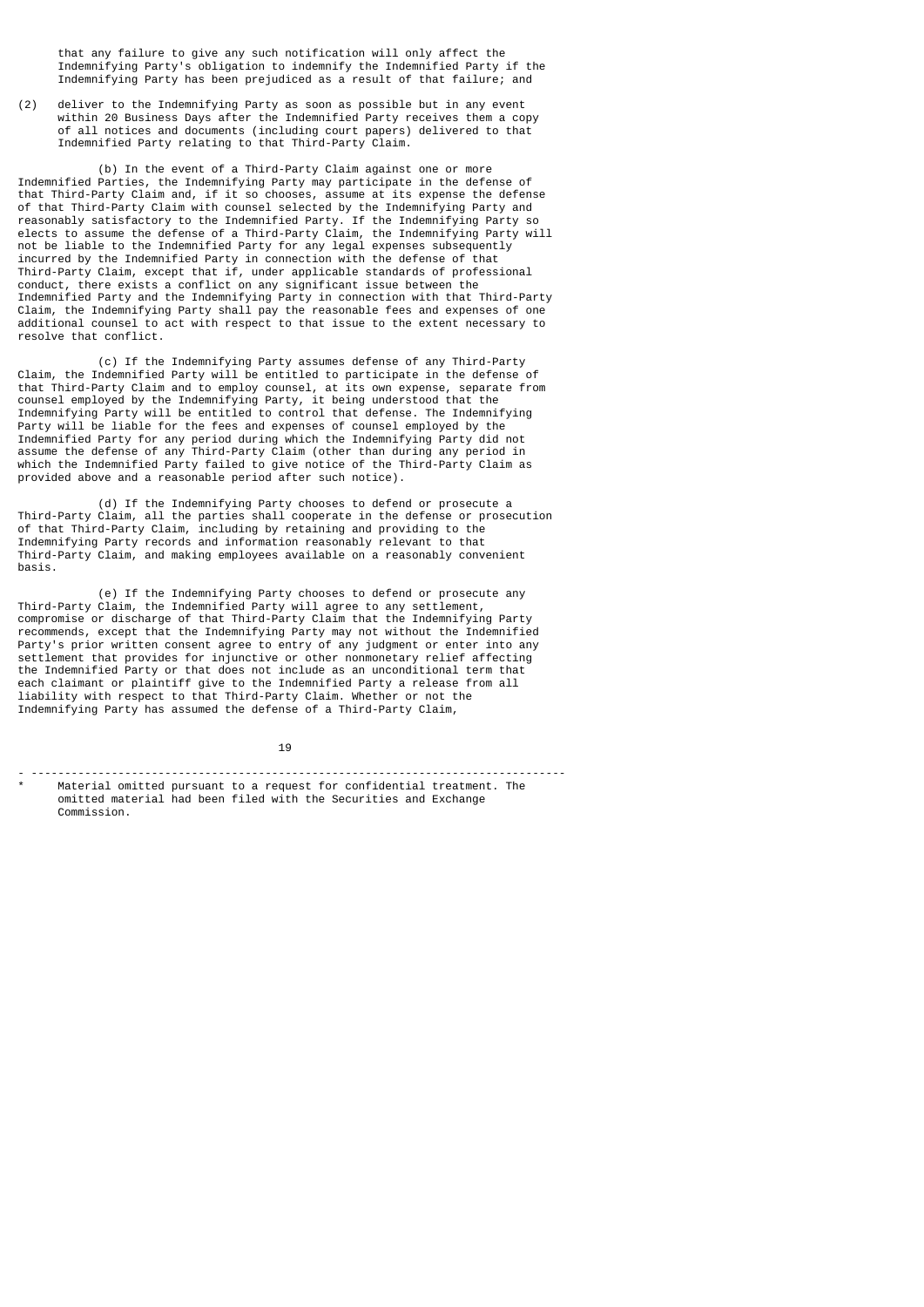the Indemnified Party shall not admit any liability with respect to, or settle, compromise or discharge, that Third-Party Claim without the Indemnifying Party's prior written consent.

 10.3 Procedures Relating to Other Claims. In order for any Indemnified Party to be entitled to any indemnification under this Agreement in respect of a claim that does not involve a Third-Party Claim (a "Claim"), the Indemnified Party must reasonably promptly notify the Indemnifying Party of that Claim, and describe in reasonable detail the basis for that Claim, except that any failure to give any such notification will only affect the Indemnifying Party's obligation to indemnify the Indemnified Party if the Indemnifying Party has been prejudiced as a result of that failure. If the Indemnifying Party does not dispute that the Indemnified Party is entitled to indemnification with respect to that Claim by notice to the Indemnified Party prior to the expiration of a 30-Business-Day period following receipt by the Indemnifying Party of notice of that Claim from the Indemnified Party, that Claim will be conclusively deemed a liability of the Indemnifying Party and the Indemnifying Party shall pay the amount of that liability to the Indemnified Party on demand or, in the case of any notice in which the amount of the Claim (or any portion thereof) is estimated, on such later date as the amount of the Claim (or any portion estimated, on such later date as the amount of the Claim (or any portion thereof) becomes finally determined. If the Indemnifying Party has timely disputed its liability with respect to the Claim, the Indemnifying Party and the Indemnified Party shall proceed in good faith to negotiate a resolution of the Claim and, if the Claim is not resolved through negotiations within 60 Business Days following receipt by the Indemnifying Party of notice of that Claim from the Indemnified Party, the Indemnified Party may seek legal remedies by bringing a Proceeding as provided in Section 13.6.

#### Article 11 OPTION TO PURCHASE

 11.1 Outlet Store Option Trigger. (a) Upon occurrence of an Outlet Store Option Trigger, Candies will be entitled to purchase all, and not less than all, the assets of any one or more Outlet Stores, including but not limited to the furniture, fixtures, equipment, inventory, and contract rights (including but not limited to rights under any real property lease), on condition that Candies also assumes the obligations (including but not limited to obligations under any real property lease) of Designs relating to any Outlet Stores, the assets of which Candies purchases under this Section 11.1(a). The purchase price for any Outlet Store will be its book value, determined according to GAAP. If the landlord's consent is necessary in order for Candies to be able to assume the rights and obligations under the lease to any given Outlet Store, Designs shall use commercially reasonable efforts to assist Candies in obtaining that consent. Candies may not without Designs' prior written consent assume the lease to any given Outlet Store unless the landlord releases Designs from all liability with respect thereto.

 (b) If either (A) Candies elects not to exercise the right provided for in Section 11.1(a) with respect to any given Outlet Store or (B) the landlord's consent is necessary in order for Candies to be able to assume Designs' rights and obligations under the lease to that Outlet Store and the landlord does not give its consent, Designs shall, with respect to that Outlet Store, at Designs' discretion either (1) cease operating that Outlet Store and liquidate any of that Outlet Store's inventory within six months after Candies' exercise of the right provided for in

е процесси производите на 1992 година в 1992 година в 1993 година в 1993 година в 1993 година в 1993 година в<br>2004 година в 1993 година в 1994 година в 1994 година в 1994 година в 1994 година в 1994 година в 1994 година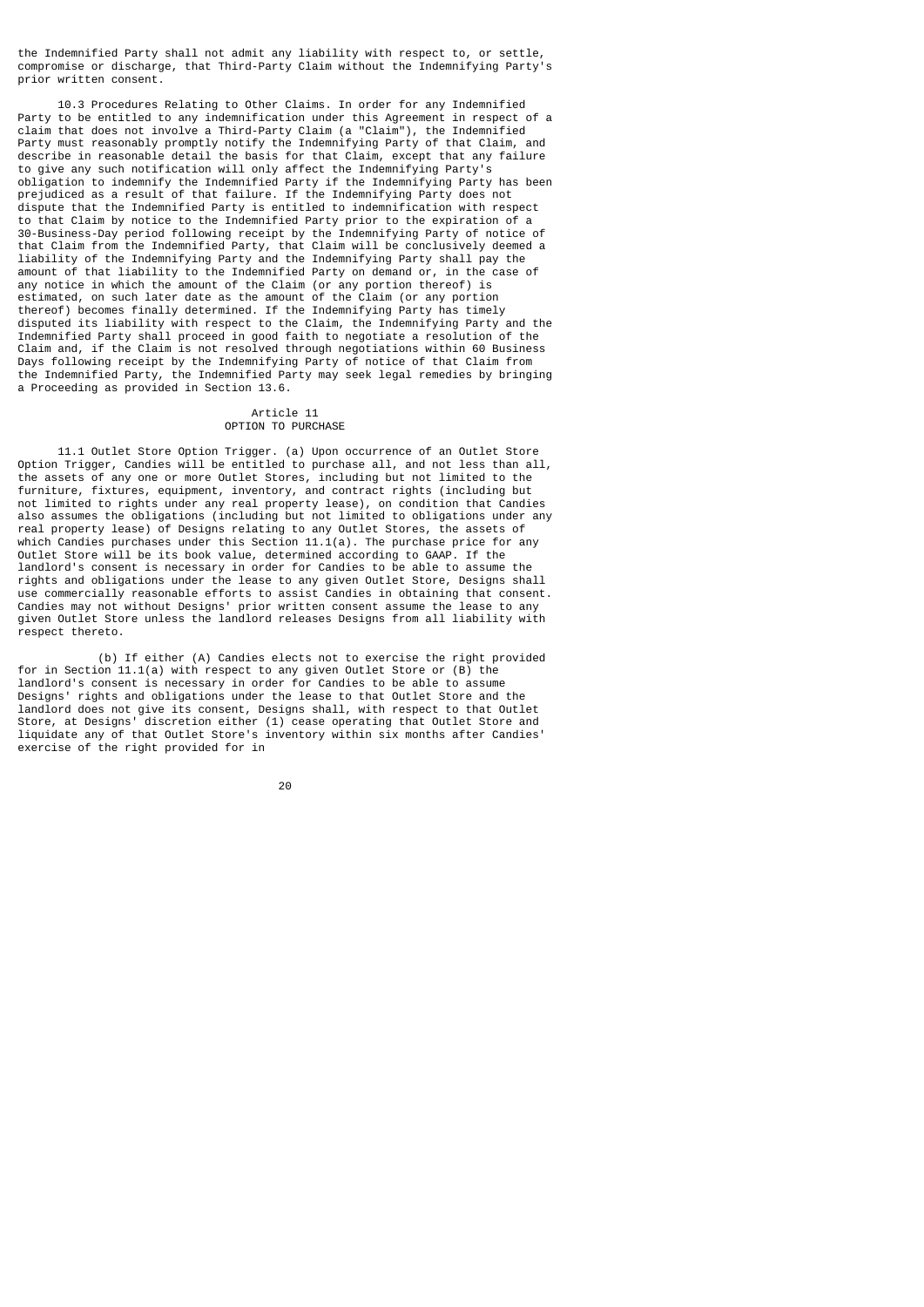Section 11.1(a) or transfer any of that Outlet Store's inventory to another Store, in which event Designs may thereafter operate or use the premises of that Outlet Store for any other purpose, or (2) continue to operate that Outlet Store for Retail Sale of the Products in accordance with the terms of this Agreement for the remainder of the then-current term of the lease.

 (c) An "Outlet Store Option Trigger" will be deemed to have occurred if the following happens:

- (1) for any Contract Year, the Average Retail Net Sales Volume of the Outlet Stores for that Contract Year on an annualized basis is less than \$500,000;
- (2) Designs has failed to open 15 Outlet Stores by the end of Contract Year 2; or
- (3) Designs has failed to open at least 20 Outlet Stores during either of the two-year periods consisting of (A) Contract Year 3 and Contract Year 4 and (B) Contract Year 4 and Contract Year 5.

 (d) If Designs opens a number of Outlet Stores sufficient to more than satisfy the requirements of Section 11.1(c)(2) or clause (A) of Section 11.1(c)(3), Designs may carry forward the excess in any manner that best serves to satisfy the requirements of Section 11.1(c).

 (e) Once Designs has opened 75 Outlet Stores, occurrence of any of the events specified in Section 11.1(c)(2) and 11.1(c)(3) will no longer constitute an Outlet Store Option Trigger.

 11.2 Value Power Store Option Trigger. (a) Upon occurrence of a Value Power Store Option Trigger, Candies will be entitled to purchase all, and not less than all, the assets of any one or more Value Power Stores, including but not limited to the furniture, fixtures, equipment, inventory, and contract rights (including but not limited to rights under any real property lease), on condition that Candies also assumes the obligations (including but not limited to obligations under any real property lease) of Designs relating to any Value Power Stores, the assets of which Candies purchases under this Section 11.2(a). The purchase price for any Value Power Store will be its book value, determined according to GAAP. If the landlord's consent is necessary in order for Candies to be able to assume the rights and obligations under the lease to any given Value Power Store, Designs shall use commercially reasonable efforts to assist Candies in obtaining that consent. Candies may not without Designs' prior written consent assume the lease to any given Value Power Store unless the landlord releases Designs from all liability with respect thereto.

 (b) If either (A) Candies elects not to exercise the right provided for in Section 11.2(a) with respect to any given Value Power Store or (B) the landlord's consent is necessary in order for Candies to be able to assume Designs' rights and obligations under the lease to that Value Power Store and the landlord does not give its consent, Designs shall, with respect to that Value Power Store, at Designs' discretion either (1) cease operating that Value Power Store and liquidate any of that Value Power Store's inventory within six months after Candies' exercise of the right provided for in Section 11.2(a) or transfer any of that Value Power

21

Material omitted pursuant to a request for confidential treatment. The omitted material had been filed with the Securities and Exchange Commission.

- --------------------------------------------------------------------------------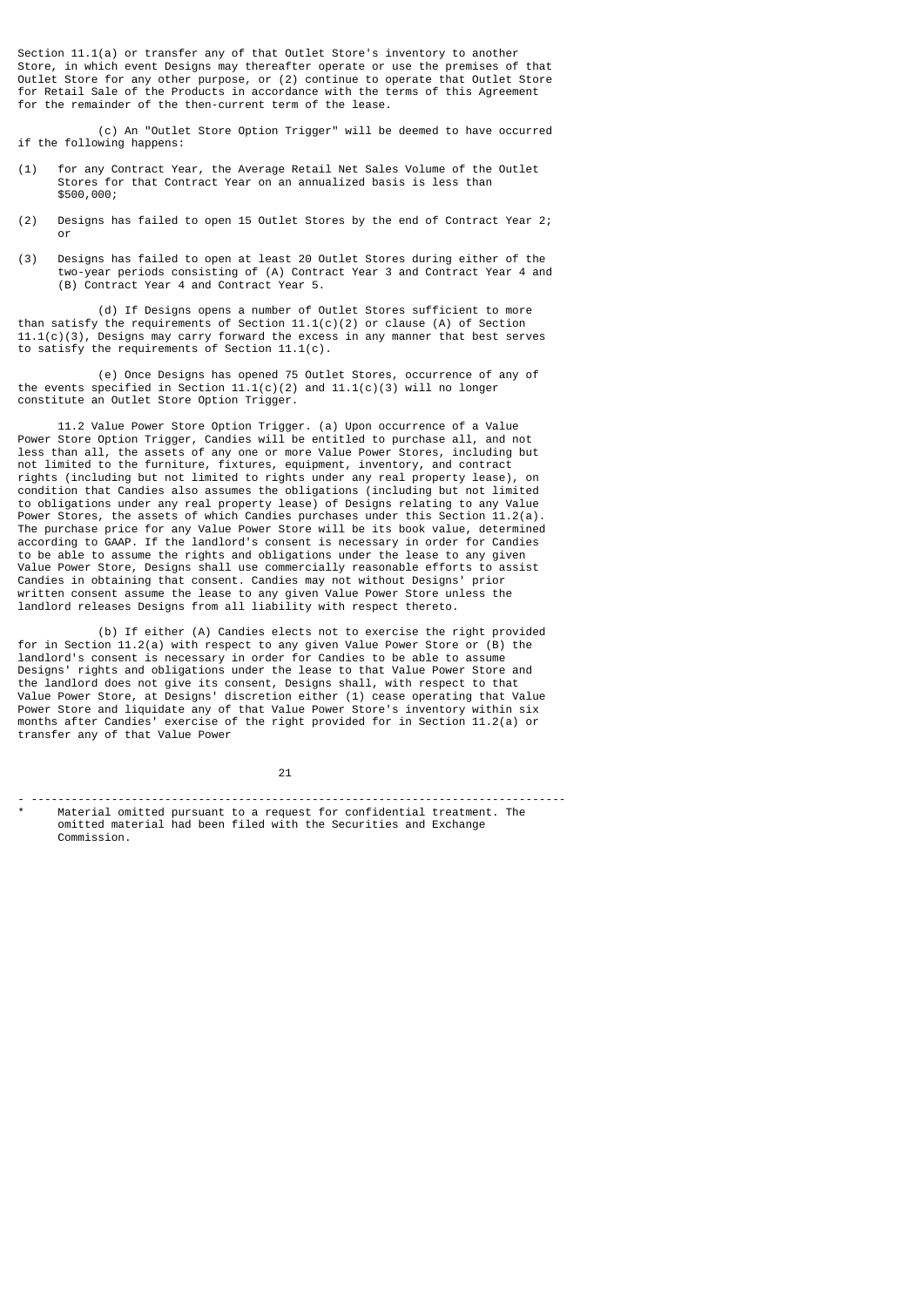Store's inventory to another Store, in which event Designs may thereafter operate or use the premises of that Value Power Store for any other purpose, or (2) continue to operate that Value Power Store for Retail Sale of the Products in accordance with the terms of this Agreement for the remainder of the then-current term of the lease.

 (c) A "Value Power Store Option Trigger" will be deemed to have occurred if the following happens:

- (1) for any Contract Year, the Average Retail Net Sales Volume of the Value Power Stores for that Contract Year on an annualized basis is less than \$600,000;
- (2) Designs has failed to open five Value Power Stores by the end of Contract Year 2; or
- (3) Designs has failed to open at least five Value Power Stores during either of the two-year periods consisting of (A) Contract Year 3 and Contract Year 4 and (B) Contract Year 4 and Contract Year 5.

 (d) If Designs opens a number of Value Power Stores sufficient to more than satisfy the requirements of Section 11.2(c)(2) or clause (A) of Section 11.2(c)(3), Designs may carry forward the excess in any manner that best serves to satisfy the requirements of Section 11.1(c).

 (e) Once Designs has opened 25 Value Power Stores, occurrence of any of the events specified in Section  $11.2(c)(2)$  and  $11.2(c)(3)$  will no longer constitute a Value Power Store Option Trigger.

## Article 12

## TERMINATION

12.1 Termination. (a) This Agreement may be terminated as follows:

- (1) by Candies upon 15 days' written notice to Designs if any representation made in this Agreement by Designs was materially inaccurate when made and that inaccuracy has contributed to Candies' incurring Indemnifiable Losses;
- (2) by Designs upon 15 days' written notice to Candies if any representation made in this Agreement by Candies was materially inaccurate when made and that inaccuracy has contributed to Designs' incurring Indemnifiable Losses;
- (3) by Candies immediately if Designs has materially breached any of its obligations under this Agreement and either of the following applies:
	- (A) that breach can reasonably be cured within a 30-day period from the date Candies notifies Designs of that breach and Designs has not cured that breach prior to expiration of that 30-day period; or

22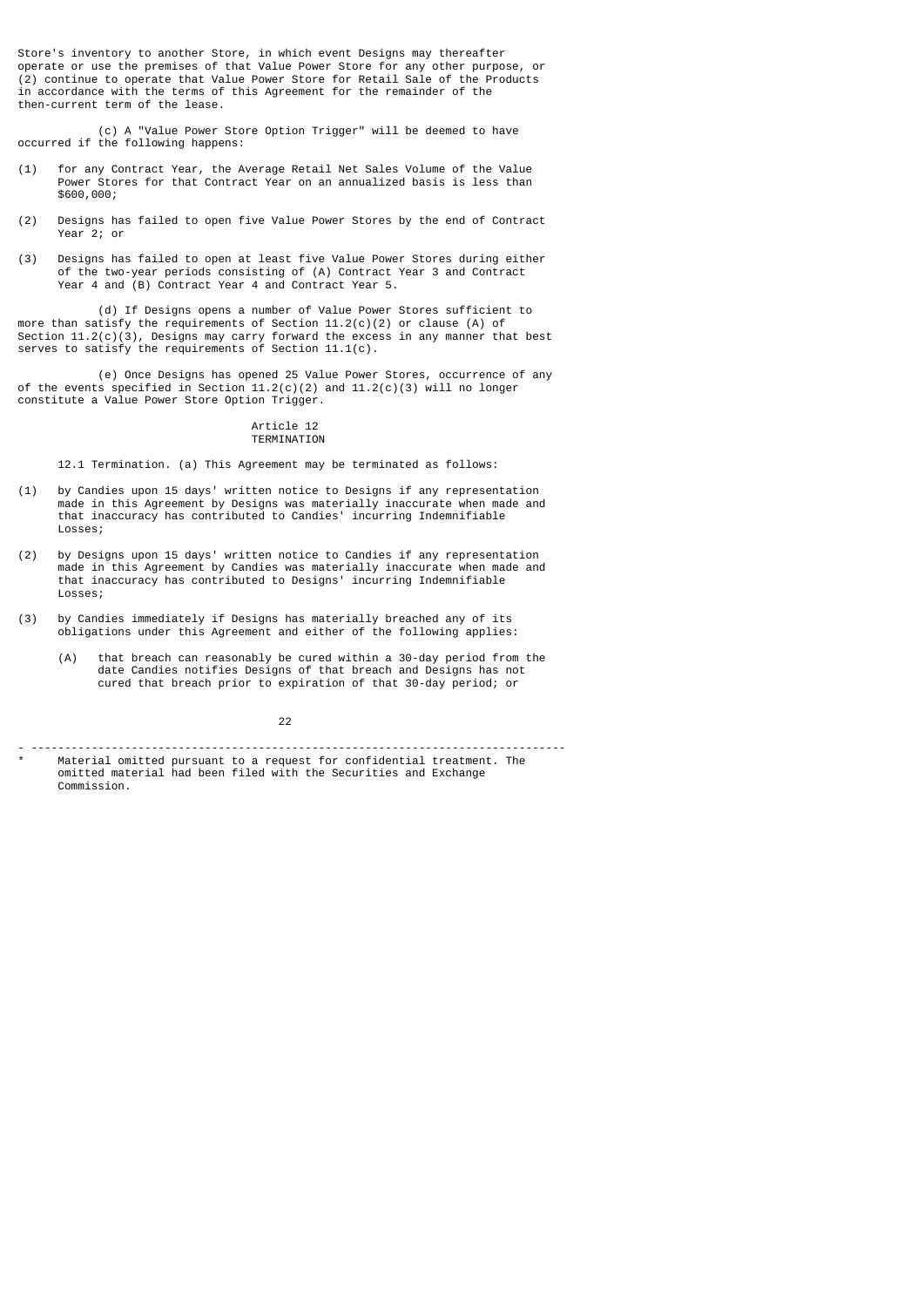- (B) that breach cannot reasonably be cured within that 30-day period and Designs does not commence curing that breach within that 30-day period and proceed diligently toward completing that cure, which cure must in any event be completed prior to expiration of a 90-day period from the date Candies notifies Designs of that breach;
- (4) by Designs immediately if Candies has materially breached any of its obligations under this Agreement and either of the following applies:
	- (A) that breach can reasonably be cured within a 30-day period from the date Designs notifies Candies of that breach and Candies has not cured that breach prior to expiration of that 30-day period; or
	- (B) that breach cannot reasonably be cured within that 30-day period and Candies does not commence curing that breach within that 30-day period and proceed diligently toward completing that cure, which cure must in any event be completed prior to expiration of a 90-day period from the date Designs notifies Candies of that breach;
- (5) by Candies immediately if there occurs a Bankruptcy Event with respect to Designs;
- (6) by Designs immediately if there occurs a Bankruptcy Event with respect to Candies; and
- (7) by Designs immediately if any Person other than Designs or, pursuant to Section 3.3(a) or 4.4(a), Candies uses the Marks in the Territory in connection with the operation of, or Retail Sale of Products in, stores, or departments in stores, in any Outlet Centers or Value Power Centers and (1) Candies consents to that use, (2) Candies fails to use best efforts to cause, by means of Proceedings against that Person or otherwise, that Person to terminate that use, or (3) that use continues for six months or more after Candies became aware of that use.

 (b) Designs may for any reason other than one of those specified in Section 12.1(a) unilaterally terminate this Agreement at any time upon three months' notice to Candies, and the parties may terminate this Agreement at any time by written agreement.

 12.2 Liability After Termination. Termination of this Agreement for any reason will not, unless otherwise expressly provided in this Agreement, affect either party's obligations accrued prior to the effective date of termination or any obligations that, either expressly or from the context of this Agreement are intended to survive termination of this Agreement, including without limitation those contained in Article 10.

 12.3 Effects of Termination. (a) Upon any termination of this Agreement pursuant to Section  $12.1(a)(1)$ ,  $12.1(a)(3)$ ,  $12.1(a)(5)$ , or  $12.1(b)$ , Candies will be entitled to purchase all, and not less than all, the assets of any one or more Stores, including but not limited to the furniture, fixtures, equipment, inventory, and contract rights (including but not limited to rights under any real property lease). The purchase price for any Store will be its book value, determined

е в село в село во село во 1923 година во 23 денешни политика во 23 денешни политика и 23 денешни политика и 23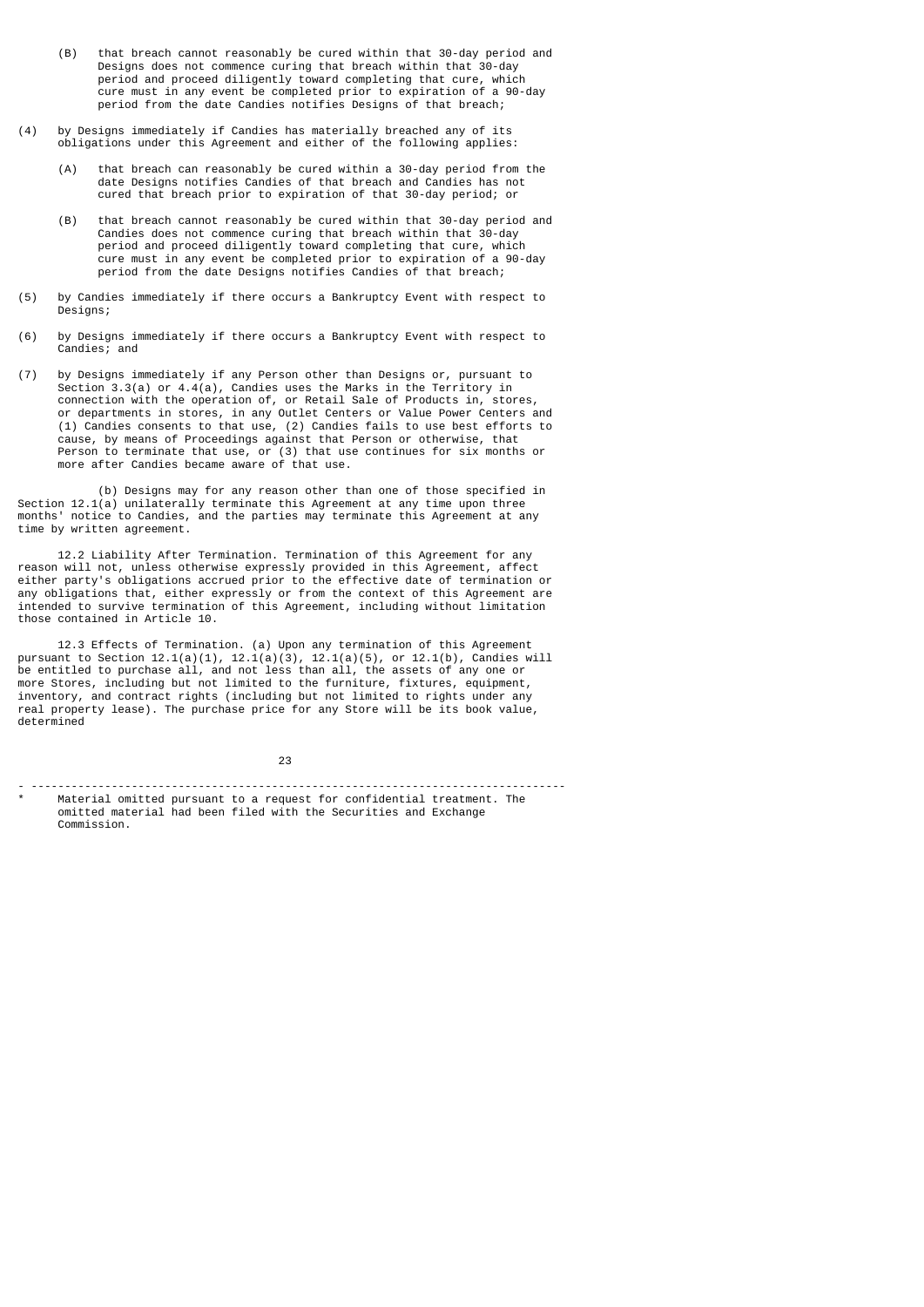according to GAAP. If the landlord's consent is necessary in order for Candies to be able to assume the lease to any given Store, Designs shall use commercially reasonable efforts to assist Candies in obtaining that consent.

 (b) If Candies elects not to exercise the right provided for in Section 12.3(a) with respect to any given Store, Designs shall, with respect to that Store, cease operating that Store and liquidate that Store's inventory within six months after the date of termination, and Designs may thereafter operate or use the premises of that Store for any other purpose. During any such liquidation, the License will continue in effect and Designs will continue to be bound by the terms of Article 7.

 (c) Upon any termination of this Agreement pursuant to Section 12.1(a)(2), 12.1(a)(4), 12.1(a)(6), or 12.1(a)(7) (excluding clause (3) thereof), Candies shall purchase the assets of all Stores, including but not limited to the furniture, fixtures, equipment, inventory, and contract rights (including but not limited to rights under any real property lease) and shall assume the obligations of all Stores (including but not limited to obligations under any real property lease). The purchase price for the assets of each Store will be eight times the aggregate cashflows from that Store; for purposes of this Section 12.3(c), a Store's cashflow means its gross margin generated from retail sales (after considering among other things, markdowns and inventory shrinkage), less Store expenses, including occupancy expenses, payroll costs and other direct operating expenses of the store. If the landlord's consent is necessary in order for Candies to be able to assume Designs' rights and obligations under the lease to any given Store, Designs shall use commercially reasonable efforts to assist Candies in obtaining that consent. If the landlord does not permit Candies to assume Designs' rights and obligations under the lease to any given Store, Candies shall sublease the Store premises from Designs and shall indemnify Designs from any liabilities (including liabilities under the lease) arising from breach by Candies of the terms of the sublease. If the landlord does not permit Candies to either assume Designs rights and obligations under the lease to any given Store or sublease the Store premises from Designs, Candies shall reimburse Designs, on a monthly basis, for all rental payments and any other costs whatsoever that Designs incurs under the lease for that Store (excluding any costs arising from damages to the Store premises caused by willful misconduct of Designs), less any revenues that Designs derives from subleasing those Store premises. Candies may not without Designs' prior written consent assume the lease to any given Store under this Section 12.3(c) unless the landlord releases Designs from all liability with respect thereto.

(d) The following will also apply upon termination:

- (1) neither party will be liable to the other for either compensation or damages of any kind on account of consequential damages, including without limitation loss by the other party of present or prospective profits on present or prospective sales, investments, or goodwill;
- (2) within 20 days after termination each party shall either return to the other party or destroy or otherwise dispose of, as other party elects, any materials containing Confidential Information of the other party that are in that party's possession, except that Designs may retain during any liquidation provided for in Section 12.3(b) any Confidential Information of Candies that Designs reasonably needs during that liquidation; and

<u>24</u>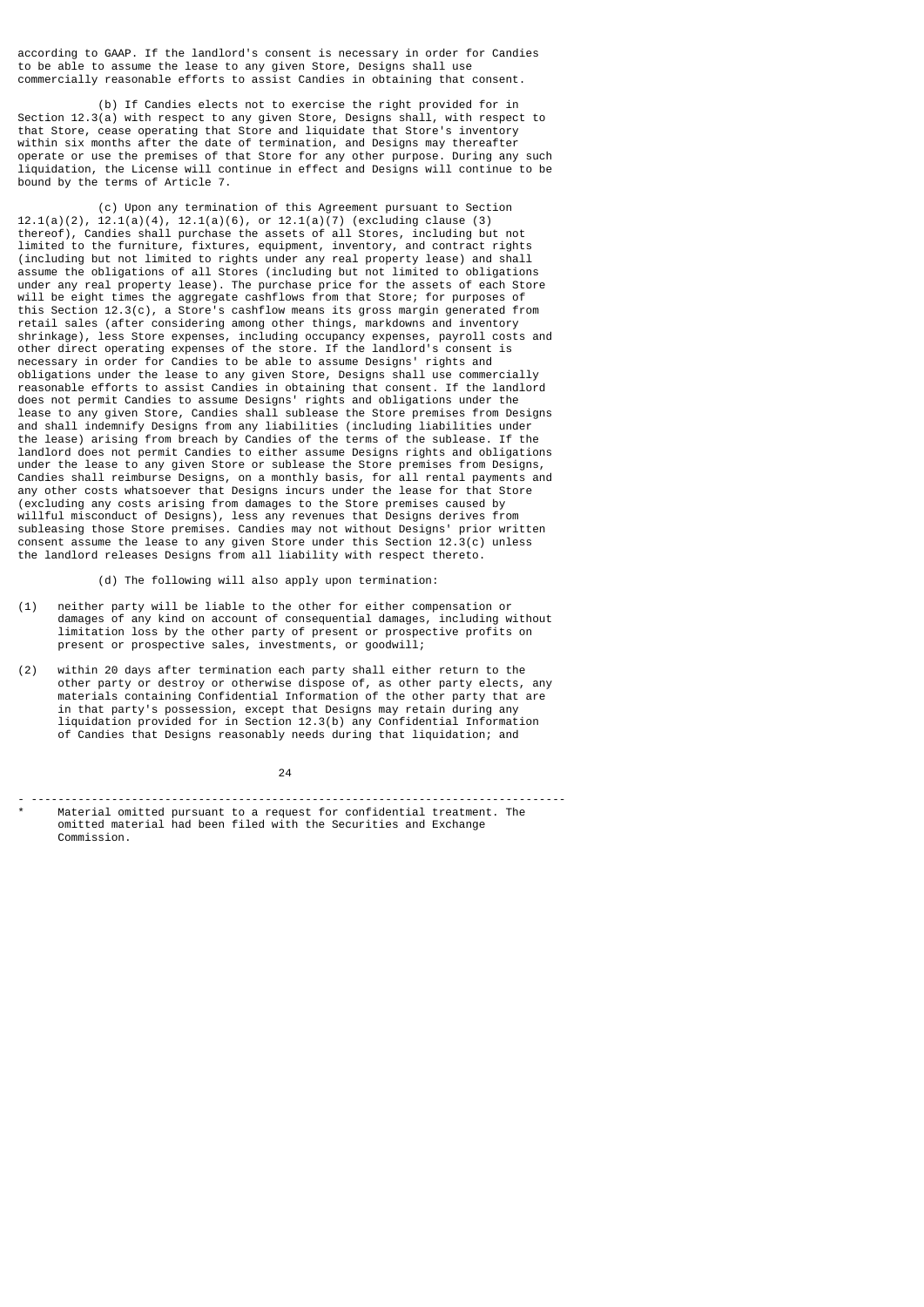(3) Designs will be entitled to any security deposit reimbursed by the landlord of any leased Store.

 12.4 Exclusive Remedy. Upon termination of this Agreement pursuant to any of clauses (1) through (4) of Section 12.1(a), Sections 12.3(a) and 12.3(c) will provide the exclusive remedy for breach of any obligation under, or inaccuracy of any representation made in, this Agreement and neither party may bring a claim, under Article 10 or otherwise, for damages as a result of any such breach or inaccuracy.

#### Article 13 MISCELLANEOUS

 13.1 Approval of Materials. Designs acknowledges that Candies' policy is to create and maintain a uniform concept and image for Products. Designs shall obtain Candies' written consent, which Candies may not unreasonably withhold, condition, or delay, to any Designs advertising, marketing, signage, and point-of-purchase materials relating to Products before Designs uses those materials.

 13.2 Books and Records; Audits. (a) Designs shall maintain, and shall retain for at least two years following termination of this Agreement or as long as is required by tax Laws, whichever period is shorter (that shorter period, the "Retention Period"), complete and accurate books of account and records relating to its purchase and sale of Products and payment of any royalties thereon. During the Retention Period, Designs shall permit authorized Representatives of Candies to examine or audit those books of account and records, except that any such examination or audit may be conducted no more than once in any year (beginning January 1st) during normal business hours and after at least 20 days' advance notice stating clearly the period of time that is the subject of that examination or audit.

 (b) If, as a result of any examination or audit of Designs' books and records or otherwise it is determined that with respect to any year (beginning January 1st) Designs paid Candies in the aggregate 3% less than the amount it was required to pay Candies under this Agreement during that year, Designs shall no later than 30 days after that determination pay Candies that shortfall and reimburse Candies all reasonable out-of-pocket costs incurred by Candies in connection with any examinations or audits made in connection with that determination.

 13.3 Governing Law. This Agreement is governed by the laws of the State of New York, without giving effect to principles of conflict of laws.

 13.4 Consent of Candies. (a) For purposes of this Agreement, any reference to Candies granting consent to Designs refers to the consent of the chief executive officer of Candies.

 (b) If under this Agreement Designs is required to obtain Candies' prior written consent, Candies will be deemed to have given its consent if in the five Business Days

- --------------------------------------------------------------------------------

<sup>&</sup>lt;u>25 and 25 and 26 and 26 and 26 and 26 and 26 and 26 and 26 and 26 and 26 and 26 and 26 and 26 and 26 and 26 and 26 and 26 and 26 and 26 and 26 and 26 and 27 and 27 and 27 and 27 and 27 and 27 and 27 and 27 and 27 and 27 a</u>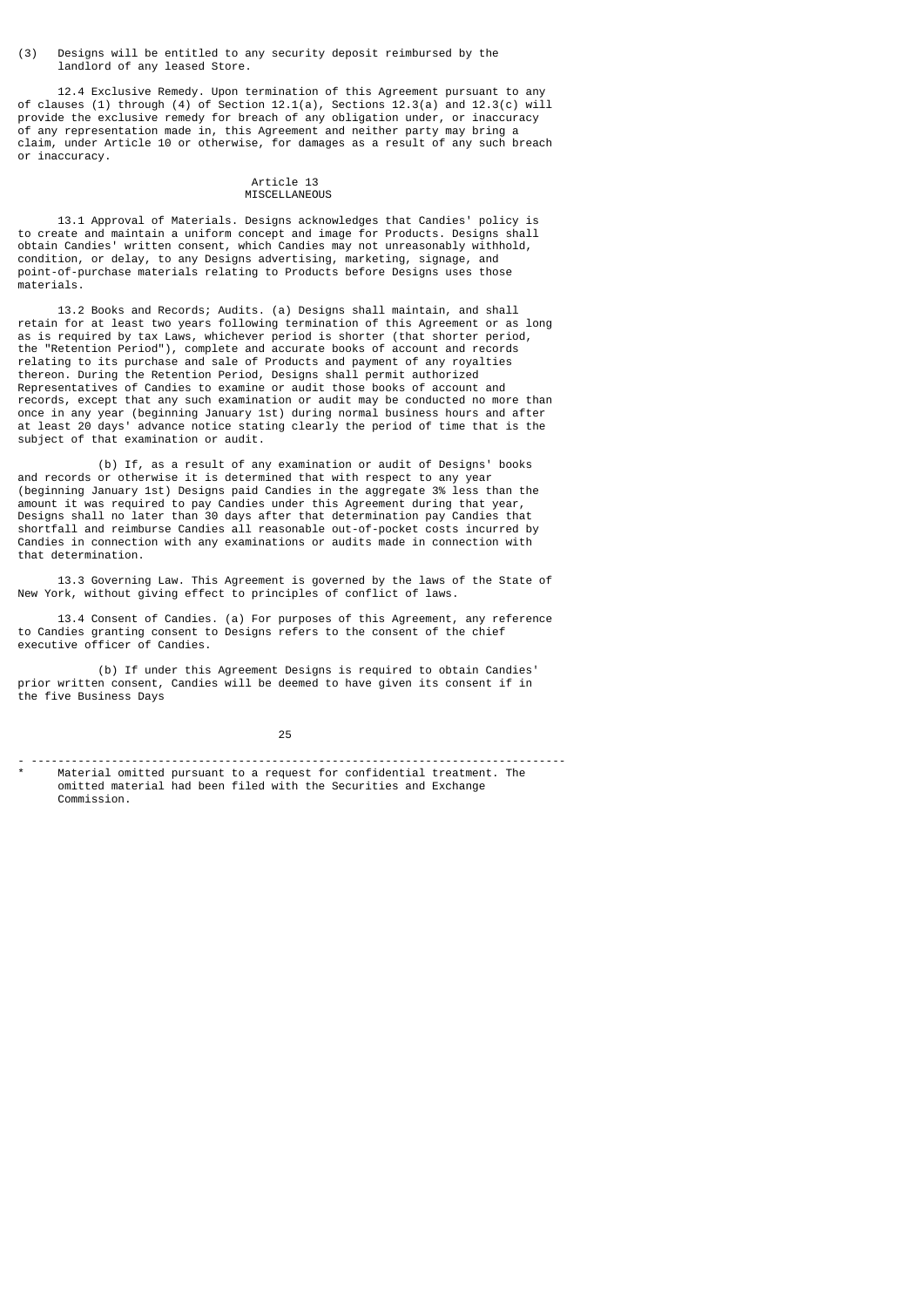after Designs seeks its consent Candies fails to notify Designs whether it is granting or withholding its consent.

 13.5 Confidential Information. During the term of this Agreement, either party may come into possession of Confidential Information of the other party. During the term of this Agreement and for three years afterwards, each party shall maintain in strict confidence and shall not publish, use (except as permitted under this Agreement), or disclose to Person, except to those of its Representatives who must have access to it in order for that party to exercise its rights under this Agreement, or as expressly permitted by any written agreement between Designs and Candies, or as required by Law, any Confidential Information. Designs accepts that during that time Confidential Information of Candies must be kept confidential and separate from any other business Designs owns. Each party shall take every reasonable precaution to protect the confidentiality of the Confidential Information, consistent with the higher of (1) the standard of care that that party exercises with respect to its own confidential information and (2) the standard of care that an ordinarily prudent business would exercise to protect its own confidential information.

 13.6 Jurisdiction; Service of Process. Any Proceeding seeking to enforce any provision of, or based on any right arising out of, this Agreement must be brought against any of the parties in the courts of the State of New York, County of New York, or, if it has or can acquire jurisdiction, in the United States District Court for the Southern District of New York, and each of the parties consents to the jurisdiction of those courts (and of the appropriate appellate courts) in any such Proceeding and waives any objection to venue laid therein. Process in any such Proceeding may be served by sending or delivering a copy of the process to the party to be served at the address and in the manner provided for the giving of notices in Section 13.7. Nothing in this Section 13.6, however, affects the right of any party to serve legal process in any other manner permitted by law.

 13.7 Notices. Every notice or other communication required or contemplated by this Agreement must be in writing and sent by one of the following methods: (1) personal delivery, in which case delivery is deemed to occur the day of delivery; (2) certified or registered mail, postage prepaid, return receipt requested, in which case delivery is deemed to occur the day it is officially recorded by the U.S. Postal Service as delivered to the intended recipient; (3) next-day delivery to a U.S. address by recognized overnight delivery service such as Federal Express, in which case delivery is deemed to occur upon receipt; or (4) facsimile transmission, with written confirmation from the recipient of receipt of the transmission, in which case delivery is deemed to occur on the day of transmission (if transmitted by 5:00 p.m. New York time on a Business Day) or the next Business Day (if transmitted any other time). In each case, a notice or other communication sent to a party must be directed to the address for that party set forth below, or to another address designated by that party by written notice:

 $26$ - --------------------------------------------------------------------------------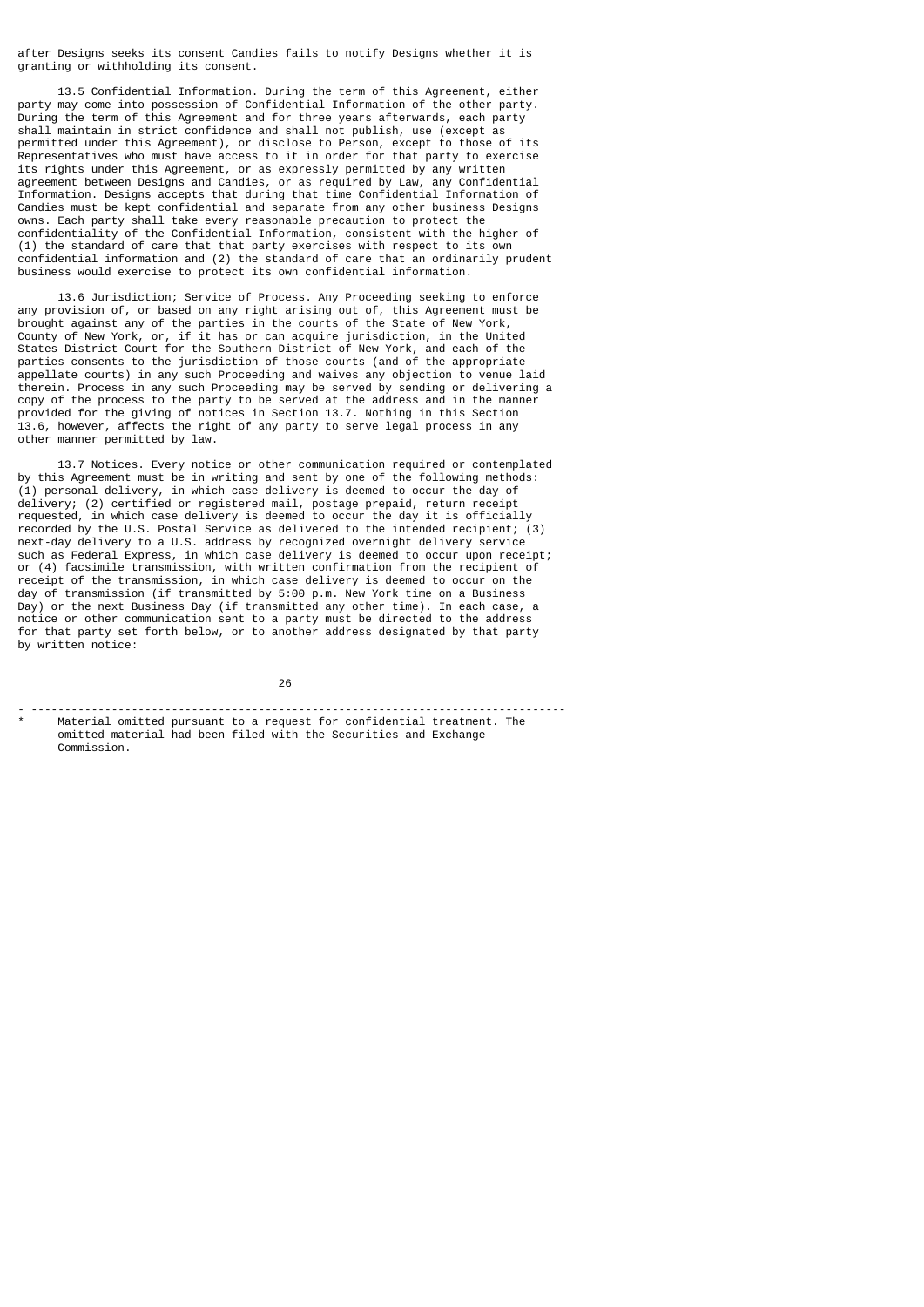If to Candies, to:

 Candie's, Inc. 400 Columbus Avenue Valhalla, NY 10595 Attention: President Facsimile: (212) 391-0127

If to Designs, to:

 Designs, Inc. 66 B Street Needham, MA 02494 Attention: President Facsimile: (781) 433-7462

 13.8 Severability. If any provision of this Agreement is held invalid or unenforceable by any court of competent jurisdiction, the other provisions of this Agreement will remain in full force and effect. Any provision of this Agreement held invalid or unenforceable only in part or degree will remain in full force and effect to the extent not held invalid or unenforceable.

 13.9 Amendment; Waiver. This Agreement may not be amended except by an instrument in writing signed by or on behalf of each of the parties. No waiver by any party of any breach by any party of any of its obligations under this Agreement or any inaccuracy in any representation by any party in this Agreement will be deemed to extend to any other breach or inaccuracy or affect in any way any rights arising by virtue of any other breach or inaccuracy.

 13.10 Entire Agreement. This Agreement, together with all exhibits and schedules hereto, constitutes the entire agreement between the parties pertaining to the subject matter of this Agreement and supersede all prior agreements, understandings, negotiations, and discussions, whether oral or written, of the parties, including without limitation the term sheet executed on or about November 19, 2001, by Candies and Designs.

 13.11 Counterparts. This Agreement may be executed in several counterparts, each of which is an original and all of which together constitute one and the same instrument.

 13.12 Assignment. (a) No party may assign any of its rights and obligations under this Agreement without the prior consent of the other parties, except as follows:

(1) Designs may at any time assign to any Affiliate of Designs any of its rights and obligations under this Agreement, on condition that concurrently with that assignment Candies, Designs, and that Affiliate enter into an amendment to this Agreement that (A) makes that Affiliate a party to this Agreement, (B) provides that Designs guarantees performance by that Affiliate of the assigned obligations, and (C) incorporates any changes reasonably required to reflect that assignment; and

27

- --------------------------------------------------------------------------------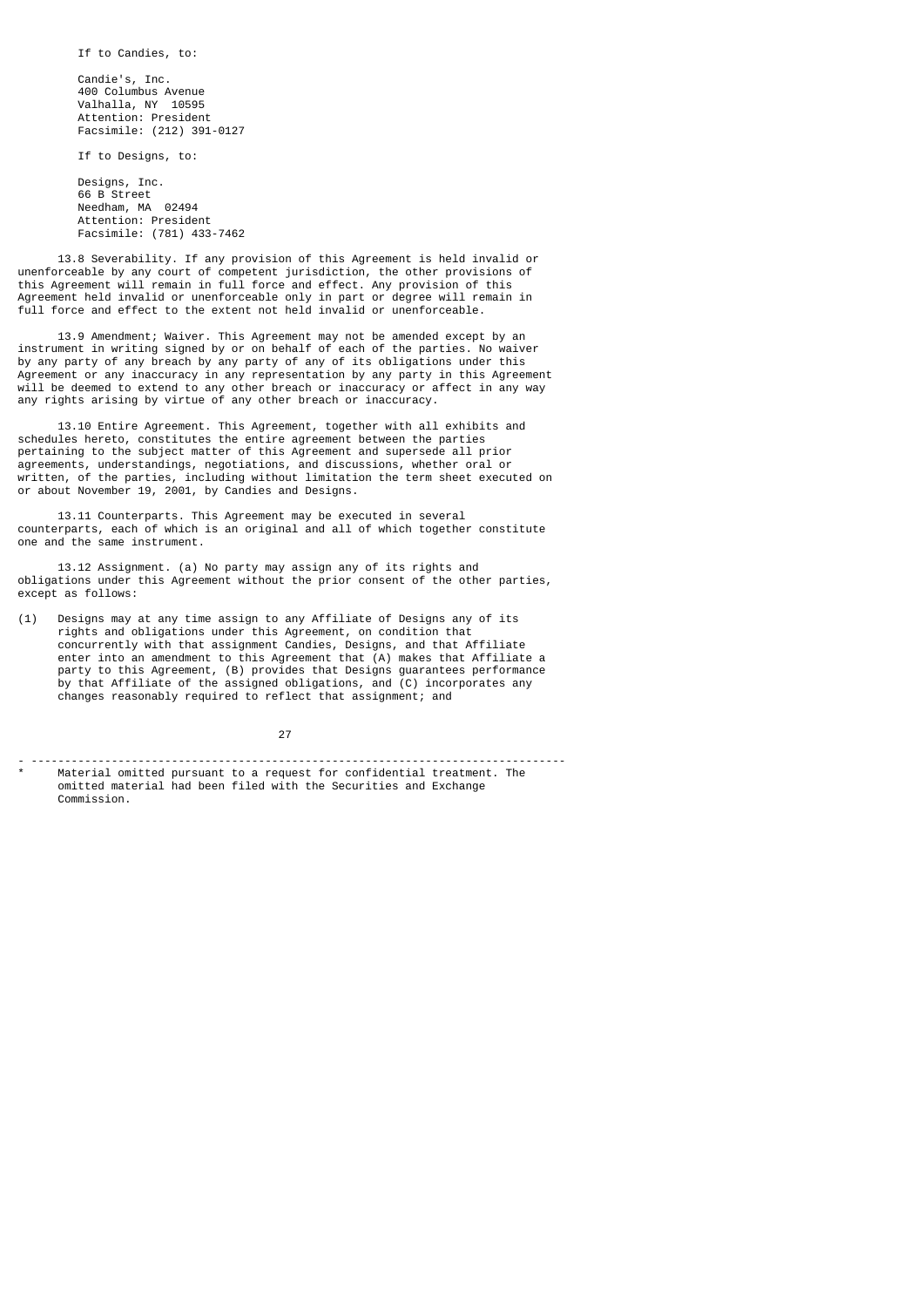(2) Candies may at any time assign to any Affiliate of Candies any of its rights and obligations under this Agreement, on condition that concurrently with that assignment Designs, Candies, and that Affiliate enter into an amendment to this Agreement that (A) makes that Affiliate a party to this Agreement, (B) provides that Candies guarantees performance by that Affiliate of the assigned obligations, and (C) incorporates any changes reasonably required to reflect that assignment.

 (b) This Agreement is binding in all respects upon, and inures to the benefit of, the successors and permitted assigns of the parties.

 The undersigned are executing this Agreement on the date stated in the introductory clause.

CANDIE'S, INC.

 By: /s/ NEIL COLE -------------------------------------------- Name: Neil Cole Title: President

DESIGNS, INC.

 By: /s/ DAVID A. LEVIN -------------------------------------------- Name: David A. Levin Title: President

е в село в село во село во 1928 година во 1928 година во 1928 година, кои 1928 година од 28 кои 1930 година од<br>Во 1920 година од 1920 година од 1920 година од 1920 година од 1920 година од 1920 година од 1930 година од 19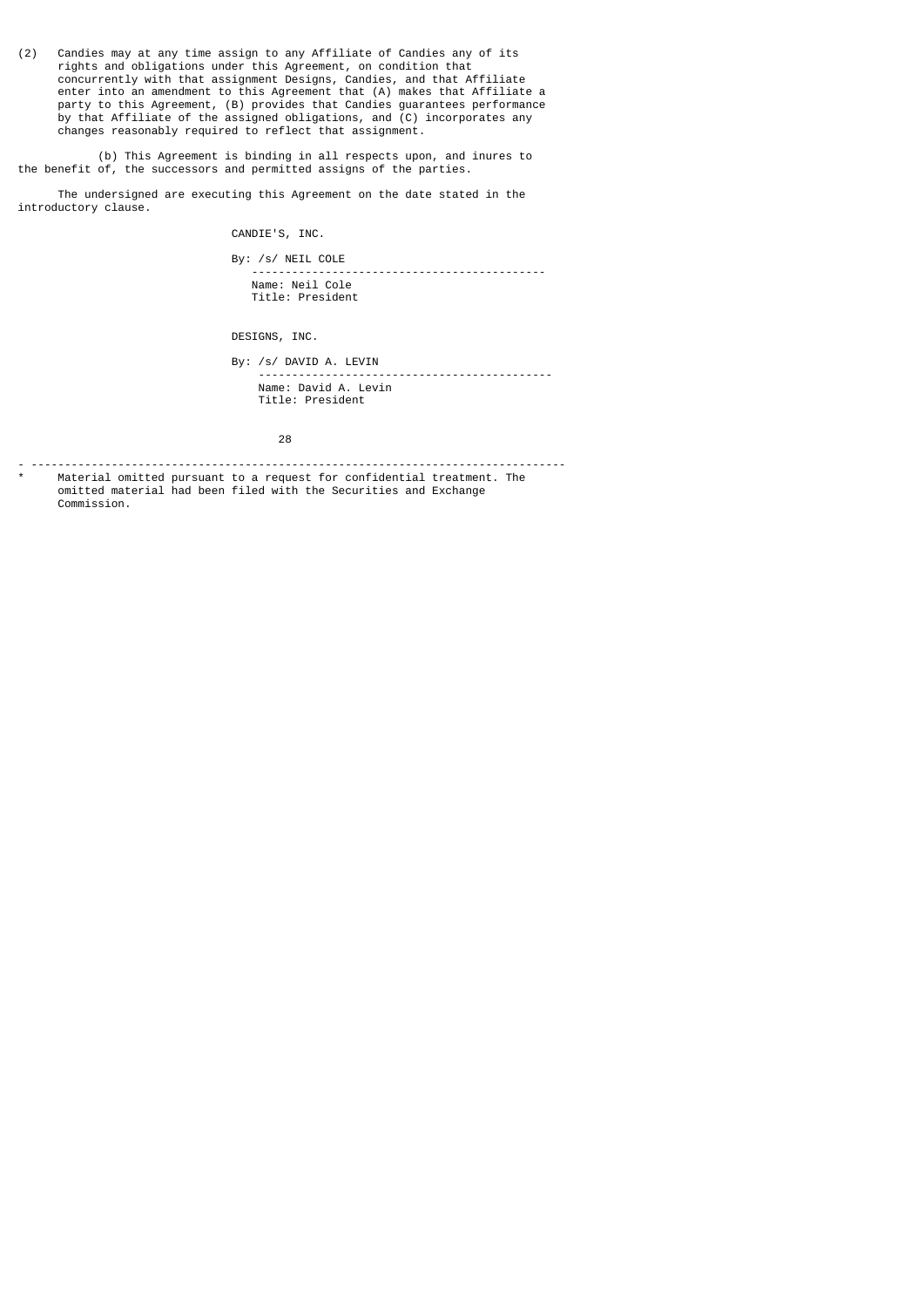## RETAIL STORE LICENSE AGREEMENT AMENDMENT No. 1

 This amendment No. 1 (the "Amendment") dated as of January 15, 2002, is between CANDIE'S, INC. ("Candies"), DESIGNS, INC. ("Designs"), DESIGNS OUTLET, INC. ("Outlet"), and DESICAND, INC. ("DesiCand"), each a Delaware corporation, and amends the retail store license agreement dated January 9, 2002, between Candies and Designs (the "Agreement"; each of the terms used in this Amendment but not defined in this Amendment are as defined in the Agreement).

 Under Section 13.12 of the Agreement, Designs has the right, subject to certain conditions, to assign to any Affiliate of Designs any of Designs' rights and obligations under the Agreement.

 Designs envisages that Outlet will be the lessee under the lease for one or more Stores located in Puerto Rico and that Outlet will be involved in aspects of operating those Stores. Similarly, Designs envisages that DesiCand will be the lessee under the lease for one or more Stores located elsewhere in the Territory and that DesiCand will be involved in aspects of operating those Stores.

The parties therefore agree as follows:

 1. Assignment. (a) Designs hereby assigns to Outlet any of Designs' rights and obligations under the Agreement that Designs' determines, in its sole discretion, are or may in the future become necessary or desirable in order for Outlet to act as the lessee under the lease for one or more Stores located in Puerto Rico and for Outlet to be involved in aspects of operating those Stores, those aspects to be determined by Designs from time to time in its sole discretion.

 (b) Designs hereby assigns to DesiCand any of Designs' rights and obligations under the Agreement that Designs' determines, in its sole discretion, are or may in the future become necessary or desirable in order for DesiCand to act as the lessee under the lease for one or more Stores located elsewhere in the Territory and for DesiCand to be involved in aspects of operating those Stores, those aspects to be determined by Designs from time to time in its sole discretion.

 2. Parties to Agreement. By executing this Amendment, Outlet and DesiCand become parties to the Agreement.

 3. Guarantee. Designs hereby guarantees performance by Outlet and DesiCand of any of Designs' obligations under the Agreement that Designs assigns to Outlet and DesiCand under this Amendment. This guarantee is absolute and unconditional and, with respect to any amounts owed to Candies by Outlet or DesiCand, it is agreed that Candies may proceed directly against Designs as guarantor.

 4. Effect of Amendment. Except as expressly provided for in this Amendment, the Agreement remains in full force and effect.

 5. Governing Law. This Amendment is governed by the laws of the State of New York, without giving effect to principles of conflict of laws.

 The undersigned are executing this Amendment on the date stated in the introductory clause.

CANDIE'S, INC.

By: /s/ Richard Danderline

 --------------------------- Name: Richard Danderline Title: Executive Vice President

DESIGNS, INC.

 By: /s/ David A. Levin ---------------------------

 Name: David A. Levin Title: President

DESIGNS OUTLET, INC.

 By: /s/ David A. Levin --------------------------- Name: David A. Levin Title: President

DESICAND, INC.

 By: /s/ David A. Levin --------------------------- Name: David A. Levin Title: President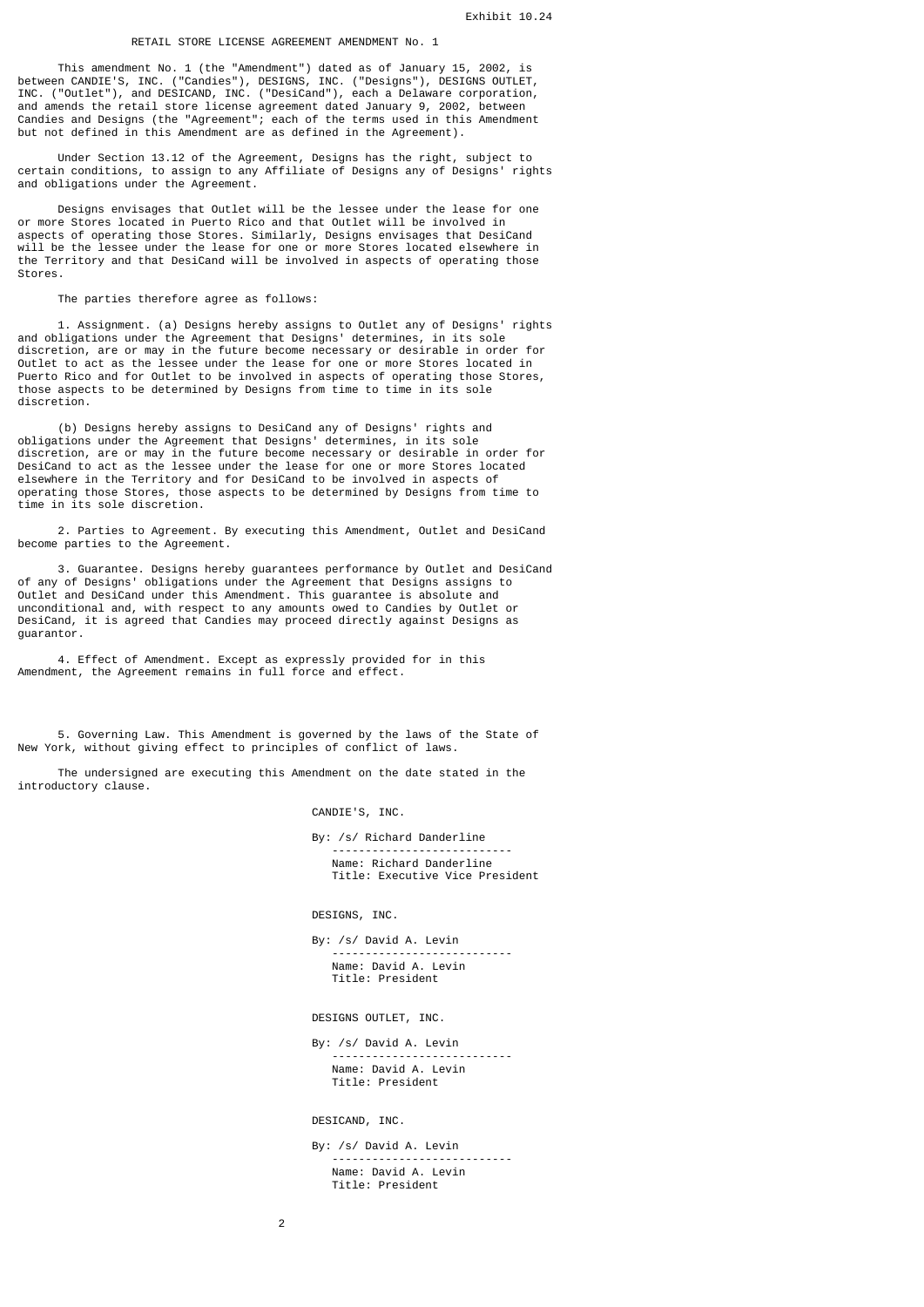# SUBSIDIARIES OF THE COMPANY

Designs Securities Corporation

Designs JV Corp.

Designs Acquisition Corp.

Designs Outlet, Inc.

Designs Apparel, Inc.

DesiCand, Inc.

CBDNH, Inc.

Capture, LLC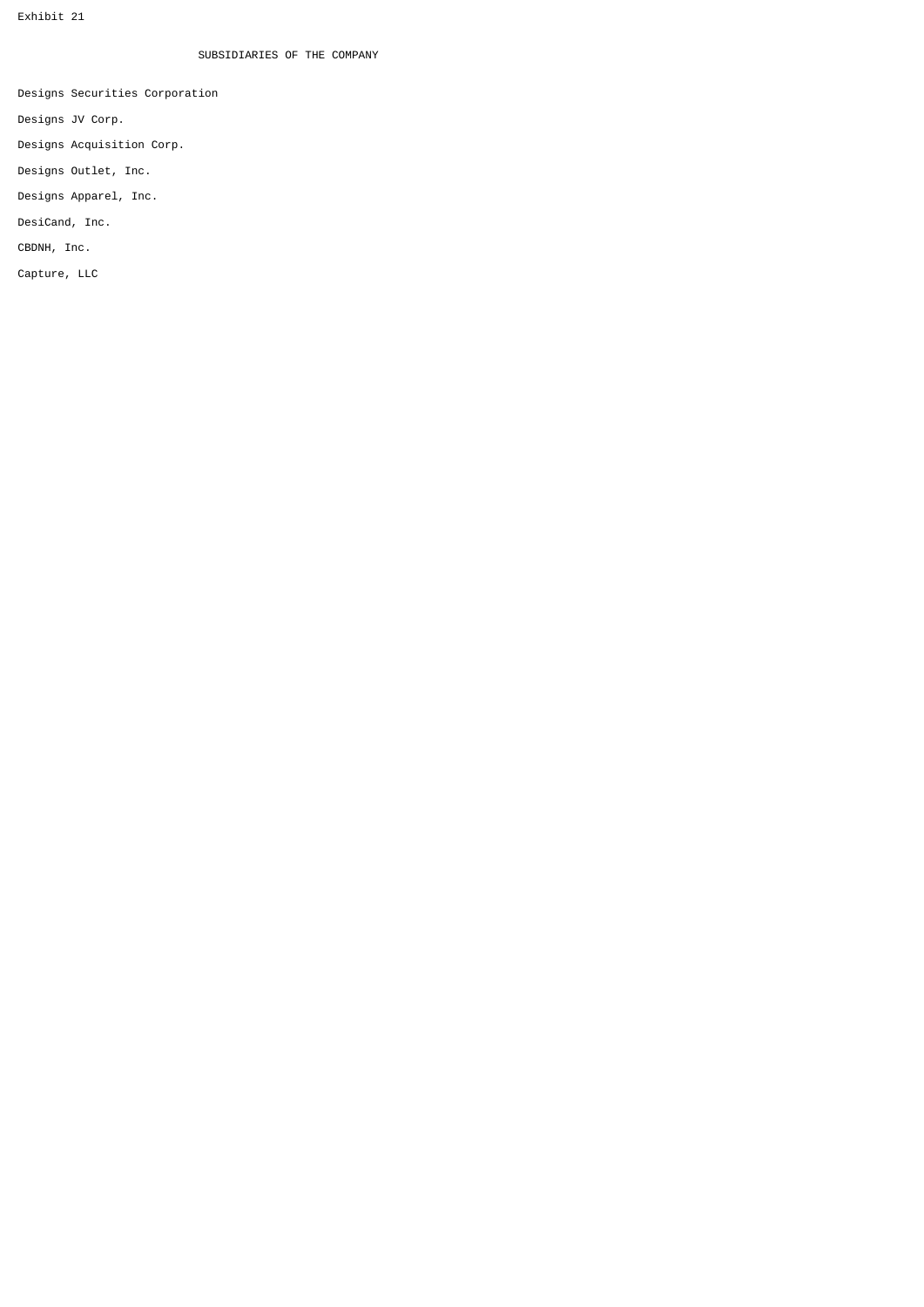## Consent of Independent Auditors

We consent to the incorporation by reference in the Registration Statements (Form S-8 Nos. 33-22957, 33-32690, 33-32687 and 33-52892) of Designs, Inc. of our report dated March 11, 2002, with respect to the consolidated financial statements and schedule of Designs, Inc. included in this Annual Report (Form 10-K) for the year ended February 2, 2002.

/s/ ERNST & YOUNG LLP

Boston, Massachusetts April 30, 2002